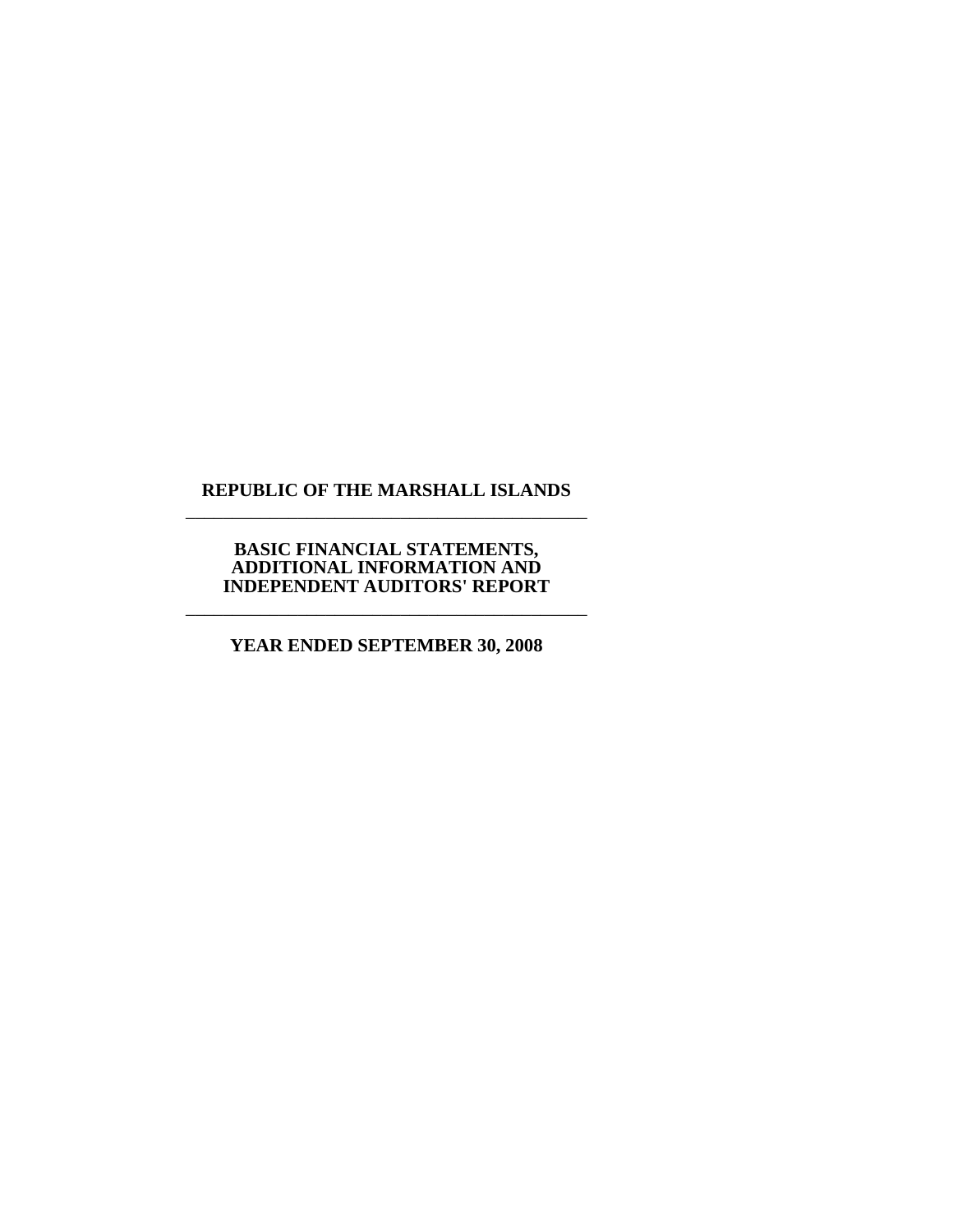## FINANCIAL STATEMENTS YEAR ENDED SEPTEMBER 30, 2008

## TABLE OF CONTENTS

|      |                                                                                                                                                                                                                                                                                                      | Page No.       |
|------|------------------------------------------------------------------------------------------------------------------------------------------------------------------------------------------------------------------------------------------------------------------------------------------------------|----------------|
| I.   | <b>Independent Auditors' Report</b>                                                                                                                                                                                                                                                                  | 1              |
| П.   | <b>Basic Financial Statements</b>                                                                                                                                                                                                                                                                    |                |
|      | Management's Discussion and Analysis                                                                                                                                                                                                                                                                 | 3              |
|      | <b>Government-Wide Financial Statements:</b><br><b>Statement of Net Assets</b><br><b>Statement of Activities</b>                                                                                                                                                                                     | 15<br>16       |
|      | <b>Governmental Fund Financial Statements:</b><br><b>Balance Sheet</b><br>Statement of Revenues, Expenditures, and Changes in Fund Balances (Deficits)<br>Reconciliation of Statement of Revenues, Expenditures and Changes in Fund<br>Balances of Governmental Funds to the Statement of Activities | 17<br>18<br>19 |
|      | <b>Fiduciary Fund Financial Statements:</b><br><b>Statement of Fiduciary Net Assets</b><br><b>Statement of Changes in Fiduciary Net Assets</b>                                                                                                                                                       | 20<br>21       |
|      | Discretely Presented Component Unit Financial Statements:<br><b>Combining Statement of Net Assets</b><br>Combining Statement of Revenues, Expenses and Changes in Net Assets                                                                                                                         | 22<br>23       |
|      | Notes to the Basic Financial Statements                                                                                                                                                                                                                                                              | 24             |
| III. | Required Supplementary Information - Other than Management's Discussion<br>and Analysis                                                                                                                                                                                                              | 62             |
|      | Schedule of Revenues, Expenditures and Changes in Deficit - Budget and<br><b>Actual - General Fund</b>                                                                                                                                                                                               | 63             |
|      | Notes to Required Supplementary Information - Budgetary Reporting                                                                                                                                                                                                                                    | 64             |
|      | IV. Other Supplementary Information                                                                                                                                                                                                                                                                  | 65             |
|      | Combining Schedule of Expenditures by Account - Governmental Funds                                                                                                                                                                                                                                   | 66             |
|      | General Fund:<br>Statement of Revenues, Expenditures by Function, and Changes in Deficit<br>Statement of Revenues, Expenditures, and Changes in Deficit - Budget                                                                                                                                     | 67<br>68       |
|      | and Actual                                                                                                                                                                                                                                                                                           | 70             |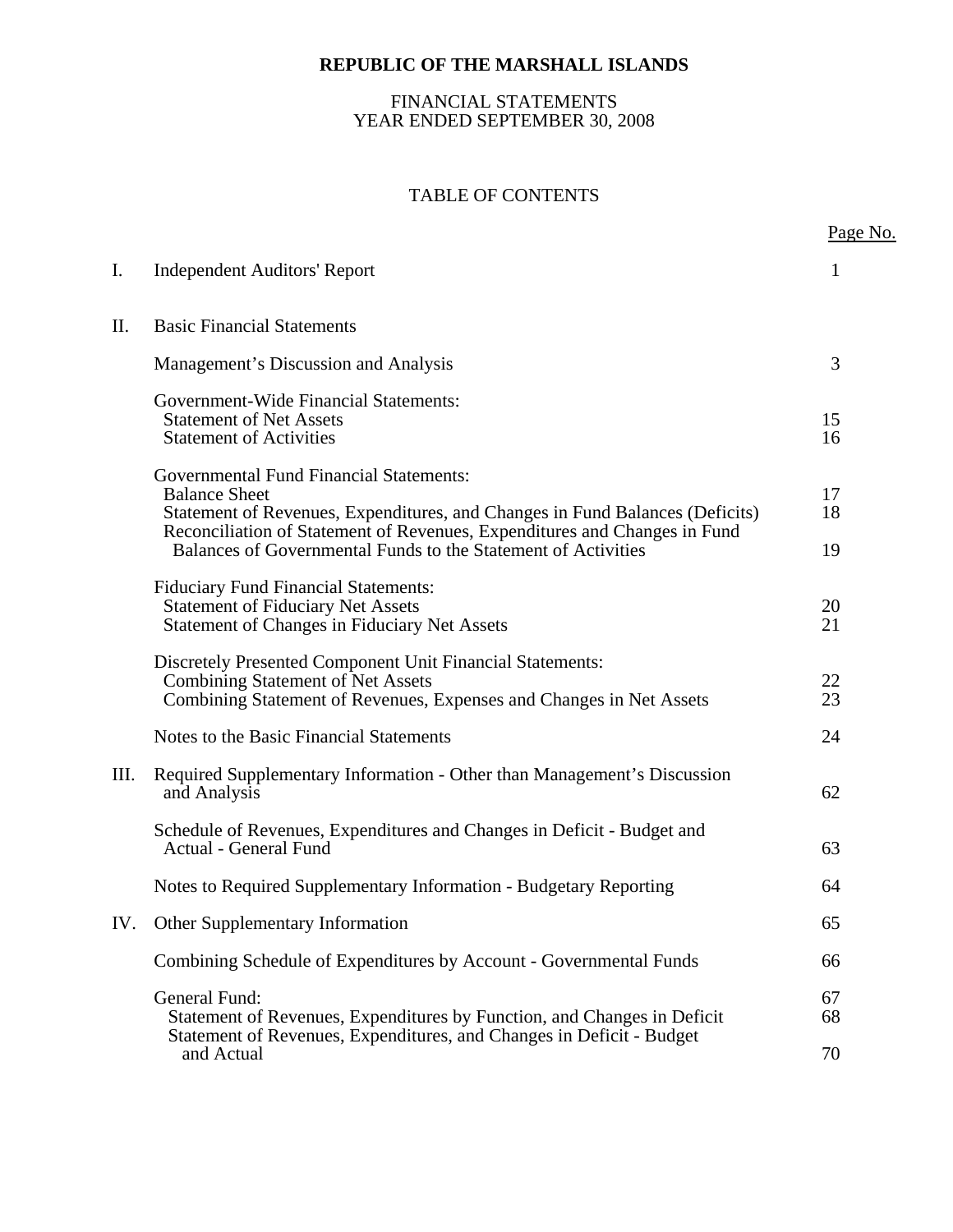## FINANCIAL STATEMENTS YEAR ENDED SEPTEMBER 30, 2008

## TABLE OF CONTENTS, CONTINUED

## IV. Other Supplementary Information, Continued

| Nonmajor Governmental Funds - Special Revenue Funds:<br><b>Combining Balance Sheet</b>                                                                              | 72<br>76 |
|---------------------------------------------------------------------------------------------------------------------------------------------------------------------|----------|
| Combining Statement of Revenues, Expenditures by Function, and Changes<br>in Fund Balances<br>Combining Statement of Revenues, Expenditures by Account, and Changes | 78       |
| in Fund Balances                                                                                                                                                    | 80       |
| <b>Fiduciary Funds - Private Purpose Trusts:</b><br>Combining Statement of Fiduciary Net Assets                                                                     | 82<br>83 |
| Combining Statement of Changes in Fiduciary Net Assets                                                                                                              | 84       |
| Nonmajor Component Units:<br><b>Combining Statement of Net Assets</b>                                                                                               | 85<br>87 |
| Combining Statement of Revenues, Expenses, and Changes in Net Assets                                                                                                | 88       |
| <b>Grants Assistance Fund:</b>                                                                                                                                      | 89       |
| <b>Combining Balance Sheet</b><br>Combining Statement of Revenues, Expenditures by Functions, and Changes in                                                        | 91       |
| <b>Fund Balances (Deficits)</b><br>Combining Statement of Revenues, Expenditures by Account, and Changes in                                                         | 92       |
| <b>Fund Balances (Deficits)</b>                                                                                                                                     | 93       |
| <b>Compact of Free Association Sector Grants:</b>                                                                                                                   | 94       |
| <b>Combining Balance Sheet</b><br>Combining Statement of Expenditures by Function, and Changes in Fund                                                              | 96       |
| Balances (Deficit)<br>Combining Statement of Expenditures by Account, and Changes in Fund                                                                           | 97       |
| Balances (Deficit)                                                                                                                                                  | 98       |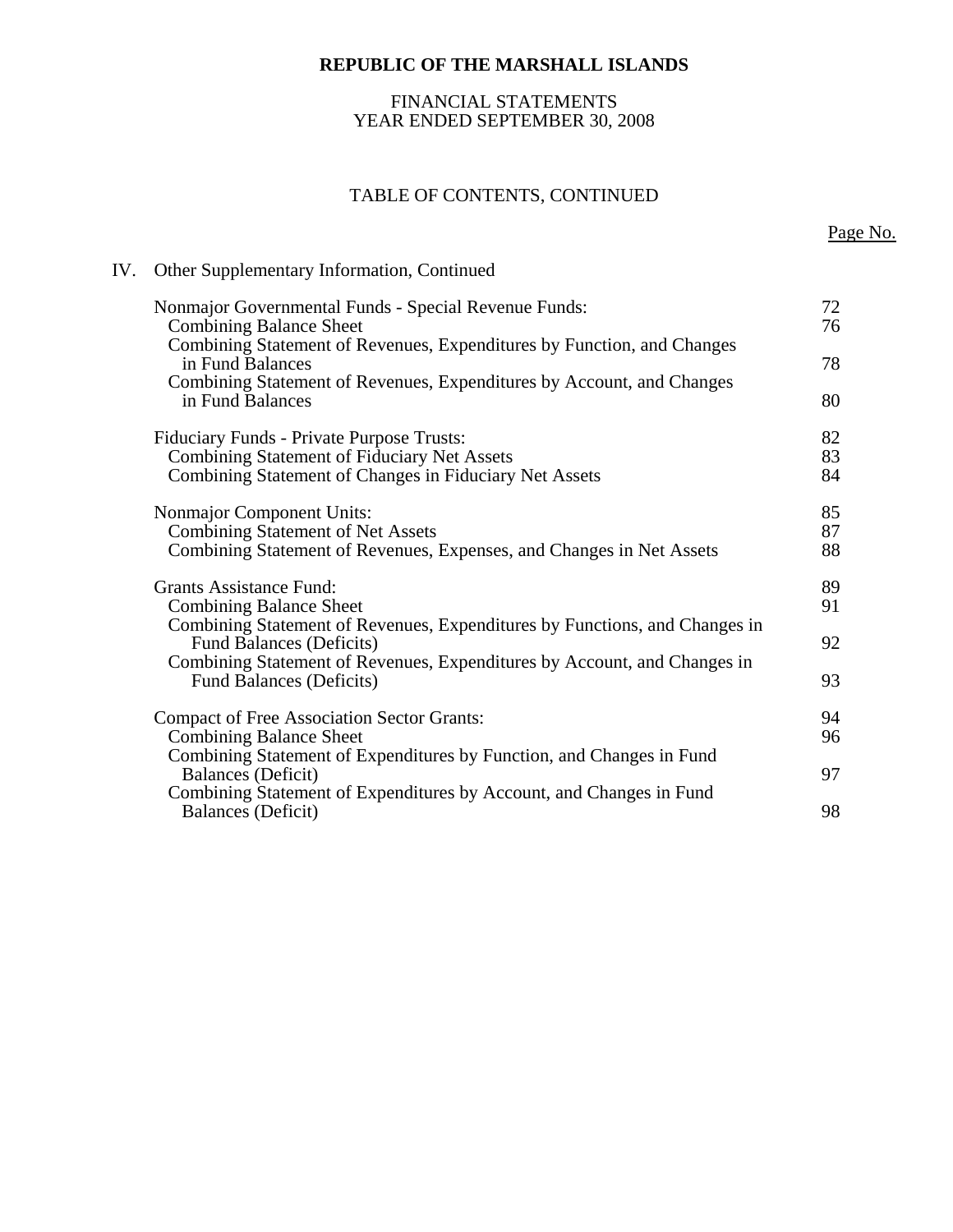

Deloitte & Touche LLP 361 South Marine Corps Drive Tamuning, GU 96913-3911 USA Tel: (671)646-3884 Fax: (671)649-4932 www.deloitte.com

## **INDEPENDENT AUDITORS' REPORT**

His Excellency Litokwa Tomeing President Republic of the Marshall Islands:

We have audited the accompanying financial statements of the governmental activities, the aggregate discretely presented component units, each major fund, and the aggregate remaining fund information of the Republic of the Marshall Islands (RepMar), as of and for the year ended September 30, 2008, which collectively comprise RepMar's basic financial statements as set forth in Section II of the foregoing table of contents. These financial statements are the responsibility of the management of RepMar. Our responsibility is to express an opinion on the respective financial statements based on our audit.

We conducted our audit in accordance with auditing standards generally accepted in the United States of America and the standards applicable to financial audits contained in *Government Auditing Standards*, issued by the Comptroller General of the United States. Those standards require that we plan and perform the audit to obtain reasonable assurance about whether the financial statements are free of material misstatement. An audit includes consideration of internal control over financial reporting as a basis for designing audit procedures that are appropriate in the circumstances, but not for the purpose of expressing an opinion on the effectiveness of RepMar's internal control over financial reporting. Accordingly, we express no such opinion. An audit also includes examining, on a test basis, evidence supporting the amounts and disclosures in the financial statements, assessing the accounting principles used and significant estimates made by management, as well as evaluating the overall financial statement presentation. We believe that our audit provides a reasonable basis for our opinions.

In our opinion, the financial statements referred to above present fairly, in all material respects, the respective financial position of the governmental activities, the aggregate discretely presented component units, each major fund, and the aggregate remaining fund information of the Republic of the Marshall Islands as of September 30, 2008, and the respective changes in financial position thereof for the year then ended in conformity with accounting principles generally accepted in the United States of America.

As discussed in Note 12 to the financial statements, the beginning net assets of the aggregate discretely presented component units has been restated to correct a misstatement.

The Management's Discussion and Analysis, on pages 3 through 14, as well as the Schedule of Revenues, Expenditures, and Changes in Deficit - Budget and Actual - General Fund and notes thereto, as set forth in Section III of the foregoing table of contents, are not a required part of the basic financial statements but are supplementary information required by the Governmental Accounting Standards Board. This supplementary information is the responsibility of the management of RepMar. We have applied certain limited procedures, which consisted principally of inquiries of management regarding the methods of measurement and presentation of the supplementary information. However, we did not audit such information and we do not express an opinion on it.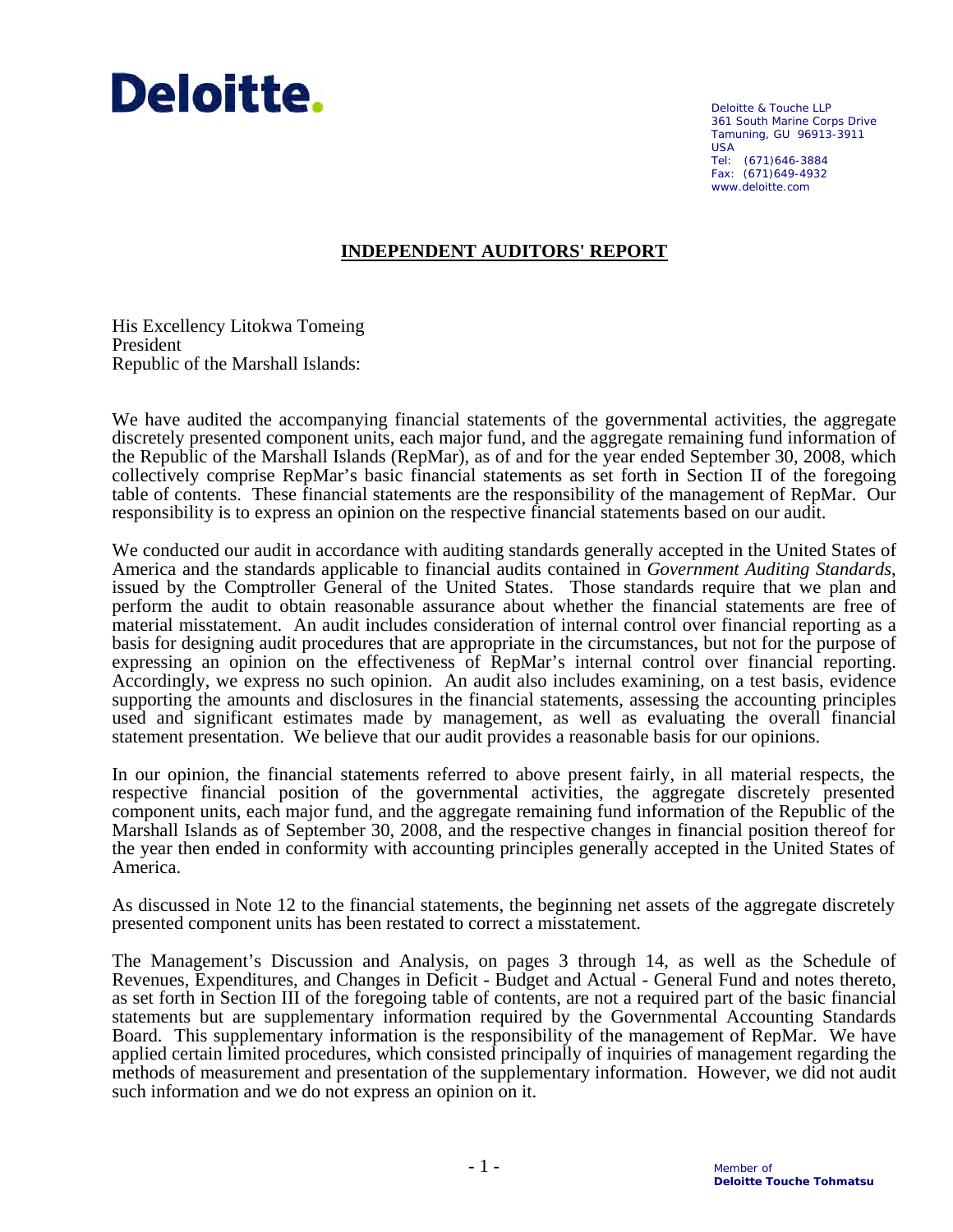Our audit was conducted for the purpose of forming an opinion on RepMar's respective financial statements that collectively comprise RepMar's basic financial statements. The Other Supplementary Information, as set forth in Section IV of the foregoing table of contents, is presented for the purpose of additional analysis and is not a required part of the basic financial statements of RepMar. This supplementary information is the responsibility of the management of RepMar. Such additional information has been subjected to the auditing procedures applied by us in the audit of the basic financial statements and, in our opinion, is fairly stated in all material respects in relation to the basic financial statements taken as a whole.

In accordance with *Government Auditing Standards*, we have also issued our report dated June 10, 2009, on our consideration of the Republic of the Marshall Islands' internal control over financial reporting and on our tests of its compliance with certain provisions of laws, regulations, contracts, and grant agreements and other matters. The purpose of that report is to describe the scope of our testing of internal control over financial reporting and compliance and the results of that testing, and not to provide an opinion on the internal control over financial reporting or on compliance. That report is an integral part of an audit performed in accordance with *Government Auditing Standards* and should be considered in assessing the results of our audit.

Jeloitte NachellP

June 10, 2009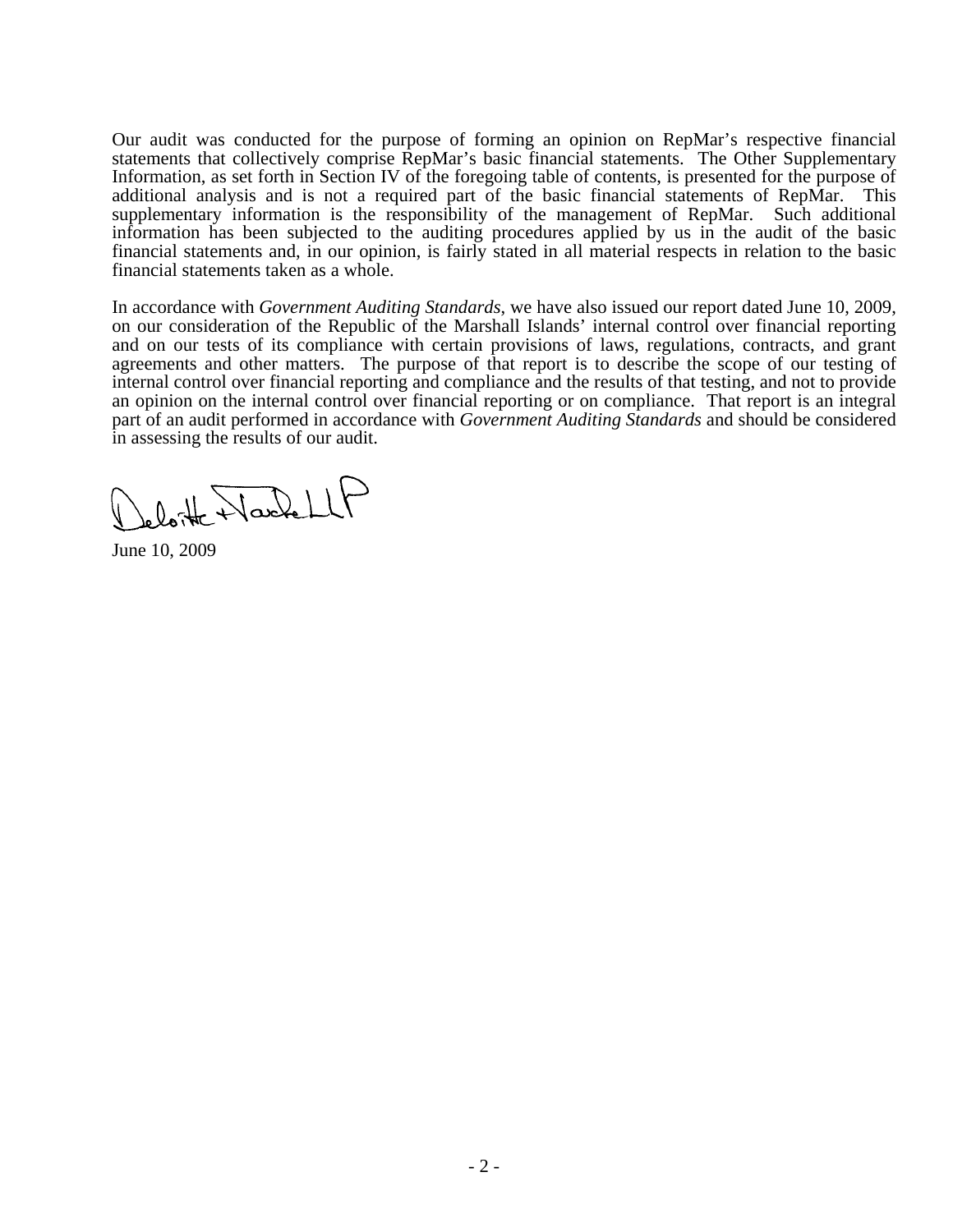## Management's Discussion and Analysis Year Ended September 30, 2008

As management of the Government of the Republic of the Marshall Islands (RepMar), we offer readers of RepMar's financial statements this narrative overview and analysis of the financial activities of RepMar for the fiscal year ended September 30, 2008. We encourage readers to consider the information presented here in conjunction with RepMar's basic financial statements, which follow this section. Fiscal year 2007 comparative information has been included, where appropriate.

## **FINANCIAL HIGHLIGHTS**

- The assets of RepMar exceeded its liabilities at the close of the most recent fiscal year by \$71 million (net assets), decreasing by \$6.1 million (or 7.9%) from \$77.1 million in the prior year. This decrease is primarily attributable to the decrease in the corpus of the Compact Trust Fund of \$9.7 million offset by an increase in the infusion of resources from the Government of the Republic of China of \$3.7 million for various designated projects.
- During the current fiscal year, RepMar's expenses for governmental activities were \$104 million, including expenses recorded or payments made or due to the autonomous agencies, and were funded in part by \$51.3 million in program revenues and \$46.9 million in taxes and other general revenues. Program revenues decreased by \$22.1 million (or 30.1%) from \$73.4 million in the prior year to \$51.3 million, which was attributable primarily to the decrease in investment earnings generated by the Compact Trust Fund and resources from Public Infrastructure Sector grant funds. Expenses increased by \$5 million (or 5%) from \$99.2 million in the prior year to \$104 million. The increase in expenses was primarily attributable to the appropriation of funds from the Kwajalein Development Fund for and on behalf of Kwajalein Atoll Joint Utilities Resources, Inc. (KAJUR) for the purpose of funding the operations of KAJUR.
- For the current fiscal year, the General Fund reported revenues (and transfers in) of \$39.6 million, \$3.0 million in excess of charges to general fund appropriations (including transfers out) of \$36.6 million. General fund revenues were down \$2.7 million (or 6.3%) from prior year primarily due to a decrease in one-time transfers from other governmental funds. On the other hand, General fund appropriations were up \$1.3 million (or 3.7%) from prior year primarily due to an increase in transfers to other governmental funds of \$1.0 million (up from \$0.4 million in prior year to \$1.4 million) and the recognition of a loss of \$1.0 million as a result of the foreclosure on a component unit bank loan that was guaranteed by the primary government. Revenues collected, including transfers in, of \$39.6 million were higher than budgeted amounts of \$36.4 million. Additionally, charges to appropriations, including transfers out, of \$37.4 million were higher than budgeted amounts of \$36.7 million resulting in an overall net budgetary surplus for the current year of \$2.5 million.

### **OVERVIEW OF THE FINANCIAL STATEMENTS**

This discussion and analysis are intended to serve as an introduction to RepMar's basic financial statements, which comprise of the following three components: 1) government-wide financial statements, 2) fund financial statements, and  $3$ ) notes to the financial statements. This report also contains additional required supplementary information in the form of a budgetary schedule, which is prepared on the budgetary basis of accounting, and other supplementary information, in addition to the basic financial statements themselves, which includes combining statements for governmental funds, fiduciary funds and component units.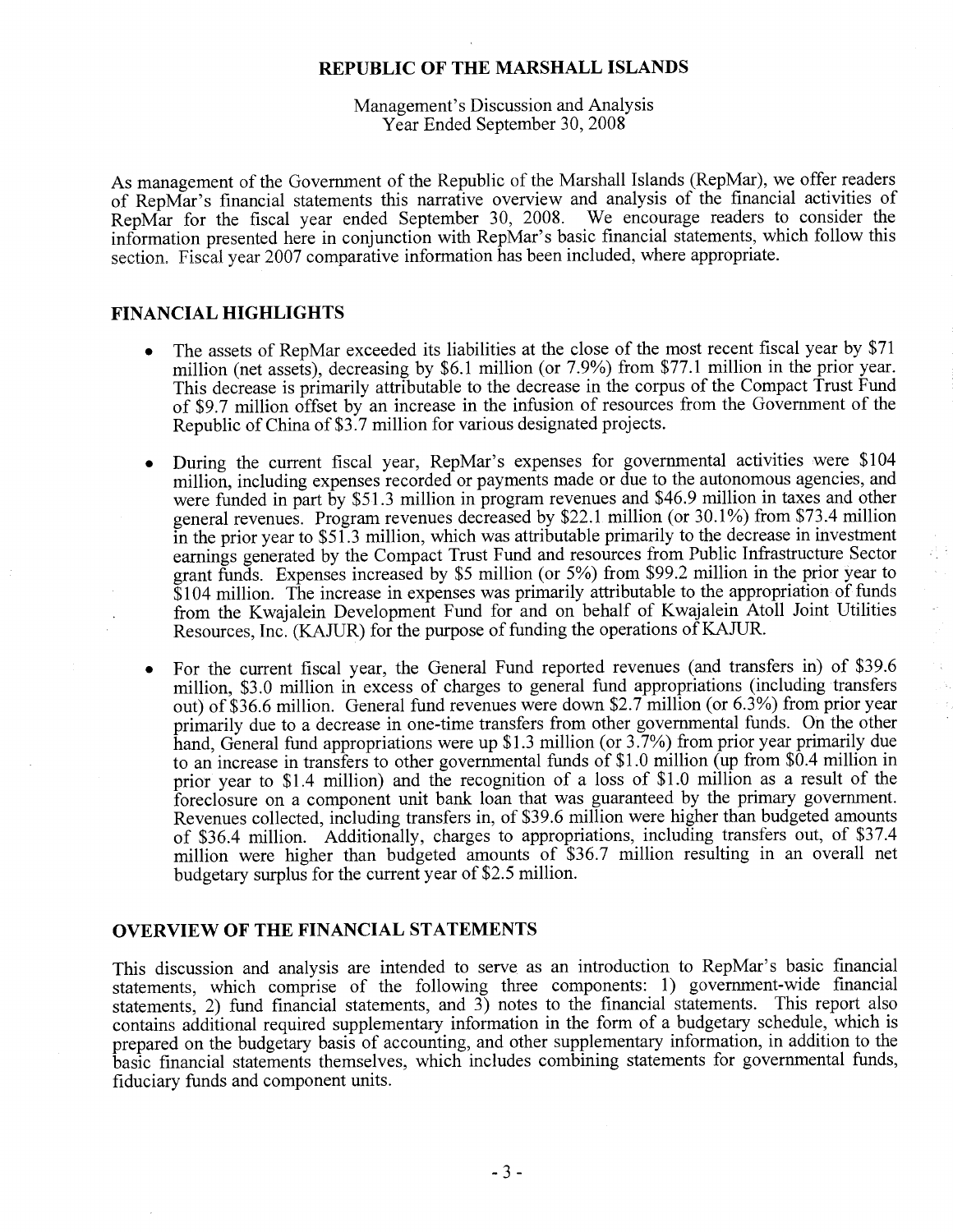Management's Discussion and Analysis Year Ended September 30, 2008

## **Government-wide Financial Statements**

The government-wide financial statements are designed to provide readers with a broad overview of RepMar's finances, in a manner similar to a private-sector business. The statement of net assets presents information on all of RepMar's assets and liabilities, with the difference between the two reported as net assets. All of the current year's revenues and expenses are accounted for in the statement of activities regardless of when cash is received or paid.

The two government-wide financial statements report RepMar's net assets and how they have changed. Net assets, being the difference between RepMar's assets and liabilities, is one way to measure RepMar's financial health or position.

- Over time, increases or decreases in RepMar's net assets are an indicator of whether its financial health is improving or deteriorating, respectively.
- To assess the overall health of RepMar, additional non-financial factors such as changes in RepMar's tax base, the condition of RepMar's roads and infrastructure, and the quality of services needs to be considered.

The government-wide financial statements of RepMar are divided into two categories:

- Primary government this grouping comprises governmental activities, which includes most of RepMar's basic services such as education, health, special appropriations, finance, judiciary, and general administration. Compact and other federal grants finance most activities of the primary government.
- Discretely presented component units RepMar includes numerous other entities in its report. Although legally separate, these "component units" are important because RepMar is financially accountable for them.

The government-wide financial statements can be found on pages 15 and 16 of this report.

## **Fund Financial Statements**

A fund is a grouping of related accounts that is used to maintain control over resources that have been segregated for specific activities or objectives. RepMar, like other governments, uses fund accounting to ensure and demonstrate compliance with finance-related legal matters.

- Some funds are required by Nitijela legislation.
- RepMar establishes other funds to control and manage money for particular purposes (like the Republic of China Projects Fund) or to show that it is properly using certain grants (like federal grants reported in the U.S. Federal Grants Fund).

All of the funds of RepMar can be divided into two categories - governmental and fiduciary.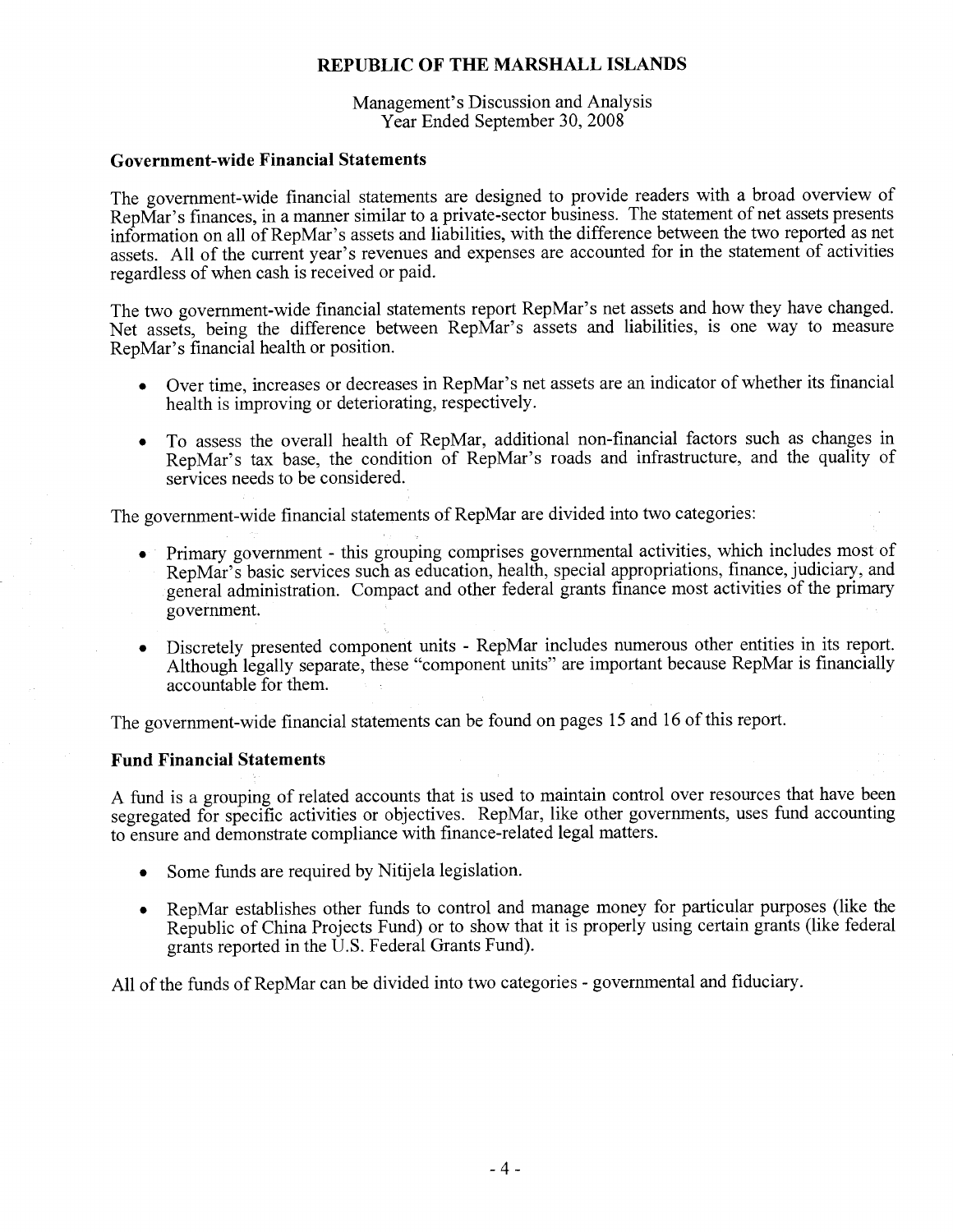Management's Discussion and Analysis Year Ended September 30, 2008

## **Fund Financial Statements, Continued**

Governmental funds - These are used to account for essentially the same functions reported as government activities in the government-wide financial statements. However, unlike the governmentwide financial statements, governmental fund financial statements focus on how money flows into and out of those funds and the balances left at year-end that are available for spending. These funds are reported using an accounting method called modified accrual accounting, which measures cash and all other financial assets that can readily be converted to cash. The governmental fund financial statements provide a detailed short-term view of RepMar's general government operations and the basic services it provides. Governmental fund information helps determine whether there are more or fewer financial resources that can be spent in the near future to finance RepMar's programs.

The basic governmental fund financial statements can be found on pages 17 and 18 of this report.

Fiduciary funds - These are used to account for resources held for the benefit of parties outside of the government. Fiduciary funds are not reflected in the government-wide financial statements because the resources of those funds are not available to support RepMar's own programs. RepMar is the trustee, or fiduciary, for other assets that because of trust arrangements, can be used only for the trust beneficiaries. RepMar is responsible for ensuring that the assets reported in these funds are used for their intended purposes. All of RepMar's fiduciary activities are reported in a separate statement of fiduciary net assets and a statement of change in fiduciary net assets.

The basic fiduciary fund financial statements can be found on pages 20 and 21 of this report.

Discretely presented component unit financial statements are presented for entities where RepMar has financial accountability, but are independent of the core RepMar operations. Most operate similar to private-sector businesses.

The discretely presented component unit financial statements can be found on pages 22 and 23 of this report.

## **Notes to the Financial Statements**

The notes provide additional information that is essential to a full understanding of the data provided in the government-wide and fund financial statements. The notes to the financial statements can be found on pages 24 through 61 of this report.

### **Other Information**

In addition to the basic financial statements and accompanying notes, this report also presents certain required supplementary information concerning budgetary comparisons. Required supplementary information can be found on pages 62 through 64 of this report.

The other supplementary information referred to earlier is presented immediately following the required supplementary information on budgetary comparisons, and can be found on pages 65 through 98 of this report.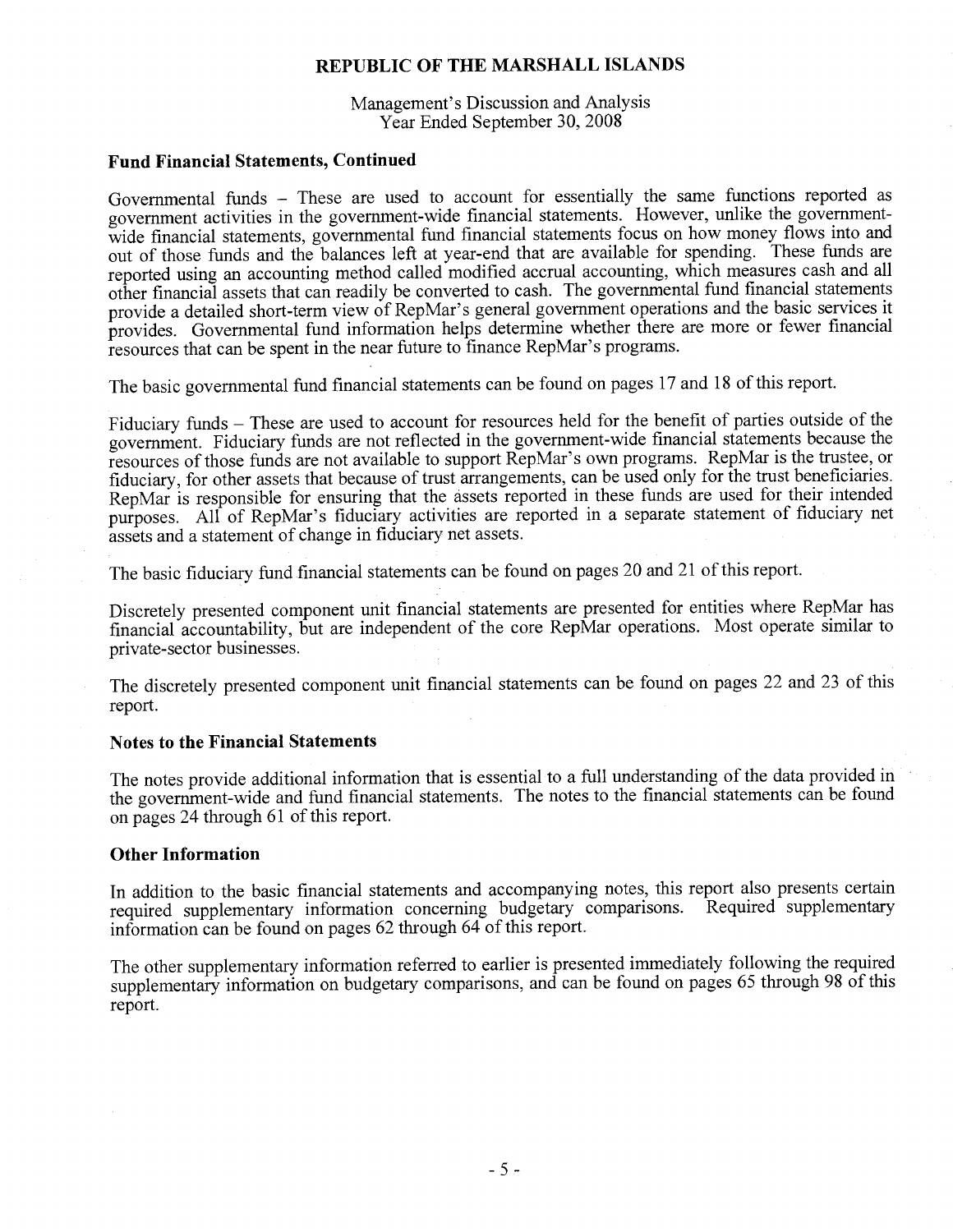Management's Discussion and Analysis Year Ended September 30, 2008

## A FINANCIAL ANALYSIS OF REPMAR AS A WHOLE

#### **Net Assets**

As noted earlier, net assets may serve over time as a useful indicator of a government's financial position. In the case of RepMar, assets exceeded liabilities by \$71 million at the close of the most recent fiscal year. However, all these net assets are either restricted as to the purpose they can be used for or are invested in capital assets. RepMar uses these capital assets to provide services to citizens; consequently, these assets are not available for future spending. Although RepMar's investment in its capital assets is reported net of related debt, it should be noted that the resources needed to repay this debt must be provided from other sources, since the capital assets themselves cannot be used to liquidate the liabilities. The majority of RepMar's net assets are comprised of its capital assets and long-term liabilities. Current assets and liabilities are amounts that are available in the current period and obligations that will be paid within one year, respectively. RepMar's current assets amounted to \$42.4 million while its current liabilities were \$34.9 million. Restricted net assets represent resources that are subject to external constraints. The table below summarizes RepMar's net assets at the close of the current year compared with prior year.

RepMar's Net Assets As of September 30

|                                                                                                                       | 2008                                       | 2007                                       |
|-----------------------------------------------------------------------------------------------------------------------|--------------------------------------------|--------------------------------------------|
| Current and other assets<br>Capital assets                                                                            | \$<br>81,673,835<br>85,094,528             | \$<br>83,439,545<br>86,992,722             |
| <b>Total Assets</b>                                                                                                   | 166,768,363                                | 170,432,267                                |
| Long-term liabilities<br>Other liabilities                                                                            | 60,834,066<br>34,876,467                   | 62,092,811<br>31,226,530                   |
| <b>Total Liabilities</b>                                                                                              | 95,710,533                                 | 93,319,341                                 |
| Net assets:<br>Invested in capital assets,<br>net of related debt<br>Restricted net assets<br>Unrestricted net assets | 63,291,638<br>44, 767, 765<br>(37,001,573) | 64,866,493<br>52,588,074<br>(40, 341, 641) |
| <b>Total net assets</b>                                                                                               | 71,057,830                                 | 77.112,926                                 |

At the end of the current fiscal year, RepMar's unrestricted net asset deficiency was \$37 million, an improvement on the prior year amount of \$3.3 million (or 8.3%). This deficiency is the result of having long-term commitments that are greater than currently available resources. Specifically, RepMar did not include in past annual budgets the full amounts needed to finance future liabilities arising from Asian Development Bank (ADB) loans as well as to pay for unused employee annual leave balances. RepMar will include these amounts in future years' budgets as they become due.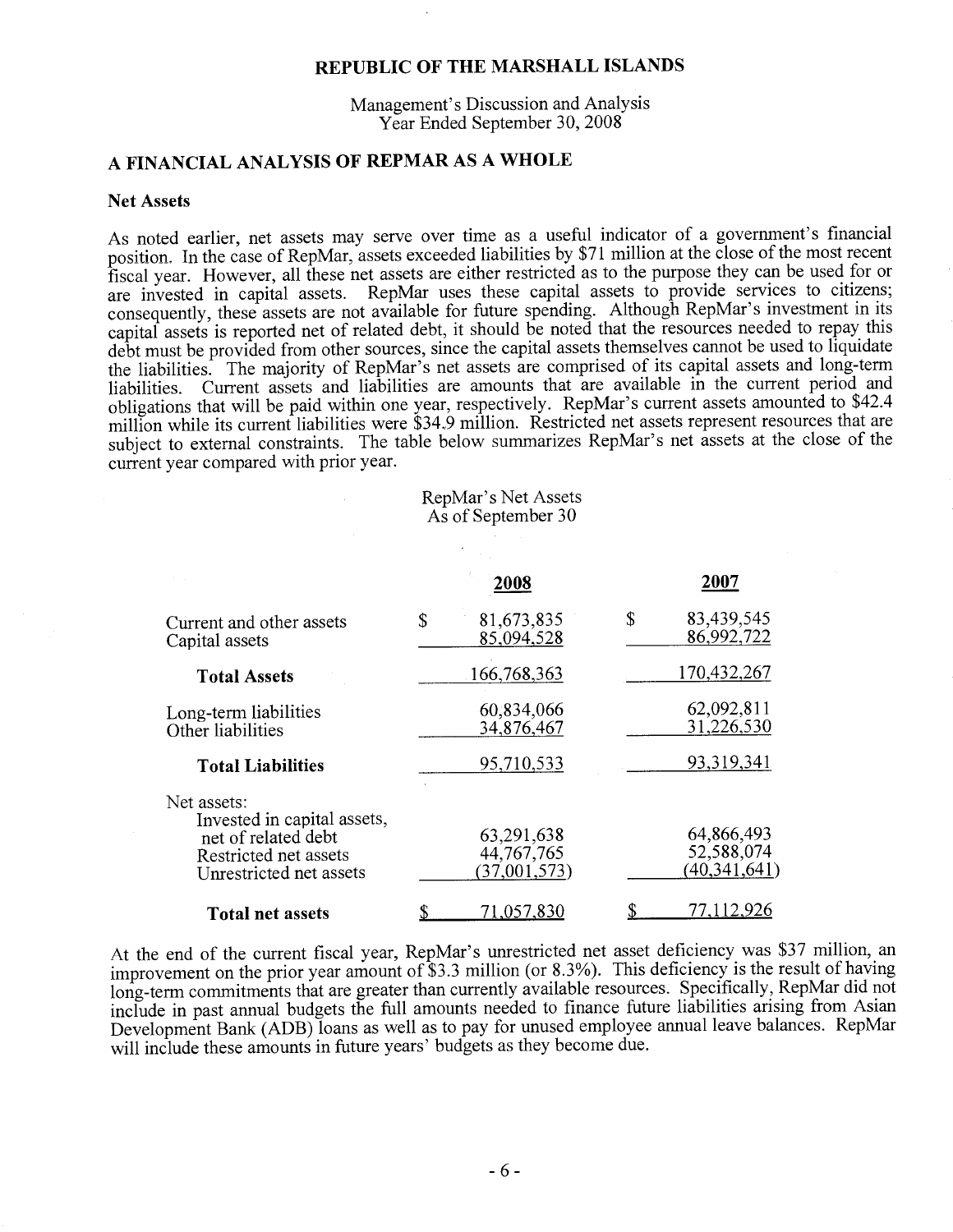## Management's Discussion and Analysis Year Ended September 30, 2008

## **Changes in Net Assets**

As discussed earlier, net assets of the primary government decreased by \$6.1 million, which represents a decrease of 7.9% from the prior year's amount of \$77.1 million. This result indicates that RepMar's financial condition, as a whole, deteriorated from the prior year. The table below summarizes RepMar's change in net assets for the current fiscal year as compared with prior year.

## RepMar's Changes in Net Assets For the Years Ended September 30

|                                           | 2008             | 2007             |
|-------------------------------------------|------------------|------------------|
| <b>Revenues:</b>                          |                  |                  |
| Program revenues:                         |                  |                  |
| Charges for services                      | \$<br>8,572,876  | \$<br>7,725,378  |
| Operating grants and contributions        | 30,848,255       | 48,096,755       |
| Capital grants and contributions          | 11,882,287       | 17,557,572       |
| General revenues:                         |                  |                  |
| Taxes                                     | 26,159,223       | 27,078,657       |
| Grants and contributions not restricted   | 16,332,637       | 12,657,362       |
| Fishing rights                            | 1,500,000        | 1,250,000        |
| Ship registry                             | 2,000,000        | 1,750,000        |
| Unrestricted investment earnings          | 405,302          | 386,554          |
| Other                                     | 459,055          | 523,152          |
| Total revenues                            | 98,159,635       | 117,025,430      |
| <b>Expenses:</b>                          |                  |                  |
| President and Cabinet                     | 1,841,983        | 2,095,006        |
| Office of the Chief Secretary             | 867,656          | 1,312,892        |
| Special appropriations                    | 6,405,976        | 7,261,383        |
| Council of Iroij                          | 484,337          | 426,641          |
| Nitijela                                  | 1,662,253        | 2,108,920        |
| Office of the Auditor-General             | 946,276          | 637,014          |
| Public Service Commission                 | 475,109          | 658,097          |
| Judiciary                                 | 828,340          | 857,907          |
| Office of the Attorney General            | 598,239          | 594,124          |
| Education                                 | 26,427,212       | 25,807,631       |
| Health and Environment                    | 21,425,886       | 22,524,449       |
| Transportation and Communication          | 2,869,163        | 2,898,984        |
| Resources and Development                 | 1,083,389        | 1,206,447        |
| <b>Internal Affairs</b>                   | 2,768,994        | 3,095,233        |
| Justice                                   | 3,569,787        | 3,216,587        |
| Finance                                   | 11,202,602       | 9,410,639        |
| Foreign Affairs and Trade                 | 2,647,214        | 2,389,108        |
| Public Works                              | 5,941,489        | 4,308,882        |
| <b>Environmental Protection Authority</b> | 416,711          | 377,060          |
| Nuclear claims related                    | 1,465,647        | 644,361          |
| Future operations                         | 304,810          | 70,497           |
| Interest on long-term debt                | 1,501,331        | 789,850          |
| Capital projects                          | 8,480,327        | 6,514,863        |
| Total expenses                            | 104,214,731      | 99,206,575       |
| Change in net assets                      | (6,055,096)      | 17,818,855       |
| Net assets – beginning of year            | 77,112,926       | 59,294,071       |
| Net assets - end of year                  | \$<br>71,057,830 | \$<br>77,112,926 |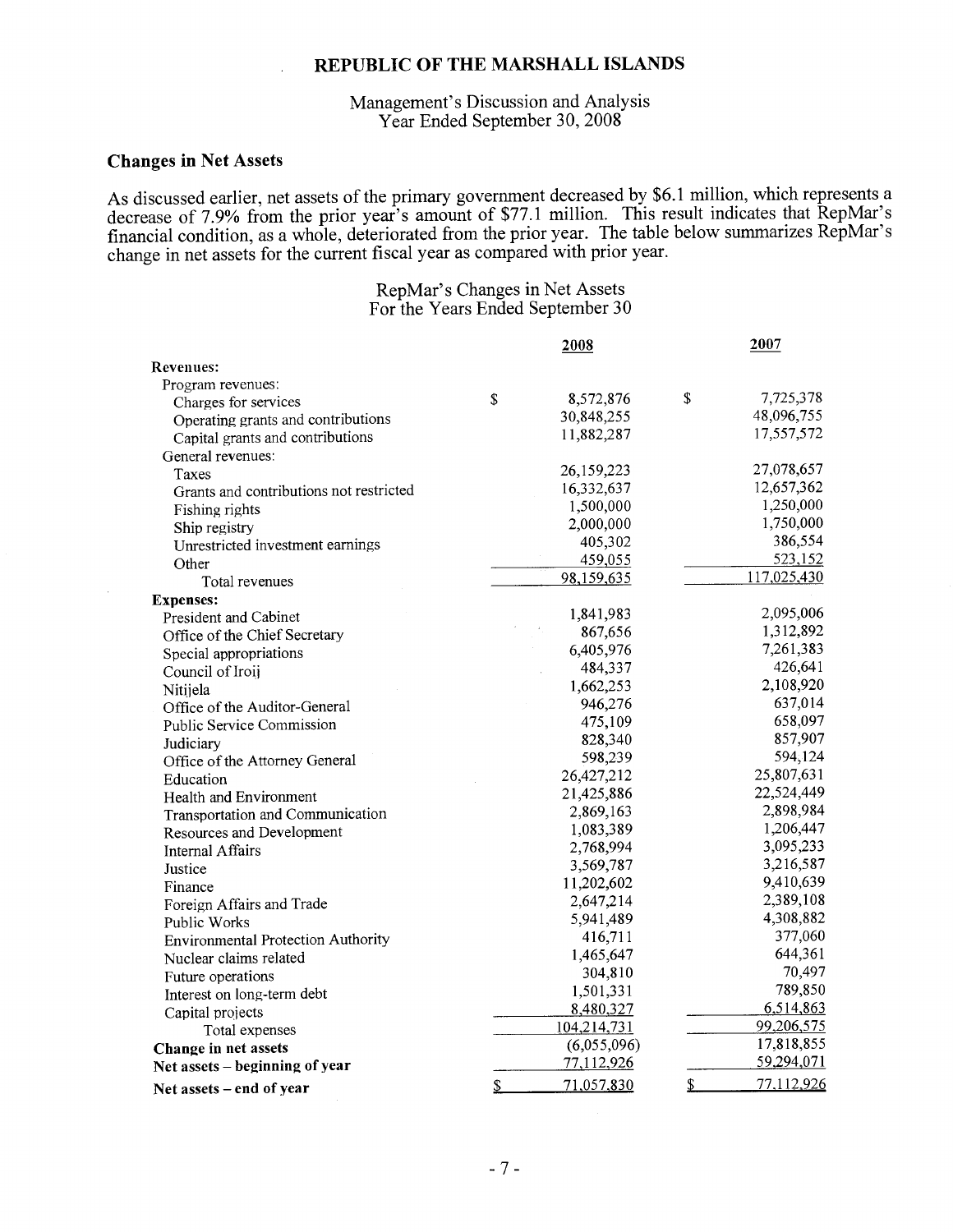Management's Discussion and Analysis Year Ended September 30, 2008

### **Changes in Net Assets, Continued**

Key elements of the decrease in net assets are as follows:

Revenues decreased in the current year by \$18.9 million (or  $16.1\%$ ) due to a decrease in program revenues of \$22.1 million (or  $30.1\%$ ) offset by an increase in general revenues of \$3.2 million (or 7.4%) as compared with prior year.

The decrease in program revenues is primarily attributable to a decrease in operating grants and contributions of  $$17.2$  million (or  $35.9\%$ ), as compared with prior year, which is due to a reduction in the corpus of the Compact Trust Fund as a result of a decrease in the fair market value of investments. The increase in general revenues is primarily attributable to an increase in the infusion of resources from the Government of the Republic of China of \$3.7 million (or 29%), as compared with prior year, for various designated projects. A significant portion of RepMar's program revenues involve contributions from the Government of the United States under the Compact of Free Association. A graphic summary of overall Compact grant revenues received by RepMar for the current year compared with prior year follows:





A significant portion of RepMar's general revenues involve tax revenue collections. A graphic summary of RepMar's tax revenue collections for the current year compared with prior year follows:



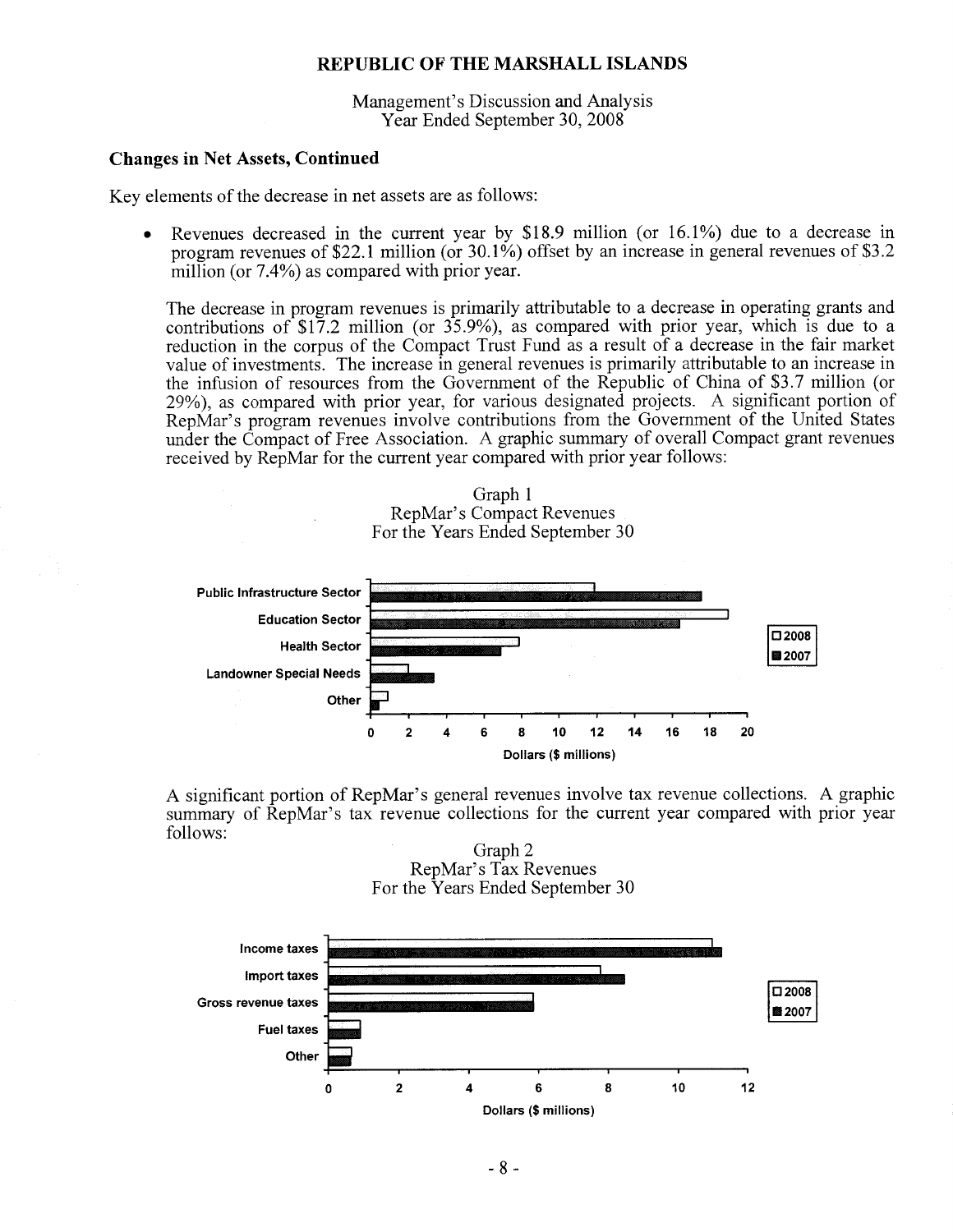Management's Discussion and Analysis Year Ended September 30, 2008

## **Changes in Net Assets, Continued**

Cost of governmental activities increased in the current year by \$5 million (or 5%) compared  $\bullet$ with prior year. Education and health related expenses comprised of \$47.7 million (or 45.9%) of total expenses in the current year as compared with \$48.3 million (or 48.7%) in the prior year, which reflects RepMar's highest priorities in terms of expenditure appropriations.

Graphs 3 and 4 below indicate the major components of revenues and cost of governmental activities.





As in prior years, Compact funding and federal and other grants are the major sources of revenue for RepMar, which comprise 63% of the total revenues for the current year. The remaining 37% is predominantly comprised of local sourced tax revenues, including income taxes and gross revenue taxes.

> Graph 4 RepMar's Cost of Governmental Activities For the Year Ended September 30, 2008



Other expenses that make up a portion of the costs of governmental activities include ministerial expenses within the Ministry of Transportation and Communication (\$2.9 million), the Ministry of Internal Affairs (\$2.8 million), and the Ministry of Foreign Affairs and Trade (\$2.6 million); legislative expenses within the Nitijela (\$1.7 million); and executive expenses within the President's Office and Cabinet (\$1.8 million).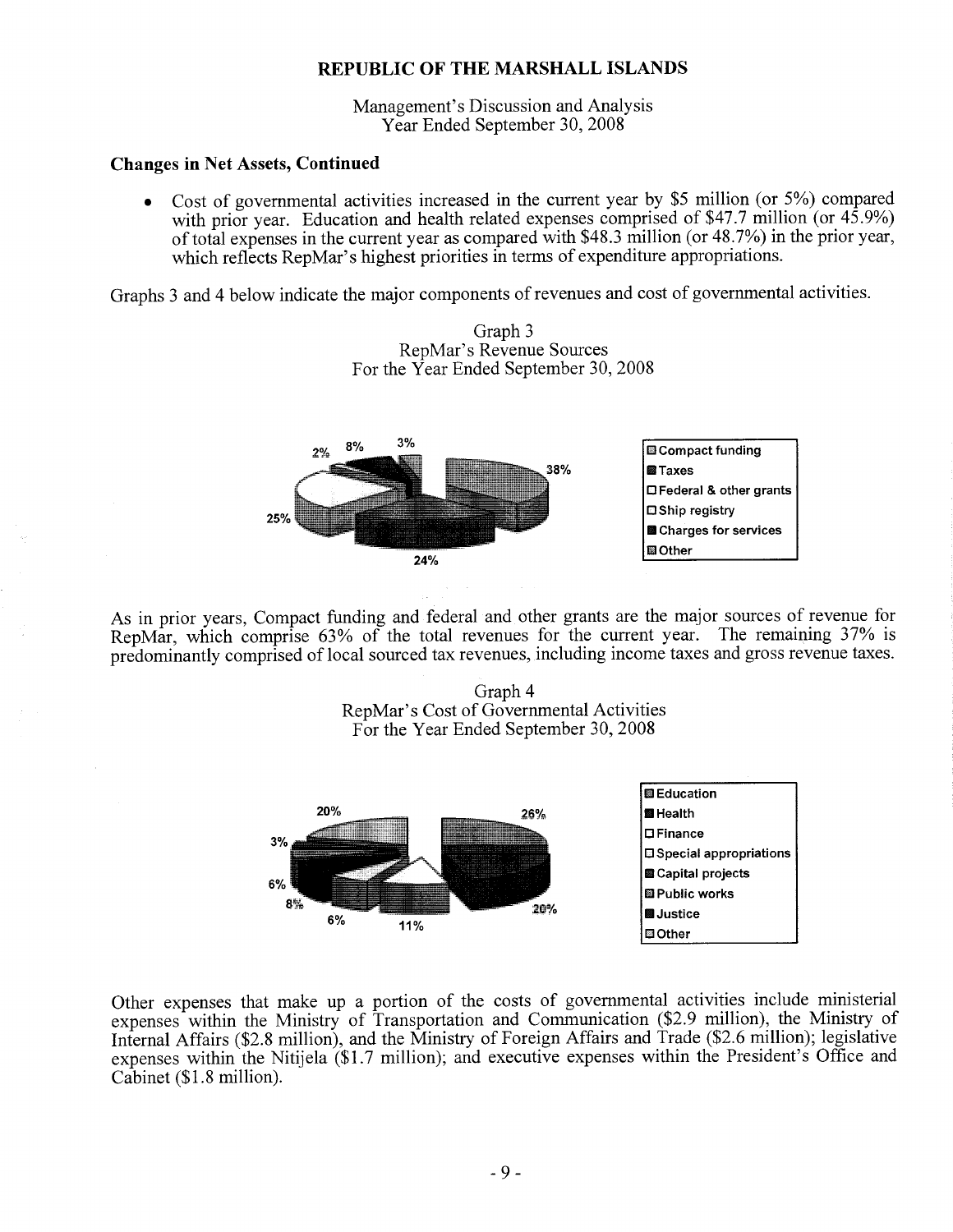Management's Discussion and Analysis Year Ended September 30, 2008

## **Changes in Net Assets, Continued**

Graphs 5 and 6 below show a comparison of the major components of revenues and cost of governmental activities for fiscal years 2007 and 2008.



Graph 5 RepMar's Revenue Sources

Finance expenses in the current year include subsidies to component units of \$4.4 million, up from \$3.3 million (or 31%) in the prior year. Special appropriation expenses in the current year include subsidies to component units of \$3.4 million, down from \$4.2 million (or 20%) in the prior year. Other expenses in the current year includes ministerial expenses within the Ministry of Transportation and Communication of \$2.9 million, unchanged from the prior year; the Ministry of Foreign Affairs and Trade of \$2.6 million, up from \$2.4 million (or 10%) in the prior year; the Ministry of Internal Affairs of \$2.8 million, down from \$3.1 million (or 11%) from the prior year; legislative expenses within the Nitijela of \$1.7 million, down from \$2.1 million (or 21%) in the prior year; and executive expenses within the President's Office and Cabinet of \$1.8 million, down from \$2.1 million (or 12%) in the prior year.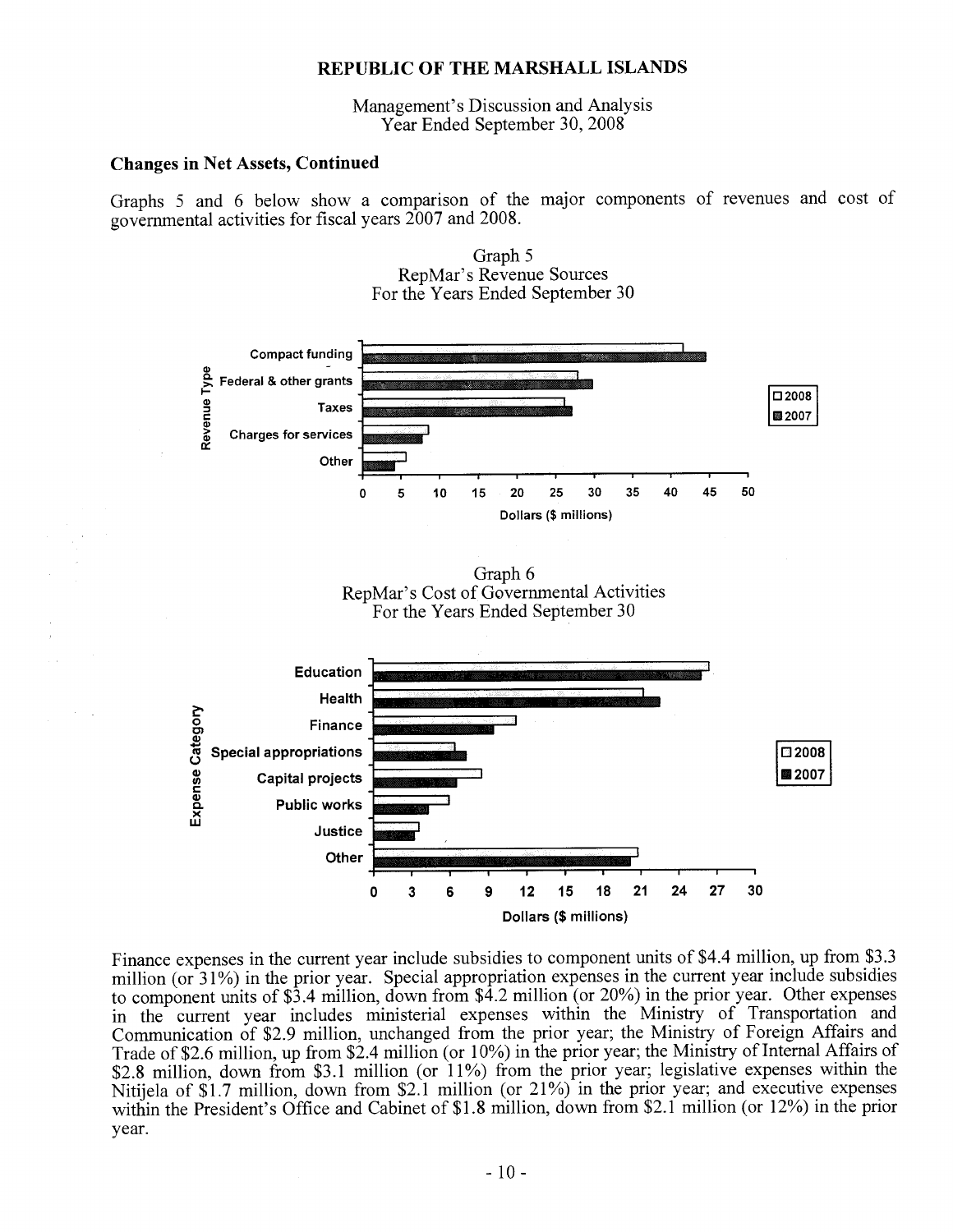Management's Discussion and Analysis Year Ended September 30, 2008

## FINANCIAL ANALYSIS OF REPMAR'S FUNDS

As noted earlier, RepMar uses fund accounting to ensure and demonstrate compliance with financerelated legal requirements.

## **Governmental Funds**

The focus of RepMar's governmental funds is to provide information on near-term inflows, outflows, and balances of spendable resources. Such information is useful in assessing RepMar's financing requirements. In particular, unreserved fund balance may serve as a useful measure of a government's net resources available for spending at the end of the fiscal year. As of the end of the current fiscal year, RepMar's governmental funds reported combined ending fund balances of \$49.5 million, which represents a decrease of \$5.1 million (or 9.4%) in comparison with the prior year. This decrease is primarily attributable to a decrease in fund balance of the Compact Trust Fund. Of this total combined fund balance, \$63.8 million is reserved to indicate that it is not available for new spending because it has already been committed: 1) to generate income for future operations (\$36.9 million);  $2$ ) to continuing appropriations through grant awards or enabling legislation (\$4.6 million); 3) to liquidate contracts and purchase orders of the prior period (\$14.3 million); or 4) for a variety of other restricted purposes (\$8 million). The combined unreserved deficit of RepMar's governmental funds is \$14.3 million, a decrease of \$10.5 million (or 41.3%) from the prior year. This deficit will be funded through future budgetary surpluses.

The General Fund is the chief operating fund of RepMar. At the end of the current fiscal year, the unreserved fund deficit of the General Fund was \$3.6 million as compared with the prior year ending unreserved fund deficit of \$2.5 million, a deterioration of \$1.1 million (or 43.6%), while total fund balance was \$5.1 million compared with a total fund balance of \$2.0 million at the end of the prior fiscal year, an improvement of \$3.1 million. The increase in the overall fund balance of the General Fund was primarily the result of the recording of a one-time transfer in from the Republic of China Fund of \$4.6 million, which represented additional budgetary support for General Fund operations.

The Grants Assistance Fund has a total fund balance of \$3.5 million, which primarily represents Compact Sector grant revenues received not yet expended at year end. The net increase in fund balance during the current year in the Grants Assistance Fund was \$0.9 million (or 34%), which primarily was the result of a transfer in from the Republic of China Fund of \$0.6 million satisfying local matching requirements under the Fiscal Procedures Agreement.

The Compact Trust Fund has a total fund balance of \$36.9 million, all of which is reserved for the funding of future operations of the primary government commencing in fiscal year 2023. The net decrease in fund balance during the current year in the Compact Trust Fund was \$9.7 million (or 20.9%), which reflected the slump in global financial markets that commenced in January 2008.

## **GENERAL FUND BUDGETARY HIGHLIGHTS**

During the course of the fiscal year, management and elected officials of RepMar revised the General Fund budget. The revised budget included an increase in overall budgetary appropriations of \$1.4 million. The primary reason for the upward revision was due to emergency payments appropriated to the Marshalls Energy Company, Inc. in order to continue to assist in the payment of delinquent billings relating to fuel shipments.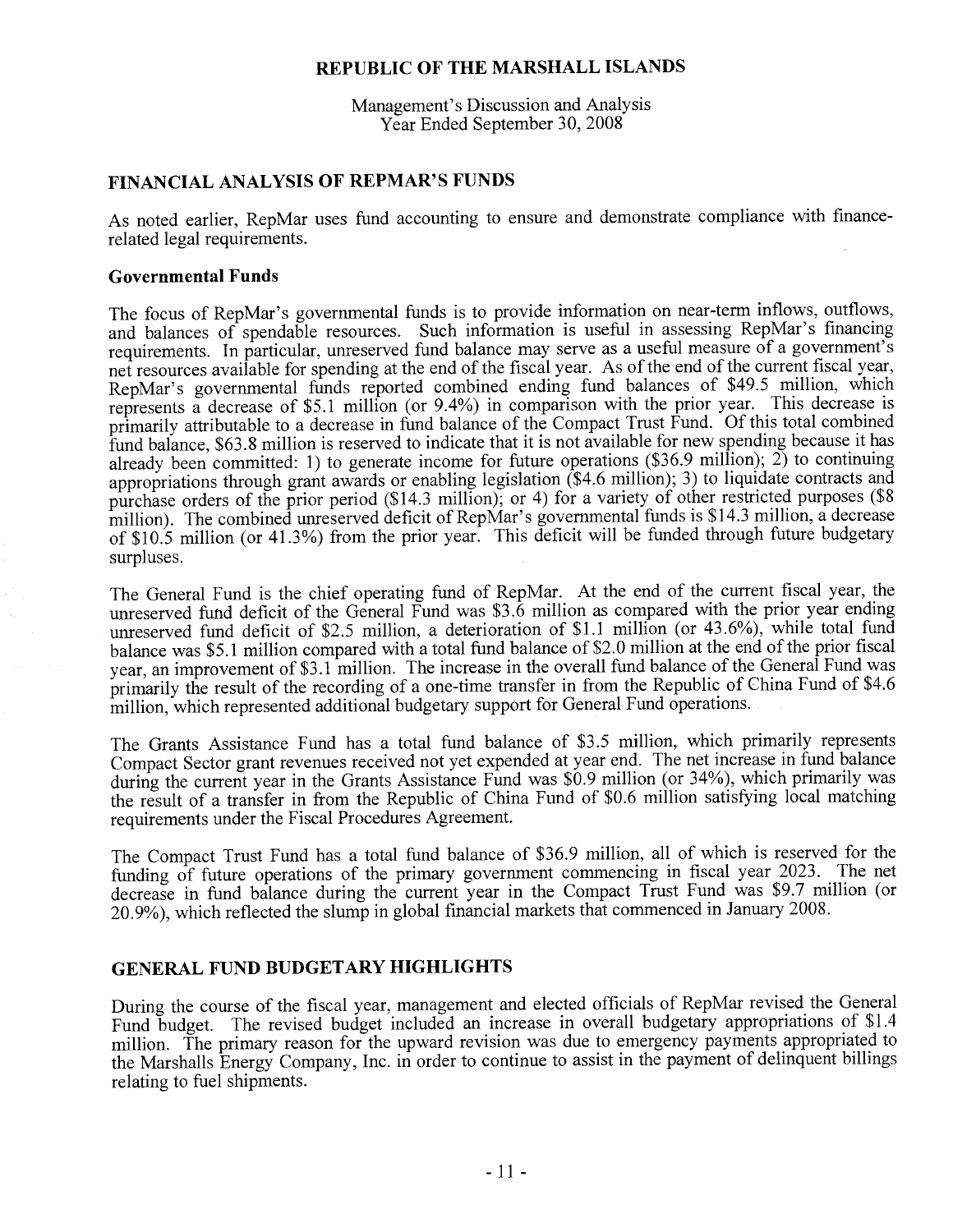## Management's Discussion and Analysis Year Ended September 30, 2008

As previously discussed, revenues collected (including transfers in) of \$39.6 million were higher than budgeted amounts of \$36.4 million due primarily to transfers in from the Republic of China Projects Fund, which exceeded budgeted amounts. In addition, charges to appropriations (including transfers out) of \$37.4 million were higher than budgeted amounts of \$36.7 million due primarily to the recognition of a loss of \$1.0 million as a result of the foreclosure on a component unit bank loan that was guaranteed by the primary government.

## **CAPITAL ASSET AND DEBT ADMINISTRATION**

#### **Capital Assets**

RepMar's investment in capital assets for its governmental activities as of September 30, 2008 amounted to \$164.9 million, net of accumulated depreciation of \$79.8 million, leaving a net book value of \$85.1 million. This represents a net decrease of \$1.9 million (or  $2.2\%$ ) from the prior year. RepMar's capital assets include electrical and water infrastructure, roads and bridges, heavy equipment, ships, buildings, and various projects under construction.

## RepMar's Capital Assets September 30, (Net of depreciation)

|                                                                                                                                                                                               | 2008                                                                                                                | 2007                                                                                                          |
|-----------------------------------------------------------------------------------------------------------------------------------------------------------------------------------------------|---------------------------------------------------------------------------------------------------------------------|---------------------------------------------------------------------------------------------------------------|
| Electrical distribution<br><b>Buildings</b><br>Water infrastructure system<br>Docks, roads and bridges<br><b>Ships</b><br>Software<br>Heavy equipment<br>Dry-dock<br>Construction in progress | \$<br>5,842,772 \$<br>56,689,566<br>4,960,830<br>7,995,768<br>7,707,123<br>591,883<br>858,056<br>193,818<br>254,712 | 6,860,787<br>45,768,443<br>5,345,506<br>8,563,804<br>8,249,813<br>739,854<br>899,884<br>387,637<br>10,176,994 |
|                                                                                                                                                                                               | 85,094,528                                                                                                          | 86,992,722                                                                                                    |

Major capital asset additions during the current year were as follows:

• Completion of the following Compact funded education facilities infrastructure projects:

| Infrastructure Project                 | Current Year<br>Additions (\$ millions) | Completed<br>$Cost$ ( $\sqrt{$}$ millions) |
|----------------------------------------|-----------------------------------------|--------------------------------------------|
| Jaluit High School - Ph. II            | \$0.3                                   | \$2.1                                      |
| Rairok Elementary School - Ph. II      | \$0.8                                   | \$0.8                                      |
| M.I. High School - Ph. II              | \$1.4                                   | \$4.7                                      |
| <b>International Convention Center</b> | \$0.2                                   | \$5.3                                      |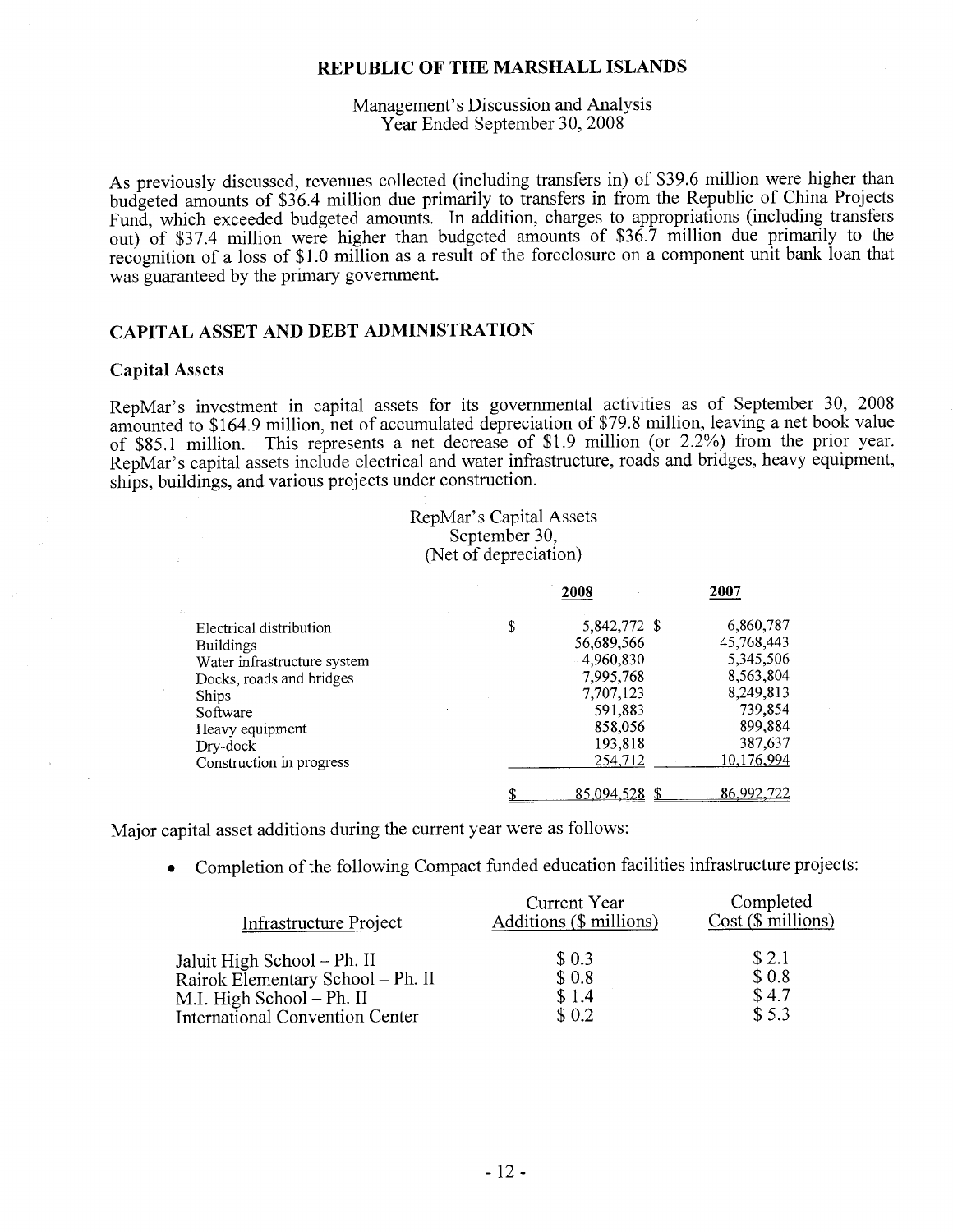Management's Discussion and Analysis Year Ended September 30, 2008

## **Capital Assets, Continued**

Ongoing construction in progress of the following infrastructure projects:

| Infrastructure Project       | Current Year<br>Additions (\$ millions) | <b>Estimated Completed</b><br>$Cost ($\text{ millions})$ |
|------------------------------|-----------------------------------------|----------------------------------------------------------|
| Aur/Tabal Elementary Schools | \$0.2                                   | \$0.8                                                    |

Additional information on RepMar's capital assets can be found in note 5 to the financial statements.

## Long-term Debt

The Government Borrowing Act of 1985 authorizes RepMar to borrow for such purposes as approved by the Nitijela. Since 1991 RepMar has entered into twelve separate loans with the Asian Development Bank (See table below). Long-term debt obligations decreased by \$1.1 million (or 1.8%) in the current fiscal year.

## RepMar's Outstanding Debt Asian Development Bank September 30,

|                                                  | 2008            | 2007            |
|--------------------------------------------------|-----------------|-----------------|
| <b>Fisheries Development Project</b>             | \$<br>3,029,201 | \$<br>3,099,560 |
| <b>Typhoon Rehabilitation</b>                    | 452,600         | 462,645         |
| <b>Basic Education Project</b>                   | 7,098,982       | 7,252,028       |
| Majuro Water Supply Project No. 1                | 649,713         | 664,201         |
| Health and Population Project                    | 4,805,064       | 4,909,566       |
| Majuro Water Supply Project No. 2                | 7,888,332       | 7,971,483       |
| Public Sector Reform Program                     | 10,951,516      | 11, 177, 293    |
| Ebeye Health and Infrastructure Project          | 8,767,093       | 8,953,626       |
| Skills Training and Vocational Education Project | 4,923,345       | 4,923,345       |
| Fiscal and Financial Management Program No. 1    | 3,141,600       | 3,388,600       |
| Fiscal and Financial Management Program No. 2    | 8,388,966       | 8,388,966       |
| Outer Island Transport Infrastructure Project    | 507,517         | 507,517         |
|                                                  | 60.603.929      | 61.698.830      |

Additional information on RepMar's long-term debt can be found in note 7 to the financial statements.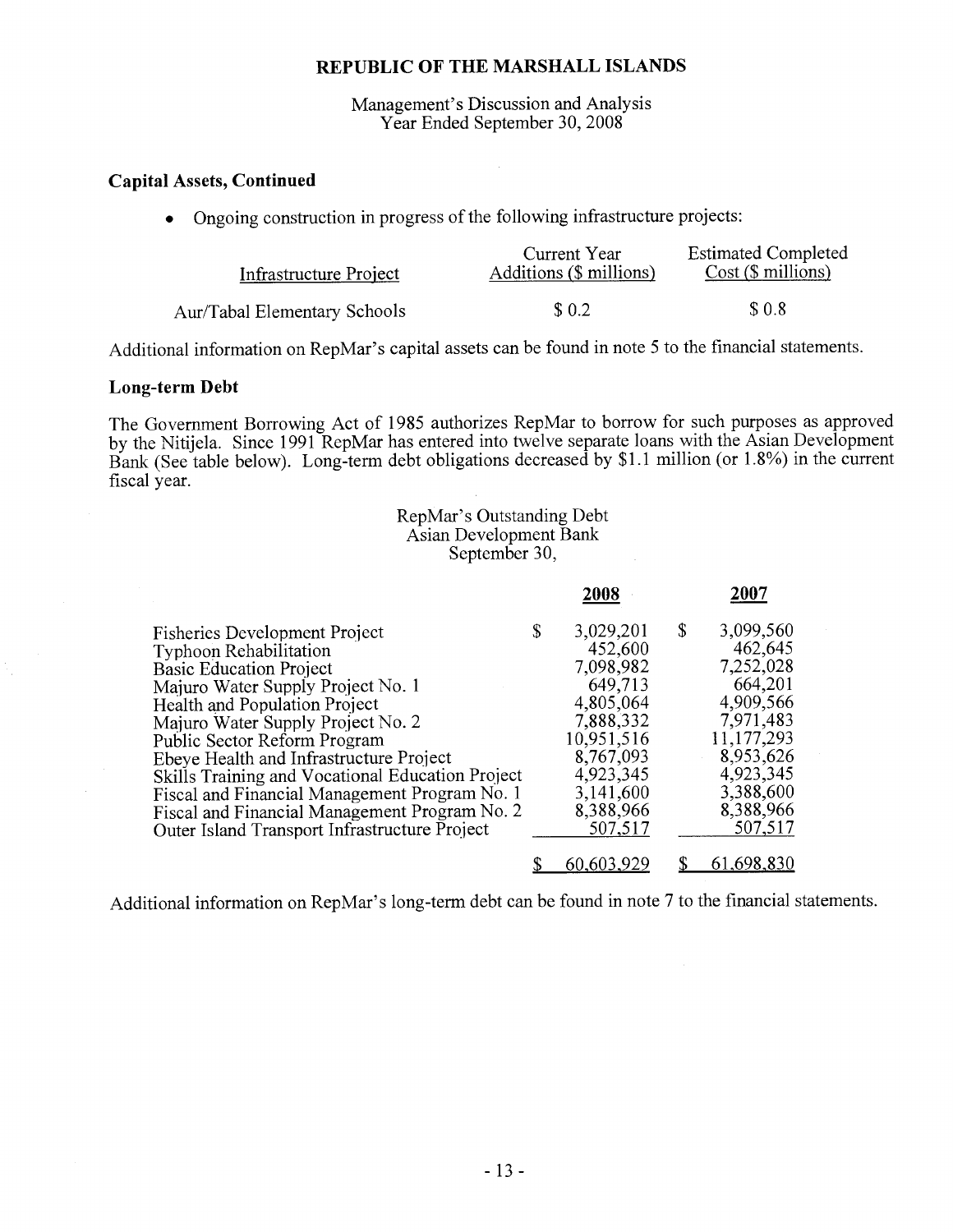Management's Discussion and Analysis Year Ended September 30, 2008

## **ECONOMIC FACTORS AND NEXT YEAR'S BUDGET AND RATES**

Economic growth as measured by Gross Domestic Product (GDP) continued over fiscal year 2007 with modest GDP growth in fiscal year 2008 of 1.5%. This was driven predominantly by grant-financed increases in public expenditures. The Marshall Islands' economy is extremely vulnerable to external shocks because of its small and open nature and the effect of such continued on from fiscal year 2007 through fiscal year 2008. Continued high prices for imported fuel coupled with price increases for electricity, transportation, and rice propelled inflation to 29.4% year on year in the third quarter of 2008. This represented the highest inflation rate amongst Pacific island nations, an outcome that reflected the remoteness and high import dependency of the Marshall Islands' economy. With the continued struggle with high fuel costs, efforts were made to reduce electricity usage which culminated in the signing of the Majuro Energy Declaration in January 2009. Continued financial support by RepMar to the Marshalls Energy Company, Inc. (MEC) during fiscal year 2008 assisted in alleviating short-term interruptions of electricity generation on Majuro Atoll; however, MEC continues to struggle with cash flow problems as the global price of diesel fuel remains high. Income tax collections declined marginally in fiscal year 2008 as compared with prior year, which was a direct result of a reduction in employment at the U.S. military base in Kwajalein. However, the effect of this reduction was partially offset by the continued aggressive stance taken by the Ministry of Finance's Division of Revenue and Taxation in pursuing noncompliant taxpayers. Tax revenues are expected to continue in this downward trend and, as a result, the Nitijela approved a 2009 budget with a reduction in discretionary spending. The slump in global financial markets cut the value of the Compact Trust Fund from a high of \$93.1 million in January 2008 to \$72.1 million in November 2008.

Economic growth is expected to remain low throughout 2009 at a rate of 0.5%. Inflation is expected to stabilize in 2009 at around 9% due to a decline in oil prices. On a more positive note, copra production rose in response to high international prices, with production exceeding 7,000 tons for only the third time in 50 years. Furthermore, in February 2009, the Western Association of Schools and Colleges removed its sanctions on the College of the Marshall Islands.

For fiscal year 2009, the budget approved by the Nitijela of \$124.5 million continues RepMar's focus on the education and health sectors, including their infrastructure needs. The General Fund appropriation amounts to \$33.2 million, which is a decline of \$1.8 million (or 5%) compared with the fiscal year 2008 budget. This decline is primarily attributable to a reduction in budgeted tax collections corresponding with the reduction in employment at the U.S. military base in Kwajalein. As a result, there is a corresponding decline in the annual copra subsidy of \$0.8 million (or 73%), which is due to the expectation of continued high international prices, and debt service contributions of \$0.5 million (or 34%), which will be funded through alternative means. Compact revenues for fiscal year 2009 are expected to increase by \$1.5 million (or 4%) with continued focus on the education and health sectors, including their infrastructure needs.

In a proactive response at promoting fiscal reform, the Cabinet recently formed the Comprehensive Adjustment Program (CAP) Advisory Group, which is comprised of government officials as well as private sector representatives and officials from the U.S. government. The focus of this CAP Advisory Group is to assist the Cabinet in devising a strategy to address public sector reform.

## CONTACTING REPMAR'S FINANCIAL MANAGEMENT

This financial report is designed to provide our citizens, taxpayers, customers and investors and creditors a general overview of RepMar's finances and to demonstrate its accountability for the money it receives. If you have questions about this report or need additional financial information, contact the Secretary of Finance, P.O. Box D, Majuro, MH 96960.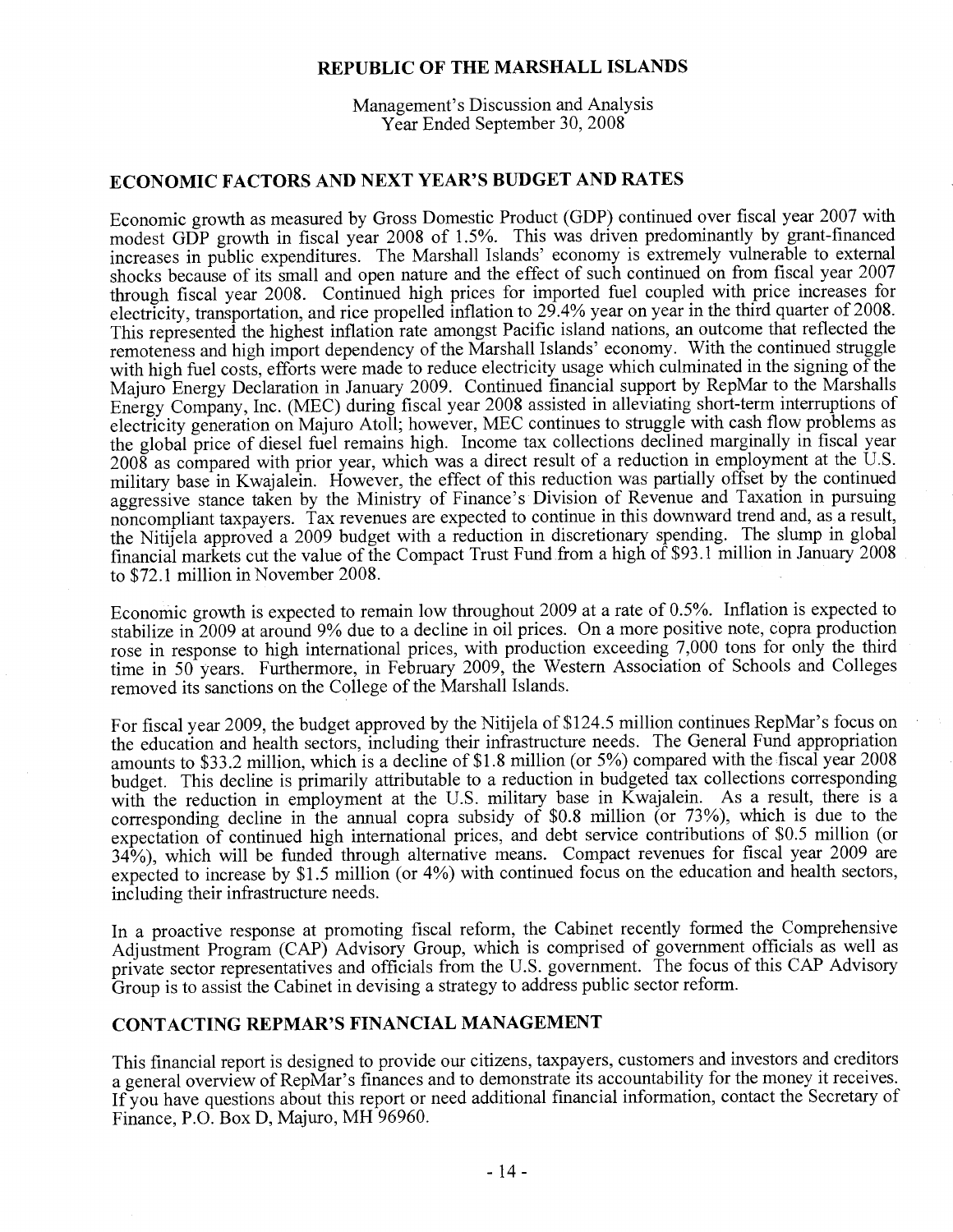## Statement of Net Assets<br>September 30, 2008

| <b>ASSETS</b><br>Current assets:<br>\$<br>6,537,813<br>\$<br>3,506,423<br>Cash and cash equivalents<br>3,236,530<br>665,574<br>Time certificates of deposit<br>2,592,915<br>Investments<br>25,249,739<br>9,078,531<br>Receivables, net of allowance for uncollectibles<br>94,765<br>Advances<br>6,069,975<br>Inventories<br>132,078<br>Due from primary government<br>4,981,548<br>Due from component units<br>755,098<br>Other current assets<br>Restricted assets:<br>549,833<br>24,005,078<br>Cash and cash equivalents<br>55,000<br>Time certificates of deposit<br>45,123,981<br>42,386,919<br>Total current assets<br>Noncurrent assets:<br>Restricted assets:<br>750,000<br>Time certificates of deposit<br>36,909,157<br>Investments<br>4,264,009<br>318,630<br>Investments<br>2,059,129<br>Due from component units<br>87,689,609<br>85,094,528<br>Capital assets, net of accumulated depreciation<br>1,314,303<br>Other noncurrent assets<br>124,381,444<br>94,017,921<br>Total noncurrent assets<br>S<br>139,141,902<br>166,768,363<br>Total assets<br><b>LIABILITIES</b><br>Current liabilities:<br>\$<br>3,487,988<br>\$<br>1,826,871<br>Current portion of long-term obligations<br>8,058,194<br>5,075,287<br>Accounts payable<br>997,020<br>Customer deposits<br>5,803,705<br>2,383,483<br>Other liabilities and accruals<br>1,522,993<br>Payable to federal agencies<br>430,944<br>943,616<br>Retention payable<br>2,535,619<br>519,944<br>Contracts payable<br>428,492<br>Accrued interest payable<br>1,070,942<br>Compensated absences payable<br>4,981,548<br>Due to primary government<br>268,614<br>924,191<br>Due to component units<br>20,180,648<br>Due to external parties<br>1,100,684<br>Deferred revenues<br>27,664,316<br>34,876,467<br>Total current liabilities<br>Noncurrent liabilities:<br>30,818,342<br>59,106,225<br>Noncurrent portion of long-term obligations<br>1,727,841<br>Compensated absences payable, net of current portion<br>5,176,019<br>Due to primary government<br>2,526,813<br>Other noncurrent liabilities<br>38,521,174<br>60,834,066<br>Total noncurrent liabilities<br>66,185,490<br>95,710,533<br>Total liabilities<br>Commitments and contingencies<br><b>NET ASSETS</b><br>67,551,057<br>63,291,638<br>Invested in capital assets, net of related debt<br>Restricted for:<br>Nonexpendable:<br>36,909,157<br>Future operations<br>Expendable:<br>3,941,816<br>Compact related<br>345,183<br>3,916,792<br>Other purposes<br>5,060,172<br>(37,001,573)<br>Unrestricted (deficits)<br>72,956,412<br>71,057,830<br>Total net assets<br>139,141,902<br>\$<br>\$<br>166,768,363<br>Total liabilities and net assets<br>See accompanying notes to basic financial statements. |  | Primary<br>Government | Component<br>Units |
|------------------------------------------------------------------------------------------------------------------------------------------------------------------------------------------------------------------------------------------------------------------------------------------------------------------------------------------------------------------------------------------------------------------------------------------------------------------------------------------------------------------------------------------------------------------------------------------------------------------------------------------------------------------------------------------------------------------------------------------------------------------------------------------------------------------------------------------------------------------------------------------------------------------------------------------------------------------------------------------------------------------------------------------------------------------------------------------------------------------------------------------------------------------------------------------------------------------------------------------------------------------------------------------------------------------------------------------------------------------------------------------------------------------------------------------------------------------------------------------------------------------------------------------------------------------------------------------------------------------------------------------------------------------------------------------------------------------------------------------------------------------------------------------------------------------------------------------------------------------------------------------------------------------------------------------------------------------------------------------------------------------------------------------------------------------------------------------------------------------------------------------------------------------------------------------------------------------------------------------------------------------------------------------------------------------------------------------------------------------------------------------------------------------------------------------------------------------------------------------------------------------------------------------------------------------------------------------------------------------------------------------------------------------------------------------------------------------------------------|--|-----------------------|--------------------|
|                                                                                                                                                                                                                                                                                                                                                                                                                                                                                                                                                                                                                                                                                                                                                                                                                                                                                                                                                                                                                                                                                                                                                                                                                                                                                                                                                                                                                                                                                                                                                                                                                                                                                                                                                                                                                                                                                                                                                                                                                                                                                                                                                                                                                                                                                                                                                                                                                                                                                                                                                                                                                                                                                                                                    |  |                       |                    |
|                                                                                                                                                                                                                                                                                                                                                                                                                                                                                                                                                                                                                                                                                                                                                                                                                                                                                                                                                                                                                                                                                                                                                                                                                                                                                                                                                                                                                                                                                                                                                                                                                                                                                                                                                                                                                                                                                                                                                                                                                                                                                                                                                                                                                                                                                                                                                                                                                                                                                                                                                                                                                                                                                                                                    |  |                       |                    |
|                                                                                                                                                                                                                                                                                                                                                                                                                                                                                                                                                                                                                                                                                                                                                                                                                                                                                                                                                                                                                                                                                                                                                                                                                                                                                                                                                                                                                                                                                                                                                                                                                                                                                                                                                                                                                                                                                                                                                                                                                                                                                                                                                                                                                                                                                                                                                                                                                                                                                                                                                                                                                                                                                                                                    |  |                       |                    |
|                                                                                                                                                                                                                                                                                                                                                                                                                                                                                                                                                                                                                                                                                                                                                                                                                                                                                                                                                                                                                                                                                                                                                                                                                                                                                                                                                                                                                                                                                                                                                                                                                                                                                                                                                                                                                                                                                                                                                                                                                                                                                                                                                                                                                                                                                                                                                                                                                                                                                                                                                                                                                                                                                                                                    |  |                       |                    |
|                                                                                                                                                                                                                                                                                                                                                                                                                                                                                                                                                                                                                                                                                                                                                                                                                                                                                                                                                                                                                                                                                                                                                                                                                                                                                                                                                                                                                                                                                                                                                                                                                                                                                                                                                                                                                                                                                                                                                                                                                                                                                                                                                                                                                                                                                                                                                                                                                                                                                                                                                                                                                                                                                                                                    |  |                       |                    |
|                                                                                                                                                                                                                                                                                                                                                                                                                                                                                                                                                                                                                                                                                                                                                                                                                                                                                                                                                                                                                                                                                                                                                                                                                                                                                                                                                                                                                                                                                                                                                                                                                                                                                                                                                                                                                                                                                                                                                                                                                                                                                                                                                                                                                                                                                                                                                                                                                                                                                                                                                                                                                                                                                                                                    |  |                       |                    |
|                                                                                                                                                                                                                                                                                                                                                                                                                                                                                                                                                                                                                                                                                                                                                                                                                                                                                                                                                                                                                                                                                                                                                                                                                                                                                                                                                                                                                                                                                                                                                                                                                                                                                                                                                                                                                                                                                                                                                                                                                                                                                                                                                                                                                                                                                                                                                                                                                                                                                                                                                                                                                                                                                                                                    |  |                       |                    |
|                                                                                                                                                                                                                                                                                                                                                                                                                                                                                                                                                                                                                                                                                                                                                                                                                                                                                                                                                                                                                                                                                                                                                                                                                                                                                                                                                                                                                                                                                                                                                                                                                                                                                                                                                                                                                                                                                                                                                                                                                                                                                                                                                                                                                                                                                                                                                                                                                                                                                                                                                                                                                                                                                                                                    |  |                       |                    |
|                                                                                                                                                                                                                                                                                                                                                                                                                                                                                                                                                                                                                                                                                                                                                                                                                                                                                                                                                                                                                                                                                                                                                                                                                                                                                                                                                                                                                                                                                                                                                                                                                                                                                                                                                                                                                                                                                                                                                                                                                                                                                                                                                                                                                                                                                                                                                                                                                                                                                                                                                                                                                                                                                                                                    |  |                       |                    |
|                                                                                                                                                                                                                                                                                                                                                                                                                                                                                                                                                                                                                                                                                                                                                                                                                                                                                                                                                                                                                                                                                                                                                                                                                                                                                                                                                                                                                                                                                                                                                                                                                                                                                                                                                                                                                                                                                                                                                                                                                                                                                                                                                                                                                                                                                                                                                                                                                                                                                                                                                                                                                                                                                                                                    |  |                       |                    |
|                                                                                                                                                                                                                                                                                                                                                                                                                                                                                                                                                                                                                                                                                                                                                                                                                                                                                                                                                                                                                                                                                                                                                                                                                                                                                                                                                                                                                                                                                                                                                                                                                                                                                                                                                                                                                                                                                                                                                                                                                                                                                                                                                                                                                                                                                                                                                                                                                                                                                                                                                                                                                                                                                                                                    |  |                       |                    |
|                                                                                                                                                                                                                                                                                                                                                                                                                                                                                                                                                                                                                                                                                                                                                                                                                                                                                                                                                                                                                                                                                                                                                                                                                                                                                                                                                                                                                                                                                                                                                                                                                                                                                                                                                                                                                                                                                                                                                                                                                                                                                                                                                                                                                                                                                                                                                                                                                                                                                                                                                                                                                                                                                                                                    |  |                       |                    |
|                                                                                                                                                                                                                                                                                                                                                                                                                                                                                                                                                                                                                                                                                                                                                                                                                                                                                                                                                                                                                                                                                                                                                                                                                                                                                                                                                                                                                                                                                                                                                                                                                                                                                                                                                                                                                                                                                                                                                                                                                                                                                                                                                                                                                                                                                                                                                                                                                                                                                                                                                                                                                                                                                                                                    |  |                       |                    |
|                                                                                                                                                                                                                                                                                                                                                                                                                                                                                                                                                                                                                                                                                                                                                                                                                                                                                                                                                                                                                                                                                                                                                                                                                                                                                                                                                                                                                                                                                                                                                                                                                                                                                                                                                                                                                                                                                                                                                                                                                                                                                                                                                                                                                                                                                                                                                                                                                                                                                                                                                                                                                                                                                                                                    |  |                       |                    |
|                                                                                                                                                                                                                                                                                                                                                                                                                                                                                                                                                                                                                                                                                                                                                                                                                                                                                                                                                                                                                                                                                                                                                                                                                                                                                                                                                                                                                                                                                                                                                                                                                                                                                                                                                                                                                                                                                                                                                                                                                                                                                                                                                                                                                                                                                                                                                                                                                                                                                                                                                                                                                                                                                                                                    |  |                       |                    |
|                                                                                                                                                                                                                                                                                                                                                                                                                                                                                                                                                                                                                                                                                                                                                                                                                                                                                                                                                                                                                                                                                                                                                                                                                                                                                                                                                                                                                                                                                                                                                                                                                                                                                                                                                                                                                                                                                                                                                                                                                                                                                                                                                                                                                                                                                                                                                                                                                                                                                                                                                                                                                                                                                                                                    |  |                       |                    |
|                                                                                                                                                                                                                                                                                                                                                                                                                                                                                                                                                                                                                                                                                                                                                                                                                                                                                                                                                                                                                                                                                                                                                                                                                                                                                                                                                                                                                                                                                                                                                                                                                                                                                                                                                                                                                                                                                                                                                                                                                                                                                                                                                                                                                                                                                                                                                                                                                                                                                                                                                                                                                                                                                                                                    |  |                       |                    |
|                                                                                                                                                                                                                                                                                                                                                                                                                                                                                                                                                                                                                                                                                                                                                                                                                                                                                                                                                                                                                                                                                                                                                                                                                                                                                                                                                                                                                                                                                                                                                                                                                                                                                                                                                                                                                                                                                                                                                                                                                                                                                                                                                                                                                                                                                                                                                                                                                                                                                                                                                                                                                                                                                                                                    |  |                       |                    |
|                                                                                                                                                                                                                                                                                                                                                                                                                                                                                                                                                                                                                                                                                                                                                                                                                                                                                                                                                                                                                                                                                                                                                                                                                                                                                                                                                                                                                                                                                                                                                                                                                                                                                                                                                                                                                                                                                                                                                                                                                                                                                                                                                                                                                                                                                                                                                                                                                                                                                                                                                                                                                                                                                                                                    |  |                       |                    |
|                                                                                                                                                                                                                                                                                                                                                                                                                                                                                                                                                                                                                                                                                                                                                                                                                                                                                                                                                                                                                                                                                                                                                                                                                                                                                                                                                                                                                                                                                                                                                                                                                                                                                                                                                                                                                                                                                                                                                                                                                                                                                                                                                                                                                                                                                                                                                                                                                                                                                                                                                                                                                                                                                                                                    |  |                       |                    |
|                                                                                                                                                                                                                                                                                                                                                                                                                                                                                                                                                                                                                                                                                                                                                                                                                                                                                                                                                                                                                                                                                                                                                                                                                                                                                                                                                                                                                                                                                                                                                                                                                                                                                                                                                                                                                                                                                                                                                                                                                                                                                                                                                                                                                                                                                                                                                                                                                                                                                                                                                                                                                                                                                                                                    |  |                       |                    |
|                                                                                                                                                                                                                                                                                                                                                                                                                                                                                                                                                                                                                                                                                                                                                                                                                                                                                                                                                                                                                                                                                                                                                                                                                                                                                                                                                                                                                                                                                                                                                                                                                                                                                                                                                                                                                                                                                                                                                                                                                                                                                                                                                                                                                                                                                                                                                                                                                                                                                                                                                                                                                                                                                                                                    |  |                       |                    |
|                                                                                                                                                                                                                                                                                                                                                                                                                                                                                                                                                                                                                                                                                                                                                                                                                                                                                                                                                                                                                                                                                                                                                                                                                                                                                                                                                                                                                                                                                                                                                                                                                                                                                                                                                                                                                                                                                                                                                                                                                                                                                                                                                                                                                                                                                                                                                                                                                                                                                                                                                                                                                                                                                                                                    |  |                       |                    |
|                                                                                                                                                                                                                                                                                                                                                                                                                                                                                                                                                                                                                                                                                                                                                                                                                                                                                                                                                                                                                                                                                                                                                                                                                                                                                                                                                                                                                                                                                                                                                                                                                                                                                                                                                                                                                                                                                                                                                                                                                                                                                                                                                                                                                                                                                                                                                                                                                                                                                                                                                                                                                                                                                                                                    |  |                       |                    |
|                                                                                                                                                                                                                                                                                                                                                                                                                                                                                                                                                                                                                                                                                                                                                                                                                                                                                                                                                                                                                                                                                                                                                                                                                                                                                                                                                                                                                                                                                                                                                                                                                                                                                                                                                                                                                                                                                                                                                                                                                                                                                                                                                                                                                                                                                                                                                                                                                                                                                                                                                                                                                                                                                                                                    |  |                       |                    |
|                                                                                                                                                                                                                                                                                                                                                                                                                                                                                                                                                                                                                                                                                                                                                                                                                                                                                                                                                                                                                                                                                                                                                                                                                                                                                                                                                                                                                                                                                                                                                                                                                                                                                                                                                                                                                                                                                                                                                                                                                                                                                                                                                                                                                                                                                                                                                                                                                                                                                                                                                                                                                                                                                                                                    |  |                       |                    |
|                                                                                                                                                                                                                                                                                                                                                                                                                                                                                                                                                                                                                                                                                                                                                                                                                                                                                                                                                                                                                                                                                                                                                                                                                                                                                                                                                                                                                                                                                                                                                                                                                                                                                                                                                                                                                                                                                                                                                                                                                                                                                                                                                                                                                                                                                                                                                                                                                                                                                                                                                                                                                                                                                                                                    |  |                       |                    |
|                                                                                                                                                                                                                                                                                                                                                                                                                                                                                                                                                                                                                                                                                                                                                                                                                                                                                                                                                                                                                                                                                                                                                                                                                                                                                                                                                                                                                                                                                                                                                                                                                                                                                                                                                                                                                                                                                                                                                                                                                                                                                                                                                                                                                                                                                                                                                                                                                                                                                                                                                                                                                                                                                                                                    |  |                       |                    |
|                                                                                                                                                                                                                                                                                                                                                                                                                                                                                                                                                                                                                                                                                                                                                                                                                                                                                                                                                                                                                                                                                                                                                                                                                                                                                                                                                                                                                                                                                                                                                                                                                                                                                                                                                                                                                                                                                                                                                                                                                                                                                                                                                                                                                                                                                                                                                                                                                                                                                                                                                                                                                                                                                                                                    |  |                       |                    |
|                                                                                                                                                                                                                                                                                                                                                                                                                                                                                                                                                                                                                                                                                                                                                                                                                                                                                                                                                                                                                                                                                                                                                                                                                                                                                                                                                                                                                                                                                                                                                                                                                                                                                                                                                                                                                                                                                                                                                                                                                                                                                                                                                                                                                                                                                                                                                                                                                                                                                                                                                                                                                                                                                                                                    |  |                       |                    |
|                                                                                                                                                                                                                                                                                                                                                                                                                                                                                                                                                                                                                                                                                                                                                                                                                                                                                                                                                                                                                                                                                                                                                                                                                                                                                                                                                                                                                                                                                                                                                                                                                                                                                                                                                                                                                                                                                                                                                                                                                                                                                                                                                                                                                                                                                                                                                                                                                                                                                                                                                                                                                                                                                                                                    |  |                       |                    |
|                                                                                                                                                                                                                                                                                                                                                                                                                                                                                                                                                                                                                                                                                                                                                                                                                                                                                                                                                                                                                                                                                                                                                                                                                                                                                                                                                                                                                                                                                                                                                                                                                                                                                                                                                                                                                                                                                                                                                                                                                                                                                                                                                                                                                                                                                                                                                                                                                                                                                                                                                                                                                                                                                                                                    |  |                       |                    |
|                                                                                                                                                                                                                                                                                                                                                                                                                                                                                                                                                                                                                                                                                                                                                                                                                                                                                                                                                                                                                                                                                                                                                                                                                                                                                                                                                                                                                                                                                                                                                                                                                                                                                                                                                                                                                                                                                                                                                                                                                                                                                                                                                                                                                                                                                                                                                                                                                                                                                                                                                                                                                                                                                                                                    |  |                       |                    |
|                                                                                                                                                                                                                                                                                                                                                                                                                                                                                                                                                                                                                                                                                                                                                                                                                                                                                                                                                                                                                                                                                                                                                                                                                                                                                                                                                                                                                                                                                                                                                                                                                                                                                                                                                                                                                                                                                                                                                                                                                                                                                                                                                                                                                                                                                                                                                                                                                                                                                                                                                                                                                                                                                                                                    |  |                       |                    |
|                                                                                                                                                                                                                                                                                                                                                                                                                                                                                                                                                                                                                                                                                                                                                                                                                                                                                                                                                                                                                                                                                                                                                                                                                                                                                                                                                                                                                                                                                                                                                                                                                                                                                                                                                                                                                                                                                                                                                                                                                                                                                                                                                                                                                                                                                                                                                                                                                                                                                                                                                                                                                                                                                                                                    |  |                       |                    |
|                                                                                                                                                                                                                                                                                                                                                                                                                                                                                                                                                                                                                                                                                                                                                                                                                                                                                                                                                                                                                                                                                                                                                                                                                                                                                                                                                                                                                                                                                                                                                                                                                                                                                                                                                                                                                                                                                                                                                                                                                                                                                                                                                                                                                                                                                                                                                                                                                                                                                                                                                                                                                                                                                                                                    |  |                       |                    |
|                                                                                                                                                                                                                                                                                                                                                                                                                                                                                                                                                                                                                                                                                                                                                                                                                                                                                                                                                                                                                                                                                                                                                                                                                                                                                                                                                                                                                                                                                                                                                                                                                                                                                                                                                                                                                                                                                                                                                                                                                                                                                                                                                                                                                                                                                                                                                                                                                                                                                                                                                                                                                                                                                                                                    |  |                       |                    |
|                                                                                                                                                                                                                                                                                                                                                                                                                                                                                                                                                                                                                                                                                                                                                                                                                                                                                                                                                                                                                                                                                                                                                                                                                                                                                                                                                                                                                                                                                                                                                                                                                                                                                                                                                                                                                                                                                                                                                                                                                                                                                                                                                                                                                                                                                                                                                                                                                                                                                                                                                                                                                                                                                                                                    |  |                       |                    |
|                                                                                                                                                                                                                                                                                                                                                                                                                                                                                                                                                                                                                                                                                                                                                                                                                                                                                                                                                                                                                                                                                                                                                                                                                                                                                                                                                                                                                                                                                                                                                                                                                                                                                                                                                                                                                                                                                                                                                                                                                                                                                                                                                                                                                                                                                                                                                                                                                                                                                                                                                                                                                                                                                                                                    |  |                       |                    |
|                                                                                                                                                                                                                                                                                                                                                                                                                                                                                                                                                                                                                                                                                                                                                                                                                                                                                                                                                                                                                                                                                                                                                                                                                                                                                                                                                                                                                                                                                                                                                                                                                                                                                                                                                                                                                                                                                                                                                                                                                                                                                                                                                                                                                                                                                                                                                                                                                                                                                                                                                                                                                                                                                                                                    |  |                       |                    |
|                                                                                                                                                                                                                                                                                                                                                                                                                                                                                                                                                                                                                                                                                                                                                                                                                                                                                                                                                                                                                                                                                                                                                                                                                                                                                                                                                                                                                                                                                                                                                                                                                                                                                                                                                                                                                                                                                                                                                                                                                                                                                                                                                                                                                                                                                                                                                                                                                                                                                                                                                                                                                                                                                                                                    |  |                       |                    |
|                                                                                                                                                                                                                                                                                                                                                                                                                                                                                                                                                                                                                                                                                                                                                                                                                                                                                                                                                                                                                                                                                                                                                                                                                                                                                                                                                                                                                                                                                                                                                                                                                                                                                                                                                                                                                                                                                                                                                                                                                                                                                                                                                                                                                                                                                                                                                                                                                                                                                                                                                                                                                                                                                                                                    |  |                       |                    |
|                                                                                                                                                                                                                                                                                                                                                                                                                                                                                                                                                                                                                                                                                                                                                                                                                                                                                                                                                                                                                                                                                                                                                                                                                                                                                                                                                                                                                                                                                                                                                                                                                                                                                                                                                                                                                                                                                                                                                                                                                                                                                                                                                                                                                                                                                                                                                                                                                                                                                                                                                                                                                                                                                                                                    |  |                       |                    |
|                                                                                                                                                                                                                                                                                                                                                                                                                                                                                                                                                                                                                                                                                                                                                                                                                                                                                                                                                                                                                                                                                                                                                                                                                                                                                                                                                                                                                                                                                                                                                                                                                                                                                                                                                                                                                                                                                                                                                                                                                                                                                                                                                                                                                                                                                                                                                                                                                                                                                                                                                                                                                                                                                                                                    |  |                       |                    |
|                                                                                                                                                                                                                                                                                                                                                                                                                                                                                                                                                                                                                                                                                                                                                                                                                                                                                                                                                                                                                                                                                                                                                                                                                                                                                                                                                                                                                                                                                                                                                                                                                                                                                                                                                                                                                                                                                                                                                                                                                                                                                                                                                                                                                                                                                                                                                                                                                                                                                                                                                                                                                                                                                                                                    |  |                       |                    |
|                                                                                                                                                                                                                                                                                                                                                                                                                                                                                                                                                                                                                                                                                                                                                                                                                                                                                                                                                                                                                                                                                                                                                                                                                                                                                                                                                                                                                                                                                                                                                                                                                                                                                                                                                                                                                                                                                                                                                                                                                                                                                                                                                                                                                                                                                                                                                                                                                                                                                                                                                                                                                                                                                                                                    |  |                       |                    |
|                                                                                                                                                                                                                                                                                                                                                                                                                                                                                                                                                                                                                                                                                                                                                                                                                                                                                                                                                                                                                                                                                                                                                                                                                                                                                                                                                                                                                                                                                                                                                                                                                                                                                                                                                                                                                                                                                                                                                                                                                                                                                                                                                                                                                                                                                                                                                                                                                                                                                                                                                                                                                                                                                                                                    |  |                       |                    |
|                                                                                                                                                                                                                                                                                                                                                                                                                                                                                                                                                                                                                                                                                                                                                                                                                                                                                                                                                                                                                                                                                                                                                                                                                                                                                                                                                                                                                                                                                                                                                                                                                                                                                                                                                                                                                                                                                                                                                                                                                                                                                                                                                                                                                                                                                                                                                                                                                                                                                                                                                                                                                                                                                                                                    |  |                       |                    |
|                                                                                                                                                                                                                                                                                                                                                                                                                                                                                                                                                                                                                                                                                                                                                                                                                                                                                                                                                                                                                                                                                                                                                                                                                                                                                                                                                                                                                                                                                                                                                                                                                                                                                                                                                                                                                                                                                                                                                                                                                                                                                                                                                                                                                                                                                                                                                                                                                                                                                                                                                                                                                                                                                                                                    |  |                       |                    |
|                                                                                                                                                                                                                                                                                                                                                                                                                                                                                                                                                                                                                                                                                                                                                                                                                                                                                                                                                                                                                                                                                                                                                                                                                                                                                                                                                                                                                                                                                                                                                                                                                                                                                                                                                                                                                                                                                                                                                                                                                                                                                                                                                                                                                                                                                                                                                                                                                                                                                                                                                                                                                                                                                                                                    |  |                       |                    |
|                                                                                                                                                                                                                                                                                                                                                                                                                                                                                                                                                                                                                                                                                                                                                                                                                                                                                                                                                                                                                                                                                                                                                                                                                                                                                                                                                                                                                                                                                                                                                                                                                                                                                                                                                                                                                                                                                                                                                                                                                                                                                                                                                                                                                                                                                                                                                                                                                                                                                                                                                                                                                                                                                                                                    |  |                       |                    |
|                                                                                                                                                                                                                                                                                                                                                                                                                                                                                                                                                                                                                                                                                                                                                                                                                                                                                                                                                                                                                                                                                                                                                                                                                                                                                                                                                                                                                                                                                                                                                                                                                                                                                                                                                                                                                                                                                                                                                                                                                                                                                                                                                                                                                                                                                                                                                                                                                                                                                                                                                                                                                                                                                                                                    |  |                       |                    |
|                                                                                                                                                                                                                                                                                                                                                                                                                                                                                                                                                                                                                                                                                                                                                                                                                                                                                                                                                                                                                                                                                                                                                                                                                                                                                                                                                                                                                                                                                                                                                                                                                                                                                                                                                                                                                                                                                                                                                                                                                                                                                                                                                                                                                                                                                                                                                                                                                                                                                                                                                                                                                                                                                                                                    |  |                       |                    |
|                                                                                                                                                                                                                                                                                                                                                                                                                                                                                                                                                                                                                                                                                                                                                                                                                                                                                                                                                                                                                                                                                                                                                                                                                                                                                                                                                                                                                                                                                                                                                                                                                                                                                                                                                                                                                                                                                                                                                                                                                                                                                                                                                                                                                                                                                                                                                                                                                                                                                                                                                                                                                                                                                                                                    |  |                       |                    |
|                                                                                                                                                                                                                                                                                                                                                                                                                                                                                                                                                                                                                                                                                                                                                                                                                                                                                                                                                                                                                                                                                                                                                                                                                                                                                                                                                                                                                                                                                                                                                                                                                                                                                                                                                                                                                                                                                                                                                                                                                                                                                                                                                                                                                                                                                                                                                                                                                                                                                                                                                                                                                                                                                                                                    |  |                       |                    |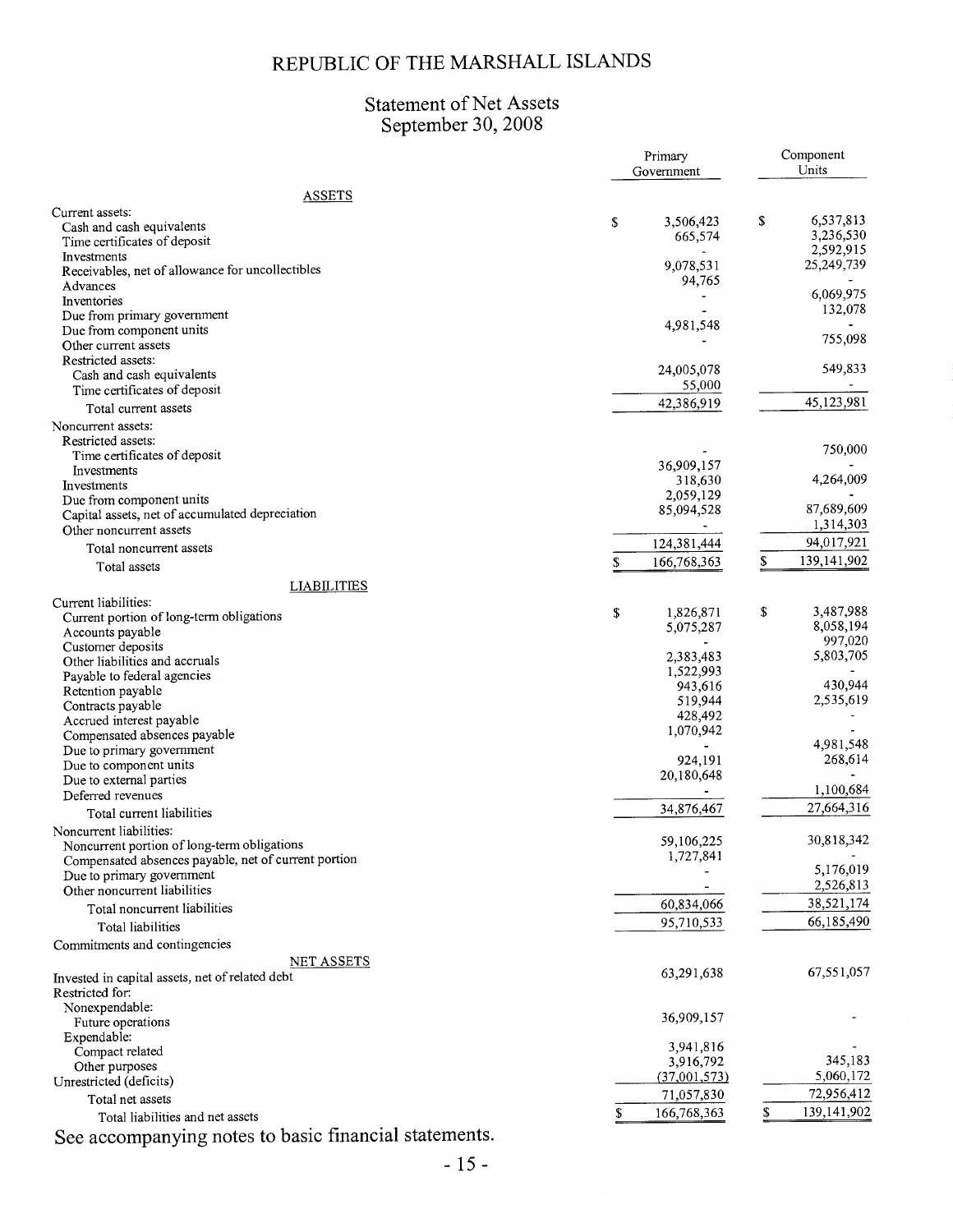## Statement of Activities<br>Year Ended September 30, 2008

|                                                                     |    |                                      | Program Revenues |                                                              |    |                                          |    |                                        | Net (Expenses) Revenues<br>and Changes in Net Assets |                           |   |                    |  |  |
|---------------------------------------------------------------------|----|--------------------------------------|------------------|--------------------------------------------------------------|----|------------------------------------------|----|----------------------------------------|------------------------------------------------------|---------------------------|---|--------------------|--|--|
|                                                                     |    | Expenses                             |                  | Charges for<br>Services                                      |    | Operating<br>Grants and<br>Contributions |    | Capital<br>Grants and<br>Contributions |                                                      | Primary<br>Government     |   | Component<br>Units |  |  |
| Functions/Programs                                                  |    |                                      |                  |                                                              |    |                                          |    |                                        |                                                      |                           |   |                    |  |  |
| Primary government:                                                 |    |                                      |                  |                                                              |    |                                          |    |                                        |                                                      |                           |   |                    |  |  |
| Governmental activities:                                            |    |                                      |                  |                                                              | \$ |                                          | S  |                                        | S                                                    | $(1,841,983)$ \$          |   |                    |  |  |
| President and Cabinet                                               | \$ | 1,841,983 \$<br>867,656              |                  |                                                              |    | 111,225                                  |    |                                        |                                                      | (756, 431)                |   |                    |  |  |
| Office of the Chief Secretary                                       |    | 6,405,976                            |                  |                                                              |    | $\ddot{\phantom{a}}$                     |    |                                        |                                                      | (6,405,976)               |   |                    |  |  |
| Special appropriations<br>Council of Iroij                          |    | 484,337                              |                  |                                                              |    |                                          |    |                                        |                                                      | (484, 337)                |   |                    |  |  |
| Nitijela                                                            |    | 1,662,253                            |                  | 600                                                          |    | 43.304                                   |    |                                        |                                                      | (1,618,349)               |   |                    |  |  |
| Office of the Auditor-General                                       |    | 946,276                              |                  | ÷,                                                           |    | 439,570                                  |    |                                        |                                                      | (506, 706)                |   |                    |  |  |
| <b>Public Service Commission</b>                                    |    | 475,109                              |                  |                                                              |    |                                          |    |                                        |                                                      | (475, 109)                |   |                    |  |  |
| Judiciary                                                           |    | 828,340                              |                  | 226                                                          |    |                                          |    |                                        |                                                      | (828, 114)                |   |                    |  |  |
| Office of the Attorney General                                      |    | 598,239                              |                  | 24.919                                                       |    |                                          |    |                                        |                                                      | (573,320)                 |   |                    |  |  |
| Education                                                           |    | 26,427,212                           |                  | 182,397                                                      |    | 20,483,287                               |    |                                        |                                                      | (5,761,528)               |   |                    |  |  |
| Health and Environment                                              |    | 21,425,886                           |                  | 7,249,950                                                    |    | 12,987,326                               |    |                                        |                                                      | (1,188,610)               |   |                    |  |  |
| Transportation and Communication                                    |    | 2,869,163                            |                  | 8,175                                                        |    |                                          |    | 434,578                                |                                                      | (2,426,410)<br>(922, 395) |   |                    |  |  |
| Resources and Development                                           |    | 1,083,389                            |                  | 11,616                                                       |    | 149,378                                  |    | $\overline{a}$                         |                                                      | (2,495,305)               |   |                    |  |  |
| Internal Affairs                                                    |    | 2,768,994                            |                  | 53,452<br>556,451                                            |    | 220,237                                  |    |                                        |                                                      | (3,013,336)               |   |                    |  |  |
| Justice                                                             |    | 3,569,787<br>11,202,602              |                  | 417,461                                                      |    | 3,863,472                                |    |                                        |                                                      | (6,921,669)               |   |                    |  |  |
| Finance<br>Foreign Affairs and Trade                                |    | 2,647,214                            |                  | 46,060                                                       |    | 238,311                                  |    |                                        |                                                      | (2,362,843)               |   |                    |  |  |
| Public Works                                                        |    | 5,941,489                            |                  | 18,610                                                       |    |                                          |    |                                        |                                                      | (5,922,879)               |   |                    |  |  |
| <b>Environmental Protection Authority</b>                           |    | 416,711                              |                  |                                                              |    | 222,398                                  |    |                                        |                                                      | (194, 313)                |   |                    |  |  |
| Nuclear claims related                                              |    | 1,465,647                            |                  | 2,959                                                        |    | 1,531,551                                |    |                                        |                                                      | 68,863                    |   |                    |  |  |
| Future operations                                                   |    | 304,810                              |                  | ۰                                                            |    | (9, 441, 804)                            |    |                                        |                                                      | (9,746,614)               |   |                    |  |  |
| Capital projects                                                    |    | 8,480,327                            |                  |                                                              |    |                                          |    | 11,447,709                             |                                                      | 2,967,382                 |   |                    |  |  |
| Unallocated interest - long-term debt                               |    | 1,501,331                            |                  | $\blacksquare$                                               |    | $\blacksquare$                           |    |                                        |                                                      | (1, 501, 331)             |   |                    |  |  |
| Total primary government                                            | S  | 104,214,731                          | \$               | 8,572,876                                                    | \$ | 30,848,255                               | \$ | 11,882,287                             |                                                      | (52, 911, 313)            |   |                    |  |  |
| Component units:                                                    |    |                                      |                  |                                                              |    |                                          | \$ | 750,199                                |                                                      |                           |   | (2,698,229)        |  |  |
| Kwajalein Atoll Joint Utilities Resources, Inc.                     | \$ | $6,708,263$ \$                       |                  | 3,259,835<br>31,709,720                                      | -S |                                          |    |                                        |                                                      |                           |   | (4,451,722)        |  |  |
| Marshalls Energy Company, Inc.                                      |    | 36,161,442<br>2,507,743              |                  | 2,814,583                                                    |    |                                          |    |                                        |                                                      |                           |   | 306,840            |  |  |
| Marshall Islands Development Bank                                   |    | 7,849,168                            |                  | 7,964,259                                                    |    |                                          |    | 245,096                                |                                                      |                           |   | 360,187            |  |  |
| Marshall Islands National Telecom. Authority<br>RMI Ports Authority |    | 3,798,968                            |                  | 2,223,898                                                    |    |                                          |    | 8,808,200                              |                                                      |                           |   | 7,233,130          |  |  |
| Other nonmajor component units                                      |    | 26,507,816                           |                  | 16,838,383                                                   |    |                                          |    | 4,848,301                              |                                                      |                           |   | (4,821,132)        |  |  |
|                                                                     | \$ | 83,533,400                           | S                | 64,810,678                                                   | \$ |                                          | \$ | 14,651,796                             |                                                      | $\ddot{\phantom{a}}$      |   | (4.070, 926)       |  |  |
| Total component units                                               |    | General revenues:                    |                  |                                                              |    |                                          |    |                                        |                                                      |                           |   |                    |  |  |
|                                                                     |    | Taxes:                               |                  |                                                              |    |                                          |    |                                        |                                                      |                           |   |                    |  |  |
|                                                                     |    | Income taxes                         |                  |                                                              |    |                                          |    |                                        |                                                      | 10,979,040<br>7,775,583   |   |                    |  |  |
|                                                                     |    | Import taxes                         |                  |                                                              |    |                                          |    |                                        |                                                      | 5,849,248                 |   |                    |  |  |
|                                                                     |    | Gross revenue taxes                  |                  |                                                              |    |                                          |    |                                        |                                                      | 896,766                   |   |                    |  |  |
|                                                                     |    | Fuel taxes<br>Penalties and interest |                  |                                                              |    |                                          |    |                                        |                                                      | 108,423                   |   |                    |  |  |
|                                                                     |    | Other                                |                  |                                                              |    |                                          |    |                                        |                                                      | 550,163                   |   |                    |  |  |
|                                                                     |    |                                      |                  | Grants and contributions not restricted to specific programs |    |                                          |    |                                        |                                                      | 16,332,637                |   |                    |  |  |
|                                                                     |    | Fishing rights                       |                  |                                                              |    |                                          |    |                                        |                                                      | 1,500,000                 |   |                    |  |  |
|                                                                     |    | Ship registry                        |                  |                                                              |    |                                          |    |                                        |                                                      | 2,000,000                 |   |                    |  |  |
|                                                                     |    | Unrestricted investment earnings     |                  |                                                              |    |                                          |    |                                        |                                                      | 405,302                   |   | 802,829            |  |  |
|                                                                     |    |                                      |                  | Contributions from primary government                        |    |                                          |    |                                        |                                                      |                           |   | 12,880,003         |  |  |
|                                                                     |    | Other                                |                  |                                                              |    |                                          |    |                                        |                                                      | 459,055                   |   | $\sim$             |  |  |
|                                                                     |    |                                      |                  | Total general revenues and special items                     |    |                                          |    |                                        |                                                      | 46,856,217                |   | 13,682,832         |  |  |
|                                                                     |    | Change in net assets                 |                  |                                                              |    |                                          |    |                                        |                                                      | (6,055,096)               |   | 9,611,906          |  |  |
|                                                                     |    |                                      |                  | Net assets at the beginning of the year, as restated         |    |                                          |    |                                        |                                                      | 77,112,926                |   | 63,344,506         |  |  |
|                                                                     |    | Net assets at the end of the year    |                  |                                                              |    |                                          |    |                                        | S                                                    | 71,057,830                | s | 72,956,412         |  |  |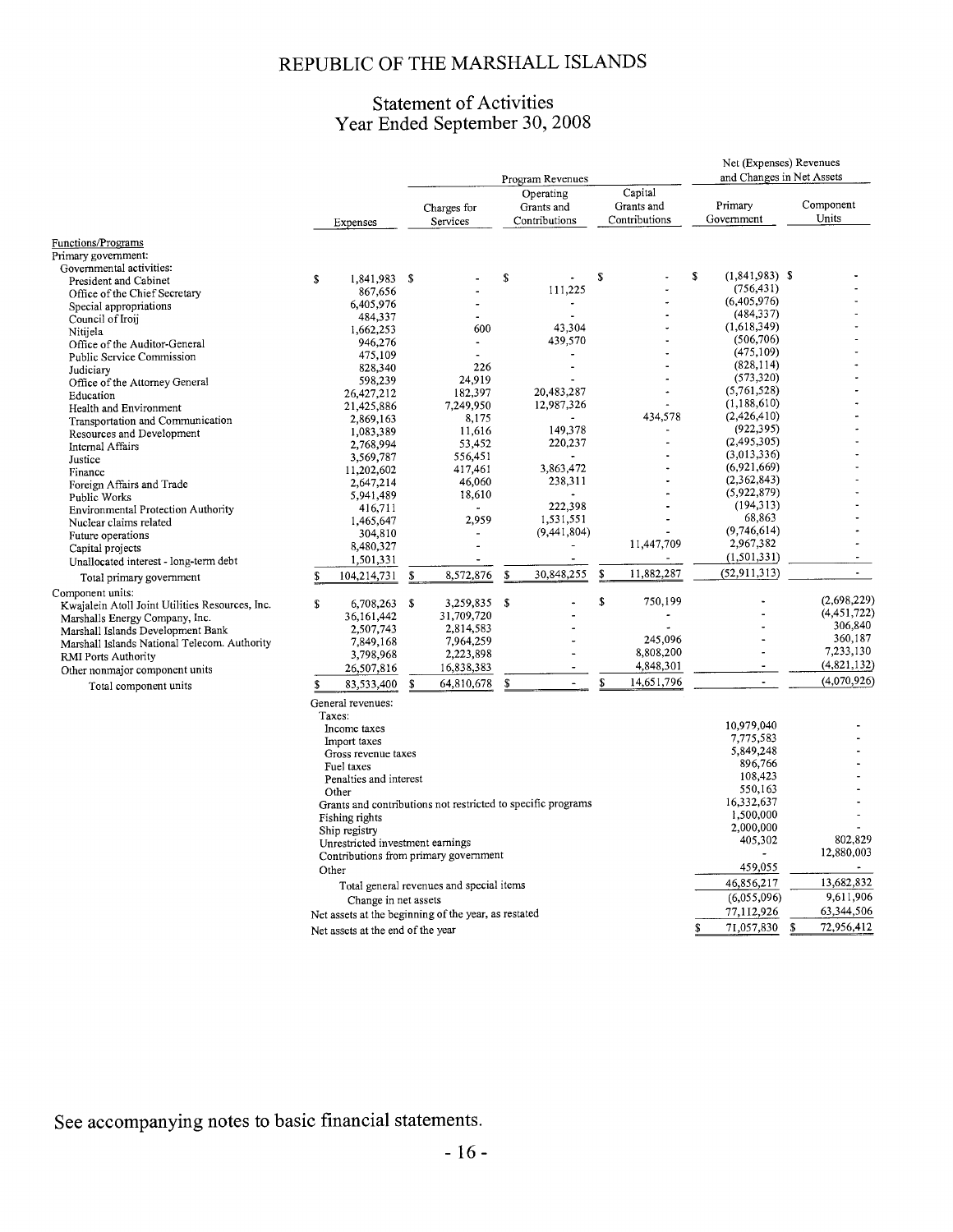## **Balance Sheet** Governmental Funds<br>September 30, 2008

Special

|                                               |    |                                       |    | Revenue                                       |         | Permanent                                                                            |              |                |    |                |
|-----------------------------------------------|----|---------------------------------------|----|-----------------------------------------------|---------|--------------------------------------------------------------------------------------|--------------|----------------|----|----------------|
|                                               |    |                                       |    |                                               | Compact |                                                                                      |              | Other          |    |                |
|                                               |    |                                       |    | Grants                                        |         |                                                                                      | Governmental |                |    |                |
|                                               |    | General                               |    | Assistance                                    |         | Trust                                                                                |              | Funds          |    | Total          |
| <b>ASSETS</b>                                 |    |                                       |    |                                               |         |                                                                                      |              |                |    |                |
| Cash and cash equivalents                     | \$ | 1,903,027                             | \$ |                                               | \$      |                                                                                      | \$           | 1,603,396 \$   |    | 3,506,423      |
| Time certificates of deposit                  |    |                                       |    |                                               |         |                                                                                      |              | 665,574        |    | 665,574        |
| Investments                                   |    |                                       |    |                                               |         |                                                                                      |              | 318,630        |    | 318,630        |
| Receivables, net:                             |    |                                       |    |                                               |         |                                                                                      |              |                |    |                |
| Taxes                                         |    | 2,331,100                             |    |                                               |         |                                                                                      |              | 42,672         |    | 2,373,772      |
| Federal agencies                              |    | 27,581                                |    | 1,583,324                                     |         |                                                                                      |              | 275,807        |    | 1,886,712      |
| General                                       |    | 2,000,000                             |    | 720,000                                       |         |                                                                                      |              | 1,271,517      |    | 3,991,517      |
| Other                                         |    | 102,193                               |    | $\blacksquare$                                |         |                                                                                      |              | 724,337        |    | 826,530        |
| Due from other funds                          |    | 926,999                               |    | 6,332,222                                     |         |                                                                                      |              | 1,909,739      |    | 9,168,960      |
| Due from component units                      |    | 7,040,677                             |    |                                               |         |                                                                                      |              |                |    | 7,040,677      |
| Advances                                      |    |                                       |    | 46,599                                        |         |                                                                                      |              | 48,166         |    | 94,765         |
| Restricted assets:                            |    |                                       |    |                                               |         |                                                                                      |              |                |    |                |
| Cash and cash equivalents                     |    | 24,005,078                            |    |                                               |         |                                                                                      |              |                |    | 24,005,078     |
| Time certificates of deposit                  |    | 55,000                                |    |                                               |         |                                                                                      |              |                |    | 55,000         |
| Investments                                   |    |                                       |    |                                               |         | 36,909,157                                                                           |              |                |    | 36,909,157     |
| Total assets                                  | S  | 38,391,655                            | \$ | 8,682,145                                     | \$      | 36,909,157                                                                           | \$           | 6,859,838      | \$ | 90,842,795     |
|                                               |    |                                       |    |                                               |         |                                                                                      |              |                |    |                |
| LIABILITIES AND FUND BALANCES<br>Liabilities: |    |                                       |    |                                               |         |                                                                                      |              |                |    |                |
|                                               | \$ | 2,448,840 \$                          |    | 1,392,373                                     | -S      |                                                                                      | \$           | 1,234,074      | -S | 5,075,287      |
| Accounts payable                              |    | 1,766,636                             |    | 133,682                                       |         |                                                                                      |              | 483,165        |    | 2,383,483      |
| Other liabilities and accruals                |    |                                       |    | 1,522,993                                     |         |                                                                                      |              |                |    | 1,522,993      |
| Payable to federal agencies                   |    | 329,167                               |    |                                               |         |                                                                                      |              |                |    | 329,167        |
| Loans payable                                 |    | 161,496                               |    |                                               |         |                                                                                      |              |                |    | 161,496        |
| Interest payable                              |    |                                       |    | 943,616                                       |         |                                                                                      |              |                |    | 943,616        |
| Retention payable                             |    |                                       |    | 519,944                                       |         |                                                                                      |              |                |    | 519,944        |
| Contracts payable                             |    |                                       |    |                                               |         |                                                                                      |              |                |    | 122,144        |
| Deferred revenue                              |    | 122,144                               |    |                                               |         |                                                                                      |              |                |    | 924,191        |
| Due to component units                        |    | 924,191                               |    | 685,552                                       |         |                                                                                      |              | 1,094,241      |    | 29,349,608     |
| Due to other funds                            |    | 27,569,815                            |    |                                               |         |                                                                                      |              | 2,811,480      |    | 41,331,929     |
| Total liabilities                             |    | 33,322,289                            |    | 5,198,160                                     |         |                                                                                      |              |                |    |                |
| Fund balances:                                |    |                                       |    |                                               |         |                                                                                      |              |                |    |                |
| Reserved for:                                 |    |                                       |    |                                               |         | 36,909,157                                                                           |              | 340,898        |    | 44,902,167     |
| Related assets                                |    | 7,652,112                             |    |                                               |         |                                                                                      |              | 547,993        |    | 14,255,026     |
| Encumbrances                                  |    | 1,059,003                             |    | 12,648,030                                    |         |                                                                                      |              |                |    | 4,642,837      |
| Continuing appropriations                     |    |                                       |    | 4,642,837                                     |         |                                                                                      |              |                |    |                |
| Unreserved:                                   |    |                                       |    |                                               |         |                                                                                      |              |                |    | (3,641,749)    |
| General fund                                  |    | (3,641,749)                           |    | (13,806,882)                                  |         |                                                                                      |              | 3,159,467      |    | (10,647,415)   |
| Special revenue funds                         |    |                                       |    |                                               |         |                                                                                      |              |                |    | 49,510,866     |
| Total fund balances                           |    | 5,069,366                             |    | 3,483,985                                     |         | 36,909,157                                                                           |              | 4,048,358      |    |                |
| Total liabilities and fund                    | \$ | 38,391,655                            | \$ | 8,682,145                                     | S       | 36,909,157                                                                           | \$           | 6,859,838      |    |                |
| balances                                      |    |                                       |    |                                               |         | Amounts reported for governmental activities in the statement of net assets          |              |                |    |                |
|                                               |    | are different because:                |    |                                               |         |                                                                                      |              |                |    |                |
|                                               |    |                                       |    |                                               |         | Capital assèts used in governmental activities are not financial resources and,      |              |                |    |                |
|                                               |    |                                       |    | therefore, are not reported in the funds      |         |                                                                                      |              |                |    | 85,094,528     |
|                                               |    |                                       |    |                                               |         | Other long-term assets are not available to pay for current-period expenditures      |              |                |    |                |
|                                               |    |                                       |    | and, therefore, are not reported in the funds |         |                                                                                      |              |                |    | 122,144        |
|                                               |    |                                       |    |                                               |         | Long-term liabilities, including loans payable, are not due and payable in the       |              |                |    |                |
|                                               |    |                                       |    |                                               |         | current period and therefore are not reported in the funds. The liabilities include: |              |                |    |                |
|                                               |    |                                       |    | Accrued interest payable                      |         |                                                                                      |              | (266,996)      |    |                |
|                                               |    |                                       |    | Loans payable                                 |         |                                                                                      |              | (60, 603, 929) |    |                |
|                                               |    |                                       |    | Compensated absences payable                  |         |                                                                                      |              | (2,798,783)    |    |                |
|                                               |    |                                       |    |                                               |         |                                                                                      |              |                |    | (63, 669, 708) |
|                                               |    |                                       |    |                                               |         |                                                                                      |              |                | \$ | 71,057,830     |
|                                               |    | Net assets of governmental activities |    |                                               |         |                                                                                      |              |                |    |                |

See accompanying notes to basic financial statements.

 $\sim$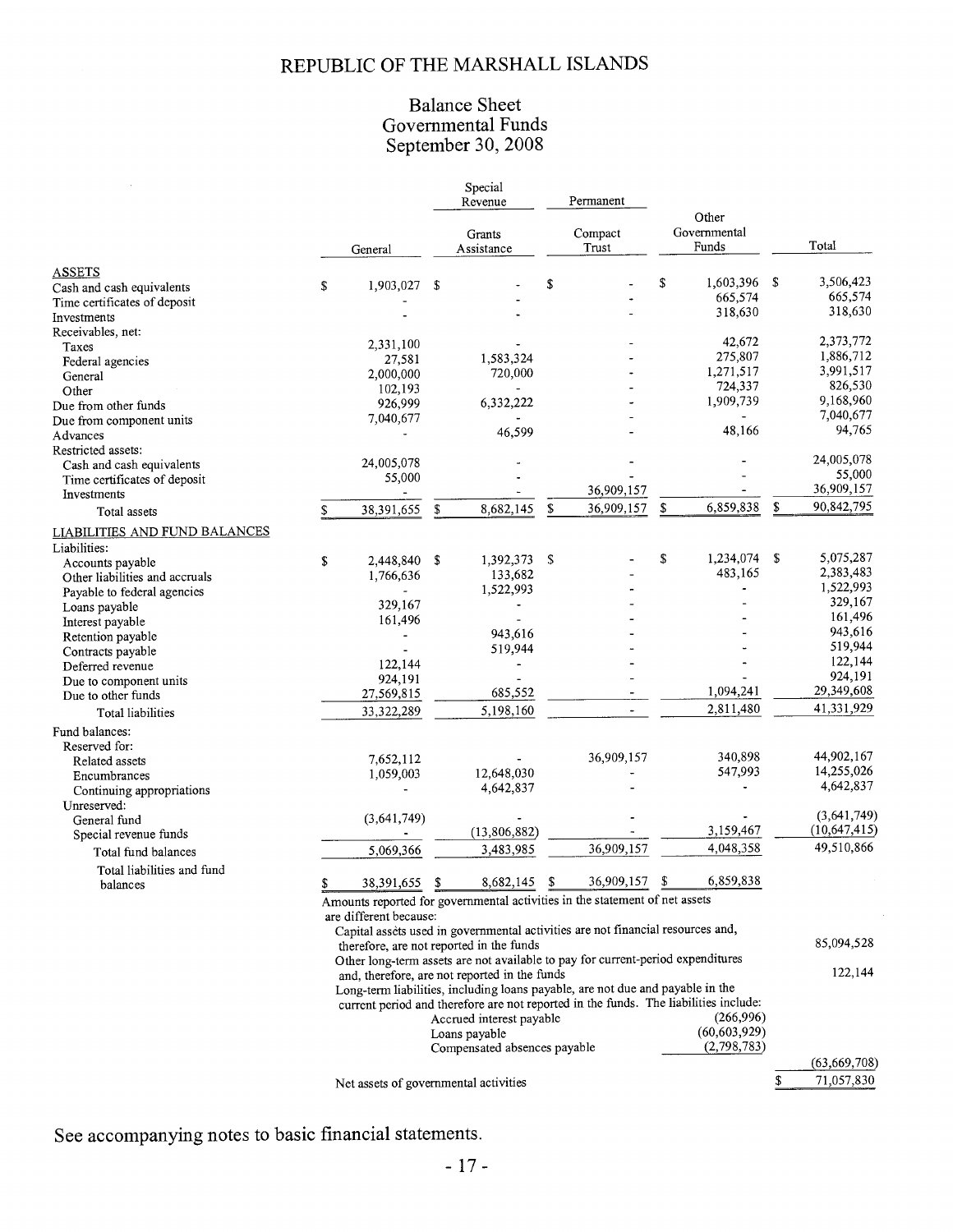## Statement of Revenues, Expenditures, and Changes in Fund Balances<br>Governmental Funds<br>Year Ended September 30, 2008

|                                              |         |               |                      | Special<br>Revenue |                    | Permanent        |    |                                |      |                |
|----------------------------------------------|---------|---------------|----------------------|--------------------|--------------------|------------------|----|--------------------------------|------|----------------|
|                                              | General |               | Grants<br>Assistance |                    |                    | Compact<br>Trust |    | Other<br>Governmental<br>Funds |      | Total          |
| Revenues:                                    |         |               |                      |                    |                    |                  |    |                                |      |                |
| Taxes                                        | \$      | 26,159,223 \$ |                      |                    | \$                 |                  | Ŝ  |                                | S    | 26,159,223     |
| Federal and other grants                     |         | 4,085,712     |                      | 63,366,516         |                    | 1,500,000        |    | 506,204                        |      | 69,458,432     |
| Sales                                        |         |               |                      |                    |                    |                  |    | 211,601                        |      | 211,601        |
| Ship registry                                |         | 2,000,000     |                      |                    |                    |                  |    |                                |      | 2,000,000      |
| Fishing rights                               |         | 1,500,000     |                      |                    |                    |                  |    |                                |      | 1,500,000      |
| Net decrease in the fair value of            |         |               |                      |                    |                    |                  |    |                                |      |                |
| investments                                  |         |               |                      |                    |                    | (12, 259, 630)   |    |                                |      | (12, 259, 630) |
| Interest and dividends                       |         | 405,302       |                      |                    |                    | 1,317,826        |    |                                |      | 1,723,128      |
| Fees and charges                             |         | 49,820        |                      |                    |                    |                  |    | 8,311,455                      |      | 8,361,275      |
| Other                                        |         | 459,055       |                      |                    |                    |                  |    |                                |      | 459,055        |
| Total revenues                               |         | 34,659,112    |                      | 63,366,516         |                    | (9,441,804)      |    | 9,029,260                      |      | 97,613,084     |
| Expenditures:<br>Current:                    |         |               |                      |                    |                    |                  |    |                                |      |                |
| President and Cabinet                        |         | 1,790,567     |                      | 49,640             |                    |                  |    |                                |      | 1,840,207      |
| Office of the Chief Secretary                |         | 642,841       |                      | 151.888            |                    |                  |    |                                |      | 794,729        |
| Special appropriations                       |         | 5,520,259     |                      | 886,007            |                    |                  |    |                                |      | 6,406,266      |
| Council of Iroii                             |         | 484,779       |                      | $\blacksquare$     |                    |                  |    |                                |      | 484,779        |
| Nitijela                                     |         | 1,559,776     |                      | 102,576            |                    |                  |    |                                |      | 1,662,352      |
| Office of the Auditor-General                |         | 506,949       |                      | 439,570            |                    |                  |    |                                |      | 946,519        |
| <b>Public Service Commission</b>             |         | 459,527       |                      | 1,200              |                    |                  |    |                                |      | 460,727        |
| Judiciary                                    |         |               |                      |                    |                    |                  |    | 829,358                        |      | 829,358        |
| Office of the Attorney General               |         | 582,463       |                      |                    |                    |                  |    | 16,532                         |      | 598,995        |
| Ministries:                                  |         |               |                      |                    |                    |                  |    |                                |      |                |
| Education                                    |         | 3,771,941     |                      | 20,781,763         |                    |                  |    | 1,244,001                      |      | 25,797,705     |
| Health and Environment                       |         | 2,334,807     |                      | 11,682,743         |                    |                  |    | 7,116,995                      |      | 21,134,545     |
| Transportation and Communication             |         | 1,582,317     |                      | 765,943            |                    |                  |    |                                |      | 2,348,260      |
| Resources and Development                    |         | 587,960       |                      | 412,958            |                    |                  |    | 2,912                          |      | 1,003,830      |
| Internal Affairs                             |         | 1,774,269     |                      | 566,564            |                    |                  |    | 377,083                        |      | 2,717,916      |
| Justice                                      |         | 2,848,501     |                      | 308,478            |                    |                  |    | 170,074                        |      | 3,327,053      |
| Finance                                      |         | 4,621,054     |                      | 5,658,328          |                    |                  |    | 776,540                        |      | 11,055,922     |
| Foreign Affairs and Trade                    |         | 2,312,955     |                      | 171,316            |                    |                  |    |                                |      | 2,484,271      |
| Public Works                                 |         | 1,230,744     |                      | 1,732,605          |                    |                  |    | 14,494                         |      | 2,977,843      |
| <b>Environmental Protection Authority</b>    |         | 204,186       |                      | 213,070            |                    |                  |    |                                |      | 417,256        |
| Nuclear claims related                       |         |               |                      |                    |                    |                  |    | 1,465,647                      |      | 1,465,647      |
| Debt service:                                |         |               |                      |                    |                    |                  |    |                                |      |                |
| Principal repayment                          |         | 1,094,901     |                      |                    |                    |                  |    |                                |      | 1,094,901      |
| Interest                                     |         | 1,318,809     |                      |                    |                    |                  |    |                                |      | 1,318,809      |
| Capital outlay                               |         |               |                      | 11,810,833         |                    |                  |    |                                |      | 11,810,833     |
| Other                                        |         |               |                      |                    |                    | 304,810          |    |                                |      | 304,810        |
| Total expenditures                           |         | 35,229,605    |                      | 55,735,482         |                    | 304,810          |    | 12,013,636                     |      | 103,283,533    |
| Excess (deficiency) of revenues              |         |               |                      |                    |                    |                  |    |                                |      |                |
| over (under) expenditures                    |         | (570, 493)    |                      | 7,631,034          |                    | (9,746,614)      |    | (2,984,376)                    |      | (5,670,449)    |
| Other financing sources (uses):              |         |               |                      |                    |                    |                  |    |                                |      |                |
| Operating transfers in                       |         | 4,990,872     |                      | 597,041            |                    |                  |    | 7,076,220                      |      | 12,664,133     |
| Operating transfers out                      |         | (1, 395, 281) |                      | (7,348,684)        |                    |                  |    | (3,373,617)                    |      | (12, 117, 582) |
| Total other financing sources<br>(uses), net |         | 3,595,591     |                      | (6,751,643)        |                    |                  |    | 3,702,603                      |      | 546,551        |
| Net change in fund balances                  |         |               |                      |                    |                    | (9,746,614)      |    |                                |      |                |
|                                              |         | 3,025,098     |                      | 879,391            |                    |                  |    | 718,227                        |      | (5, 123, 898)  |
| Fund balances at the beginning of the year   |         | 2,044,268     |                      | 2,604,594          |                    | 46,655,771       |    | 3,330,131                      |      | 54,634,764     |
| Fund balances at the end of the year         | \$      | 5,069,366     | \$                   | 3,483,985          | $\pmb{\mathbb{S}}$ | 36,909,157       | \$ | 4,048,358                      | - \$ | 49,510,866     |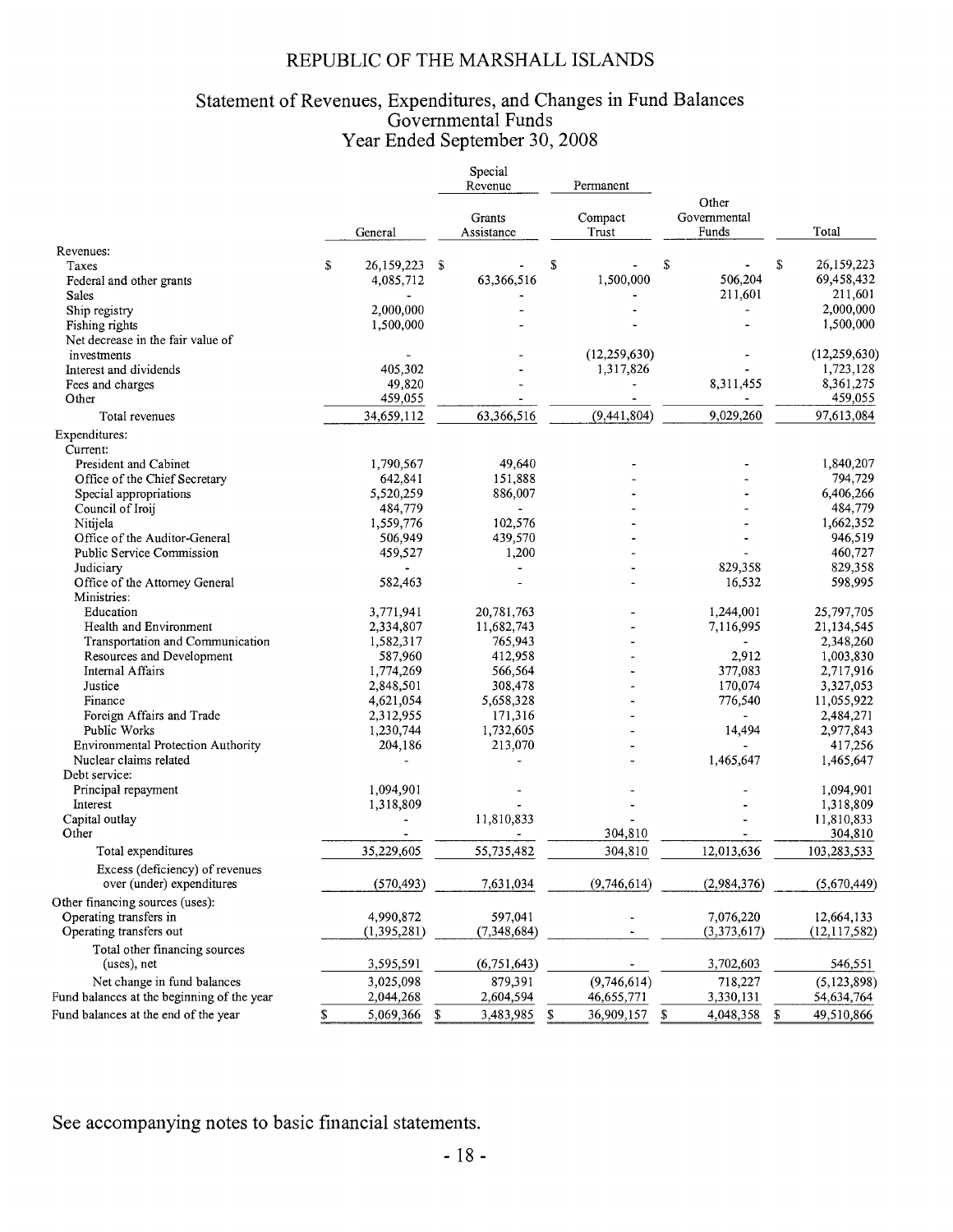## Reconciliation of the Statement of Revenues, Expenditures, and Changes in Fund Balances of Governmental Funds to the Statement of Activities Year ended September 30, 2008

Amounts reported for governmental activities in the statement of activities are different because:

| Net change in fund balances - total governmental funds                                                                                                                                                                                                                                                                                                                                                      | \$ (5,123,898) |
|-------------------------------------------------------------------------------------------------------------------------------------------------------------------------------------------------------------------------------------------------------------------------------------------------------------------------------------------------------------------------------------------------------------|----------------|
| Governmental funds report capital outlays as expenditures.<br>However, in the statement of activities, the cost of those assets is<br>allocated over their estimated useful lives and reported as<br>depreciation expense. This is the amount by which depreciation<br>exceeded capital outlays in the current period, including increases<br>to construction in progress                                   | (1,898,194)    |
| The issuance of long-term debt (e.g. bonds, leases) provides current<br>financial resources to governmental funds, while the repayment of<br>principal of long-term debt consumes the current financial<br>resources of governmental funds. Neither transaction has any effect<br>on net assets. This amount is the net effect of these differences in<br>the treatment of long-term debt and related items | 1,094,901      |
| Some expenses reported in the statement of activities do not require<br>the use of current financial resources and therefore, are not reported<br>as expenditures in governmental funds. These expenses include<br>accrued annual leave and interest payable that are reported in the<br>statement of activities, but not in funds                                                                          | (127,905)      |
| Change in net assets of governmental activities                                                                                                                                                                                                                                                                                                                                                             | \$ (6,055,096) |
|                                                                                                                                                                                                                                                                                                                                                                                                             |                |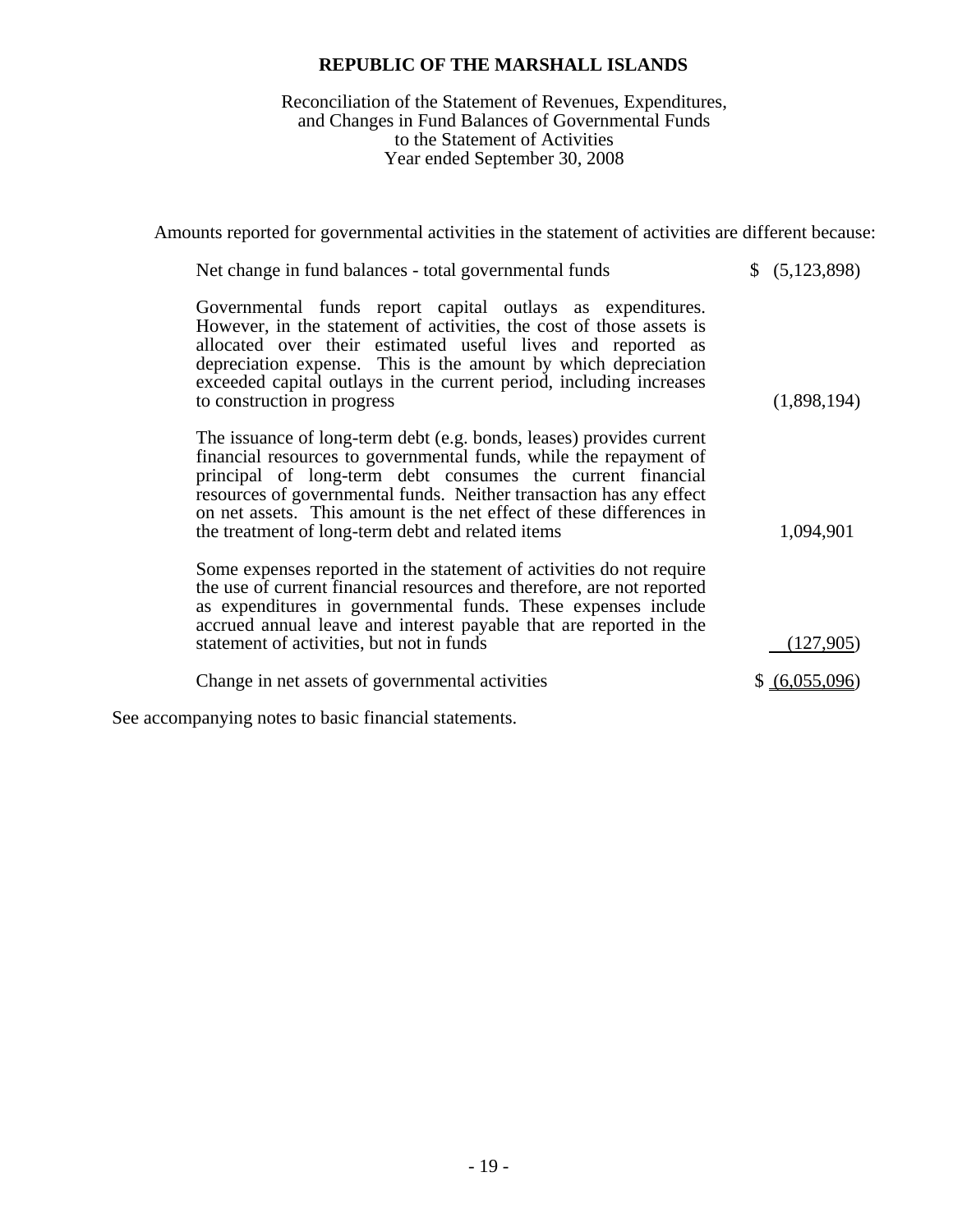$\bar{A}$ 

# Statement of Fiduciary Net Assets<br>Fiduciary Funds<br>September 30, 2008

|                                                                                            | Private<br>Purpose Trust            |    | Agency  |
|--------------------------------------------------------------------------------------------|-------------------------------------|----|---------|
| <b>ASSETS</b>                                                                              |                                     |    |         |
| Cash and cash equivalents<br>Time certificates of deposit<br>Receivables, net:             | \$<br>1,452,587<br>4,546,005        | \$ |         |
| Contributions<br>Other                                                                     | 2,094,879<br>1,915,390              |    |         |
| Investments<br>Due from other funds<br>Capital assets, net of accumulated depreciation     | 54,292,428<br>20,022,354<br>80,197  |    | 158,294 |
| Total assets                                                                               | 84,403,840                          | \$ | 158,294 |
| <b>LIABILITIES</b>                                                                         |                                     |    |         |
| Accounts payable<br>Other liabilities and accruals                                         | 100,500<br>818,629                  | S. | 158,294 |
| Total liabilities                                                                          | 919,129                             | \$ | 158,294 |
| <b>NET ASSETS</b>                                                                          |                                     |    |         |
| Held in trust for:<br>Social security benefits<br>Nuclear claims<br>Land use distributions | 63,186,661<br>275,696<br>20,022,354 |    |         |
| Total net assets                                                                           | 83,484,711<br>\$                    |    |         |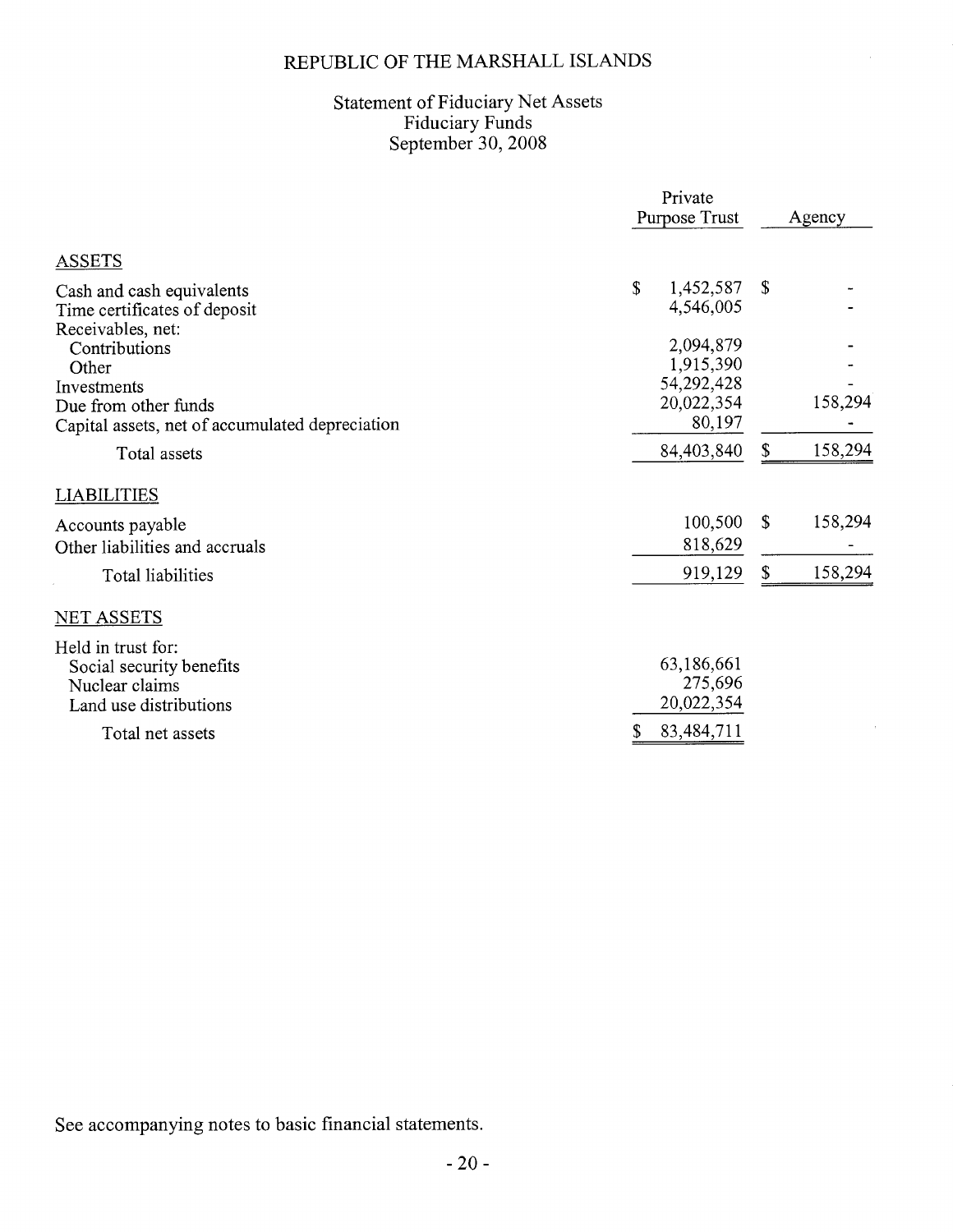# Statement of Changes in Fiduciary Net Assets<br>Fiduciary Funds<br>Year Ended September 30, 2008

|                                                                                                     | Private<br>Purpose Trust                         |
|-----------------------------------------------------------------------------------------------------|--------------------------------------------------|
| Additions:<br>Contributions:<br>Private employees<br>Government employees<br>Penalties and interest | \$<br>8,729,978<br>3,824,273<br>916,781          |
| Total contributions                                                                                 | 13,471,032                                       |
| Investment loss:<br>Net decrease in the fair value of investments<br>Interest and dividends         | (8, 543, 750)<br>2,111,088                       |
| Total investment loss<br>Less investment expense                                                    | (6,432,662)<br>140,054                           |
| Net investment loss                                                                                 | (6,572,716)                                      |
| Other                                                                                               | 17,048,542                                       |
| Total additions                                                                                     | 23,946,858                                       |
| Deductions:<br>Land use distributions<br>Benefits<br>Administrative expenses<br>Transfers out       | 11,981,095<br>12,548,715<br>1,016,370<br>546,551 |
| Total deductions                                                                                    | 26,092,731                                       |
| Change in net assets                                                                                | (2, 145, 873)                                    |
| Net assets at the beginning of the year                                                             | 85,630,584                                       |
| Net assets at the end of the year                                                                   | 83,484,711                                       |
|                                                                                                     |                                                  |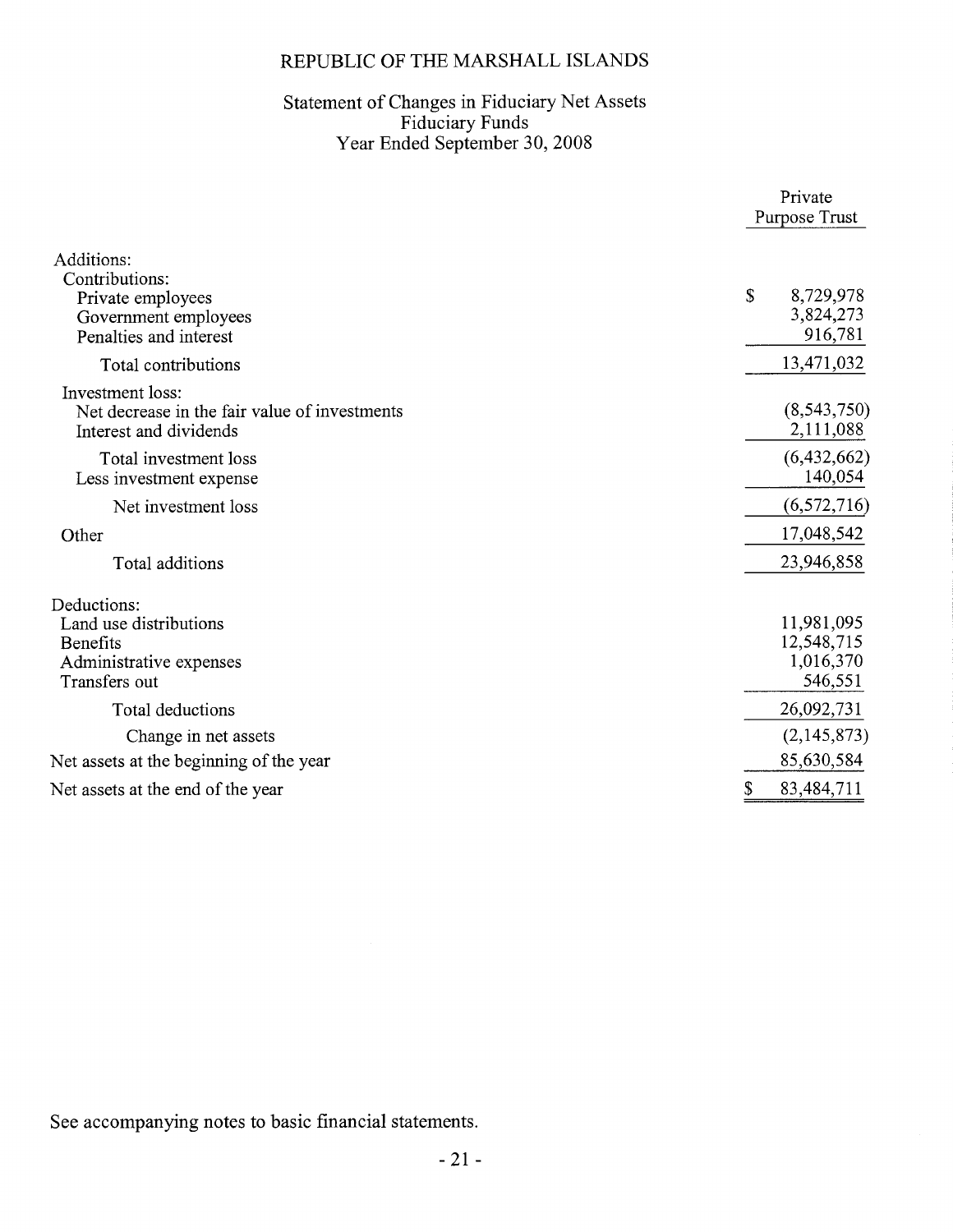## Combining Statement of Net Assets<br>Component Units<br>September 30, 2008

|                                                                                                                              | Kwajalein<br>Atoll Joint<br>Utilities<br>Resources<br>Inc. |                                       | Marshalls<br>Energy<br>Company,<br>Inc.                     | Marshall<br>Islands<br>Development<br>Bank |   | Marshall<br>Islands<br>National<br>Telecom.<br>Authority |     | RMI<br>Ports<br>Authority                        | Nonmajor<br>Component<br>Units  | Total                                   |
|------------------------------------------------------------------------------------------------------------------------------|------------------------------------------------------------|---------------------------------------|-------------------------------------------------------------|--------------------------------------------|---|----------------------------------------------------------|-----|--------------------------------------------------|---------------------------------|-----------------------------------------|
| <b>ASSETS</b>                                                                                                                |                                                            |                                       |                                                             |                                            |   |                                                          |     |                                                  |                                 |                                         |
| Current assets:<br>Cash and cash equivalents<br>Cash and cash equivalents - restricted                                       | \$                                                         | 172,578                               | 1,235,531 \$<br>\$                                          | 33,995 \$<br>549,833                       |   | 471,303<br>1,034,886                                     | -\$ | 959,565 \$<br>1,038,187                          | 3,664,841<br>1,163,457          | \$<br>6,537,813<br>549,833<br>3,236,530 |
| Time certificates of deposit<br>Investments<br>Receivables, net:                                                             |                                                            |                                       | ä.                                                          | $\blacksquare$<br>423,748                  |   | 2,169,167                                                |     |                                                  |                                 | 2,592,915                               |
| General<br>Federal agencies<br>Loans                                                                                         |                                                            | 351,599                               | 4,180,772                                                   | 13,898,260                                 |   | 634,727<br>۰.<br>÷.                                      |     | 167,091<br>1,771,746<br>$\overline{\phantom{a}}$ | 1,832,434<br>865,317            | 7.166.623<br>2,637,063<br>13,898,260    |
| Other<br>Inventories<br>Due from primary government                                                                          |                                                            | 3,314<br>1,063,088                    | 713,927<br>2,901,472                                        | 223,589<br>$\overline{a}$                  |   | 121,038<br>214,080<br>$\overline{\phantom{a}}$           |     | 323,978<br>$\blacksquare$<br>$\overline{a}$      | 161,947<br>1,891,335<br>132,078 | 1,547,793<br>6,069,975<br>132,078       |
| Other current assets                                                                                                         |                                                            | 133,220                               | 41,778                                                      |                                            |   | 475                                                      |     | 50,604                                           | 529,021                         | 755,098                                 |
| Total current assets                                                                                                         |                                                            | 1,723,799                             | 9,073,480                                                   | 15, 129, 425                               |   | 4,645,676                                                |     | 4,311,171                                        | 10,240,430                      | 45,123,981                              |
| Noncurrent assets:<br>Time certificates of deposit - restricted<br>Investments<br>Capital assets, net of accumulated         |                                                            |                                       |                                                             |                                            |   |                                                          |     | 750,000<br>$\blacksquare$                        | 4,264,009                       | 750,000<br>4,264,009                    |
| depreciation<br>Other noncurrent assets                                                                                      |                                                            | 5,070,229<br>$\overline{\phantom{a}}$ | 9,479,186<br>٠                                              | 1,363,674<br>193,591                       |   | 17,011,518<br>1,120,712                                  |     | 35,844,590<br>÷,                                 | 18,920,412                      | 87,689,609<br>1,314,303                 |
| Total noncurrent assets                                                                                                      | 5,070,229                                                  |                                       | 9,479,186                                                   | 1,557,265                                  |   | 18,132,230                                               |     | 36,594,590                                       | 23,184,421                      | 94,017,921                              |
| Total assets                                                                                                                 | 6,794,028                                                  |                                       | \$18,552,666                                                | \$<br>16,686,690                           | S | 22,777,906                                               | S.  | 40,905,761                                       | \$33,424,851                    | \$139,141,902                           |
| <u>LIABILITIES</u>                                                                                                           |                                                            |                                       |                                                             |                                            |   |                                                          |     |                                                  |                                 |                                         |
| Current liabilities:<br>Current portion of long-term debt                                                                    | \$                                                         |                                       | $1,953,031$ \$<br>\$                                        | 400,000 \$                                 |   | 860,572 \$                                               |     | 274,385 \$                                       |                                 | \$<br>3,487,988                         |
| Accounts payable<br>Customer deposits<br>Other liabilities and accruals                                                      |                                                            | 626,115<br>1,191,392                  | 3,364,350<br>2,843,370                                      | 630,118<br>734,931<br>288,555              |   | 274,550<br>262,089<br>64,249                             |     | 313,453<br>91,916                                | 2,849,608<br>1,324,223          | 8,058,194<br>997,020<br>5,803,705       |
| Retention payable<br>Contracts payable<br>Due to primary government                                                          |                                                            |                                       | 4,981,548                                                   |                                            |   | $\overline{\phantom{0}}$<br>550,000                      |     | $\blacksquare$<br>1,677,312                      | 430,944<br>308,307              | 430,944<br>2,535,619<br>4,981,548       |
| Due to component units<br>Deferred revenues                                                                                  |                                                            | 147,192                               |                                                             |                                            |   | $\blacksquare$                                           |     | $\blacksquare$<br>39,000                         | 268,614<br>914,492              | 268,614<br>1,100,684                    |
| Total current liabilities                                                                                                    | 1,964,699                                                  |                                       | 13,142,299                                                  | 2,053,604                                  |   | 2,011,460                                                |     | 2,396,066                                        | 6,096,188                       | 27,664,316                              |
| Noncurrent liabilities:<br>Noncurrent portion of long-term debt<br>Due to primary government<br>Other noncurrent liabilities |                                                            | $\blacksquare$                        | 16,389,299                                                  | 2,000,000<br>2,059,129                     |   | 12,388,443<br>$\blacksquare$                             |     | 40,600<br>$\blacksquare$                         | 3,116,890<br>2,526,813          | 30,818,342<br>5,176,019<br>2,526,813    |
| Total noncurrent liabilities                                                                                                 |                                                            |                                       | 16,389,299                                                  | 4,059,129                                  |   | 12,388,443                                               |     | 40,600                                           | 5,643,703                       | 38,521,174                              |
| Total liabilities                                                                                                            | 1,964,699                                                  |                                       | 29,531,598                                                  | 6,112,733                                  |   | 14,399,903                                               |     | 2,436,666                                        | 11,739,891                      | 66,185,490                              |
| <b>NET ASSETS</b>                                                                                                            |                                                            |                                       |                                                             |                                            |   |                                                          |     |                                                  |                                 |                                         |
| Invested in capital assets, net of related debt<br>Restricted                                                                | 5,070,229                                                  |                                       | 1,783,922                                                   | 1,363,674<br>273,783                       |   | 4,883,215                                                |     | 35,529,605                                       | 18,920,412<br>71,400            | 67,551,057<br>345,183                   |
| Unrestricted                                                                                                                 |                                                            | (240,900)                             | (12, 762, 854)                                              | 8,936,500                                  |   | 3,494,788                                                |     | 2,939,490                                        | 2,693,148                       | 5,060,172                               |
| Total net assets                                                                                                             | 4,829,329<br>6,794,028<br>S                                |                                       | (10, 978, 932)<br>\$ 18,552,666 \$ 16,686,690 \$ 22,777,906 | 10,573,957                                 |   | 8,378,003                                                | - S | 38,469,095<br>40,905,761 \$ 33,424,851           | 21,684,960                      | 72,956,412<br>\$139,141,902             |
|                                                                                                                              |                                                            |                                       |                                                             |                                            |   |                                                          |     |                                                  |                                 |                                         |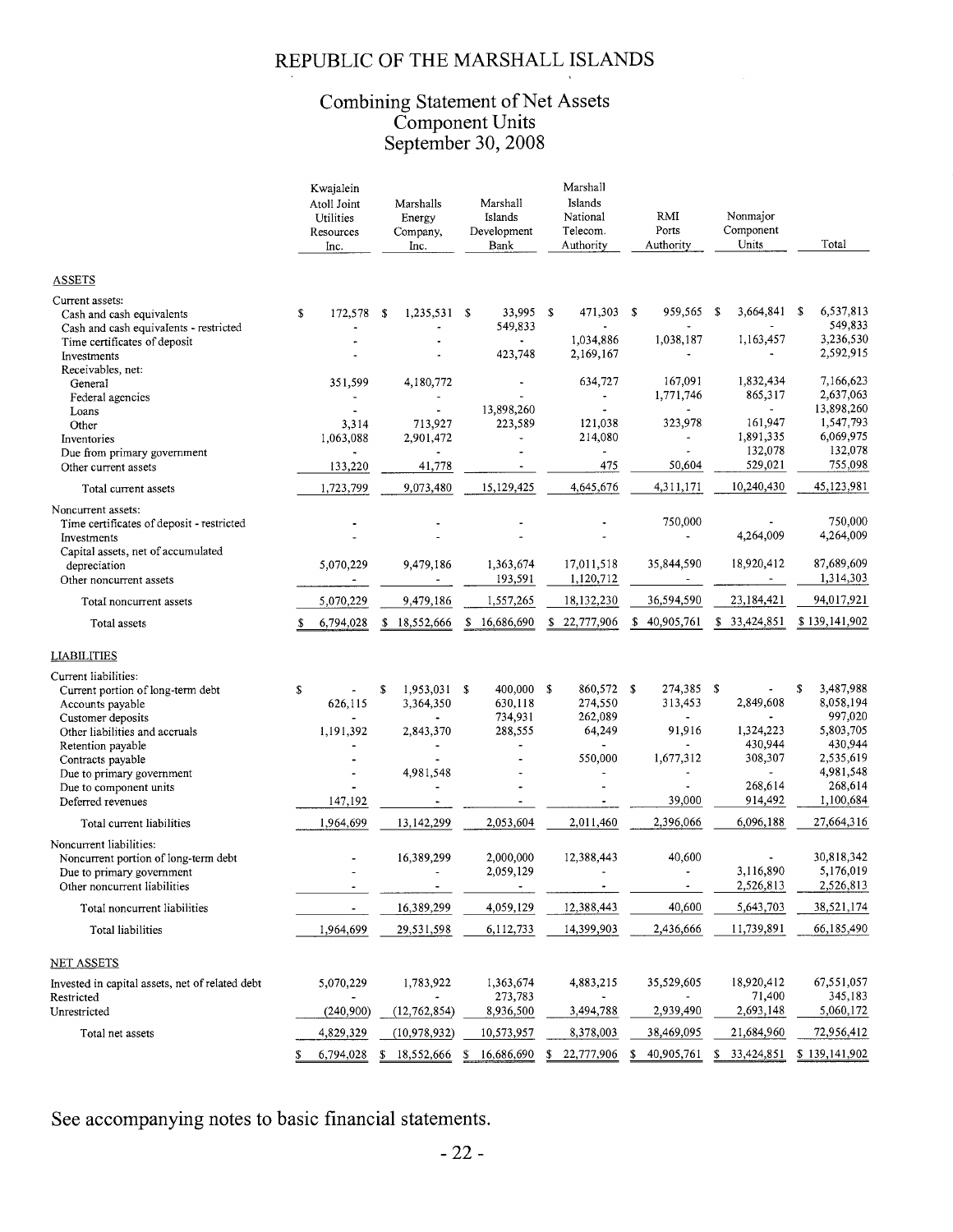# Combining Statement of Revenues, Expenses, and Changes in Net Assets<br>Component Units<br>Year Ended September 30, 2008

|                                                                                                                                                                                                                                                                     | Kwajalein<br>Atoll Joint<br><b>Utilities</b><br>Resources<br>Inc. | Marshalls<br>Energy<br>Company,<br>Inc. | Marshall<br>Islands<br>Development<br>Bank | Marshall<br>Islands<br>National<br>Telecom.<br>Authority | RMI<br>Ports<br>Authority     | Nonmajor<br>Component<br>Units                                           | Total                                                                                       |
|---------------------------------------------------------------------------------------------------------------------------------------------------------------------------------------------------------------------------------------------------------------------|-------------------------------------------------------------------|-----------------------------------------|--------------------------------------------|----------------------------------------------------------|-------------------------------|--------------------------------------------------------------------------|---------------------------------------------------------------------------------------------|
| Operating revenues:<br>Charges for services<br>Sales                                                                                                                                                                                                                | 2,976,317<br>\$                                                   | 18.690.921<br>£.<br>13,018,799          | 2,398,540<br>£.                            | 7,739,142<br>- \$<br>139,406                             | 2,055,058<br>\$               | 7,995,582<br>S<br>5,157,741                                              | 41,855,560<br>18,315,946                                                                    |
| Other<br>Total operating revenues                                                                                                                                                                                                                                   | 283,518<br>3,259,835                                              | 31,709,720                              | 416,043<br>2,814,583                       | 85,711<br>7,964,259                                      | 168,840<br>2,223,898          | 3,685,060<br>16,838,383                                                  | 4,639,172<br>64,810,678                                                                     |
| Operating expenses:<br>Cost of services<br>Administration costs<br>Depreciation and amortization                                                                                                                                                                    | 5,916,221<br>471,592                                              | 32,144,812<br>1,481,397<br>1,027,392    | 296,314<br>1,580,196<br>240,585            | 4,158,894<br>785,413<br>1,932,169                        | 2,102,157<br>1,704,962        | 21,379,110<br>2,478,188<br>1,748,059                                     | 65,997,508<br>6,325,194<br>7,124,759                                                        |
| Total operating expenses                                                                                                                                                                                                                                            | 6,387,813                                                         | 34,653,601                              | 2,117,095                                  | 6,876,476                                                | 3,807,119                     | 25,605,357                                                               | 79,447,461                                                                                  |
| Operating income (loss)                                                                                                                                                                                                                                             | (3, 127, 978)                                                     | (2,943,881)                             | 697,488                                    | 1,087,783                                                | (1, 583, 221)                 | (8,766,974)                                                              | (14, 636, 783)                                                                              |
| Nonoperating revenues (expenses):<br>Contributions from the primary government<br>Contributions to the primary government<br>Equity in net earnings of joint venture<br>Net change in the fair value of investments<br>Interest income<br>Interest expense<br>Other | 2,835,000<br>(75, 884)<br>(244, 566)                              | 355,618<br>(1, 507, 841)                | 248,500<br>153,342<br>71,304<br>(390, 648) | (671, 759)<br>(682, 160)<br>(290, 532)                   | 99.157<br>(34, 667)<br>42,818 | 9,440,885<br>(450,000)<br>1,122,853<br>27,932<br>(111, 463)<br>(340,996) | 12,880,003<br>(450,000)<br>1,122,853<br>(518, 417)<br>198,393<br>(2,412,015)<br>(1,223,924) |
| Total nonoperating revenues<br>(expenses), net                                                                                                                                                                                                                      | 2,514,550                                                         | (1, 152, 223)                           | 82,498                                     | (1,644,451)                                              | 107,308                       | 9,689,211                                                                | 9,596,893                                                                                   |
| Capital contributions                                                                                                                                                                                                                                               | 750,199                                                           |                                         |                                            | 245,096                                                  | 8,808,200                     | 4,848,301                                                                | 14,651,796                                                                                  |
| Net income (loss)                                                                                                                                                                                                                                                   | 136,771                                                           | (4,096,104)                             | 779,986                                    | (311,572)                                                | 7,332,287                     | 5,770,538                                                                | 9,611,906                                                                                   |
| Net assets at the beginning of the year, as restated                                                                                                                                                                                                                | 4,692,558                                                         | (6,882,828)                             | 9,793,971                                  | 8,689,575                                                | 31,136,808                    | 15,914,422                                                               | 63,344,506                                                                                  |
| Net assets at the end of the year                                                                                                                                                                                                                                   | 4,829,329<br>\$                                                   | (10,978,932)<br>\$                      | 10,573,957<br>s.                           | 8,378,003<br>S                                           | 38,469,095<br>S.              | 21,684,960                                                               | 72,956,412<br>\$                                                                            |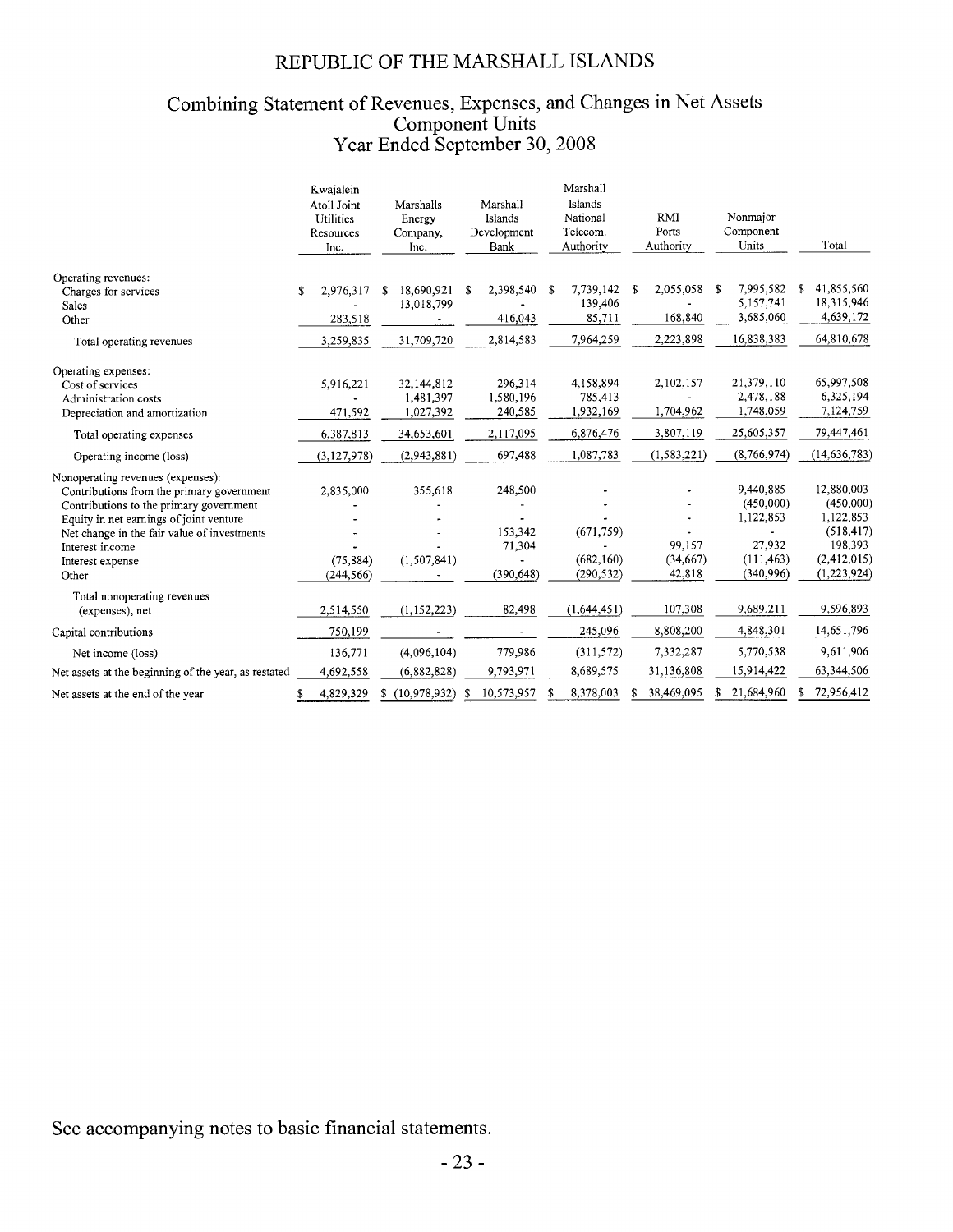Notes to Financial Statements September 30, 2008

## (1) Summary of Significant Accounting Policies

The accompanying financial statements of the Republic of the Marshall Islands (RepMar) have been prepared in accordance with accounting principles generally accepted in the United States of America (GAAP). The Governmental Accounting Standards Board (GASB) is the recognized standard-setting body for establishing governmental accounting and financial reporting principles. The more significant of RepMar's accounting policies are described below.

## A. Reporting Entity

The Government of RepMar is a constitutional government comprised of three branches: the Legislative Branch (the Nitijela), consisting of  $\overline{3}3$  members elected for a term of four years; the Executive Branch, consisting of the Cabinet; and the Judiciary Branch made up of the High Court, the Supreme Court, and the Traditional Rights Court that advises the High Court on matters concerning customary law and traditional practice. The Nitijela elects one of its members at its first session following an election to serve as President. The President, in turn, appoints six to ten members of the Nitijela to serve as Ministers who collectively comprise the Cabinet.

For financial reporting purposes, RepMar has included all funds, organizations, agencies, boards, commissions and institutions. RepMar has also considered all potential component units for which it is financially accountable as well as other entities for which the nature and significance of their relationship with RepMar are such that exclusion would cause RepMar's financial statements to be misleading or incomplete. The criteria to be considered in determining financial accountability include whether RepMar, as the primary government, has appointed a voting majority of an organization's governing body and either has the ability to impose its will on that organization or there is potential for the organization to provide specific financial benefits to or impose specific financial burdens on RepMar. Financial accountability also exists if an organization is determined to be fiscally dependent on the primary government, although the primary government does not appoint a voting majority of the organization's governing board.

Each blended and discretely presented component unit of RepMar has a September 30 yearend except for the Four-Atoll Medical Fund, which has a December 31 year-end.

Once financial accountability has been determined for a potential component unit, that component unit is either blended into the primary government or discretely presented from the primary government. Potential component units that do not meet the financial accountability criteria, but where a voting majority of the governing board is appointed by RepMar, are deemed to be related organizations. The nature and relationship of RepMar's component units and related organizations are disclosed in the following section.

Blended component units are entities that are legally separate from RepMar, but are so related to RepMar that they are, in substance, the same as RepMar or entities providing services entirely or almost entirely to RepMar. The net assets and results of operations of the following legally separate entities are presented as part of RepMar's operations: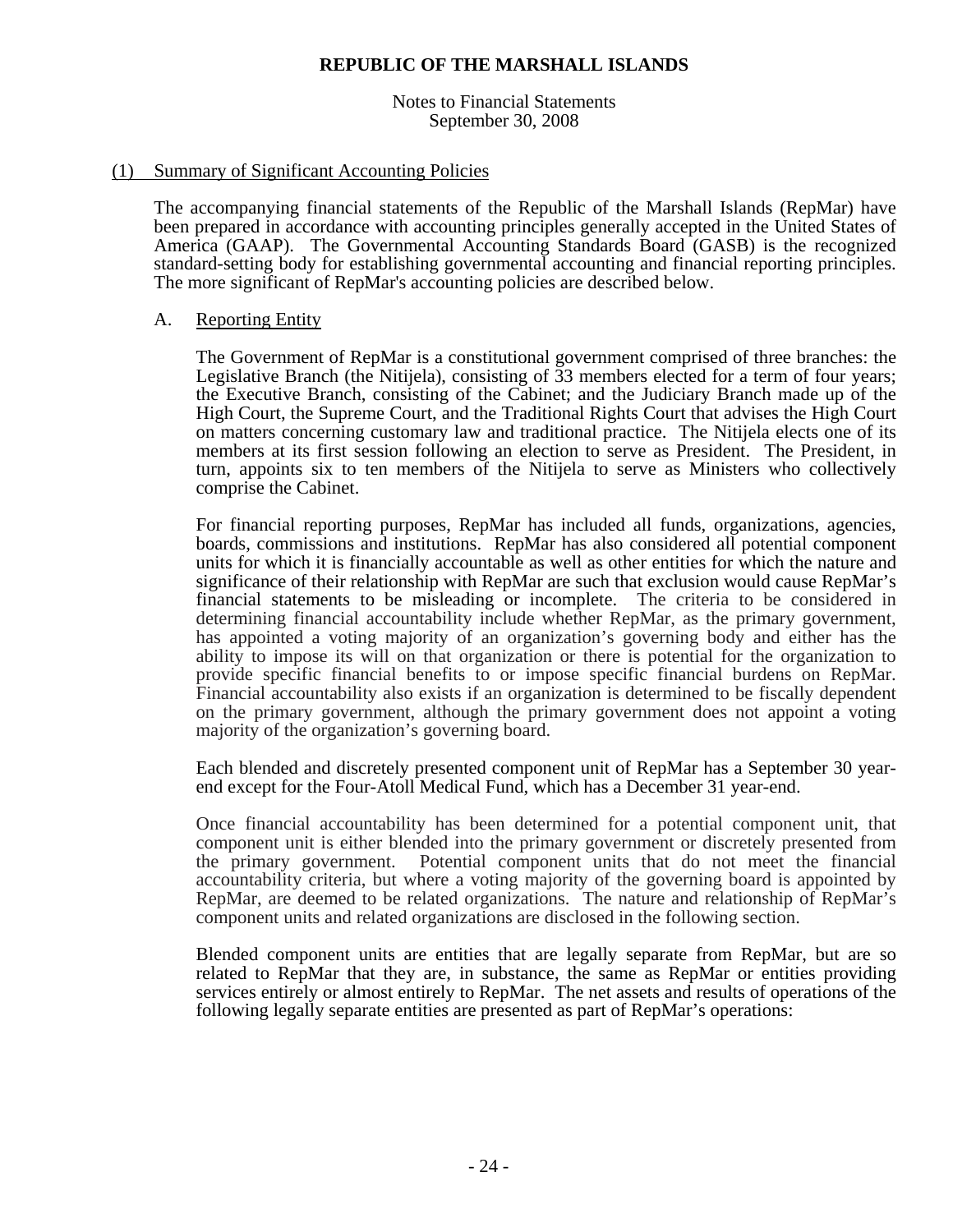Notes to Financial Statements September 30, 2008

## (1) Summary of Significant Accounting Policies, Continued

## A. Reporting Entity, Continued

i. Blended Component Units

The following Component Units are blended within the Primary Government:

Marshall Islands Scholarship Grant and Loan Board, a Governmental Fund Type - Special Revenue Fund. This fund was established under Public Law No. 1979-19 to account for all disbursements of scholarship funds and is governed by a seven-member Board appointed by the Cabinet of RepMar.

Health Care Revenue Fund, a Governmental Fund Type - Special Revenue Fund. This fund was established under Public Law No. 1989-59 within the Ministry of Health and Environment to control the expenditure of funds for health care related services.

Marshall Islands Health Fund, a Governmental Fund Type - Special Revenue Fund. This fund was established under Public Law No. 1990-75, as amended by Public Law Nos. 2001-31 and 2001-35, to account for the operations of the Basic and Supplemental Health Funds delivering comprehensive medical care.

Nuclear Claims Tribunal, a Governmental Fund Type - Special Revenue Fund. This fund was established to render final determination upon claims arising as a result of the Nuclear Testing Program, and disputes arising from distributions made under the (Compact of Free Association) Section 177 Agreement.

Marshall Islands Social Security Administration, a Fiduciary Fund Type - Private Purpose Trust Fund. This fund was established to provide a financially sound social security system with pension benefits and early retirement.

ii. Discretely Presented Component Units

Discretely presented component units are entities which are legally separate from RepMar, but are financially accountable to RepMar, or whose relationships with RepMar are such that exclusion would cause RepMar's basic financial statements to be misleading or incomplete. The component units' column of the basic financial statements includes the financial data of the following major component units:

Kwajalein Atoll Joint Utilities Resources, Inc. (KAJUR): KAJUR was incorporated under the laws of the Republic of the Marshall Islands on September 1, 1990, to generate and distribute utilities on the island of Ebeye. KAJUR is governed by the Board of Directors of the Marshalls Energy Company, Inc.

Marshalls Energy Company, Inc. (MEC): MEC was granted a corporate charter by the Cabinet of RepMar on February 2, 1984 to engage in the business of generating and transmitting electricity, and the import and marketing of petroleum products. MEC is governed by a seven-member Board of Directors appointed by the Cabinet of RepMar.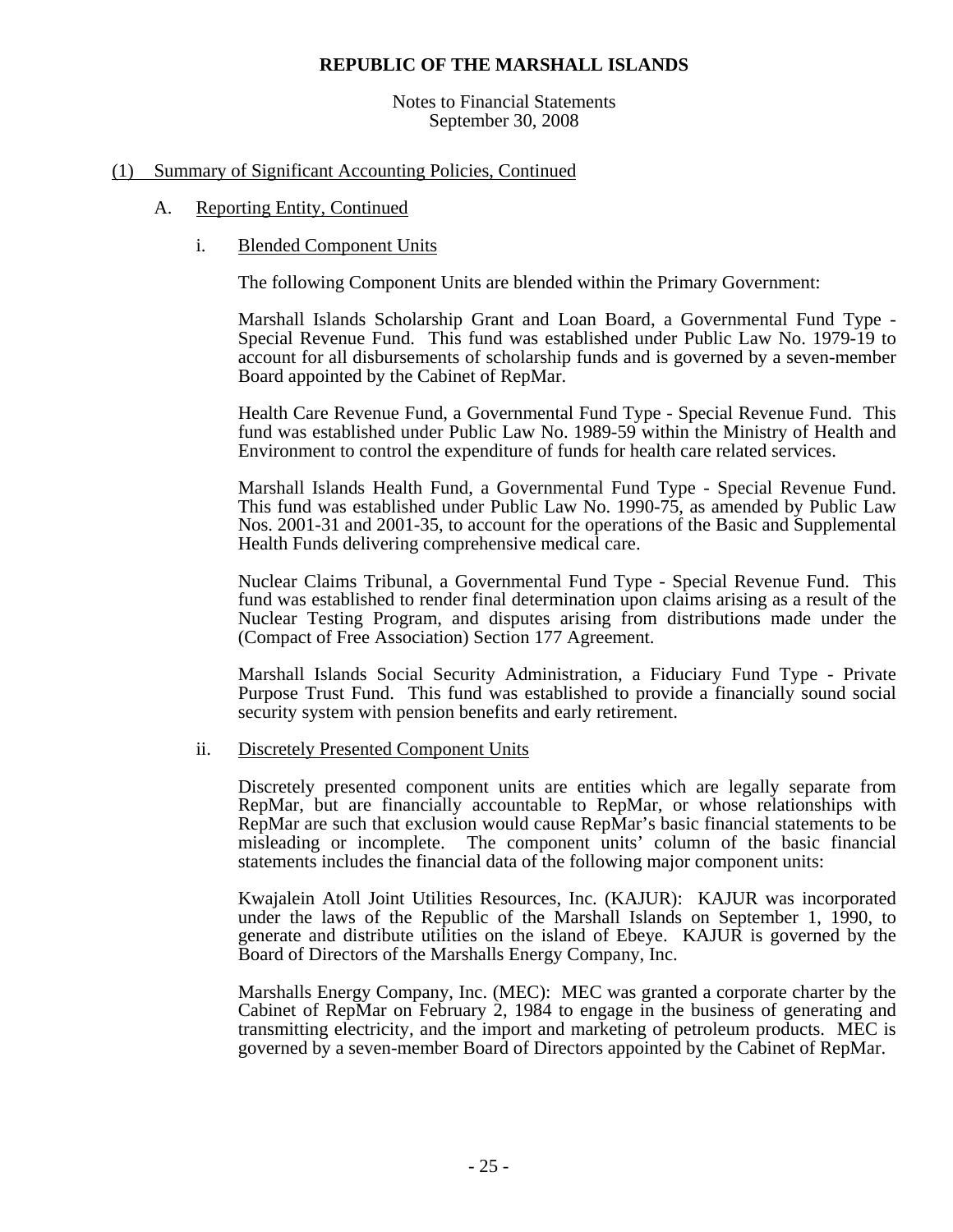Notes to Financial Statements September 30, 2008

## (1) Summary of Significant Accounting Policies, Continued

## A. Reporting Entity, Continued

## ii. Discretely Presented Component Units, Continued

Marshall Islands Development Bank (MIDB): MIDB was established under Public Law No. 1988-1 to promote the development and expansion of the economy of the Marshall Islands and is governed by a seven-member Board of Directors appointed by the Cabinet. MIDB has received funds under Sections 111 and 211 of the Compact of Free Association and funds from the U.S. Department of Agriculture under the Rural Housing and Community Development Service Housing Preservation Grant.

Marshall Islands National Telecommunications Authority (MINTA): MINTA was incorporated under Public Law No. 1990-105 to engage in the business of providing local and international telecommunication services. MINTA is governed by a sevenmember Board of Directors elected by a majority vote of its shareholders.

RMI Ports Authority (RMIPA): RMIPA was incorporated under Public Law No. 2003- 81 to engage in the operation and maintenance of commercial port facilities in the Marshall Islands. RMIPA is governed by a seven-member Board of Directors appointed by the President upon the approval of the Cabinet of RepMar.

In addition, the component units' column of the basic financial statements includes the financial data of the following nonmajor component units: Air Marshall Islands, Inc., College of the Marshall Islands, Majuro Resort, Inc., Majuro Water and Sewer Company, Inc., Marshall Islands Marine Resources Authority, Marshall Islands Shipping Corporation, Marshall Islands Visitors Authority, RMI Environmental Protection Authority, and Tobolar Copra Processing Plant, Inc.

RepMar's component units, departments, and funds that are separately audited issue their own financial statements. These statements may be obtained by directly contacting the various entities or obtaining them directly from the Office of the Auditor-General:

## P.O. Box 245 Majuro, Marshall Islands 96960

## iii. Related Organizations

RepMar is responsible for appointing voting members to the governing boards of the following legally separate organizations, but RepMar's financial accountability for these organizations does not extend beyond making the appointments. Therefore, the financial data of these entities are excluded from RepMar's financial statements. Those organizations are Alele Museum, Inc. and the Republic of the Marshall Islands Private Industry Council, Inc.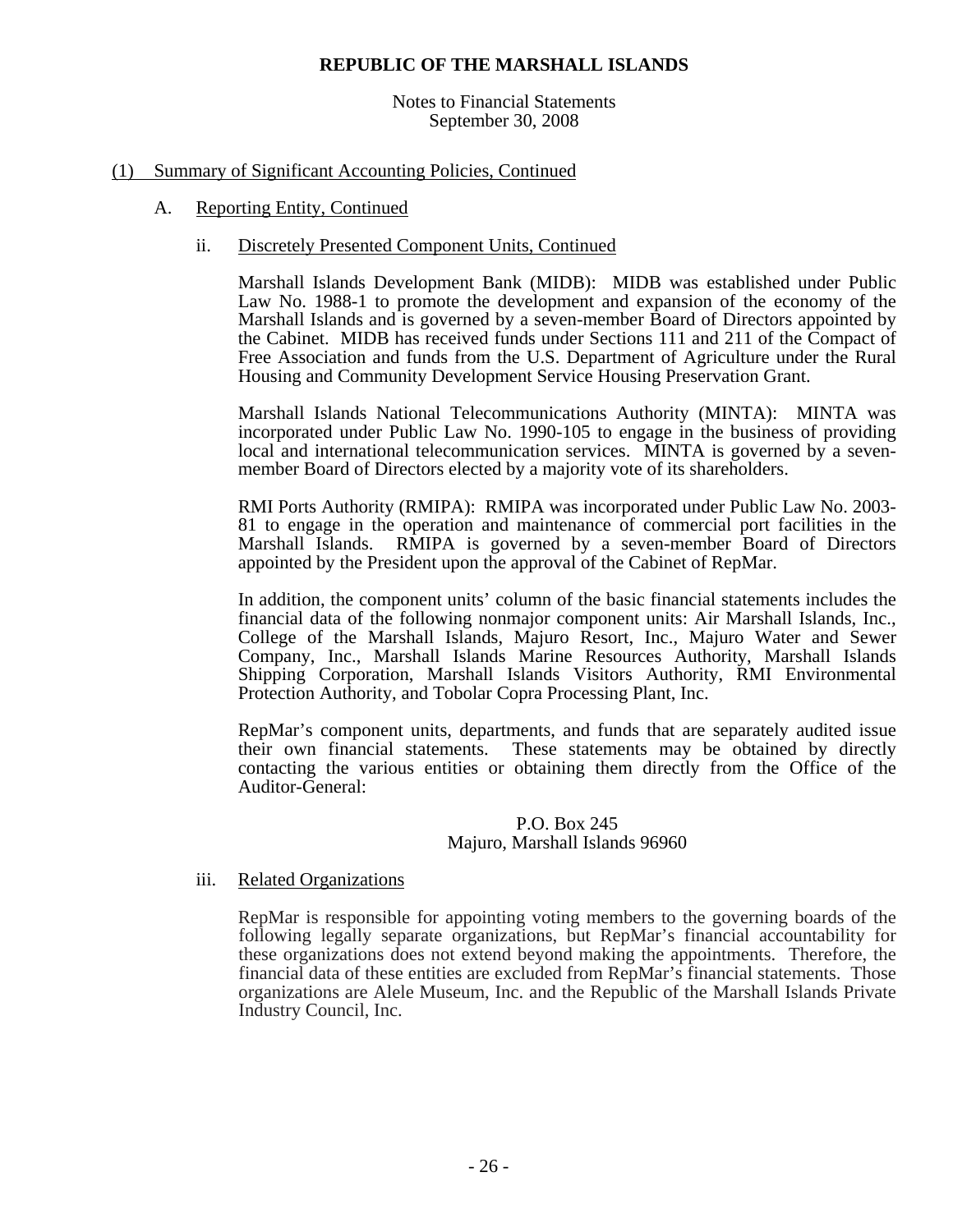Notes to Financial Statements September 30, 2008

## (1) Summary of Significant Accounting Policies, Continued

## A. Reporting Entity, Continued

## iv. Omitted Governmental Funds

The following funds are considered to be nonmajor governmental funds of RepMar but are not included in the accompanying basic financial statements due to absence of account balances and financial activities. Accordingly, the omission of these funds is not considered material to either the nonmajor governmental funds or the governmental activities reporting units:

Seaport Trust Fund: This fund was established under Public Law No. 1983-11 to account for all monies received for the development and improvement of seaport facilities and navigational aids.

Communication Regulation Fund: This fund was established under Public Law No. 1993-42 to account for all monies received for the specific purpose of regulating radio communication activities in the Marshall Islands.

Historic Preservation Fund: This fund was established under Public Law No. 1991-111 to account for all monies received by the Historic Preservation Office.

Council of Churches Fund: This fund was established under Public Law No. 1991-124 to account for all monies received for the specific purpose of providing educational, spiritual, health and recreational needs of the children of the Marshall Islands.

Marshallese Language Trust Fund: This fund was established under Public Law No. 1983-34 to account for all monies received for the specific purpose of encouraging the preservation, development and use of the Marshallese language.

## B. Government-Wide Financial Statements

The Statement of Net Assets and the Statement of Activities report financial information on all of the non-fiduciary activities of the primary government and its component units. For the most part, the effect of interfund activity has been eliminated from these statements except for other charges between the primary government and the discretely presented component units. Elimination of these charges would distort the direct costs and program revenues reported for the various functions concerned.

Primary government activities are defined as either governmental or business-type activities. Governmental activities, which normally are supported by taxes, intergovernmental revenues and other non-exchange revenues, are reported separately from business-type activities, which rely to a significant extent on fees charged to external parties for goods or services. As such, business-type activities account for operations similarly to a for-profit business. Likewise, the primary government is reported separately from certain legally separate component units for which the primary government is financially accountable. Discretely presented component unit activities are presented with their business-type focus.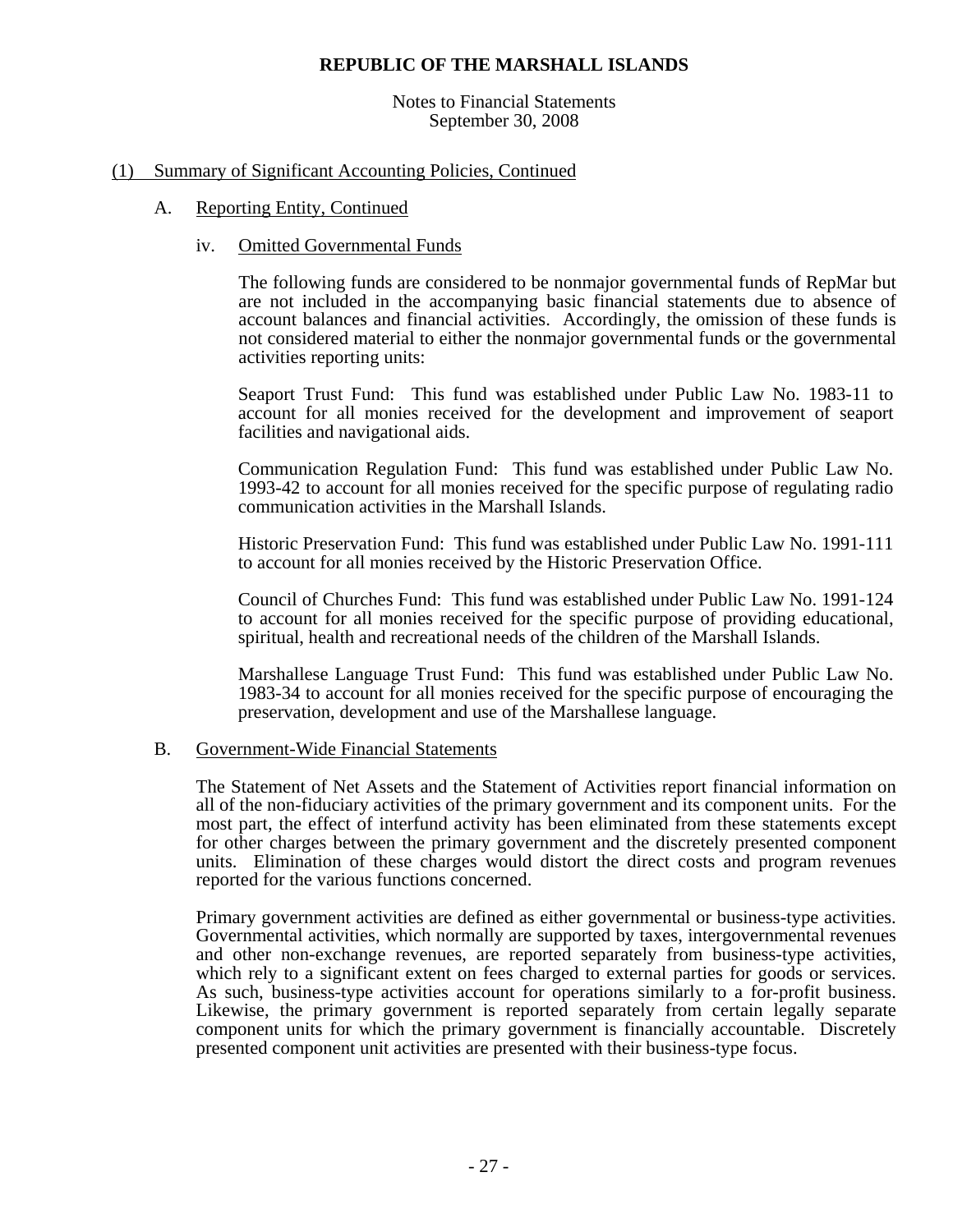## Notes to Financial Statements September 30, 2008

## (1) Summary of Significant Accounting Policies, Continued

## B. Government-Wide Financial Statements, Continued

The Statement of Net Assets presents all of the reporting entity's non-fiduciary assets and liabilities, with the difference reported as net assets. Net assets are reported in three categories:

- Invested in capital assets, net of related debt consists of capital assets, net of accumulated depreciation and reduced by outstanding balances for bonds, notes and other debt that are attributed to the acquisition, construction or improvement of those assets.
- Restricted net assets nonexpendable consists of permanent funds in which donors or other outside sources have stipulated that the principal is to be maintained inviolate and in perpetuity, and invested for the purpose of producing present and future income, which may either be expended or added to the principal.
- Restricted net assets expendable consists of resources in which RepMar is legally or contractually obligated to spend resources in accordance with restrictions either externally imposed by creditors, grantors, contributors, and the like, or imposed by law.
- Unrestricted net assets consist of net assets, which do not meet the definition of the two preceding categories. Unrestricted net assets often are designated, (for example, internally restricted), to indicate that management does not consider them to be available for general operations.

The government-wide Statement of Net Assets reports \$44,767,765 of restricted net assets, of which \$3,916,792 is restricted by enabling legislation.

The Statement of Activities demonstrates the degree to which the direct expenses of given functions or segments are offset by program revenues. Direct expenses are those that are clearly identifiable within a specific function or segment. Program revenues include charges to customers or applicants who purchase, use, or directly benefit from goods, services, or privileges that are restricted to meeting the operational or capital requirements of a particular function. Taxes and other items not meeting the definition of program revenues are, instead, reported as general revenue.

## C. Fund Financial Statements

Separate financial statements are provided for governmental funds and fiduciary funds even though the latter are excluded from the government-wide financial statements. Major individual governmental funds are reported as separate columns in the fund financial statements pursuant to GASB reporting standards, with nonmajor governmental funds being combined into a single column.

RepMar reports its financial position and results of operations in funds, each of which is considered a separate accounting entity. The operations of each fund are accounted for with a set of self-balancing accounts that comprise its assets, liabilities, fund equity, revenues and expenditures/expenses. Transactions between funds within a fund type, if any, have not been eliminated.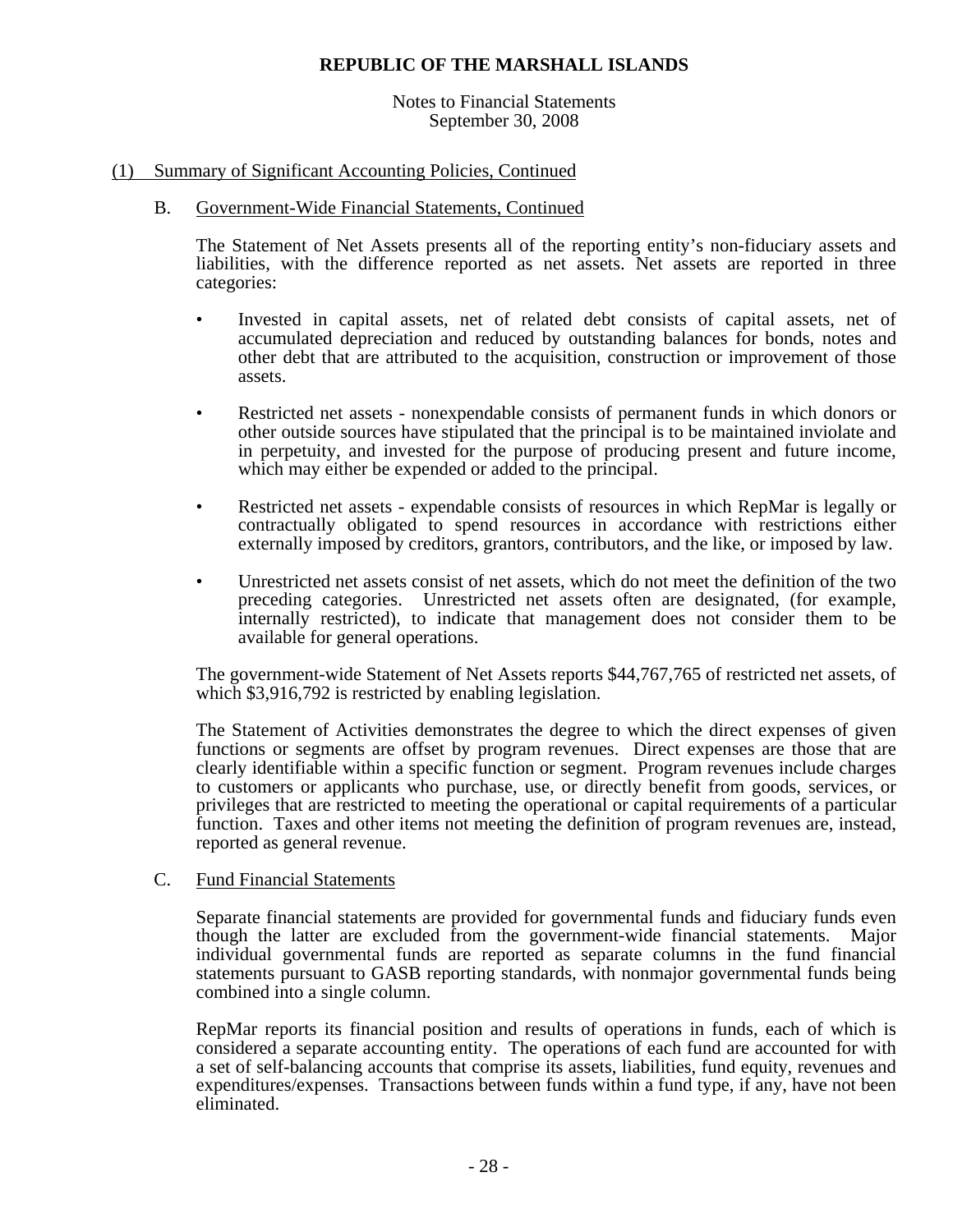Notes to Financial Statements September 30, 2008

## (1) Summary of Significant Accounting Policies, Continued

## D. Measurement Focus and Basis of Accounting

The government-wide financial statements are reported using the economic resources management focus and the accrual basis of accounting, as are the fiduciary fund financial statements. Revenues are recorded when earned and expenses are recorded when a liability is incurred, regardless of the timing of related cash flows. Grants and similar items are recognized as revenue as soon as all eligibility requirements imposed by the provider have been met.

Governmental fund financial statements account for the general governmental activities of RepMar and are reported using the current financial resources measurement focus and the modified accrual basis of accounting. Revenues are recognized as they become susceptible to accrual*;* generally when they are both measurable and available. Revenues are considered to be available when they are collectible within the current period or soon enough thereafter to pay liabilities of the current period. For this purpose, RepMar considers revenues to be available if they are collected within 90 days of the end of the current fiscal period.

Significant revenues susceptible to accrual include income and gross revenue taxes, federal grants, federal reimbursements and other reimbursements for use of materials and services. Miscellaneous revenues from other financing sources are recognized when received in cash because they are generally not measurable until actually received. Investment earnings are recorded as earned, since they are both measurable and available. Investments and related investment earnings are recorded at fair value. Fair value is the amount at which a financial instrument could be exchanged in a current transaction between willing parties, other than in a forced or liquidation sale. Expenditures generally are recorded in the period in which the related fund liability is incurred, as under accrual accounting. However, debt service expenditures, as well as expenditures related to compensated absences and claims and judgments, are recorded only when payment is due.

Amounts reported as program revenue include 1) charges to customers or applicants for goods, services, or privileges provided, 2) operating grants and contributions, and 3) capital grants and contributions. Internally dedicated resources are reported as general revenues rather than as program revenues. General revenue is derived from taxation, investment income and other fees that are not allocated to specific programs.

Discretely presented component units distinguish operating revenues and expenses from nonoperating items. Operating revenues and expenses generally result from providing services and producing and delivering goods in connection with a component unit's principal ongoing operations. All other revenues are reported as nonoperating. Operating expenses includes the cost of sales and services, administrative expenses, and depreciation on capital assets. All revenues and expenses not meeting this definition are reported as nonoperating revenues and expenses.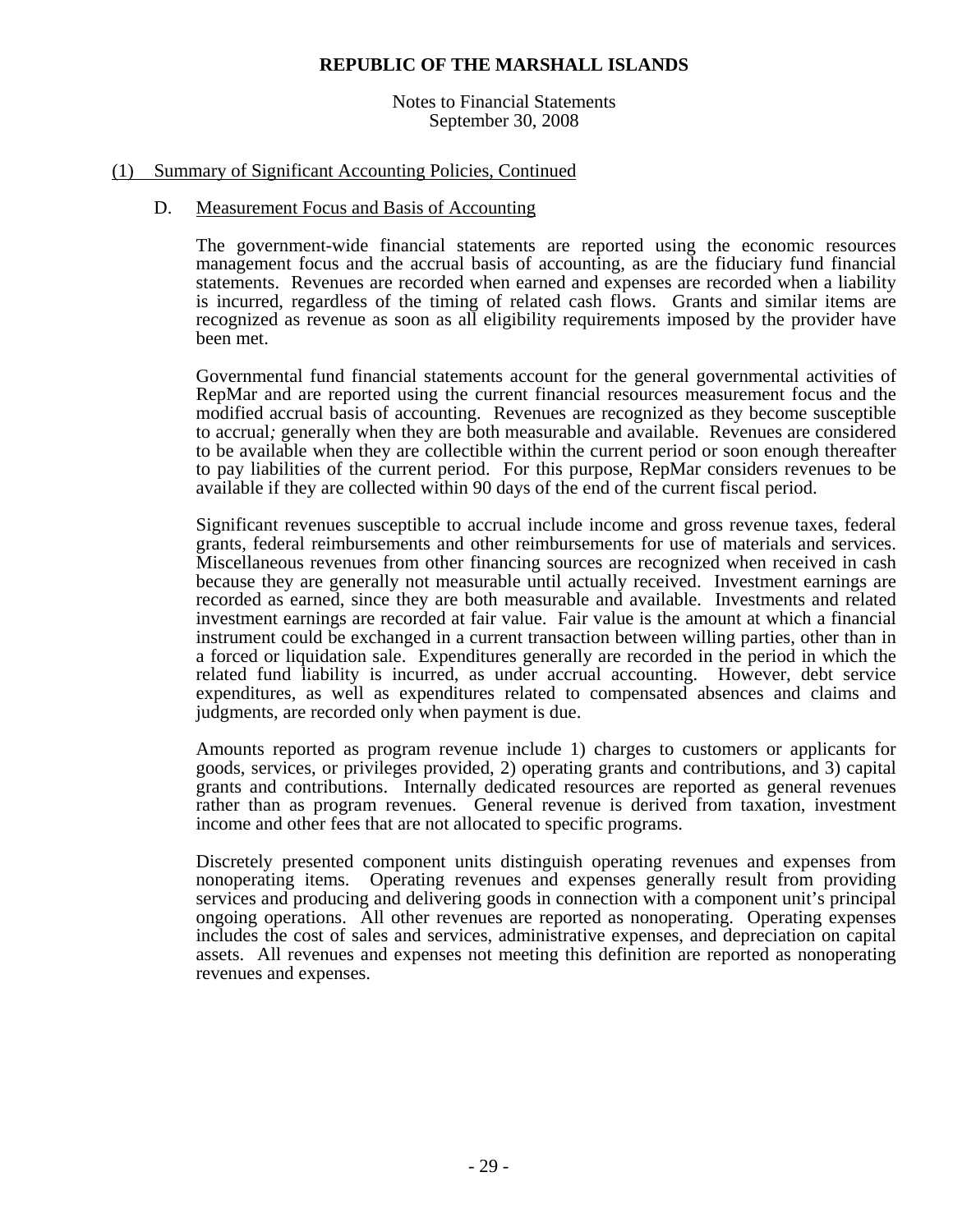Notes to Financial Statements September 30, 2008

## (1) Summary of Significant Accounting Policies, Continued

D. Measurement Focus and Basis of Accounting, Continued

RepMar reports the following fund types:

- 1. Governmental Fund Types
	- i. General Fund

This fund is the primary operating fund of RepMar. It is used to account for all governmental transactions, except those required to be accounted for in another fund.

ii. Special Revenue Funds

These funds account for specific revenue sources that have been aggregated according to enabling legislation to support specific governmental activities.

iii. Capital Projects Funds

These funds account for the acquisition or construction of major RepMar capital facilities financed primarily from loans and federal reimbursements.

iv. Permanent Funds

This fund accounts for resources that are legally restricted to the extent that only earnings, and not principal, may be used to support programs for the benefit of the government.

- 2. Fiduciary Fund Types
	- i. Private Purpose Funds

These funds are used to account for resources held in trust under which principal and income benefit certain individuals.

These include funds held in trust by the Marshall Islands Social Security Administration (MISSA) for the beneficiaries of the MISSA Retirement Fund; funds received under the Interim Use Agreement for the benefit of Kwajalein landowners; and funds received under Section 177 of the Compact of Free Association for the benefit of victims related to the United States Nuclear Testing Program.

ii. Agency Funds

This fund is used to report resources held by the primary government relating to unclaimed property in a purely custodial capacity.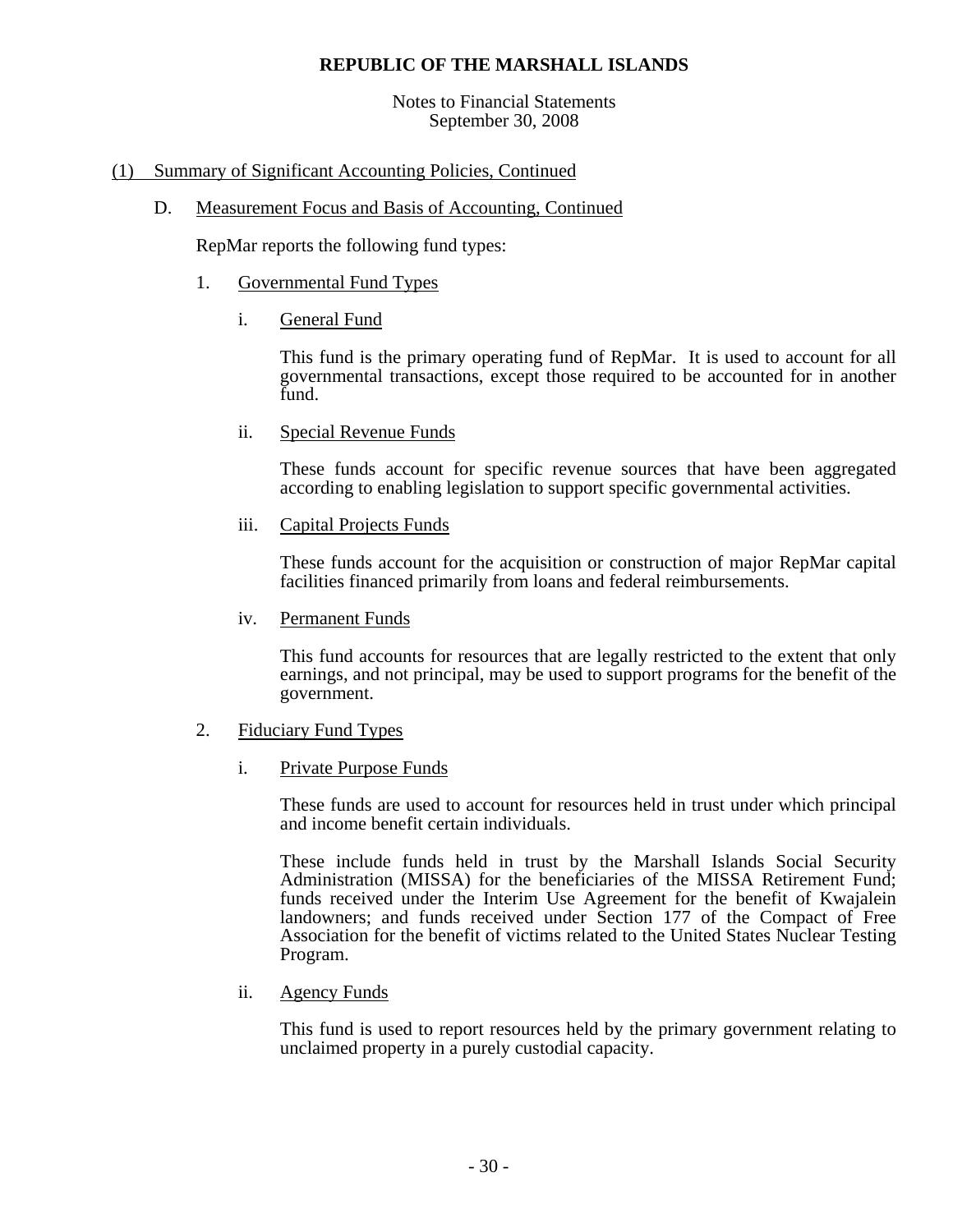## Notes to Financial Statements September 30, 2008

## (1) Summary of Significant Accounting Policies, Continued

## D. Measurement Focus and Basis of Accounting, Continued

GASB Statement No. 34, *Basic Financial Statements - and Management's Discussion and Analysis - For State and Local Governments,* as amended by GASB Statement No. 37, *Basic Financial Statements - and Management's Discussion and Analysis - For State and Local Governments: Omnibus,* sets forth minimum criteria (percentage of the assets, liabilities, revenues or expenditures/expenses for either fund category or the governmental and enterprise combined) for the determination of major funds. Major individual governmental funds are reported as separate columns in the fund financial statements. The nonmajor funds are combined in a column in the fund financial statements and detailed in the combining statements. RepMar reports the following major funds:

Grants Assistance Fund, a Governmental Fund Type - Special Revenue Fund, which accounts for all financial transactions that are subgranted to RepMar, including United States Congress appropriations under United States Public Law 99-239, as amended, Title II, Article I, Section 211(a) and approved by Nitijela resolution 123 to promote economic advancement and budgetary self-reliance as well as other direct grants that RepMar received from the United States government and other donor countries.

Compact Trust Fund, a Governmental Fund Type - Permanent Fund, which accounts for RepMar's contributions to the Trust Fund established in accordance with Section 216 of the Compact of Free Association, as amended, to provide for an additional source of revenue for the government budget that will be needed to substitute for the absence of Compact of Free Association funding.

## E. Reporting Standards

As allowed by GASB Statement No. 20, *Accounting and Financial Reporting for*  RepMar's discretely presented component units follow all GASB pronouncements and those Financial Accounting Standards Board Statements and Interpretations, Accounting Principles Board Opinions, and Accounting Research Bulletins that were issued on or before November 30, 1989, except those that conflict with a GASB pronouncement.

## F. Cash and Cash Equivalents and Time Certificates of Deposit

RepMar pools cash resources of its various funds in order to facilitate the management of cash. Unless otherwise required by law, interest income received on pooled cash accrues to the General Fund. Cash and cash equivalents applicable to a particular fund are readily identifiable. Cash and cash equivalents include cash on hand, demand deposits, and shortterm investments in U.S. Treasury obligations with a maturity date within three months of the date acquired by RepMar. Deposits maintained in time certificates of deposit with original maturity dates greater than three months are separately classified on the statement of net assets/balance sheet.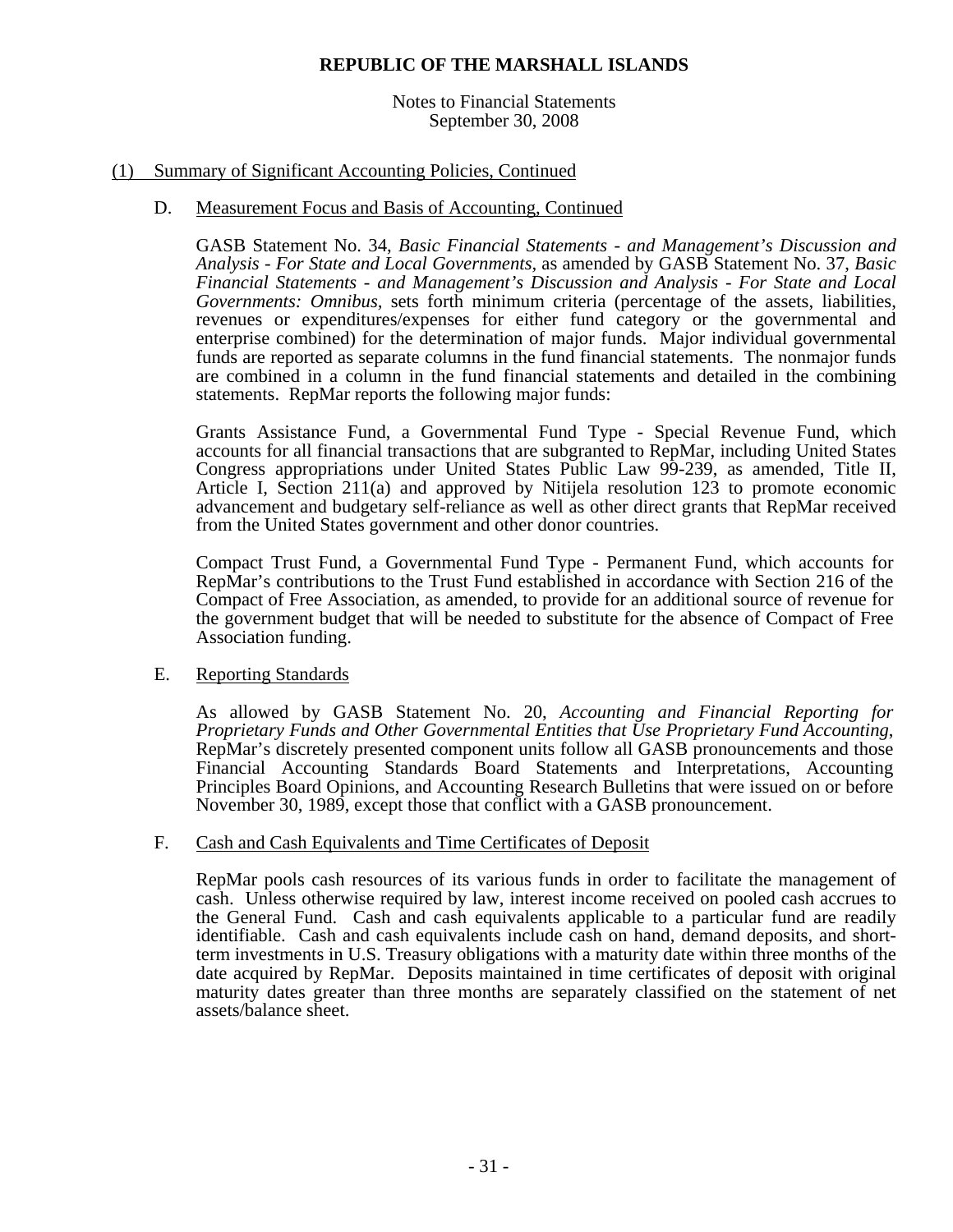## Notes to Financial Statements September 30, 2008

## (1) Summary of Significant Accounting Policies, Continued

## G. Investments

Investments and related investment earnings are recorded at fair value. Fair value is the amount at which a financial instrument could be exchanged in a current transaction between willing parties, other than in a forced or liquidation sale.

Investments of 20% or more of the voting stock of an investee are presumed to give the investor significant influence and are carried using the equity method. Under the equity method, the investor records, as earnings or loss, its proportionate share of the investee's earnings or loss.

## H. Receivables

In general, tax revenue is recognized on the government-wide financial statements, when assessed or levied and on the governmental fund financial statements to the extent that it is both measurable and available. Receivables are stated net of estimated allowances for uncollectible accounts. Reimbursements due to RepMar for expenditures on federally funded reimbursement and grant programs are reported as "receivables from federal agencies" on the governmental fund balance sheet.

Receivables of the primary government and the discretely presented component units are primarily due from businesses and individuals residing on the islands of Majuro and Ebeye. The allowance for uncollectable accounts primarily represents estimated allowances for uncollectible amounts that are determined based upon past collection experience and aging of the accounts.

## I. Inventories and Prepaid Items

Inventories of the discretely presented component units are valued at the lower of cost (FIFO) or market.

Certain payments made to vendors or persons for services reflect costs applicable to future accounting periods and are recorded as prepaid items in both government-wide and fund financial statements.

## J. Interfund Receivables/Payables

During the course of its operations, RepMar records transactions between individual funds for goods provided or services rendered. Receivables and payables resulting from transactions between funds are classified as "due from other funds" or "due to other funds" on the governmental fund balance sheet.

These balances result from the time lag between the dates that 1) interfund goods and services are provided or reimbursable expenditures occur, 2) transactions are recorded in the accounting system, and 3) payments between funds are made, and are scheduled to be collected in the subsequent year.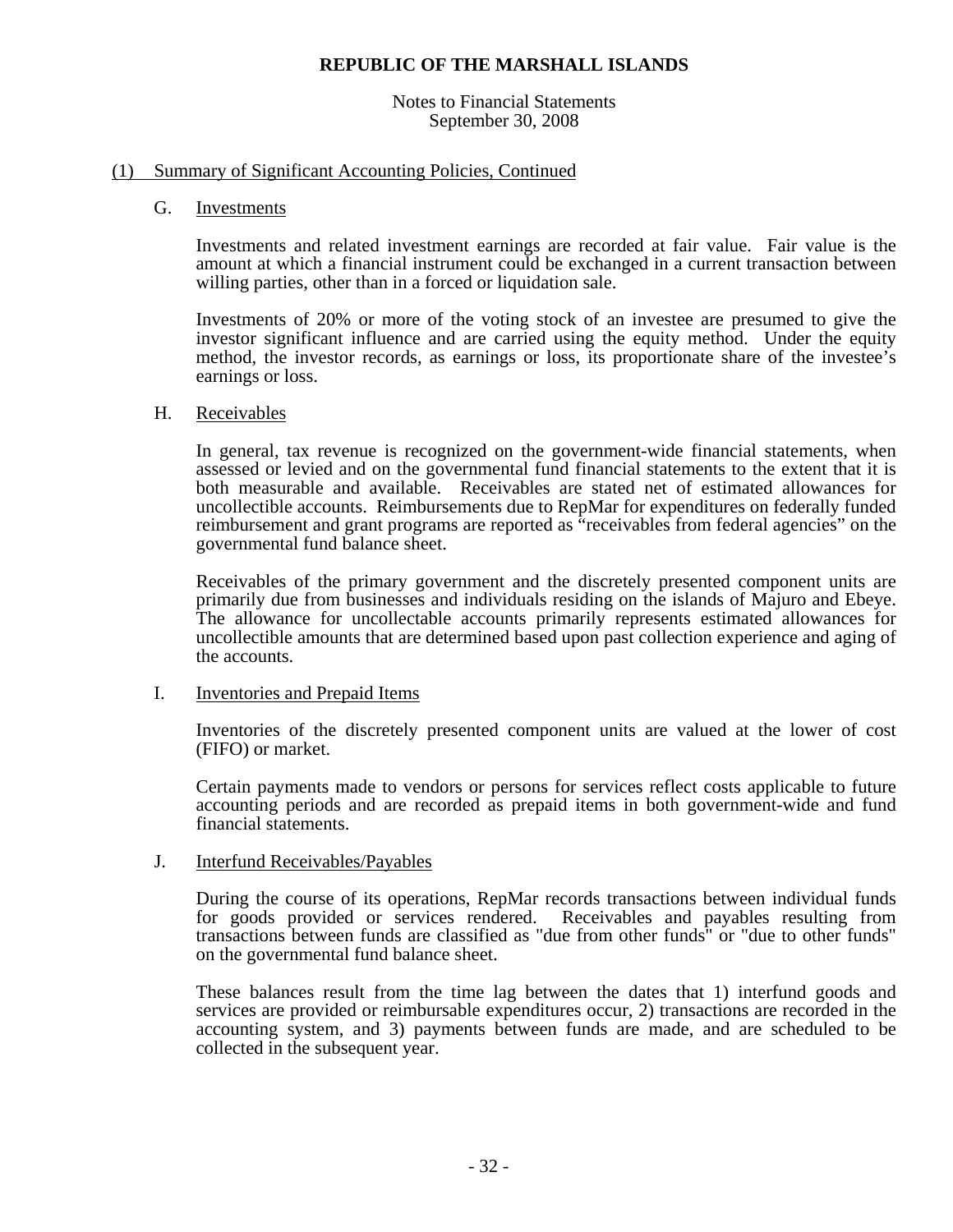Notes to Financial Statements September 30, 2008

## (1) Summary of Significant Accounting Policies, Continued

## K. Restricted Assets

Certain assets of the primary government are classified as restricted assets because their use is restricted through loan agreements or enabling legislation.

## L. Capital Assets

Capital assets, which include property, plant, equipment and infrastructure assets (e.g. roads, bridges, docks, water and sewer lines, water catchments, and other similar items), are reported in the governmental activity column of the government-wide financial statements. Such assets, whether purchased or constructed, are recorded at historical cost or estimated historical cost. Donated capital assets are recorded at estimated fair market value at the date of donation.

RepMar currently holds no title to land. Singular pieces of machinery and equipment that equal or exceed \$50,000 are capitalized. Buildings and infrastructure projects with a cost that equals or exceeds \$100,000 are capitalized. The costs of normal maintenance and repairs that do not add to the value of assets or materially extend asset lives are not capitalized.

Capital assets of the primary government and the component units are depreciated using the straight-line method over their estimated useful lives, with a full year's depreciation charged in the year of acquisition and disposal, regardless of date.

## M. Interfund/Intrafund Transactions

As a general rule, the effect of interfund activity has been eliminated in the government-wide financial statements. Exceptions to this rule are: 1) activities between funds reported as governmental activities and funds reported as business-type activities and 2) activities between funds that are reported in different functional categories in either the governmental or business-type activities column. Elimination of these activities would distort the direct costs and program revenues for the functions concerned.

### N. Deferred Revenue

In the government-wide financial statements, deferred revenue is recognized when cash, receivables or other assets are recorded prior to being earned. In the governmental fund financial statements, deferred revenue represents monies received or revenues accrued which have not been earned or do not meet the "available" criterion for revenue recognition under the modified accrual basis of accounting. The deferred revenue in the governmental fund types has primarily resulted as federal funds are received in advance of eligible expenditures.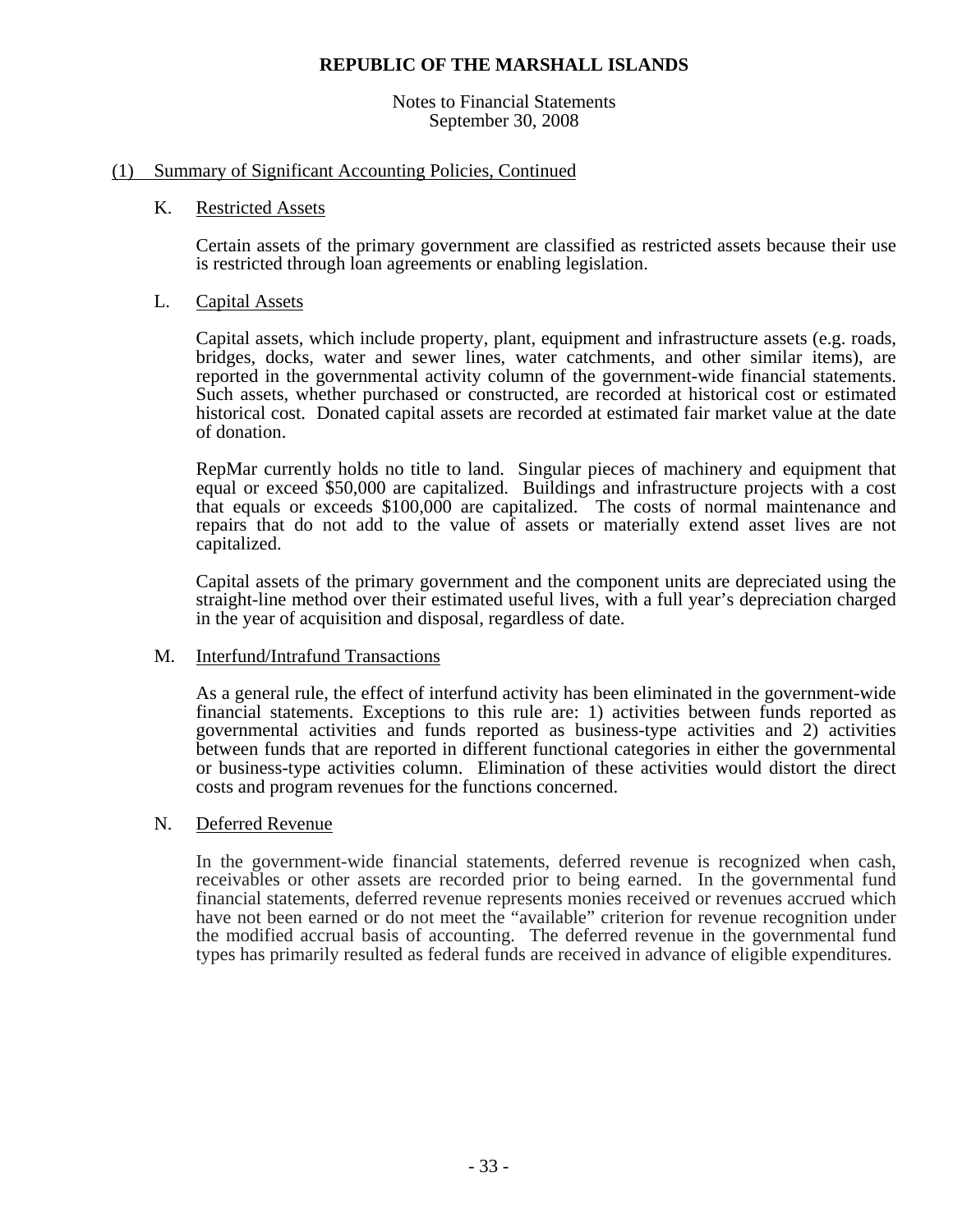#### Notes to Financial Statements September 30, 2008

### (1) Summary of Significant Accounting Policies, Continued

#### O. Compensated Absences

It is the government's policy to permit employees to accumulate earned but unused vacation and sick pay benefits. There is no liability for unpaid accumulated sick leave since the government does not have a policy to pay any amounts when employees separate from service with the government. All vacation pay is accrued when incurred in the governmentwide and fiduciary fund financial statements. A liability for these amounts is reported in governmental funds only if they have matured, for example, as a result of employee resignations and retirements. Annual leave accumulates at the rate of one working day per bi-weekly pay period.

#### P. Fund Equity

 In the fund financial statements, governmental funds report reservations of fund balance for amounts that are not available for appropriation or are legally restricted by outside parties for use for a specific purpose. The unreserved fund balances for the governmental funds represent the amount available for budgeting future operations. The reserve for related assets as of September 30, 2008, is represented by the following assets:

|                              |   |           |   |            |            |                                 | Other        |              |
|------------------------------|---|-----------|---|------------|------------|---------------------------------|--------------|--------------|
|                              |   |           |   | Grants     | Compact    |                                 | Governmental |              |
|                              |   | General   |   | Assistance | Trust      |                                 | Funds        | Totals       |
| Cash and cash equivalents    | C | -         | D | ۰          |            | \$.<br>$\overline{\phantom{a}}$ | 22.268       | \$<br>22,268 |
| Investments                  |   |           |   |            |            |                                 | 318,630      | 318,630      |
| Due from other funds         |   | 76.435    |   |            |            |                                 |              | 76.435       |
| Due from component units     |   | 7,040,677 |   |            |            |                                 |              | 7,040,677    |
| Restricted assets:           |   |           |   |            |            |                                 |              |              |
| Cash and cash equivalents    |   | 480,000   |   |            |            |                                 |              | 480,000      |
| Time certificates of deposit |   | 55,000    |   |            |            |                                 |              | 55,000       |
| Investments                  |   |           |   |            | 36,909,157 |                                 |              | 36,909,157   |
|                              |   | 7,652,112 |   |            | 36,909,157 |                                 | 340,898      | 44,902,167   |

The reserve for continuing appropriations within the Grants Assistance Fund of \$4,642,837 represents grant awards approved by the U.S. Department of the Interior under the Public Infrastructure Sector grant for projects that have not yet commenced.

#### Q. Dedicated Revenues and Pledges

RepMar has pledged, as security in the event of default for debt issued by the Marshalls Energy Company, Inc. (MEC), a portion of the General Fund's tax revenues. The debt, issued by MEC in May 2007 in the amount of \$12,000,000 to: (i) refinance debts to a fuel supplier; (ii) refinance a commercial bank loan; and (iii) to finance working capital requirements, is payable through April 2017. Total principal and interest remaining on the debt is \$13,838,265, with annual requirements of \$1,920,000 through to maturity.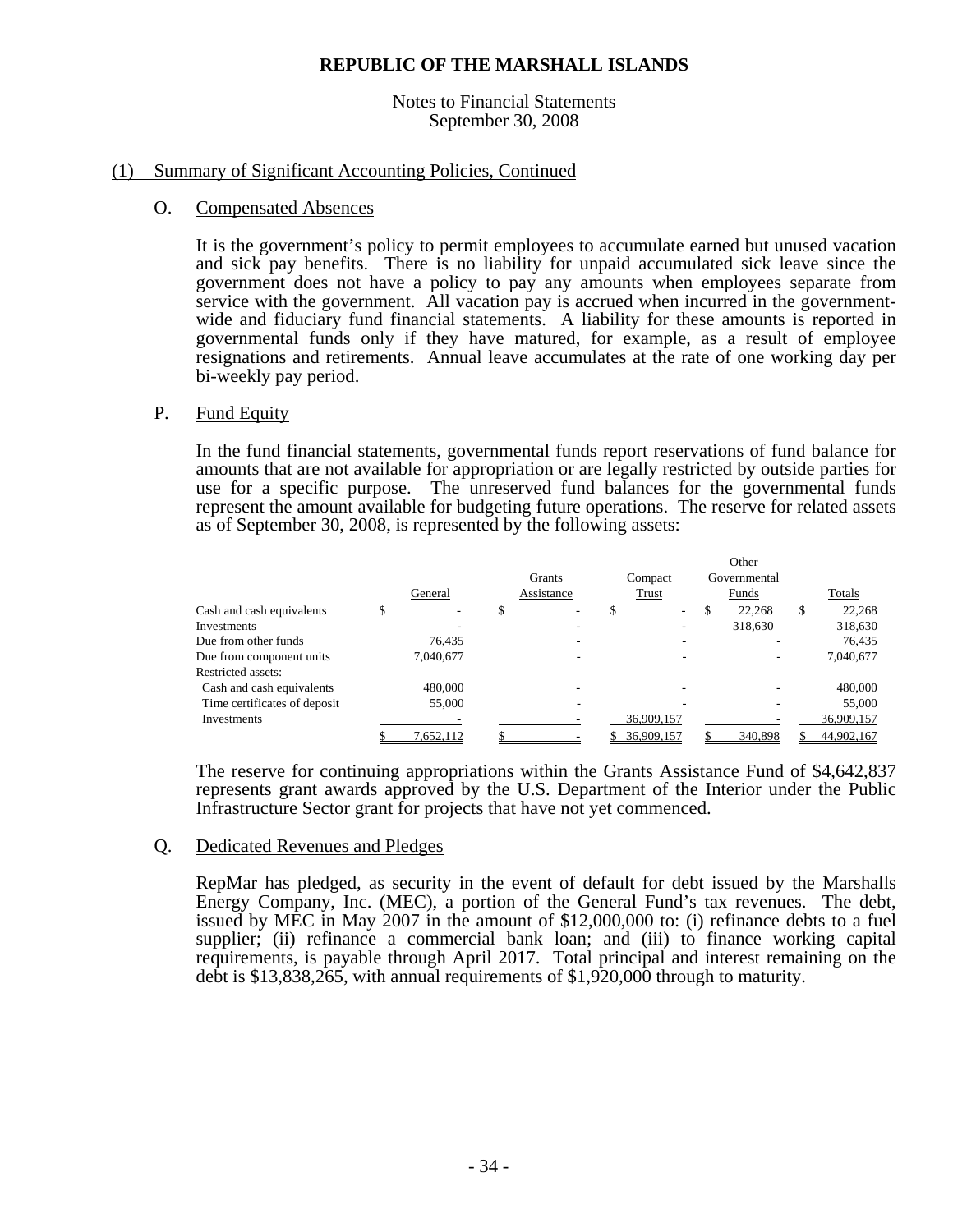Notes to Financial Statements September 30, 2008

#### (1) Summary of Significant Accounting Policies, Continued

#### R. Risk Financing

RepMar is exposed to various risks of loss related to torts; theft of, damage to, and destruction of assets; errors and omissions; injuries to employees; and natural disasters. It is the policy of the primary government not to purchase commercial insurance for the risks of loss to which it is exposed. Instead, RepMar management believes it is more economical to manage its risks internally. In the event of claim settlements and judgments, RepMar reports all of its risk management activities in its General Fund. Claims expenditures and liabilities are reported when it is probable that a loss has occurred and the amount of that loss can be reasonably estimated. These losses include an estimate of claims that have been incurred but not reported. No losses have occurred as a result of these policies in any of the past three fiscal years.

### S. New Accounting Standards

During fiscal year 2008, RepMar implemented GASB Statement No. 43, *Financial Reporting for Postemployment Benefit Plans Other Than Pension Plans*, GASB Statement No. 48, *Sales and Pledges of Receivables and Future Revenues and Intra-Entity Transfer of Assets and Future Revenues*, and GASB Statement No. 50, *Pension Disclosures an amendment of GASB Statements No. 25 and 27*. GASB Statement No. 43 establishes uniform financial reporting for other postemployment benefit plans by state and local governments and GASB Statement No. 50 more closely aligns the financial reporting requirements for pensions with those for other post-employment benefits. GASB Statement No. 48 establishes criteria that governments will use to ascertain whether certain transactions should be regarded as a sale or a collateralized borrowing, and includes a provision that stipulates that governments should not revalue assets that are transferred between financial reporting entity components. The implementation of these pronouncements did not have a material effect on the accompanying financial statements.

In June 2004, GASB issued Statement No. 45, *Accounting and Financial Reporting by Employers for Postemployment Benefits Other Than Pensions*. GASB Statement No. 45 establishes standards for the measurement, recognition, and display of other postemployment benefits expense/expenditures and related liabilities, note disclosures, and, if applicable, required supplementary information in the financial reports of state and local governmental employers. The provisions of this statement are effective for periods beginning after December 15, 2007. Management does not believe that the implementation of this statement will have a material effect on the financial statements of RepMar.

In December 2006, GASB issued Statement No. 49, *Accounting and Financial Reporting for Pollution Remediation Obligations*. GASB Statement No. 49 provides guidance and consistency under which a governmental entity would be required to report a liability related to pollution remediation. The provisions of this statement are effective for periods beginning after December 15, 2007. Management does not believe that the implementation of this statement will have a material effect on the financial statements of RepMar.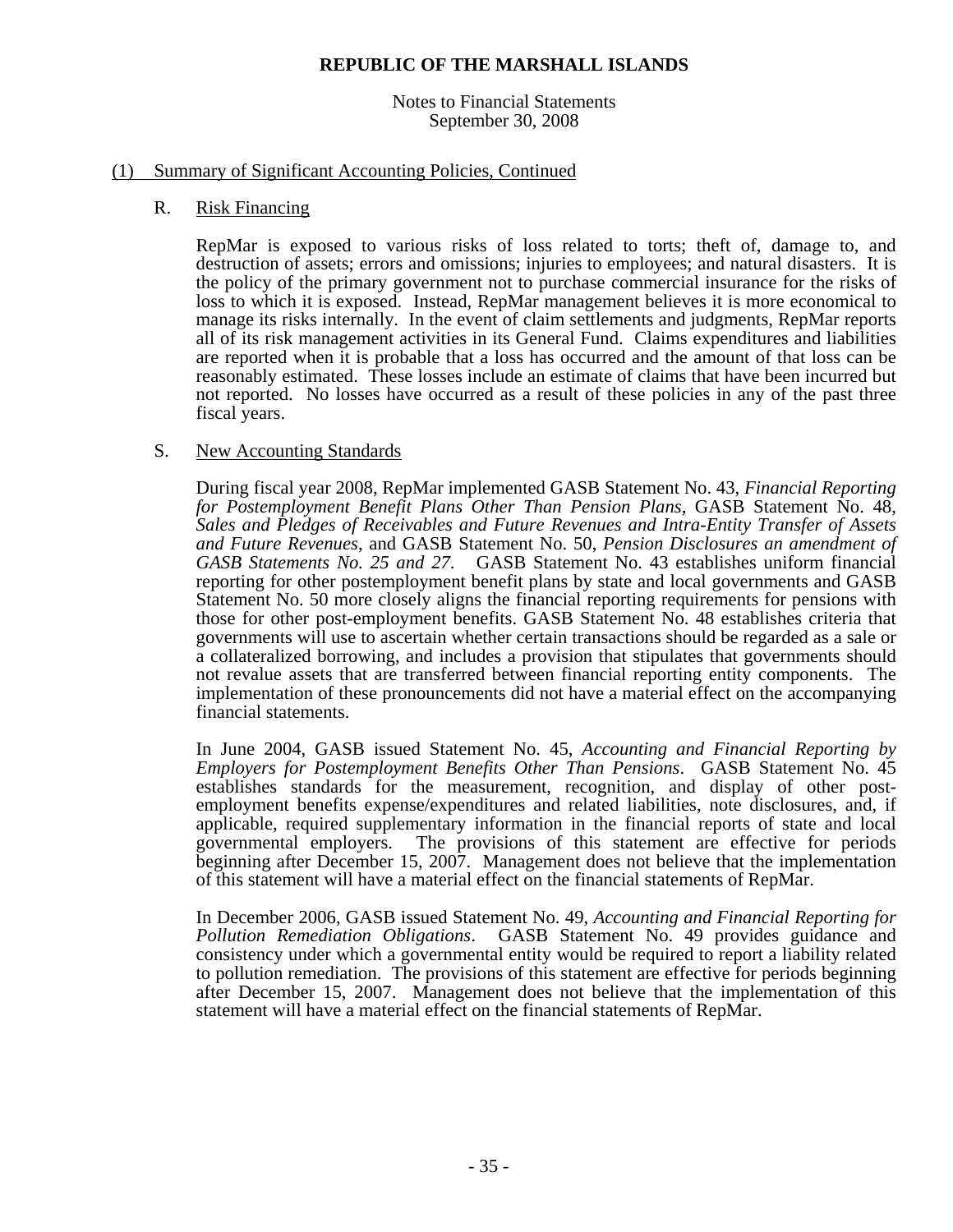Notes to Financial Statements September 30, 2008

#### (1) Summary of Significant Accounting Policies, Continued

#### S. New Accounting Standards, Continued

In June 2007, GASB issued Statement No. 51, *Accounting and Financial Reporting for Intangible Assets*. GASB Statement No. 51 addresses whether and when intangible assets should be considered capital assets for financial reporting purposes. The provisions of this statement are effective for periods beginning after June 15, 2009. Management does not believe that the implementation of this statement will have a material effect on the financial statements of RepMar.

In November 2007, GASB issued Statement No. 52, *Land and Other Real Estate Held as Investments by Endowments*. GASB Statement No. 52 improves the quality of financial reporting by requiring endowments to report their land and other real estate investments at fair value, creating consistency in reporting among similar entities that exist to invest resources for the purpose of generating income. The provisions of this statement are effective for periods beginning after June 15, 2008. Management does not believe that the implementation of this statement will have a material effect on the financial statements of RepMar.

In June 2008, GASB issued Statement No. 53, *Accounting and Financial Reporting for Derivative Instruments*. GASB Statement No. 53 is intended to improve how state and local governments report information about derivative instruments - financial arrangements used by governments to manage specific risks or make investments - in their financial statements. The provisions of this statement are effective for periods beginning after June 15, 2009. Management does not believe that the implementation of this statement will have a material effect on the financial statements of RepMar.

#### T. Estimates

The preparation of financial statements in conformity with GAAP requires management to make estimates and assumptions that affect the reported amounts of assets and liabilities and disclosures of contingent assets and liabilities at the date of the financial statements and the reported amounts of revenues, expenditures and expenses during the reporting period. Actual results could differ from those estimates.

#### U. Total Columns

Total columns are presented primarily to facilitate financial analysis. The Management's Discussion and Analysis includes certain prior year summarized comparative information in total. Such information does not include sufficient detail to constitute a full comparative presentation. Accordingly, such information should be read in conjunction with RepMar's financial statements for the year ended September 30, 2007 from which summarized information was derived.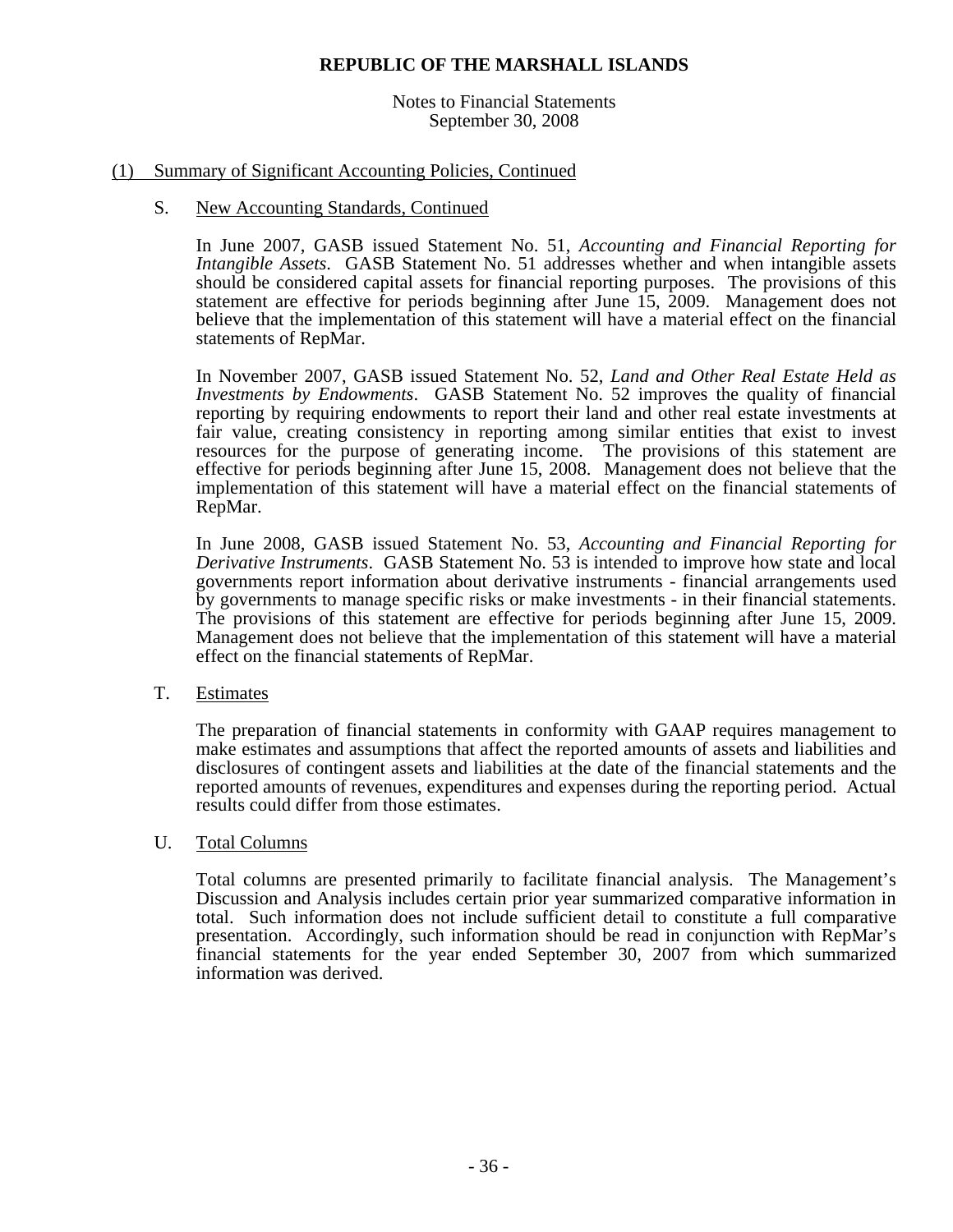Notes to Financial Statements September 30, 2008

#### (2) Deposits and Investments

GASB Statement No. 40 addresses common deposit and investment risks related to credit risk, concentration of credit risk, interest rate risk and foreign currency risk. As an element of interest rate risk, disclosure is required of investments that have fair values that are highly sensitive to changes in interest rates. GASB Statement No. 40 also requires disclosure of formal policies related to deposit and investment risks.

The deposit and investment policies of RepMar are governed by 3 MIRC 7, *Investment of Public Funds*, and 11 MIRC 1, *Financial Management*, in conjunction with various trust agreements. Under 3 MIRC 7, the Secretary of Finance, subject to approval of the Cabinet, may transfer specific amounts of money from the General Fund, and invest such money in financial institution investment accounts, provided however that:

- (a) Public monies shall not be deposited with any financial institution that is not a member of the Federal Deposit Insurance Corporation (FDIC) of the United States or the Federal Savings and Loan Insurance Corporation (FSLIC) of the United States, unless the Secretary of Finance is satisfied, on the advice of the Banking Commissioner, that a financial institution (although not a member of the FDIC or FSLIC), owns sufficient assets to cover the total amount of the deposit;
- (b) The demand deposit account shall be continuously maintained to cover not less than seventyfive percent of the cash expenditures projected to be expended over the next succeeding ninety day period;
- (c) All deposits, accounts and funds maintained pursuant to this Act shall be subordinate deposits, accounts and funds of the General Fund; and
- (d) No withdrawal of monies shall be made out of or charged against time or savings deposits, accounts or funds maintained pursuant to this Act except to transfer funds into the demand deposit account of the General Fund. All expenditures shall be made out of or charged against the demand deposit account of the General Fund only.

Under 11 MIRC 1, the Secretary of Finance may invest any monies of RepMar, which:

- (a) Are funds that have not been appropriated by Act;
- (b) In his judgment are in excess of the amounts necessary for meeting the immediate requirements of RepMar; and
- (c) In his judgment will not impede or hamper the necessary financial operations of RepMar.

Any of such investments shall be due to mature no later than one (1) year from the date of investment, unless otherwise directed and authorized by the Cabinet for a longer period. Income derived from investments may be reinvested, unless the Cabinet decides otherwise, at the discretion of the Secretary of Finance and shall be recognized as revenue in accordance with generally accepted accounting principles. Long-term investments shall be in time certificates of deposits, bonds, notes, prime commercial paper or other low-risk investments.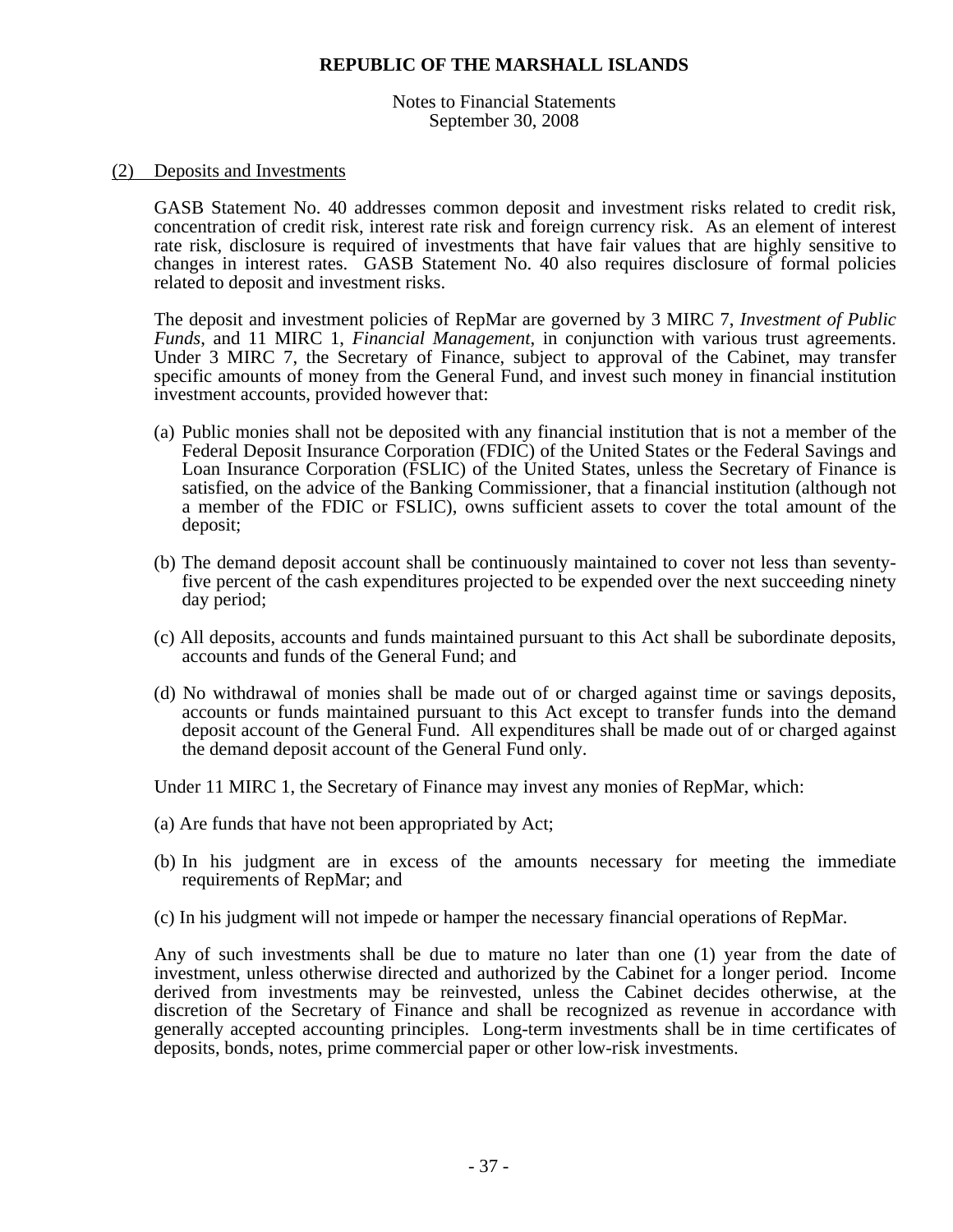#### Notes to Financial Statements September 30, 2008

#### (2) Deposits and Investments, Continued

A. Deposits

GASB Statement No. 3 previously required government entities to present deposit risks in terms of whether the deposits fell into the following categories:

- Category 1 Deposits that are federally insured or collateralized with securities held by RepMar or its agent in RepMar's name;
- Category 2 Deposits that are uninsured but fully collateralized with securities held by the pledging financial institution's trust department or agent in RepMar's name; or
- Category 3 Deposits that are collateralized with securities held by the pledging financial institution's trust department or agent but not in RepMar's name and noncollateralized deposits.

GASB Statement No. 40 amended GASB Statement No. 3 to in effect eliminate disclosure for deposits falling into categories 1 and 2 but retained disclosures for deposits falling under category 3. Category 3 deposits are those deposits that have exposure to custodial credit risk. Custodial credit risk is the risk that in the event of a bank failure, RepMar's deposits may not be returned to it. Such deposits are not covered by depository insurance and are either uncollateralized, or collateralized with securities held by the pledging financial institution or held by the pledging financial institution but not in the depositor-government's name. RepMar does not have a deposit policy for custodial credit risk.

As of September 30, 2008, the carrying amount of the primary government's total cash and cash equivalents and time certificates of deposit was \$28,232,075 and the corresponding bank balance was \$28,513,287. Of the bank balances, \$27,787,088 is maintained in financial institutions subject to Federal Deposit Insurance Corporation (FDIC) insurance. As of September 30, 2008, bank deposits in the amount of \$659,713 were FDIC insured. RepMar does not require collateralization of its cash deposits; therefore, deposit levels in excess of FDIC insurance coverage are uncollateralized. Accordingly, these deposits are exposed to custodial credit risk.

As of September 30, 2008, the carrying amount of the fiduciary fund's total cash and cash equivalents and time certificates of deposit was \$5,998,592 and the corresponding bank balance was \$6,420,679. Of the bank balances, \$115,767 is maintained in financial institutions subject to FDIC insurance. RepMar does not require collateralization of its cash deposits; therefore, deposit levels in excess of FDIC insurance coverage are uncollateralized. Accordingly, these deposits are exposed to custodial credit risk.

As of September 30, 2008, the carrying amount in the aggregate of the discretely presented component units' total cash and cash equivalents and time certificates of deposit was \$11,074,176 and the corresponding bank balance was \$11,507,661. Of the bank balances, \$6,381,372 is maintained in financial institutions subject to FDIC insurance. As of September 30, 2008, bank deposits in the amount of \$904,378 were FDIC insured. The component units do not require collateralization of their cash deposits; therefore, deposit levels in excess of FDIC insurance coverage are uncollateralized. Accordingly, these deposits are exposed to custodial credit risk.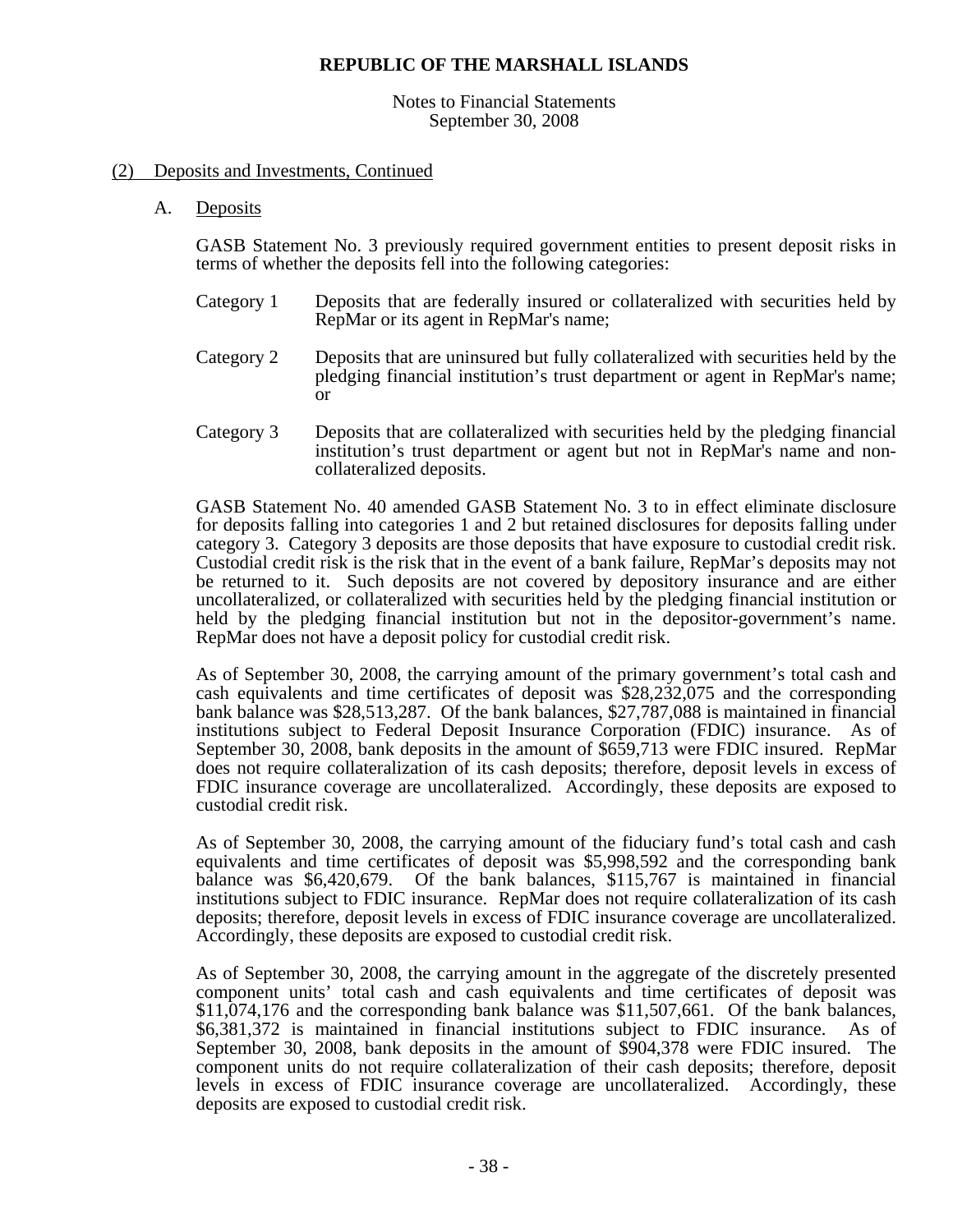#### Notes to Financial Statements September 30, 2008

#### (2) Deposits and Investments, Continued

B. Investments

GASB Statement No. 3 previously required government entities to present investment risks in terms of whether the investments fell into the following categories:

- Category 1 Investments that are insured or registered, or securities held by RepMar or its agent in RepMar's name;
- Category 2 Investments that are uninsured and unregistered for which the securities are held by the counterparty's trust department or agent in RepMar's name; or
- Category 3 Investments that are uninsured and unregistered, with securities held by the counterparty, or by its trust department or agent but not in RepMar's name.

GASB Statement No. 40 amended GASB Statement No. 3 to in effect eliminate disclosure for investments falling into categories 1 and 2, and provided for disclosure requirements addressing other common risks of investments such as credit risk, interest rate risk, concentration of credit risk, and foreign currency risk. GASB Statement No. 40 did retain and expand the element of custodial credit risk in GASB Statement No. 3.

Investments of the primary government as of September 30, 2008, are as follows:

| <b>Compact Trust Fund:</b> |              |
|----------------------------|--------------|
| Money market funds         | \$4,128,183  |
| Equity mutual funds        | 32,036,135   |
| Fixed income mutual funds  | 731,631      |
| Other                      | 13,208       |
|                            | \$36,909,157 |

Additionally, as of September 30, 2008, the primary government holds approximately 4% of the shares of Pacific Forum Lines in the amount of \$318,630. As the fair market value of this investment is not readily available, such has been recorded at cost.

Custodial credit risk for investments is the risk that in the event of the failure of the counterparty to the transaction, RepMar will not be able to recover the value of investment or collateral securities that are in the possession of an outside party. RepMar's investments are held and administered by trustees in accordance with various trustee agreements. Based on negotiated trust and custody contracts, all of these investments were held in RepMar's name by RepMar's custodial financial institutions at September 30, 2008.

 Credit risk for investments is the risk that an issuer or other counterparty to an investment will not fulfill its obligations.

Interest rate risk is the risk that changes in interest rates will adversely affect the fair value of debt instruments. RepMar does not have a formal investment policy that limits investment maturities as a means of managing its exposure to fair value losses arising from increasing interest rates.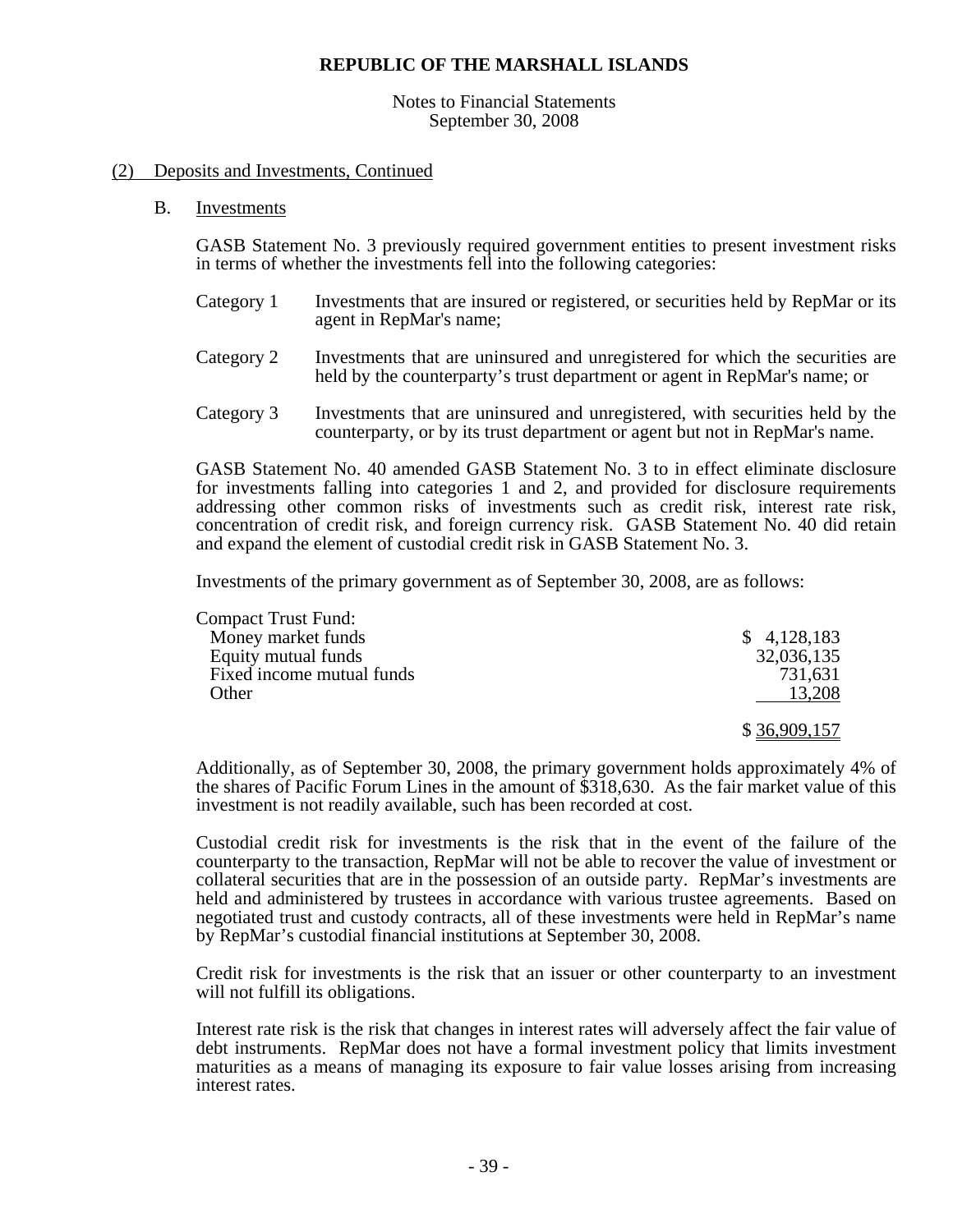Notes to Financial Statements September 30, 2008

#### (2) Deposits and Investments, Continued

#### B. Investments, Continued

Concentration of credit risk for investments is the risk of loss attributed to the magnitude of an entity's investment in a single issuer. GASB Statement No. 40 requires disclosure by issuer and amount of investments in any one issuer that represents five percent (5%) or more of total investments for RepMar. As of September 30, 2008, there were no investments in any one issuer that exceeded 5% of total investments.

Investments of the fiduciary funds as of September 30, 2008, are as follows:

| Marshall Islands Social Security Administration (MISSA): |              |
|----------------------------------------------------------|--------------|
| Money market funds                                       | 87.906       |
| Common equity securities                                 | 8,556,594    |
| Mutual funds                                             | 37,668,345   |
|                                                          |              |
|                                                          | \$46,312,845 |

Additionally, as of September 30, 2008, MISSA holds approximately 10% of the shares of Marshall Islands Service Corporation, totaling \$30,000, which is accounted for at cost, and approximately 31% of the shares of Bank of Marshall Islands (BOMI), totaling \$7,673,887, which is accounted for under the equity method.

A summary of unaudited financial information as of and for the nine months ended September 30, 2008, for investees accounted for using the equity method of accounting for investments, is as follows:

| Assets       | \$60,117,844 |
|--------------|--------------|
| Liabilities  | \$36,126,520 |
| Net earnings | \$2,554,362  |

As of September 30, 2008, net increase in fair value of investments included equity in net earnings of BOMI amounting to \$1,047,358.

| <b>Nuclear Claims Trust Fund (NCTF):</b> |              |
|------------------------------------------|--------------|
| U.S. Treasury obligations                | \$<br>24,701 |
| U.S. Government agencies                 | 14,468       |
| Corporate notes and bonds                | 42,154       |
| Total fixed income securities            | 81,323       |
| Equity mutual funds                      | 3,403        |
| Common equity securities                 | 128,216      |
| Money market funds                       | 61,429       |
| Other                                    | 1,325        |
|                                          |              |
|                                          |              |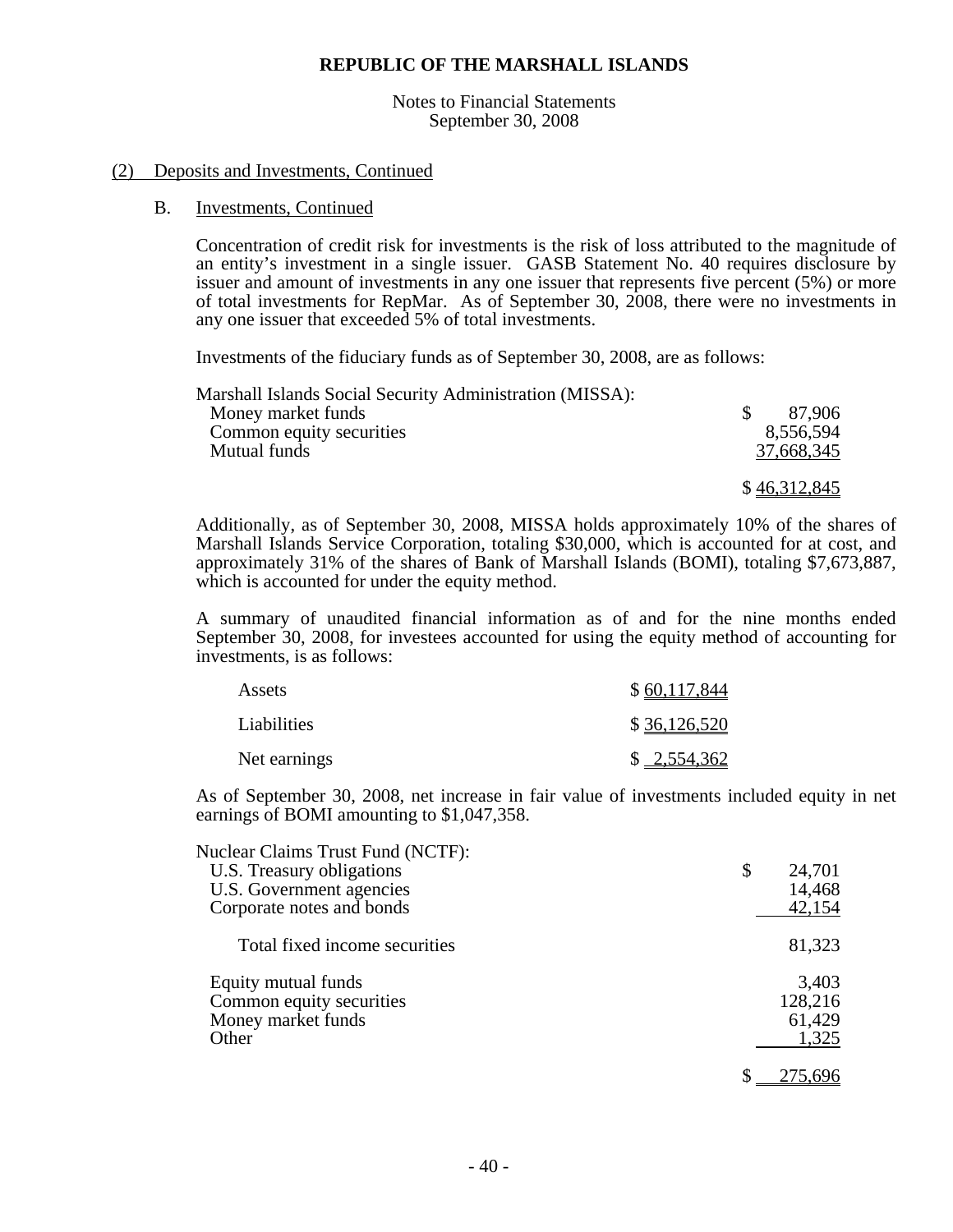Notes to Financial Statements September 30, 2008

#### (2) Deposits and Investments, Continued

#### B. Investments, Continued

The deposit and investment policies of MISSA are governed by its enabling legislation. The Board is required to engage one or more fund custodians to assume responsibility for the physical possession of MISSA's investments. Legally authorized investments are as follows:

- (i) Government obligations Obligations issued or guaranteed as to principal and interest by RepMar or by the Government of the United States, provided that the total market value of the investments in obligations guaranteed by RepMar shall at the time of purchase not exceed twenty-five percent (25%) of the total market value of all investments of MISSA, and further provided that the principal and interest on each obligation are payable in the currency of the United States.
- (ii) Corporate obligations and mortgage-backed securities Obligations of any public or private entity or corporation created or existing under the laws of RepMar or of the United States or any state, territory or commonwealth thereof, or obligations of any other government or economic community which are payable in United States dollars, or pass through and other mortgage-backed securities provided that the obligation is an agency of the United States Government or is rated in one of the four highest categories by two nationally recognized rating agencies in the United States. No investment under this heading shall exceed five percent of the market value of the Fund or ten percent of the outstanding value of the issue at the time of purchase.
- (iii)Preferred and common stocks Shares of preferred or common stocks of any corporation created or existing under the laws of RepMar or under the laws of the United States or any state, territory or commonwealth thereof provided that the purchase of such shares shall be considered reasonable and prudent by MISSA's investment advisor at the time of purchase, that not more than fifteen percent (15%) percent of the market value of the Fund shall be invested in the stock of any one corporation, and that not more than twentyfive percent (25%) percent of the market value of the Fund shall be invested in any one industry group.
- (iv) Insurance company obligations Contracts and agreements supplemental thereto providing for participation in one or more accounts of a life insurance company authorized to do business in the Republic or in any state, territory or commonwealth of the United States provided that the total market value of these investments at no time shall exceed ten percent (10%) of all investments of the Fund.

The deposit and investment policies of the NCTF are governed by an agreement between the Government of the United States and RepMar for the implementation of Section 177 of the Compact of Free Association. Generally, the Fund shall be invested in bonds, notes and other instruments of investment grade and of United States nationality, including both debt and equity issues, common or preferred stocks, money market funds, certificates of indebtedness and mutual funds.

MISSA and NCTF investments are held and administered by trustees in accordance with various trustee agreements. Based on negotiated trust and custody contracts, all of these investments were held respectively in the name of MISSA and NCTF by their custodial financial institutions at September 30, 2008.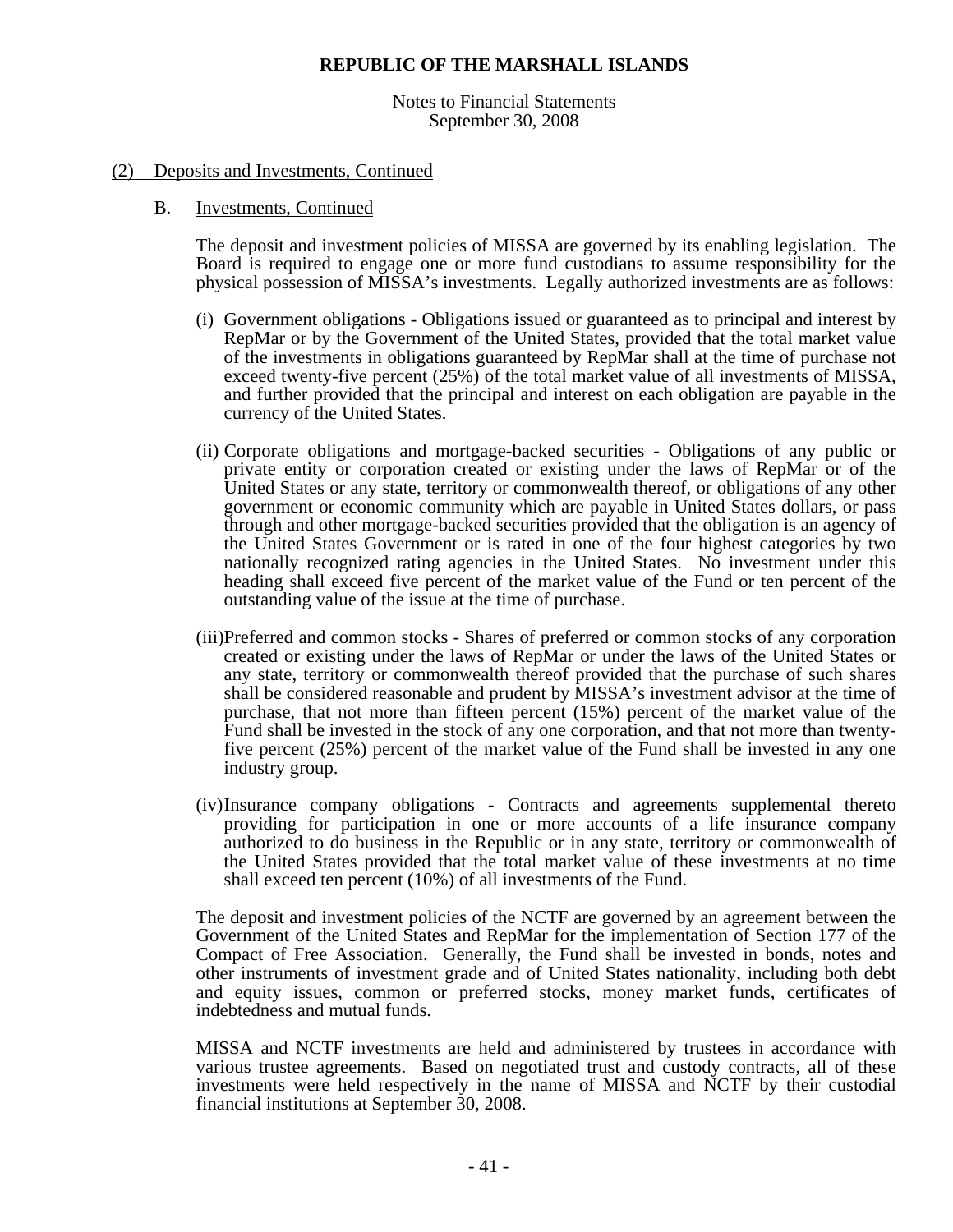#### Notes to Financial Statements September 30, 2008

#### (2) Deposits and Investments, Continued

#### B. Investments, Continued

As of September 30, 2008, the NCTF's investments in debt securities were as follows:

|                           | Moody's        |             |    |          | Investment Maturities (In Years) |          |              |  |
|---------------------------|----------------|-------------|----|----------|----------------------------------|----------|--------------|--|
|                           | Credit         | Less        |    |          |                                  | Greater  | Fair         |  |
|                           | Rating         | Than 1      |    | $1$ to 5 | 6 to 10                          | Than 10  | Value        |  |
| U.S. Treasury obligations | Aaa            | \$<br>7,034 | \$ | 17.667   | \$<br>۰.                         | \$<br>۰. | \$<br>24.701 |  |
| U.S. Government agencies  | Aaa            |             |    | 4,316    | 5,242                            | 4,910    | 14,468       |  |
| Corporate notes           | Aa3            |             |    | 4,653    |                                  |          | 4,653        |  |
| Corporate notes           | Aa2            |             |    |          | 3,862                            |          | 3,862        |  |
| Corporate notes           | Aa1            |             |    | 3,084    |                                  |          | 3,084        |  |
| Corporate notes           | A2             |             |    | 9.346    | 2.900                            |          | 12.246       |  |
| Corporate notes           | A <sub>1</sub> |             |    | 7,566    | 2,848                            |          | 10,414       |  |
| Corporate notes           | Baa2           |             |    | 3,965    |                                  |          | 3.965        |  |
| Corporate notes           | Baa1           |             |    | 3,930    |                                  |          | 3,930        |  |
|                           |                | 7,034       |    | 54,527   | 14.852                           | 4.910    | 81,323       |  |

MISSA and NCTF do not have a formal investment policy that limits investment maturities as a means of managing its exposure to fair value losses arising from increasing interest rates. Furthermore, as of September 30, 2008, there were no investments in any one issuer that exceeded 5% of total investments.

Investments of the discretely presented component units as of September 30, 2008, are as follows:

Marshall Islands Development Bank: Common equity securities  $\frac{1}{2}$   $\frac{423,748}{2}$ 

The deposit and investment policies of MIDB are governed by MIDB's Board of Directors. Generally, MIDB can provide financial assistance to enterprises operating in the Republic, including making equity investments in such enterprises.

| Marshall Islands National Telecommunications Authority (MINTA):<br>Common equity securities<br>Money market funds | \$2,015,079<br>154,088 |
|-------------------------------------------------------------------------------------------------------------------|------------------------|
|                                                                                                                   | \$2,169,167            |

The deposit and investment policies of MINTA are governed by MINTA's Board of Directors. As such, the Board of Directors is authorized to delegate certain responsibilities to third parties. Investment managers have discretion to purchase, sell, or hold the specific securities to meet the objectives set forth in the investment policy. Generally, MINTA can invest in bonds and other indebtedness of the U.S. and in preferred or common stock of any corporation created or existing under the laws of the U.S. or any U.S. state, territory, or commonwealth. Additionally, a maximum of 25% of the total portfolio may be invested in non-U.S. equities.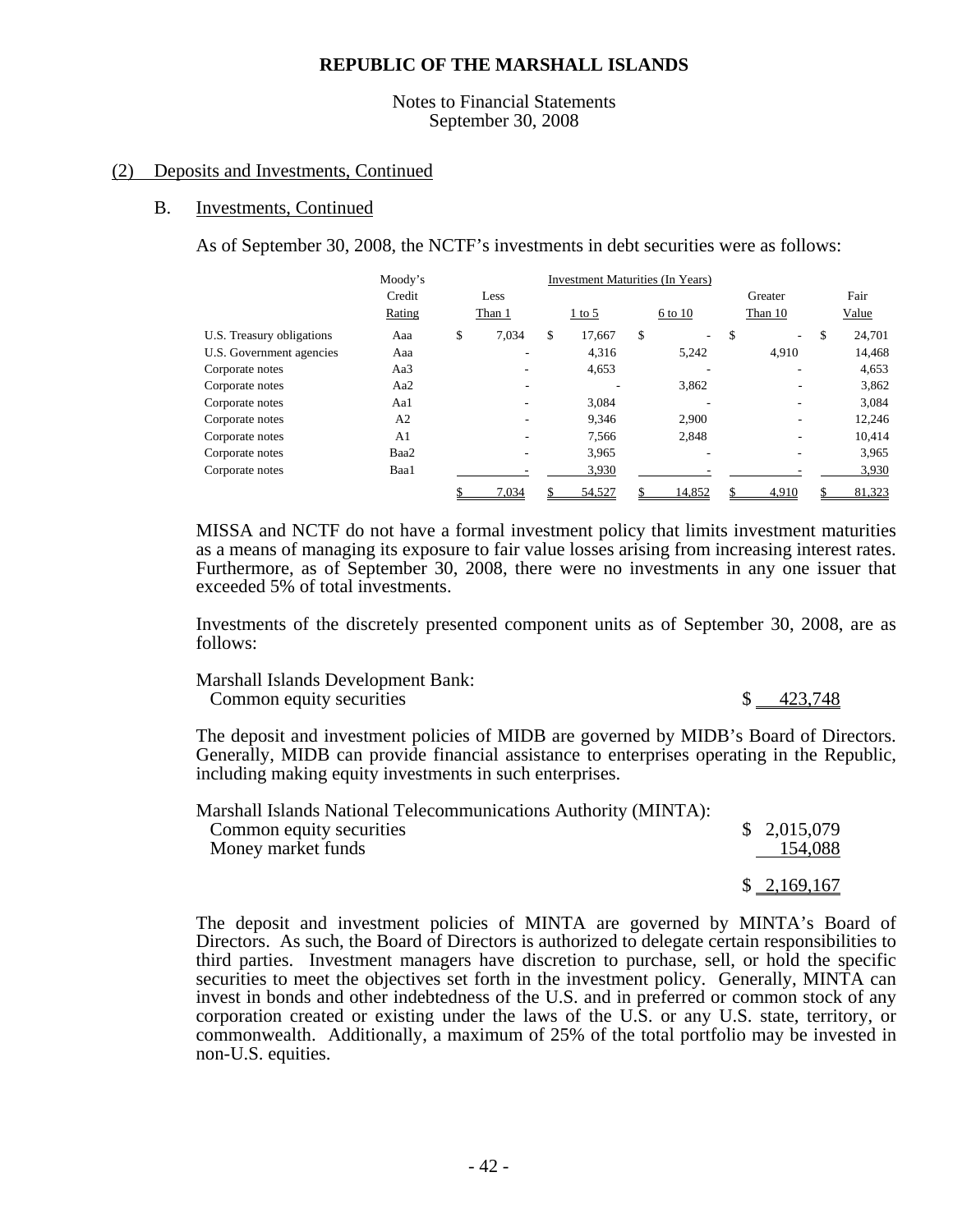Notes to Financial Statements September 30, 2008

#### (2) Deposits and Investments, Continued

B. Investments, Continued

| College of the Marshall Islands (CMI): |        |
|----------------------------------------|--------|
| Mutual funds                           | 58,266 |
| Common equity securities               | 11,203 |
| Money market funds                     | 1.931  |
|                                        |        |
|                                        |        |

The deposit and investment policies of CMI are governed by the Board of Regents. As such, the Board of Regents is authorized to delegate certain responsibilities to third parties. Investment managers have discretion to purchase, sell, or hold the specific securities to meet the objectives set forth in the investment policy. Generally, CMI can invest in cash and cash equivalents, bonds, U.S. and non-U.S. equities, Real Estate Investment Trusts, and commodities.

Marshall Islands Marine Resources Authority (MIMRA): Investment in joint venture \$ 4,192,609

On May 1, 2005, MIMRA entered into a joint venture agreement with a third party to form the Marshall Islands Fishing Corporation (MIFCO), an ongoing association for the purpose of engaging in the purse seine fishing business. The association was formally organized during fiscal year 2006 with the purchase of the vessel, RMI201. MIMRA's contributed capital was \$2,940,000, which represented a 49% interest of the vessel's value of \$6,000,000. The parties agreed that MIMRA's contribution to working capital will be provided by the third party and shall be classified as a loan provided to MIMRA at an annual rate of 3%. 100% of MIMRA's share of the profits will be used to pay off this loan for the first two years of operations; thereafter, it will be 50%. The parties agreed that the joint venture will be operated by the third party and MIMRA will not be liable to the joint venture. The outstanding balance of this loan payable amounted to \$2,526,813 at September 30, 2008 and is recorded within the accompanying financial statements as other noncurrent liabilities of the aggregate discretely presented component units.

A summary of unaudited financial information as of and for the year ended December 31, 2008, for investees accounted for using the equity method of accounting for investments, is as follows:

| Assets       | \$14,468,589 |
|--------------|--------------|
| Liabilities  | \$ 5,343,491 |
| Net earnings | \$2,275,009  |

As of September 30, 2008, MIMRA recognized equity in net earnings of MIFCO amounting to \$1,122,853. During the year ended September 30, 2008, MIMRA received a dividend of \$450,000 from MIFCO, which was recognized as a reduction in MIMRA's investment in joint venture.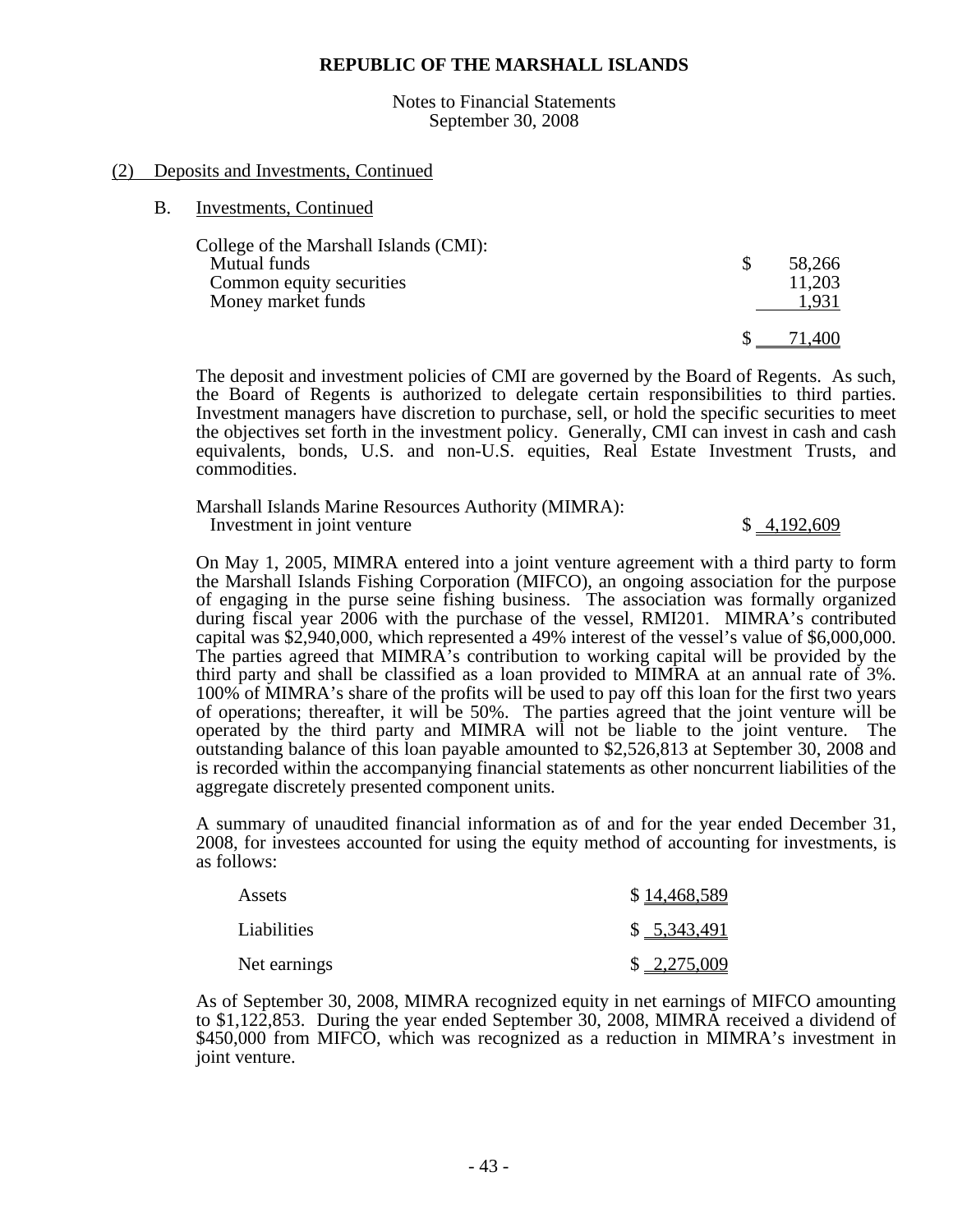#### Notes to Financial Statements September 30, 2008

#### (3) Receivables

Receivables as of September 30, 2008, for the primary government's individual major governmental funds, nonmajor governmental funds in the aggregate, and fiduciary funds, including applicable allowance for uncollectible accounts, are as follows:

|                                   |                 |        |                          |    |                          | Nonmajor     |       |             |                 |
|-----------------------------------|-----------------|--------|--------------------------|----|--------------------------|--------------|-------|-------------|-----------------|
|                                   |                 | Grants |                          |    | Compact                  | Governmental |       | Fiduciary   |                 |
|                                   | General         |        | Assistance               |    | Trust                    | Funds        | Funds |             | Totals          |
| Receivables:                      |                 |        |                          |    |                          |              |       |             |                 |
| Taxes                             | \$<br>2,331,100 | \$     | $\overline{\phantom{a}}$ | \$ | $\sim$                   | \$<br>42,672 | \$    | $\sim$      | \$<br>2,373,772 |
| Federal agencies                  | 27,581          |        | 1,583,324                |    |                          | 275,807      |       |             | 1,886,712       |
| General                           | 2,084,918       |        | 872,776                  |    |                          | 1,553,126    |       | 2,094,879   | 6,605,699       |
| Loans                             |                 |        |                          |    | ۰                        | 17,381,122   |       |             | 17,381,122      |
| Other                             | 362,364         |        |                          |    |                          | 771,205      |       | 5,503,842   | 6,637,411       |
|                                   | 4,805,963       |        | 2.456.100                |    | $\overline{\phantom{a}}$ | 20,023,932   |       | 7,598,721   | 34,884,716      |
| Less: allowance for uncollectible |                 |        |                          |    |                          |              |       |             |                 |
| Accounts                          | (345,089)       |        | (152, 776)               |    |                          | (17,709,599) |       | (3,588,452) | (21,795,916)    |
| Net receivables                   | 4,460,874       |        | 2,303,324                |    |                          | 2,314,333    |       | 4,010,269   | 13,088,800      |

Loans receivable of the primary government are recorded by the Marshall Islands Scholarship, Grant and Loan Board, the Marshall Islands Development Authority, and the ADB Development Projects Fund. The details of these loans are as follows:

#### Marshall Islands Scholarship, Grant and Loan Board

Loans to qualified Marshallese students under a student financial assistance program, interest free, uncollateralized with no set repayment terms, and may be converted to grants at a later date if the recipients meet certain criteria. These loans have been fully provided for in the allowance for uncollectible accounts. During the year ended September 30, 2008, loans in the amount of \$199,301 were converted to grants as the recipients met the criteria for conversion. \$ 13,012,335

#### Marshall Islands Development Authority

Notes receivable from four fishing companies incorporated and operating in the Republic of the Marshall Islands, due August 1992, interest at 6% per annum, interest and principal payable on demand. These notes have been fully provided for in the allowance for uncollectible accounts. 1,780,000

#### ADB Development Projects Fund

Loan to Ebje Ruktok/Rukjenlein Fishing Company, Inc., interest at 8.5% per annum, with repayments commencing March 1995. The loan is a subsidiary loan of a loan agreement (Loan Number 1102 MAR (SF)) between RepMar and the Asian Development Bank. This loan has been fully provided for in the allowance for uncollectible accounts. 2,588,787

\$ 17,381,122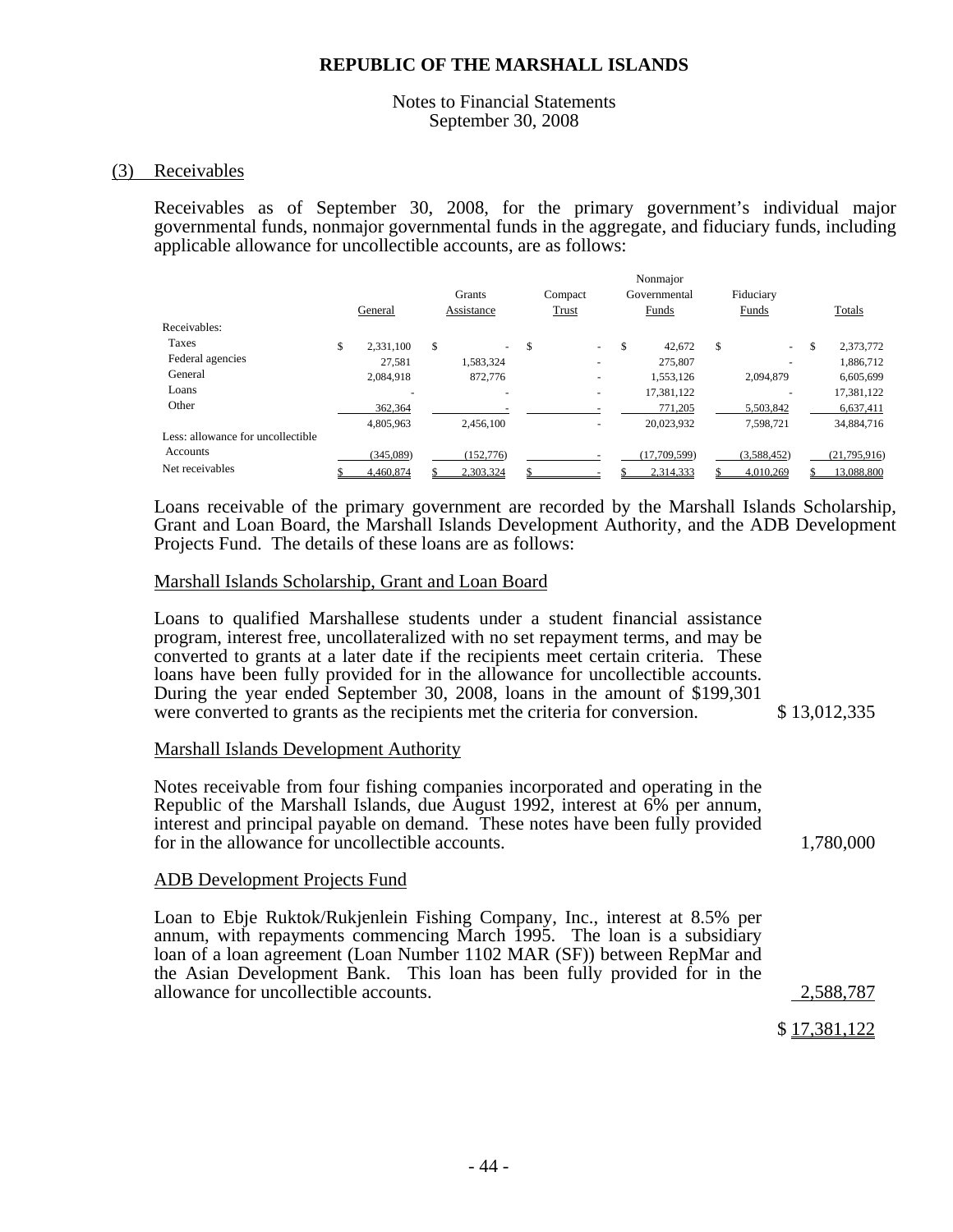#### Notes to Financial Statements September 30, 2008

#### (3) Receivables, Continued

#### Discretely Presented Component Units

Receivables as of September 30, 2008, for the discretely presented component units, including applicable allowance for uncollectible accounts, are as follows:

|                   | Kwajalein Atoll<br><b>Joint Utilities</b> |                          | Marshalls<br>Energy |   | Marshall<br><b>Islands</b><br>Development | Marshall<br>Islands<br>National<br>Telecom. | <b>RMI</b> Ports | Non-major<br>Component |     |                |
|-------------------|-------------------------------------------|--------------------------|---------------------|---|-------------------------------------------|---------------------------------------------|------------------|------------------------|-----|----------------|
|                   | Resources, Inc.                           |                          | Company, Inc.       |   | Bank                                      | Authority                                   | Authority        | Units                  |     | Totals         |
| Receivables:      |                                           |                          |                     |   |                                           |                                             |                  |                        |     |                |
| Federal agencies  | \$                                        | $\overline{\phantom{a}}$ | \$<br>$\sim$        | S | $\mathcal{L}^{\pm}$                       | \$                                          | 1.771.746        | \$<br>865,317          | \$. | 2,637,063      |
| General           | 4,812,676                                 |                          | 6,578,681           |   |                                           | 1.044.727                                   | 1,425,593        | 4,727,155              |     | 18,588,832     |
| Loans             |                                           |                          |                     |   | 29,252,835                                | $\overline{\phantom{a}}$                    |                  |                        |     | 29,252,835     |
| Other             |                                           | 380,426                  | 713,927             |   | 231.777                                   | 121,038                                     | 323,978          | 1,222,657              |     | 2,993,803      |
|                   | 5,193,102                                 |                          | 7.292.608           |   | 29,484,612                                | 1,165,765                                   | 3,521,317        | 6,815,129              |     | 53,472,533     |
| Less: allowance   |                                           |                          |                     |   |                                           |                                             |                  |                        |     |                |
| for uncollectible |                                           |                          |                     |   |                                           |                                             |                  |                        |     |                |
| accounts          | (4.838.189)                               |                          | (2,397,909)         |   | (15, 362, 763)                            | (410,000)                                   | (1,258,502)      | (3,955,431)            |     | (28, 222, 794) |
| Net receivables   |                                           | 354,913                  | 4,894,699           |   | 14,121,849                                | 755,765                                     | 2,262,815        | 2,859,698              |     | 25,249,739     |

Loans receivable of the discretely presented component units are as follows:

#### Marshall Islands Development Bank (MIDB)

MIDB's loan portfolio is comprised of consumer, housing and business loans. Majority of the loan portfolio is unsecured, while remaining portion is secured by various forms of collateral. Additionally, these loans are cosigned by third parties. The basis for expected repayment of a majority of the consumer loans and housing loans is the continued employment of the borrower and allotment agreements between MIDB and the borrower's employer. Details of these loans by funding source are as follows:

| Investment Development Fund       | \$4,211,026  |
|-----------------------------------|--------------|
| Compact Section 211               | 1,075,906    |
| Republic of the Marshall Islands  | 23,952,349   |
| <b>Housing Preservation Grant</b> | 13,554       |
|                                   |              |
|                                   | \$29,252,835 |

All loans are at fixed rates ranging from 5.5% - 6.5% for Investment Development Fund loans, 4% - 6.5% for Compact Section 211 loans, 4% - 12% for Republic of Marshall Islands loans, and 2% - 6% for Housing Preservation Grant loans.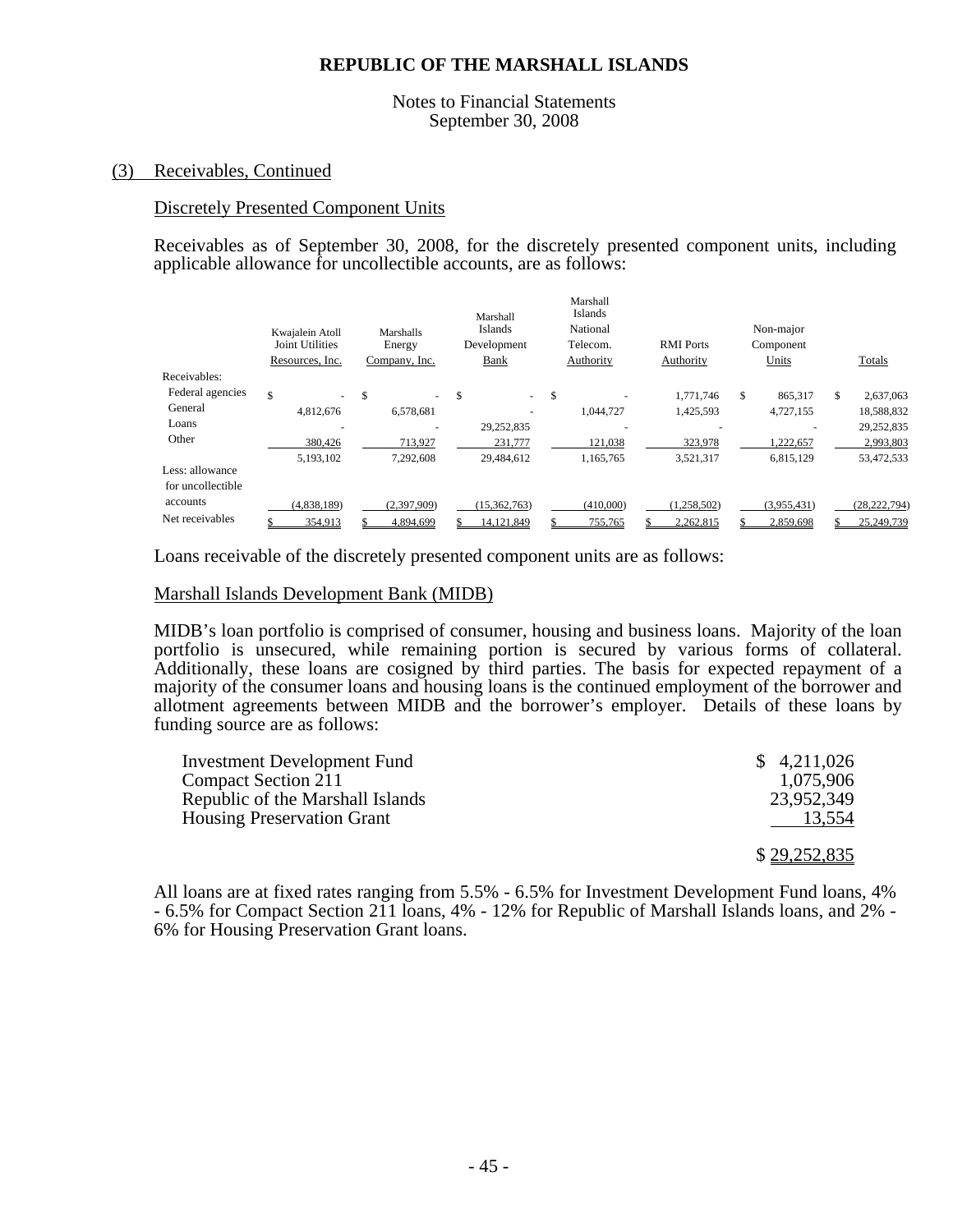Notes to Financial Statements September 30, 2008

#### (4) Interfund Receivables and Payables

Receivables and payables between funds reflected as due to/from other funds in the combined balance sheet at September 30, 2008, are summarized as follows:

| Receivable Fund                                                                                                                                                                                   | Payable Fund                                                                                                                       | Amount                                                                                 |
|---------------------------------------------------------------------------------------------------------------------------------------------------------------------------------------------------|------------------------------------------------------------------------------------------------------------------------------------|----------------------------------------------------------------------------------------|
| General<br>General<br><b>Grants Assistance</b><br>Nonmajor governmental funds<br>Nonmajor governmental funds<br><b>Fiduciary Funds - Private Purpose Trust</b><br><b>Fiduciary Funds - Agency</b> | <b>Grants Assistance</b><br>Nonmajor governmental funds<br>General<br>General<br>Nonmajor governmental funds<br>General<br>General | 685,552<br>S<br>241,447<br>6,332,222<br>1,056,9465<br>852,794<br>20,022,354<br>158,294 |
|                                                                                                                                                                                                   |                                                                                                                                    | \$29,349,608                                                                           |

Receivables and payables between funds reflected as due to/from component units in the statement of net assets at September 30, 2008, are summarized as follows:

| <b>Primary Government</b>                                                                                                                      | Due From                                      | Due To                             |
|------------------------------------------------------------------------------------------------------------------------------------------------|-----------------------------------------------|------------------------------------|
| General Fund:<br>Marshalls Energy Company, Inc.<br>Marshall Islands Development Bank<br><b>RMI</b> Ports Authority<br>Nonmajor component units | $$4,981,548$ \ \$<br>2,059,129<br>\$7,040,677 | 152,678<br>771,513<br>$$ -924,191$ |
| <b>Discretely Presented Component Units</b>                                                                                                    |                                               |                                    |
| Marshalls Energy Company, Inc:<br>Nonmajor component units                                                                                     |                                               | 268,614                            |

The amount recorded as due from component units of the primary government of \$7,040,677 does not equal the corresponding due to primary government of the discretely presented component units of \$10,157,567 due to an allowance for doubtful accounts recorded by the General Fund and the nonmajor governmental funds of \$1,516,890 and \$1,600,000, respectively.

The amount recorded as due from component units of the discretely presented component units of \$-0- does not equal the corresponding due to component units of the discretely presented component units of \$268,614 due to an allowance for doubtful accounts recorded by the Marshalls Energy Company, Inc. of \$268,614.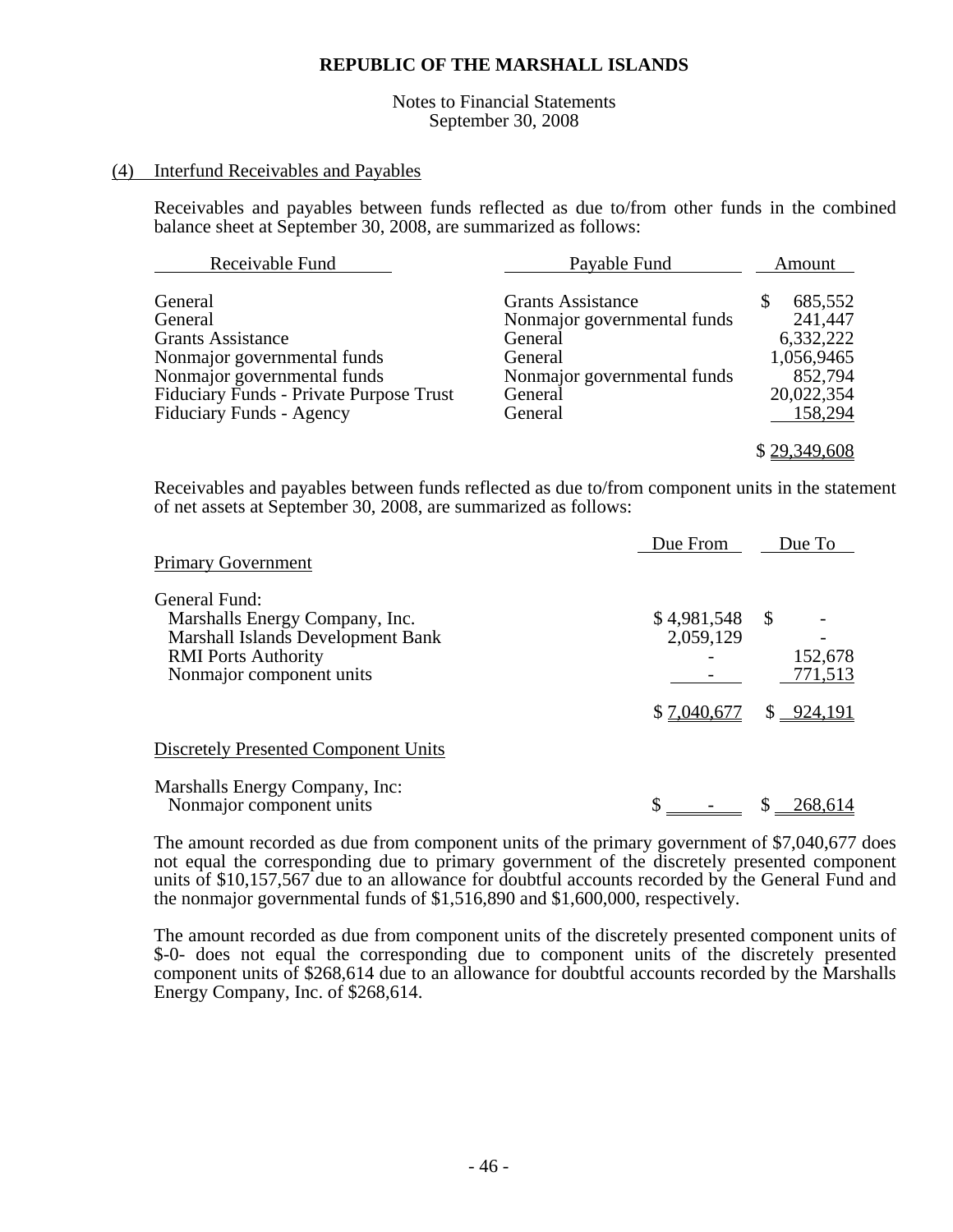#### Notes to Financial Statements September 30, 2008

### (4) Interfund Receivables and Payables, Continued

#### Discretely Presented Component Units, Continued

The amount recorded by the General Fund due from the Marshall Islands Development Bank (MIDB) of \$2,059,129 accrues interest at the rate of 4% per annum and matures on May 8, 2018. In the event that RepMar redeems this receivable at an earlier date, receipt of funds may be dependent upon the underlying collectability of loans issued by MIDB, as MIDB does not appear to have readily available cash reserves to meet early redemption. Furthermore, in the event that RepMar is unable to liquidate this amount at an earlier date, such may be deemed to constitute a cash transfer out to MIDB. Due to the long term nature of this receivable, such has been included within the reserve for related assets at the governmental fund level and as a long-term receivable at the government-wide level.

Receivables and payables between funds reflected as due to/from primary government in the statement of net assets at September 30, 2008, are summarized as follows:

|                                           | Due From | Due To       |
|-------------------------------------------|----------|--------------|
| Discretely Presented Component Units      |          |              |
| Marshalls Energy Company, Inc.:           |          |              |
| General Fund                              | \$       | \$4,981,548  |
| <b>Marshall Islands Development Bank:</b> |          |              |
| General Fund                              |          | 2,059,129    |
| Nonmajor component units:                 |          |              |
| General Fund                              | 132,078  | 1,516,890    |
| Nonmajor governmental funds               |          | 1,600,000    |
|                                           | 132,078  | \$10,157,567 |

The amount recorded as due from primary government of the discretely presented component units of \$132,078 does not equal the corresponding due to component units of the primary government of \$924,191 due to an allowance for doubtful accounts of \$152,678 recorded by the RMI Ports Authority and \$639,435 recorded by the nonmajor component units.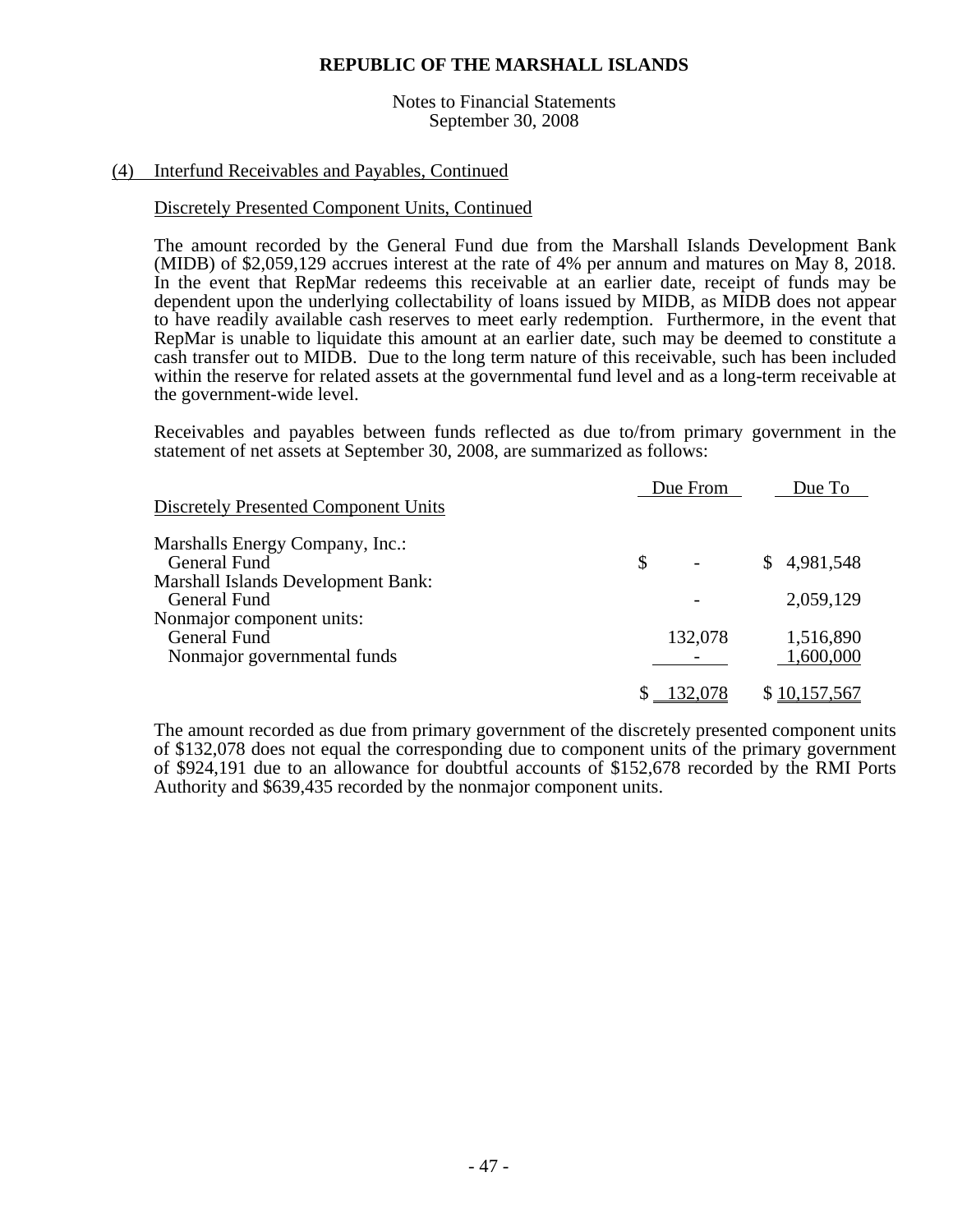#### Notes to Financial Statements September 30, 2008

# (5) Capital Assets

Capital asset activities of the primary government's governmental activities for the year ended September 30, 2008, are as follows:

|                                       | Estimated<br>Useful<br>Lives | <b>Balance</b><br>October<br>1,2007 | Additions    | Retirements    | <b>Balance</b><br>September<br>30, 2008 |
|---------------------------------------|------------------------------|-------------------------------------|--------------|----------------|-----------------------------------------|
| Depreciable capital assets:           |                              |                                     |              |                |                                         |
| Electrical distribution               | $30 \text{ yrs}$             | \$30,540,465                        | \$           | \$             | \$30,540,465                            |
| <b>Buildings</b>                      | $30 - 40$ yrs                | 76,178,554                          | 13,252,788   |                | 89,431,342                              |
| Water infrastructure system           | $25 \text{ yrs}$             | 9,616,908                           |              |                | 9,616,908                               |
| Docks, roads and bridges              | $25 - 30$ yrs                | 14,486,813                          |              |                | 14,486,813                              |
| Ships                                 | $25 \text{ yrs}$             | 13,567,254                          |              |                | 13,567,254                              |
| Software                              | 10 <sub>yrs</sub>            | 1,479,708                           |              |                | 1,479,708                               |
| Heavy equipment                       | $3 - 10$ yrs                 | 2,338,665                           | 227,720      |                | 2,566,385                               |
| Dry-dock                              | $15 \text{ yrs}$             | 2,907,282                           |              |                | 2,907,282                               |
|                                       |                              | 151,115,649                         | 13,480,508   |                | 164,596,157                             |
| Less accumulated depreciation:        |                              |                                     |              |                |                                         |
| Electrical distribution               |                              | (23,679,678)                        | (1,018,015)  |                | (24, 697, 693)                          |
| <b>Buildings</b>                      |                              | (30, 410, 111)                      | (2,331,665)  |                | (32,741,776)                            |
| Water infrastructure system           |                              | (4,271,402)                         | (384, 676)   |                | (4,656,078)                             |
| Docks, roads and bridges              |                              | (5,923,009)                         | (568, 036)   |                | (6,491,045)                             |
| <b>Ships</b>                          |                              | (5,317,441)                         | (542,690)    |                | (5,860,131)                             |
| Software                              |                              | (739, 854)                          | (147, 971)   |                | (887, 825)                              |
| Heavy equipment                       |                              | (1,438,781)                         | (269, 548)   |                | (1,708,329)                             |
| Dry-dock                              |                              | (2,519,645)                         | (193,819)    |                | (2,713,464)                             |
|                                       |                              | (74,299,921)                        | (5,456,420)  |                | (79, 756, 341)                          |
| Total depreciable capital assets, net |                              | 76,815,728                          | 8,024,088    |                | 84,839,816                              |
| Construction in progress              |                              | 10,176,994                          | 3,051,600    | (12, 973, 882) | 254,712                                 |
|                                       |                              | \$86,992,722                        | \$11,075,688 | \$(12,973,882) | \$85,094,528                            |

Depreciation expense was charged to functions/programs of the primary government's governmental activities as follows:

| <b>President and Cabinet</b>            | \$<br>3,186 |
|-----------------------------------------|-------------|
| Office of the Chief Secretary           | 73,890      |
| <b>Public Service Commission</b>        | 15,000      |
| Education                               | 876,807     |
| <b>Health and Environment</b>           | 304,213     |
| <b>Transportation and Communication</b> | 521,658     |
| <b>Resources and Development</b>        | 80,225      |
| <b>Internal Affairs</b>                 | 52,913      |
| Justice                                 | 246,542     |
| Finance                                 | 150,296     |
| Foreign Affairs and Trade               | 164,656     |
| <b>Public Works</b>                     | 2,965,731   |
| Nitijela                                | 1,303       |
|                                         |             |

\$ 5,456,420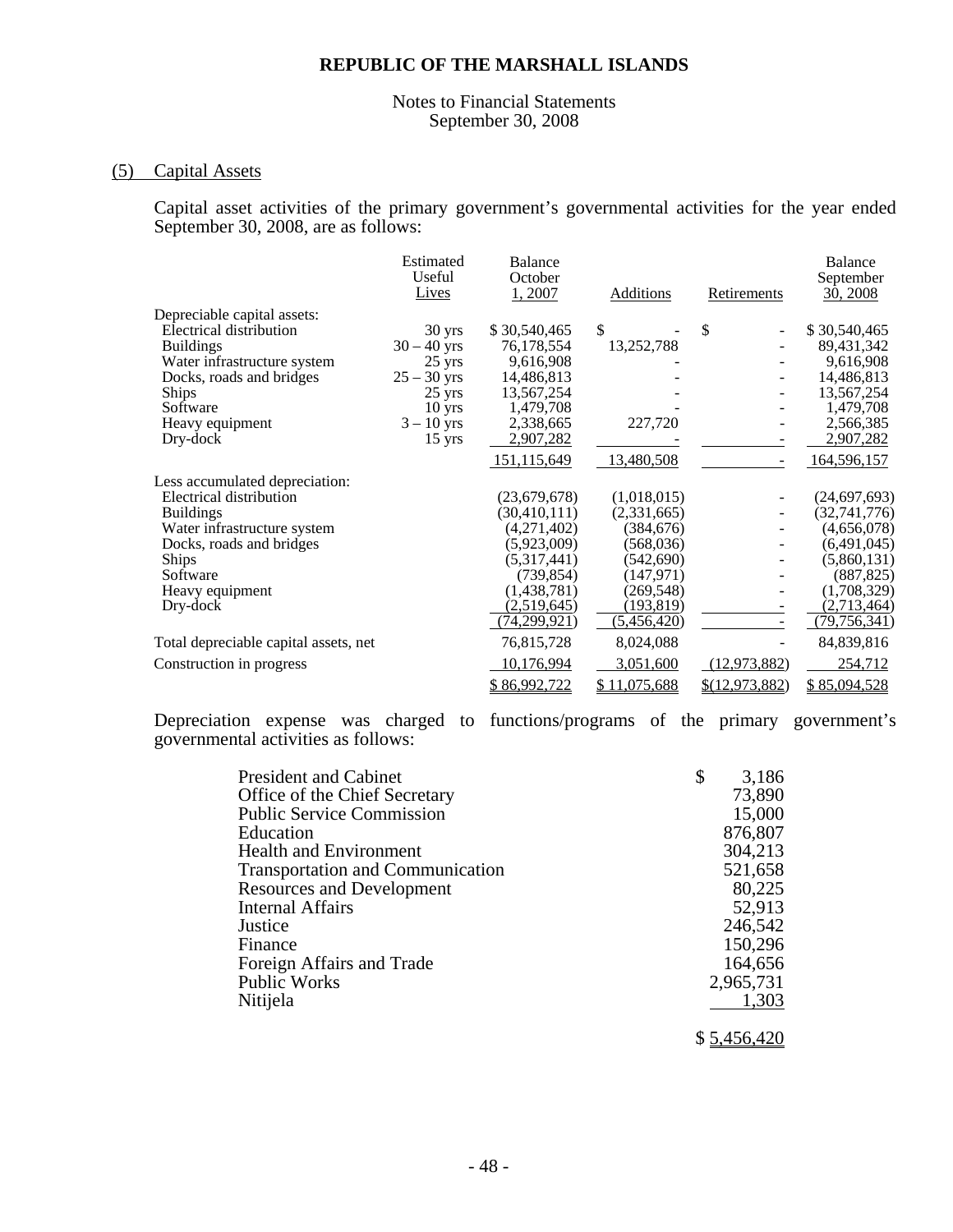Notes to Financial Statements September 30, 2008

#### (6) Short-term Debt

#### Discretely Presented Component Units

As of September 30, 2008, the discretely presented component units had no short-term debt outstanding.

Short-term debt activity for the year ended September 30, 2008, was as follows:

|                                                | Beginning<br>Balance | Draws                       | Repayments     | Ending<br>Balance |
|------------------------------------------------|----------------------|-----------------------------|----------------|-------------------|
| <b>Tobolar Copra Processing</b><br>Plant, Inc. |                      |                             |                |                   |
| Bank credit line                               | \$650,000            | 1,600,000<br>$\mathbb{S}^-$ | \$ (2,250,000) | $\sim$            |

#### (7) Long-term Obligations

#### Primary Government

Under the Government Borrowing Act of 1985, RepMar may borrow money for such purposes as approved by the Nitijela of RepMar. As of September 30, 2008, the primary government had the following long-term debt outstanding:

#### Asian Development Bank (ADB) Loans

Loan Number 1102 MAR (SF) - Fisheries Development Project Loan (SDR 2,432,599), non-interest bearing with a service charge of 1% per annum on the amount of the loan withdrawn from the Loan Account. Semiannual loan payments commenced January 1, 2002 in an amount of SDR 24,300, increasing to SDR 48.600 on January 1, 2012. \$ 3,029,201 to SDR 48,600 on January 1, 2012.

Loan Number 1218 MAR (SF) - Typhoon Rehabilitation Loan (SDR 364,000), non-interest bearing with a service charge of 1% per annum on the amount of the loan withdrawn from the Loan Account. Semiannual loan payments commenced May 15, 2003 in an amount of SDR 3,600, increasing to SDR 7,300 on May 15, 2013. 452,600

Loan Number 1249 MAR (SF) - Basic Education Project Loan (SDR 5,717,446), non-interest bearing with a service charge of 1% per annum on the amount of the loan withdrawn from the Loan Account. Semiannual loan payments commenced April 15, 2004 in an amount of SDR 57,200, increasing to SDR 114,300 on April 15, 2014. 2014.

Loan Number 1250 MAR (SF) - Majuro Water Supply Project Loan No. 1 (SDR 478,496), non-interest bearing with a service charge of 1% per annum on the amount of the loan withdrawn from the Loan Account. Semiannual loan payments commenced November 15, 2003 in an amount of SDR 4,800, increasing to SDR 9,600 on November 15, 2013. 649,713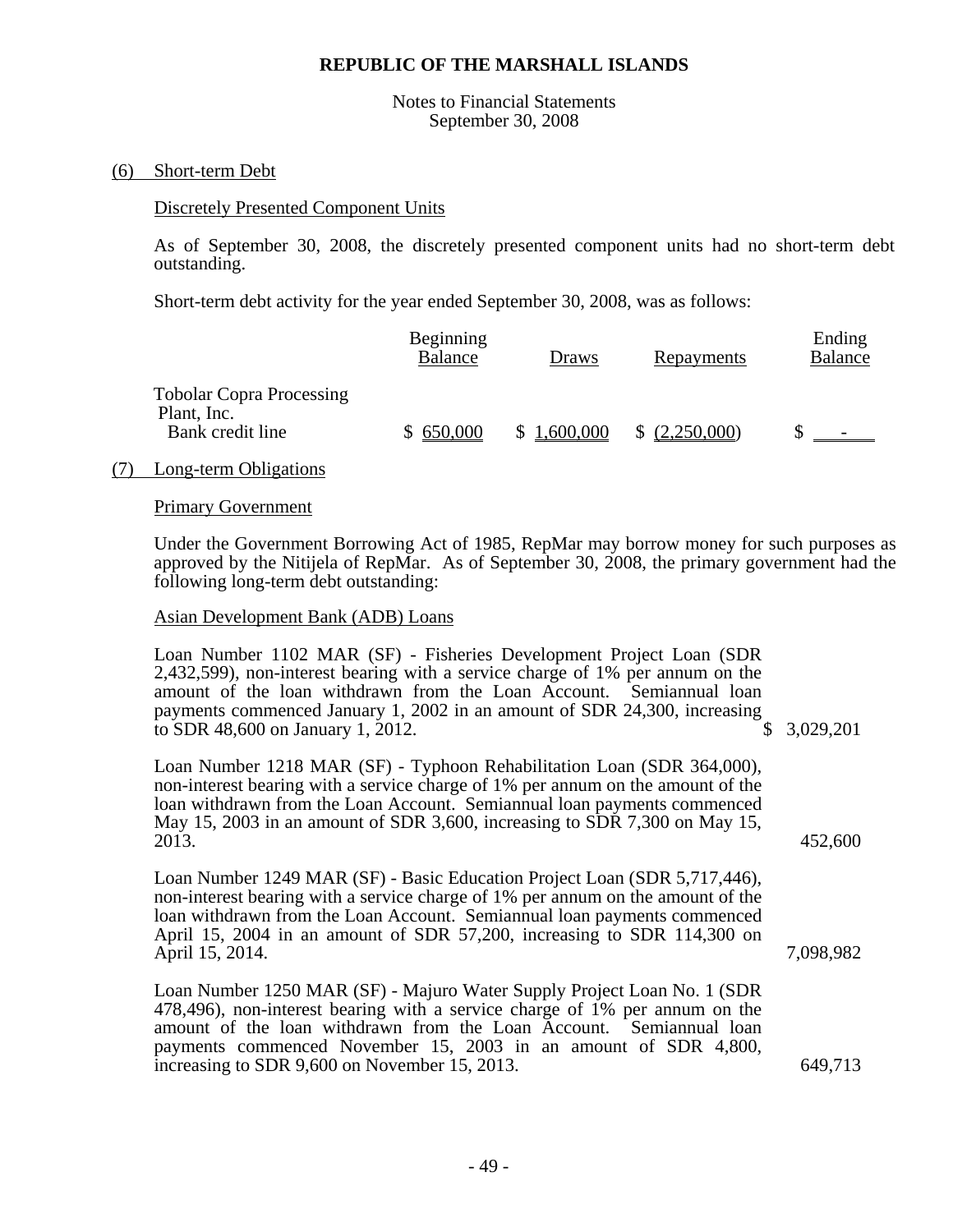Notes to Financial Statements September 30, 2008

# (7) Long-term Obligations, Continued

Primary Government, Continued

# Asian Development Bank (ADB) Loans, Continued

Loan Number 1316 RMI (SF) - Health and Population Project Loan (SDR 3,858,516), non-interest bearing with a service charge of 1% per annum on the amount of the loan withdrawn from the Loan Account. Semiannual loan payments commenced January 1, 2005 in an amount of SDR 38,600, increasing to SDR 77,200 on January 1, 2015. 4,805,064

Loan Number 1389 RMI (SF) - Majuro Water Supply Project Loan No. 2 (SDR 6,062,000), non-interest bearing with a service charge of 1% per annum on the amount of the loan withdrawn from the Loan Account. Semiannual loan payments commenced March 1, 2006 in an amount of SDR 60,700, increasing to SDR 121,200 on March 1, 2016. 7,888,332

Loan Number 1513 RMI (SF) - Public Sector Reform Program Loan (SDR 8,241,000), non-interest bearing with a service charge of 1% per annum on the amount of the loan withdrawn from the Loan Account. Semiannual loan payments commenced June 1, 2007 in an amount of SDR 82,400, increasing to SDR 164,800 on June 1, 2017. 10,951,516

Loan Number 1694 RMI (SF) - Ebeye Health and Infrastructure Project Loan (SDR 6,918,118), non-interest bearing with a service charge of 1% per annum on the amount of the loan withdrawn from the Loan Account. Semiannual loan payments commenced February 1, 2008 in an amount of SDR 144,127. 8,767,093

Loan Number 1791 RMI (SF) - Skills Training and Vocational Education Project Loan (SDR 3,483,174), non-interest bearing with a service charge of 1% per annum on the amount of the loan withdrawn from the Loan Account. Semiannual loan payments commence May 15, 2009 in an amount of SDR 72,566, at which time the service charge increases to 1.5% per annum. 4,923,345

Loan Number 1828 RMI - Fiscal and Financial Management Program Loan No. 1 (\$4,000,000), interest at the ADB's pool-based variable lending rate system for U.S. dollar loans (6.34% at September 30, 2007), a front-end fee of 1%, and a commitment charge of 0.75% per annum on the amount of the loan unwithdrawn from the Loan Account. Semiannual loan payments commenced November 15, 2004 in an initial amount of \$89,900 with graduated increases of 5% to \$276,100 through May 15, 2016. 3,141,600

Loan Number 1829 RMI (SF) - Fiscal and Financial Management Program Loan No. 2 (SDR 6,320,000), non-interest bearing with a service charge of 1% per annum on the amount of the loan withdrawn from the Loan Account. Semiannual loan payments commence November 15, 2009 in an amount of SDR 197,500, at which time the service charge increases to 1.5% per annum. 8,388,966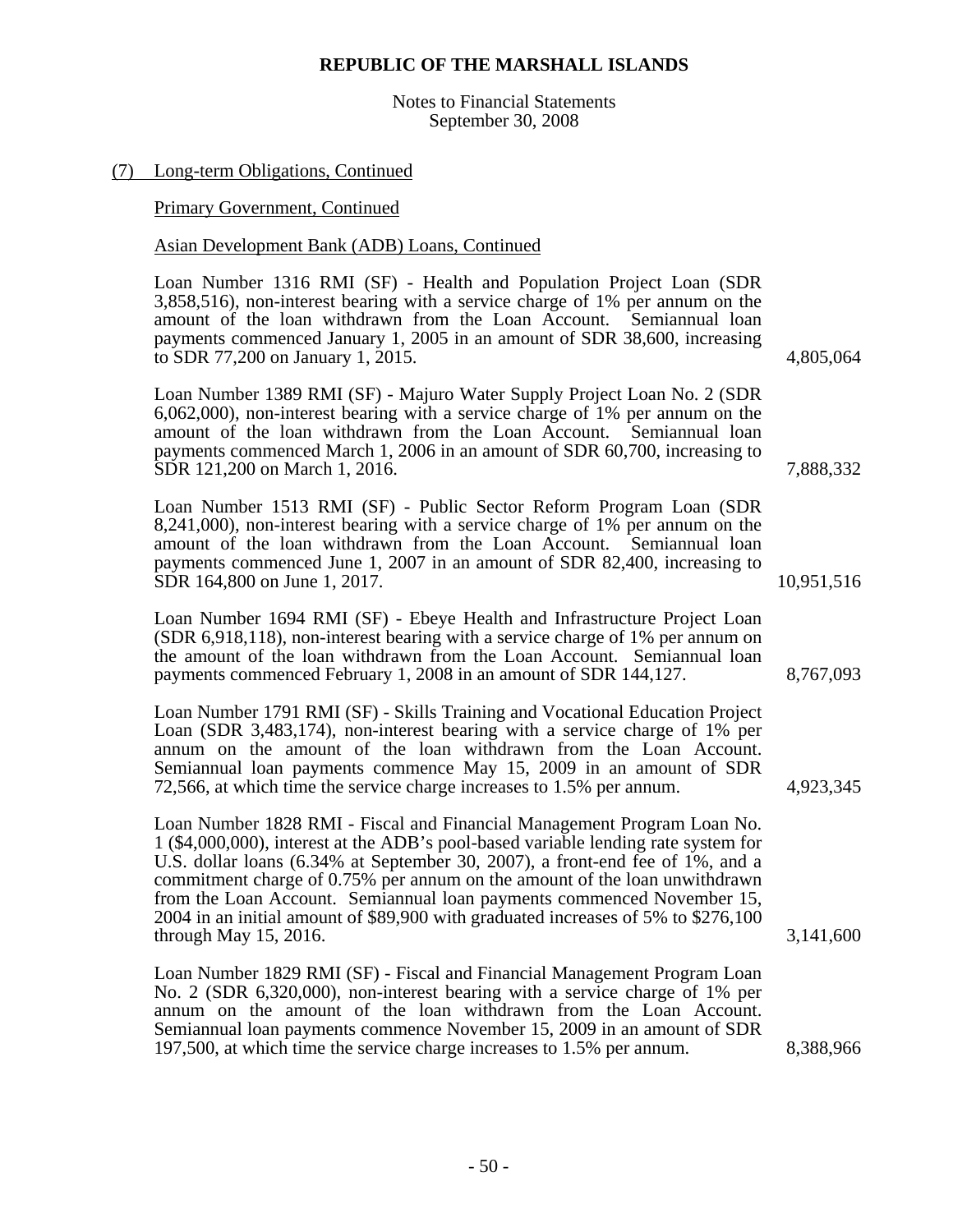Notes to Financial Statements September 30, 2008

#### (7) Long-term Obligations, Continued

#### Primary Government, Continued

#### Asian Development Bank (ADB) Loans, Continued

Loan Number 1948 RMI (SF) - Outer Island Transport Infrastructure Project (SDR 5,304,000), non-interest bearing with a service charge of 1% per annum on the amount of the loan withdrawn from the Loan Account. Semiannual loan payments commence February 1, 2011 in an amount of SDR 110,500, at which time the service charge increases to 1.5% per annum. 507,517

#### \$ 60,603,929

Annual debt service requirements to maturity for principal and interest are as follows:

| Year ending<br>September 30, | Principal       | Interest      | Total           |
|------------------------------|-----------------|---------------|-----------------|
| 2009                         | \$<br>1,826,871 | \$<br>948,041 | \$<br>2,774,912 |
| 2010                         | 2,152,498       | 797,380       | 2,949,878       |
| 2011                         | 2,204,445       | 775,925       | 2,980,370       |
| 2012                         | 2,308,777       | 731,968       | 3,040,745       |
| 2013                         | 2,351,099       | 680,726       | 3,031,825       |
| $2014 - 2018$                | 13,280,605      | 2,585,732     | 15,866,337      |
| $2019 - 2023$                | 13, 117, 055    | 1,667,838     | 14,784,893      |
| $2024 - 2028$                | 11,543,865      | 946,674       | 12,490,539      |
| $2029 - 2033$                | 9,318,824       | 380,090       | 9,698,914       |
| $2034 - 2037$                | 2,499,890       | 41,240        | 2,541,130       |
|                              | 60,603,929      | 9,555,614     | 70,159,543      |

As of September 30, 2008, RepMar is delinquent in certain debt service payments relative to the abovementioned Asian Development Bank loans. Specifically, these delinquent payments amount to \$490,663, representing \$329,167 in principal payments and \$161,496 in interest and service charges. As these delinquent amounts represent matured debt that is currently due and payable, the delinquent portion is reported as a governmental fund liability within the General Fund at September 30, 2008. On April 24, 2009, RepMar remitted certain debt service payments to the Asian Development Bank in the amount of \$1,111,538, which included payment of these delinquent amounts.

Other long-term liabilities will be liquidated in the future from governmental funds. During the year ended September 30, 2008, the following changes occurred in liabilities reported as part of the primary government's long-term liabilities in the statement of net assets:

|                                       | Balance<br>October 1,<br>2007 | <b>Additions</b>       | Reductions                | <b>Balance</b><br>September<br>30, 2008 | Due Within<br>One Year |
|---------------------------------------|-------------------------------|------------------------|---------------------------|-----------------------------------------|------------------------|
| Loans payable:<br>ADB loans<br>Other: | 61,698,830                    |                        | (1,094,901)               | 60,603,929<br><sup>S</sup>              | 1,826,871              |
| Compensated<br>absences               | 2,853,400<br>64,552,230       | 1,037,224<br>1,037,224 | (1.091.841)<br>2,186,742) | 2,798,783<br>63,402,712                 | 1,070,942<br>2,897,813 |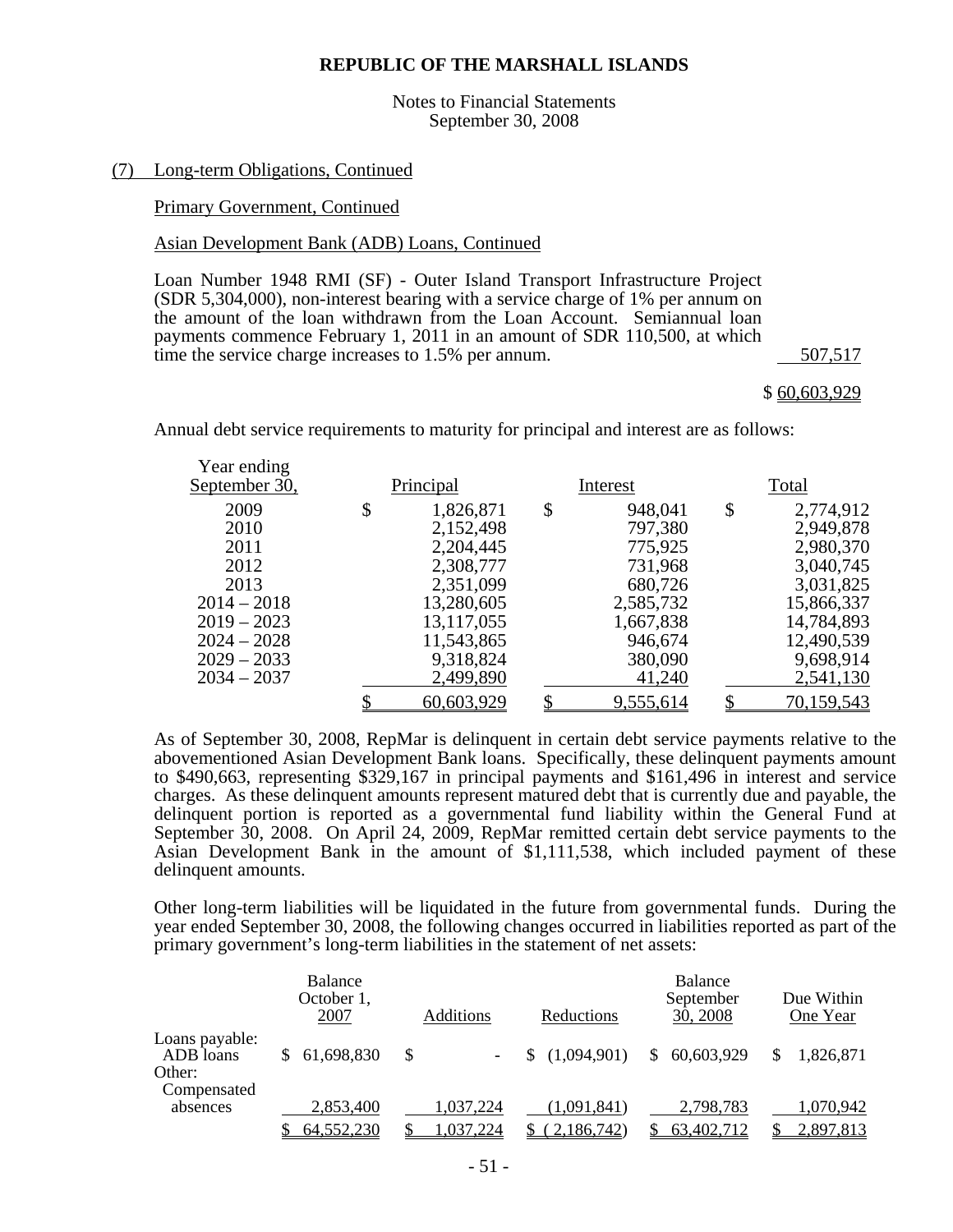Notes to Financial Statements September 30, 2008

#### (7) Long-term Obligations, Continued

#### Discretely Presented Component Units

As of September 30, 2008, the discretely presented component units had the following long-term debt outstanding:

#### Marshalls Energy Company, Inc. (MEC)

Loan with the Federal Financing Bank (FFB), dated November 17, 1997, with interest based on the FFB rates at the date of the loan advances and range from 5.49% to 7.25% per annum. Principal and interest are payable in quarterly installments of \$273,770 through January 2, 2018, with loan repayments guaranteed by the Rural Utilities Service (RUS). The mortgage notes have been unconditionally guaranteed by RepMar, under which RepMar will make debt service payments to RUS in the event of default by MEC, and have been collateralized by a leasehold mortgage and security agreement over the assets of MEC. These notes are subject to certain coverage ratio requirements. MEC is not in compliance with these ratio requirements as of September 30, 2008. \$7,623,991

Loan with a bank, dated May 25, 2007, with interest at 1.75% per annum over the bank's reference rate with a minimum rate of 6.5% (6.75% at September 30, 2008). Principal and interest are payable in monthly installments of \$160,000 through May 1, 2010. Loan proceeds of \$12,000,000 were used to refinance debts to a fuel supplier and loan payable to a commercial bank, and to finance working capital requirements. The loan has been unconditionally guaranteed by RepMar, under which the bank shall exercise lien upon and right of set-off against money, securities, deposits and property of RepMar in possession of the bank in the event of default by MEC, and have been collateralized by a savings account of RepMar of \$480,000, General Fund tax revenues, accounts receivable and a security agreement over the assets of MEC.  $10,718,339$ 

\$ 18,342,330

| Year ending   |           |                   |                 |       |            |
|---------------|-----------|-------------------|-----------------|-------|------------|
| September 30, | Principal |                   | Interest        | Total |            |
| 2009          |           | 1,953,031         | \$<br>1,222,062 | \$    | 3,175,093  |
| 2010          |           | 1,924,057         | 1,091,041       |       | 3,015,098  |
| 2011          |           | 2,064,930         | 950,163         |       | 3,015,093  |
| 2012          |           | 2,019,421         | 721,901         |       | 2,741,322  |
| 2013          |           | 2,574,270         | 714,602         |       | 3,288,872  |
| $2014 - 2018$ |           | 7,806,621         | 921,611         |       | 8,728,232  |
|               |           | <u>18,342,330</u> | 5,621,380       |       | 23,963,710 |

Annual debt service requirements to maturity for principal and interest are as follows: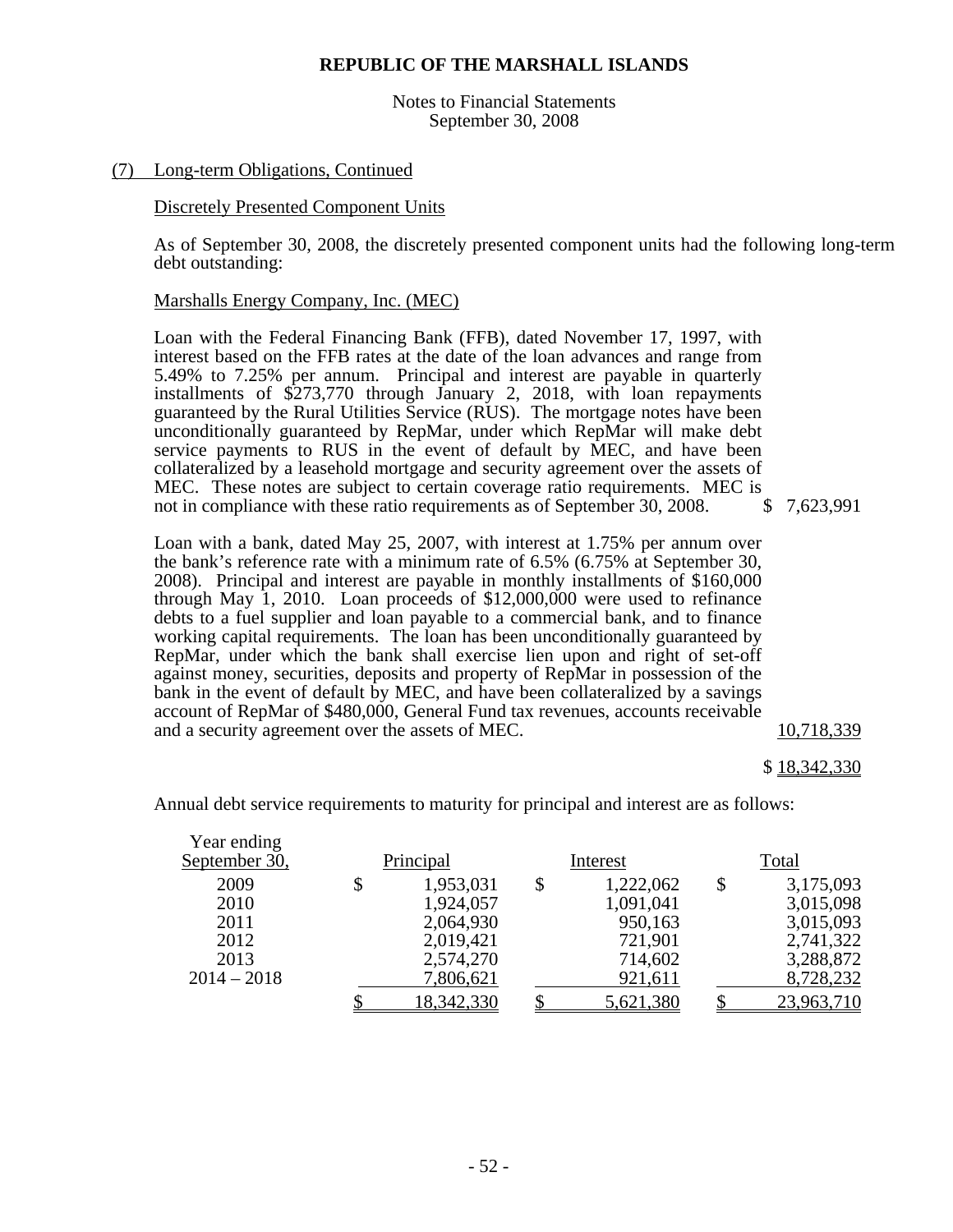Notes to Financial Statements September 30, 2008

#### (7) Long-term Obligations, Continued

#### Discretely Presented Component Units, Continued

#### Marshall Islands Development Bank (MIDB)

Loan payable to the International Commercial Bank of China, due August 6, 2014, payable semi-annually in installments of \$200,000 plus interest at  $\bar{5}$ % per annum, uncollateralized.<br>\$2.400,000 annum, uncollateralized.

Annual debt service requirements to maturity for principal and interest are as follows:

| Year ending<br>September 30, | Principal |           | Interest |         | Total |           |  |
|------------------------------|-----------|-----------|----------|---------|-------|-----------|--|
| 2009                         |           | 400,000   | \$       | 116,639 |       | 516,639   |  |
| 2010                         |           | 400,000   |          | 96,361  |       | 496,361   |  |
| 2011                         |           | 400,000   |          | 69,044  |       | 469,044   |  |
| 2012                         |           | 400,000   |          | 55,944  |       | 455,944   |  |
| 2013                         |           | 400,000   |          | 35,042  |       | 435,042   |  |
| 2014                         |           | 400,000   |          | 15,250  |       | 415,250   |  |
|                              |           | 2,400,000 |          | 388,280 |       | 2,788,280 |  |

#### Marshall Islands National Telecommunications Authority (MINTA)

Loan with the RUS (formerly the Rural Electrification Administration) from the Rural Electrification and Telephone Revolving Fund, dated August 17, 1989 of \$18.8 million, and increased by \$3.999 million on April 23, 1993, with interest at 5% per annum. The \$18.8 million loan has been unconditionally guaranteed by RepMar, under which RepMar will make debt service payments to RUS in the event of default by MINTA. Mortgages over specific MINTA ground leases<br>and essentially all assets of MINTA have collateralized both loans. \$13.249.015 and essentially all assets of MINTA have collateralized both loans.

Annual debt service requirements to maturity for principal and interest are as follows:

| Year ending   |               |               |                 |
|---------------|---------------|---------------|-----------------|
| September 30, | Principal     | Interest      | Total           |
| 2009          | \$<br>860,572 | \$<br>642,712 | \$<br>1,503,284 |
| 2010          | 803,079       | 599,106       | 1,402,185       |
| 2011          | 553,064       | 566,583       | 1,119,647       |
| 2012          | 581,360       | 538,287       | 1,119,647       |
| 2013          | 611,103       | 508,544       | 1,119,647       |
| $2014 - 2018$ | 3,557,740     | 2,040,496     | 5,598,236       |
| $2019 - 2023$ | 4,565,856     | 1,032,380     | 5,598,236       |
| $2024 - 2027$ | 1,716,321     | 81,616        | 1,794,937       |
|               | 13,249,015    | 6,009,724     | 19,258,739      |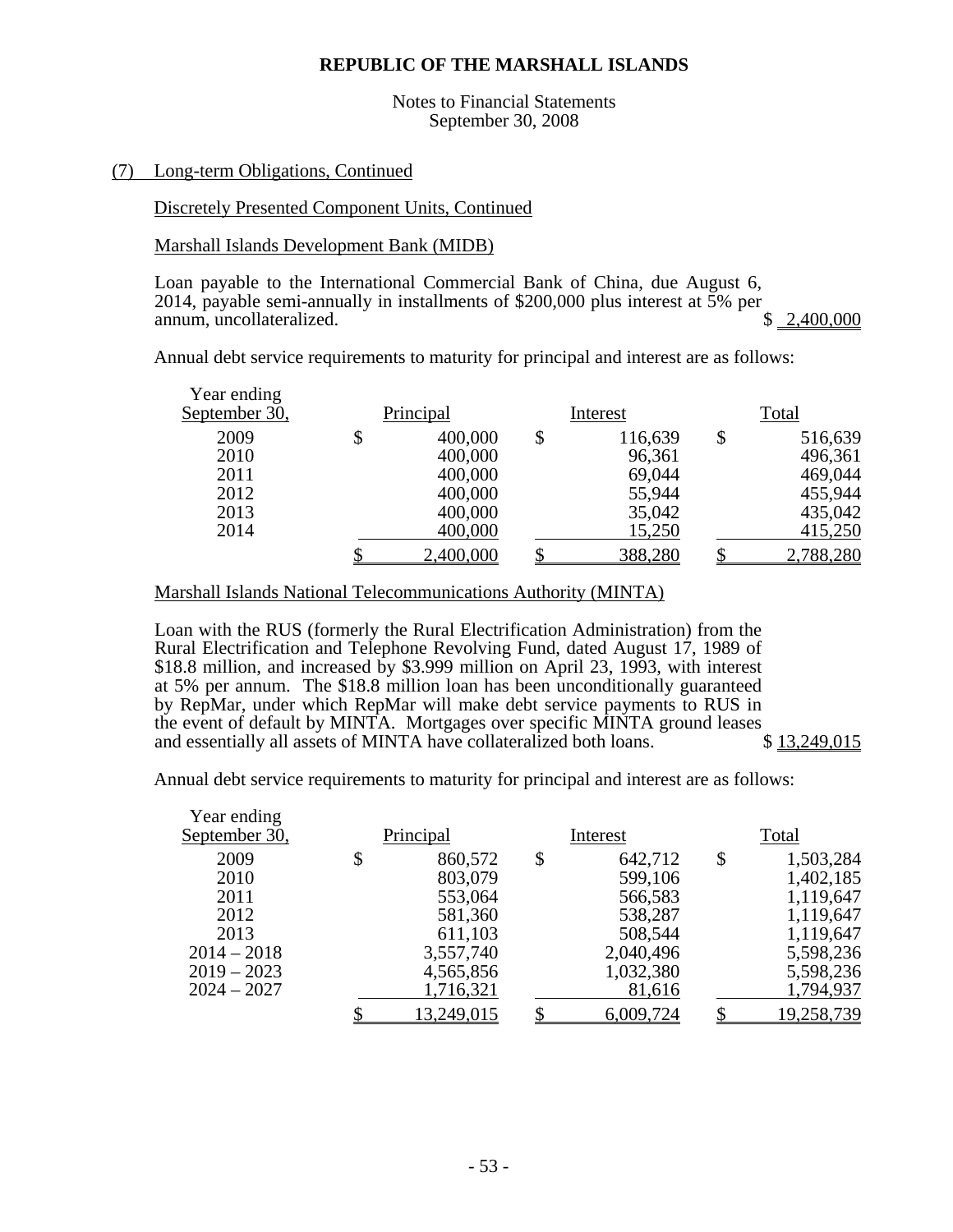Notes to Financial Statements September 30, 2008

#### (7) Long-term Obligations, Continued

### Discretely Presented Component Units, Continued

#### RMI Ports Authority (RMIPA)

Loan with a bank, dated January 11, 2007, with interest at 7.5% per annum. Principal and interest are payable in monthly installments of \$24,000 through November 28, 2009. The loan has been collateralized by a TCD of RMIPA of \$5750,000.  $$314,985$   $$314,985$ 

Annual debt service requirements to maturity for principal and interest are as follows:

| Year ending<br>September 30, | Principal |                   | Interest |               |  | Total             |  |  |
|------------------------------|-----------|-------------------|----------|---------------|--|-------------------|--|--|
| 2009<br>2010                 |           | 274,385<br>40,600 |          | 13,615<br>358 |  | 288,000<br>40,958 |  |  |
|                              |           | 314,985           |          | 3.973         |  | 328,958           |  |  |

Changes in long-term liabilities of discretely presented component units for the year ended September 30, 2008, are as follows:

|                           |      | Balance    |    |                  |    |             |    | Balance    |    |            |  |
|---------------------------|------|------------|----|------------------|----|-------------|----|------------|----|------------|--|
|                           |      | October 1. |    |                  |    |             |    | September  |    | Due Within |  |
|                           | 2007 |            |    | <b>Additions</b> |    | Reductions  |    | 30, 2008   |    | One Year   |  |
| Loans payable:            |      |            |    |                  |    |             |    |            |    |            |  |
| MEC                       | \$   | 19.938.797 | \$ |                  | \$ | (1.596.467) | \$ | 18.342.330 | \$ | 1,953,031  |  |
| <b>MIDB</b>               |      | 2.800,000  |    |                  |    | (400,000)   |    | 2,400,000  |    | 400,000    |  |
| <b>MINTA</b>              |      | 14,067,779 |    |                  |    | (818, 764)  |    | 13,249,015 |    | 860,572    |  |
| <b>RMIPA</b>              |      | 568.318    |    |                  |    | (253, 333)  |    | 314,985    |    | 274,385    |  |
| AMI                       |      | 1.000.000  |    |                  |    | (1,000,000) |    |            |    |            |  |
|                           |      | 38,374,894 |    |                  |    | (4,068,564) |    | 34,306,330 |    | 3,487,988  |  |
| Due to primary government |      | 6.300.288  |    | 8.514.650        |    | (4,657,371) |    | 10,157,567 |    | 4.981.548  |  |
| Other liabilities         |      | 2,800,717  |    |                  |    | (273,904)   |    | 2,526,813  |    |            |  |
|                           |      | 47.475.899 |    | 8.514.650        |    | (8.999.839) |    | 46,990,710 |    | 8.469.536  |  |

#### (8) Restricted Assets

#### Primary Government

Restricted assets of the primary government are as follows:

| Investments held in a trust fund for the purpose of accumulating resources to<br>fund RepMar government operations after fiscal year 2023.                                                                                                                                               | \$36,909,157 |
|------------------------------------------------------------------------------------------------------------------------------------------------------------------------------------------------------------------------------------------------------------------------------------------|--------------|
| Escrow account established in accordance with Section 103(1) of the Compact of<br>Free Association, as amended, for the benefit of landowners of Kwajalein Atoll<br>to be distributed upon conclusion of an agreement amending or superseding the<br>Kwajalein Atoll land use agreement. | 19,505,706   |
| Savings account established in accordance with Section $211(d)(2)$ of the<br>Compact of Free Association, as amended, for the purpose of funding RepMar's                                                                                                                                |              |

infrastructure maintenance plan. 3,151,752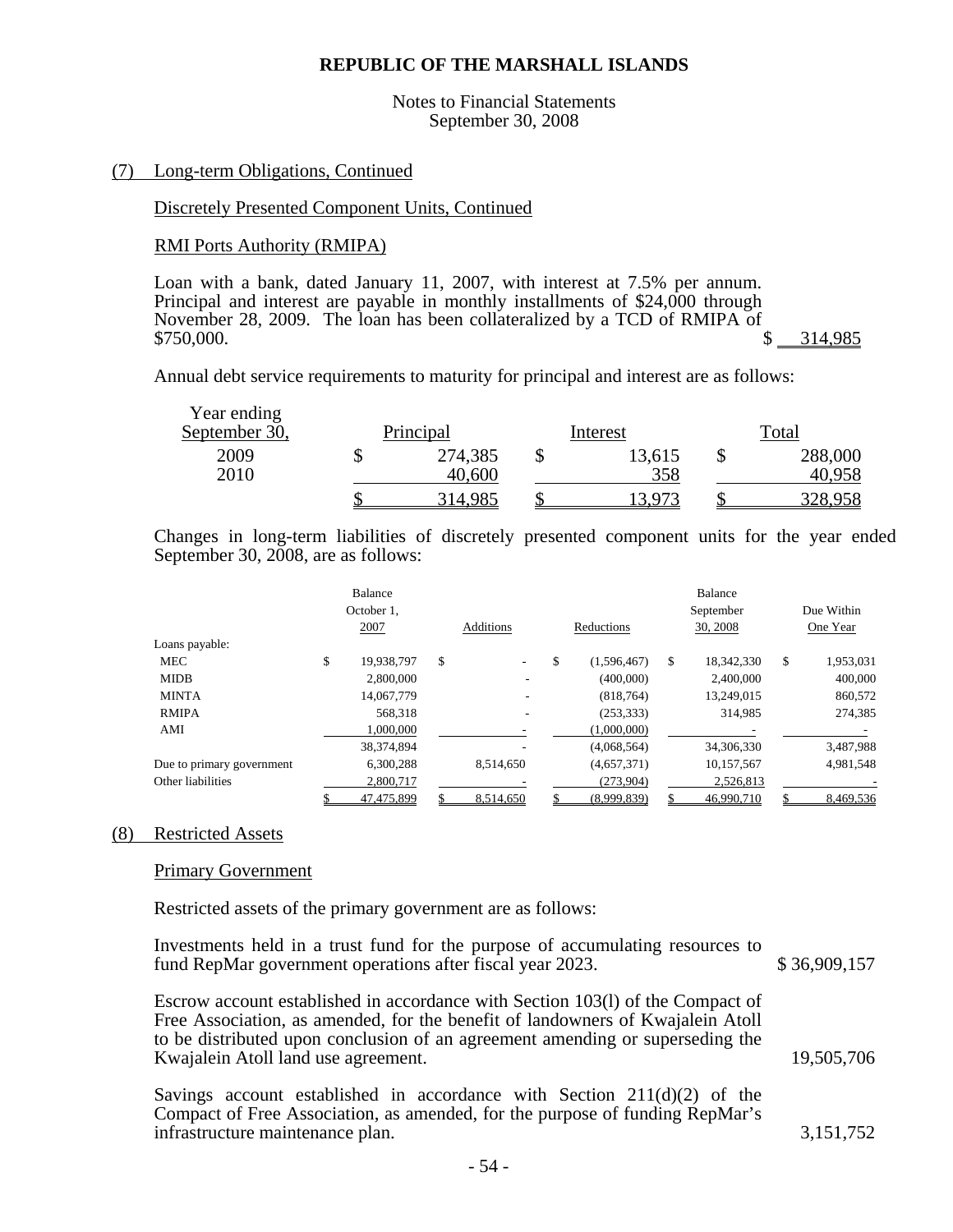#### Notes to Financial Statements September 30, 2008

#### (8) Restricted Assets, Continued

# Primary Government, Continued

| Deposit account established for the purpose of receiving payments pursuant to<br>the Compact of Free Association, as amended.                 | 599,738       |
|-----------------------------------------------------------------------------------------------------------------------------------------------|---------------|
| Escrow account established for the benefit of landowners of Kwajalein Atoll.                                                                  | 203,325       |
| Savings account pledged as collateral for a \$12,000,000 loan payable by the<br>Marshalls Energy Company, Inc.                                | 480,000       |
| Savings account established for the purpose of accounting for funds held by<br>RepMar in a custodial capacity relating to unclaimed property. | 64,557        |
| Time certificate of deposit collateralizing a credit card facility.                                                                           | 55,000        |
|                                                                                                                                               | \$60,969,235  |
| <b>Discretely Presented Component Units</b>                                                                                                   |               |
| Restricted assets of the discretely presented component units are as follows:                                                                 |               |
| Marshall Islands Development Bank (MIDB):                                                                                                     |               |
| Time certificates of deposit collateralizing loans funded by Rural Housing<br>Service (RHS).                                                  | \$<br>517,743 |
| Time certificate of deposit collateralizing outstanding loans issued by an affiliate<br>bank.                                                 | 32,090        |
|                                                                                                                                               | 549,833       |
| <b>RMI</b> Ports Authority:                                                                                                                   |               |
| Time certificate of deposit collateralizing loan payable to a bank.                                                                           | 750,000       |

# (9) Operating Transfers In/Out

Operating transfers in/out for each major governmental fund and nonmajor governmental funds in the aggregate, for the year ended September 30, 2008, are as follows:

|                                                                               | <b>Transfers Out</b> | Transfers In           |  |  |
|-------------------------------------------------------------------------------|----------------------|------------------------|--|--|
| General Fund:<br><b>Grants Assistance Fund</b><br>Nonmajor governmental funds | 4,280<br>1.391.001   | \$4,604,495<br>386,377 |  |  |
|                                                                               | 1,395,281            | 4.990.872              |  |  |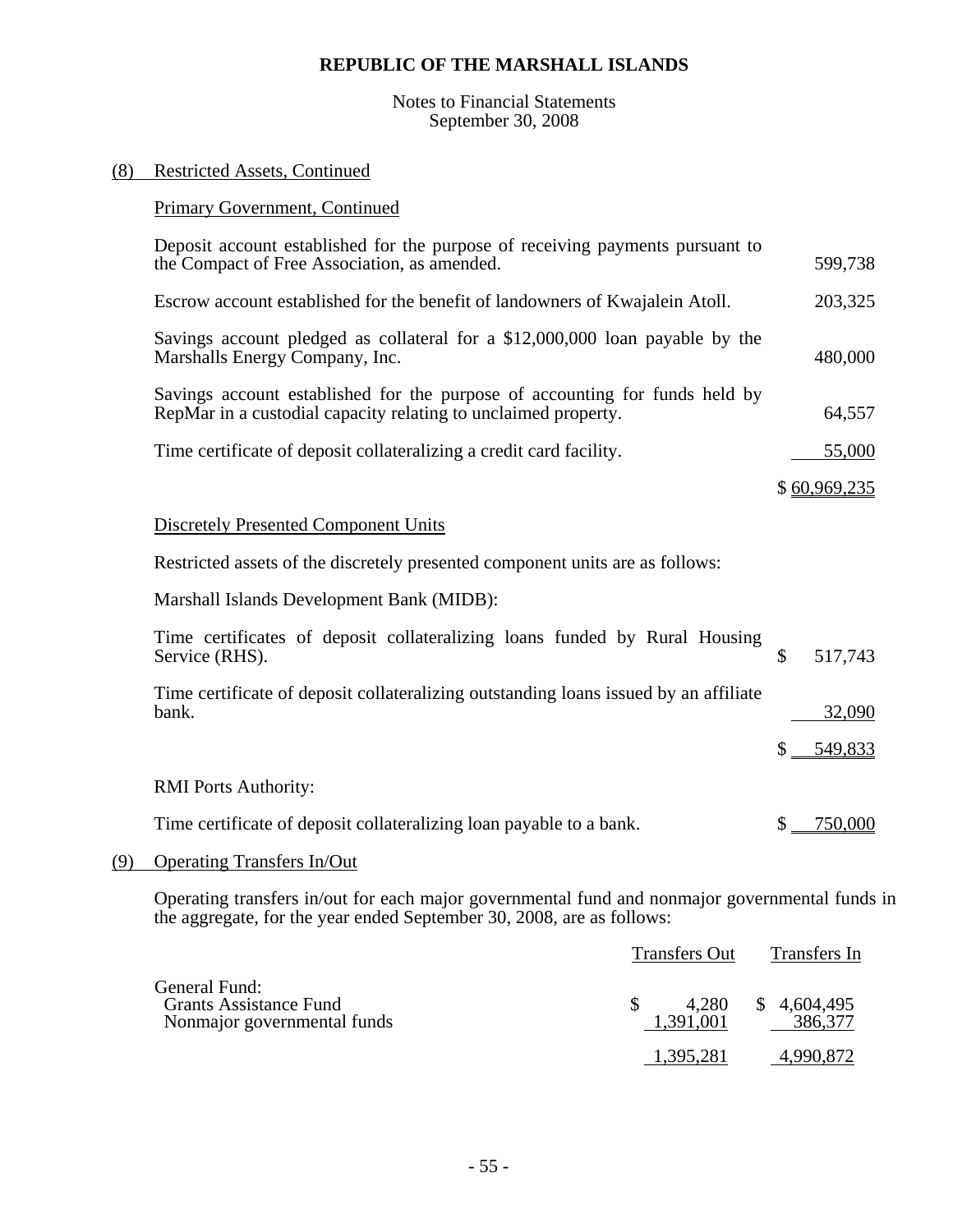#### Notes to Financial Statements September 30, 2008

### (9) Operating Transfers In/Out, Continued

|                                                                                                                                 | <b>Transfers Out</b>              | Transfers In                                                |
|---------------------------------------------------------------------------------------------------------------------------------|-----------------------------------|-------------------------------------------------------------|
| Grants Assistance Fund:<br>General Fund<br><b>Grants Assistance Fund</b><br>Nonmajor governmental funds                         | 4,604,495<br>592,761<br>2,151,428 | 4,280<br>592,761                                            |
|                                                                                                                                 | 7,348,684                         | 597,041                                                     |
| Nonmajor governmental funds:<br>General Fund<br><b>Grants Assistance Fund</b><br>Fiduciary funds<br>Nonmajor governmental funds | 386,377<br>2,987,240<br>3,373,617 | 1,391,001<br>2,151,428<br>546,551<br>2,987,240<br>7,076,220 |
| Fiduciary funds:<br>Nonmajor governmental funds                                                                                 | 546,551                           |                                                             |
|                                                                                                                                 | \$12,664,133                      | \$12,664,133                                                |

Transfers are used to 1) move revenues from the fund that enabling legislation or budget requires to collect them to the fund that enabling legislation or budget requires to expend them, 2) use unrestricted revenues collected in the General Fund to finance various programs accounted for in other funds in accordance with budgetary authorizations, and 3) record reductions in interfund loans for amounts that are not expected to be repaid.

During the year ended September 30, 2008, RepMar made a one-time transfer of \$4,604,495 from the Republic of China Fund representing budgetary support for General Fund operations.

#### (10) Compact Trust Fund

Section 216(a) of the Compact, as amended, provides for annual contributions from the United States into a trust fund established in accordance with the Agreement Between the Government of the United States of America and the Government of the Republic of the Marshall Islands Implementing Section 216 and Section 217 of the Compact, as Amended, Regarding a Trust Fund (Trust Fund Agreement). The contributions by the United States were conditioned upon RepMar contributing to the trust fund at least \$25 million on October 1, 2003, \$2.5 million prior to October 1, 2004, and a final \$2.5 million prior to October 1, 2005. As of September 30, 2008, RepMar has contributed the required amounts to the "A Account" as required under Article 16 of the Trust Fund Agreement; however, Article 21 of the Trust Fund Agreement states that the United States may withdraw the Present Market Value of its contributions to the "A Account" if certain events occur.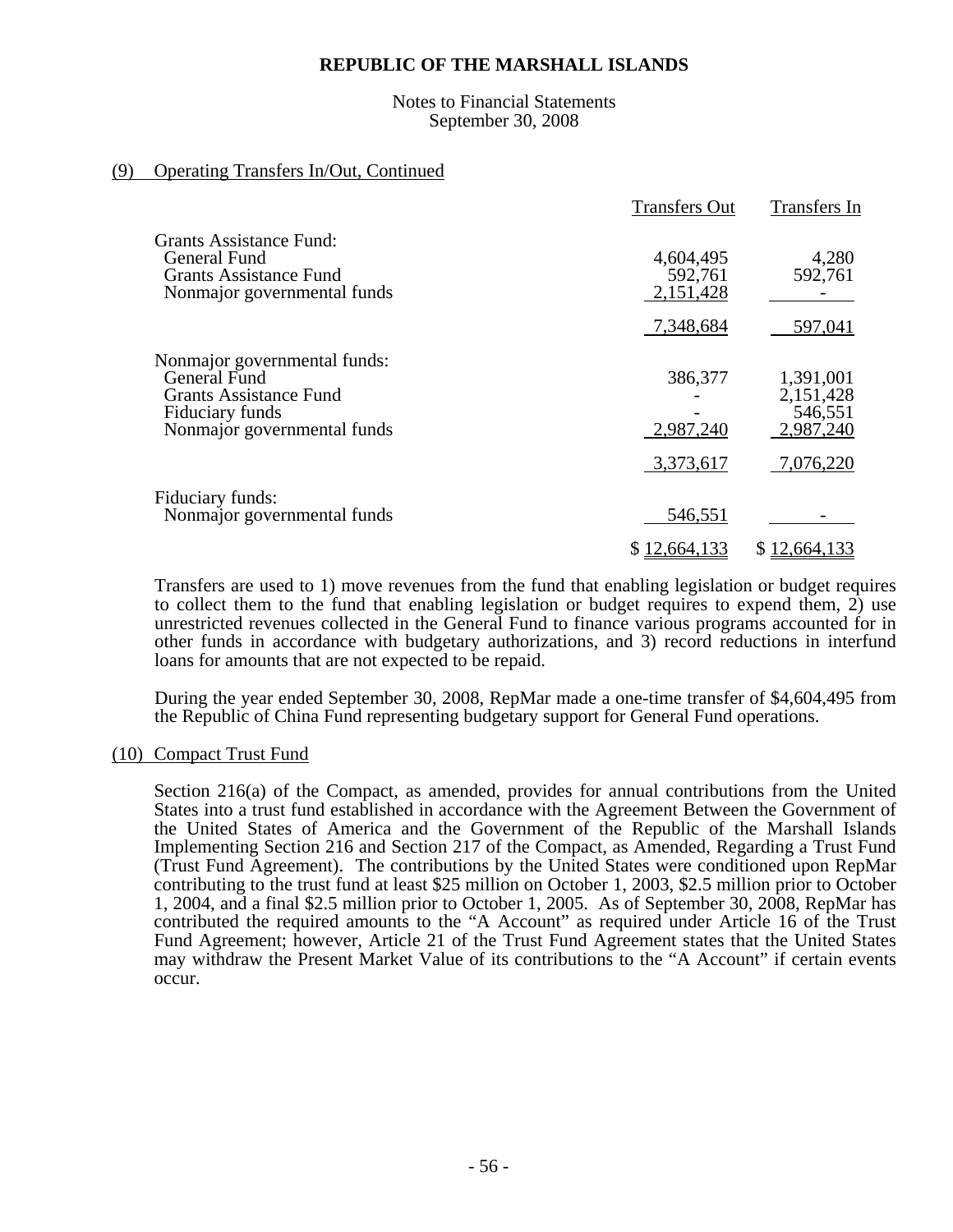Notes to Financial Statements September 30, 2008

#### (10) Compact Trust Fund, Continued

On May 2, 2005, RepMar entered into a Subsequent Contributor Accession Agreement with the Republic of China whereby the Republic of China agreed to contribute annually certain amounts to the "A Account". In addition, the Republic of China agreed to contribute annually certain amounts to the "D Account", which was established by RepMar in accordance with Article 16. However, in the event of a severing of diplomatic relations between the Government of the Republic of the Marshall Islands and the Government of the Republic of China, the Republic of China may withdraw the Present Market Value of its contributions to the "A Account".

Accordingly, the Compact Trust Fund presented within the accompanying financial statements presents only the contributions made to the "A Account" by RepMar and the "D Account" by the Republic of China as well as associated undistributed income.

At September 30, 2008, the fair market value of contributions to the Compact Trust Fund "A Account" by the United States and the Republic of China, including associated undistributed income, is as follows:

| United States - "A Account"     | \$40,216,966 |
|---------------------------------|--------------|
| Republic of China - "A Account" | 3,082,025    |
|                                 | \$43,298,991 |

#### (11) Contingencies and Commitments

#### Sick Leave

It is the policy of RepMar to record expenditures for sick leave when leave is actually taken. Sick leave is compensated time for absence during working hours arising from employee illness or injury. The estimated accumulated amount of unused sick leave as of September 30, 2008 is \$8,979,943.

#### Insurance Coverage

RepMar does not maintain insurance coverage for a significant amount of fixed assets. In the event of a catastrophe, RepMar may be self-insured to a material extent.

#### Federal Grants

RepMar participates in a number of federally assisted grant programs and other various U.S. Department of the Interior grants. These programs are subject to financial and compliance audits to ascertain if Federal laws and guidelines have been followed. Cumulative questioned costs of \$1,777,362 relating to fiscal years 2005 through 2008 have been set forth in RepMar's Single Audit Report for the year ended September 30, 2008. In addition, RepMar is considered to have responsibility for any questioned costs that may result from Single Audits of subgrantees who have not satisfied the audit requirements of OMB Circular A-133. The ultimate disposition of these questioned costs can be determined only by final action of the respective grantor agencies. Therefore, no provision for any liability that may result upon resolution of this matter has been made in the accompanying financial statements.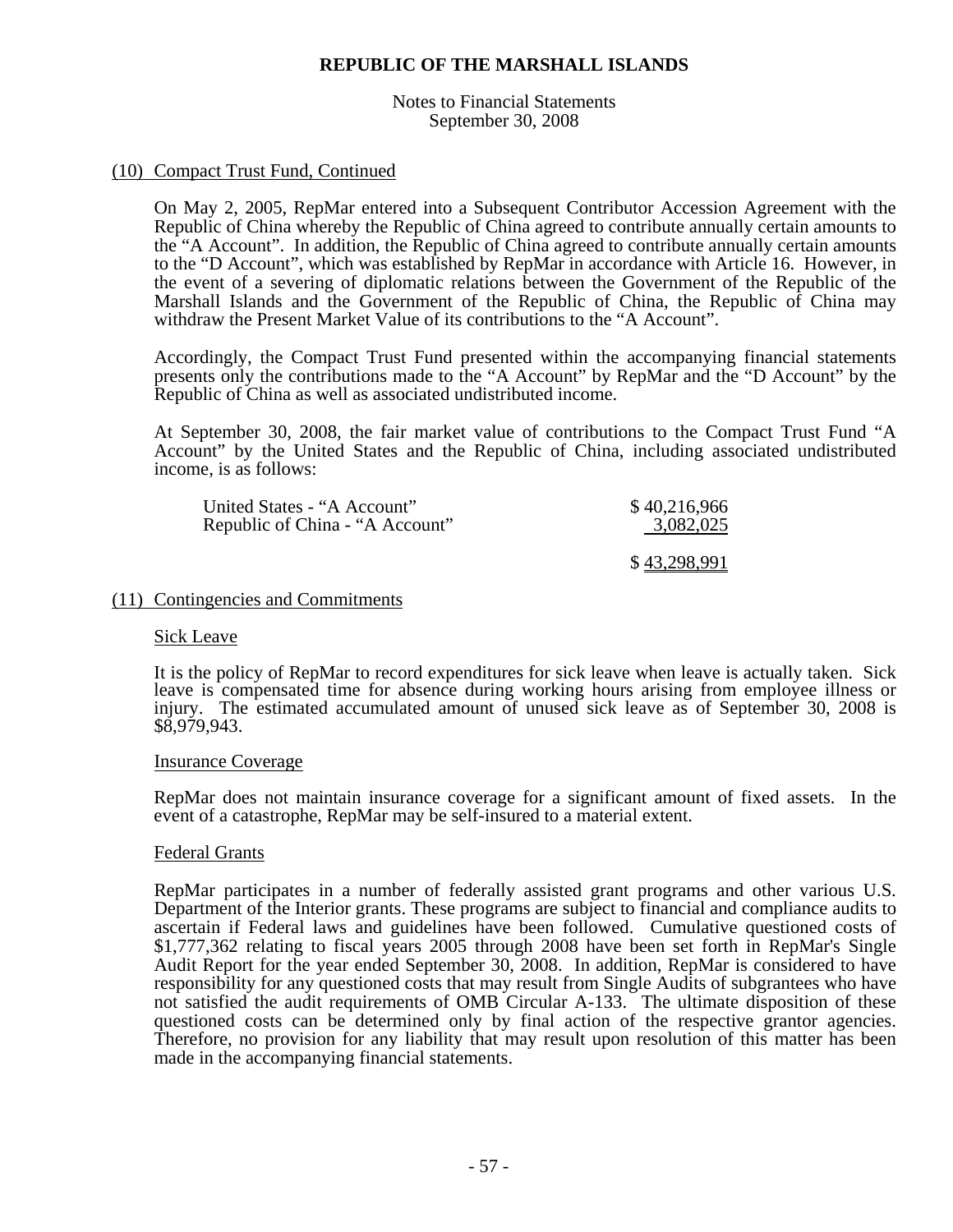Notes to Financial Statements September 30, 2008

#### (11) Contingencies and Commitments, Continued

#### Nuclear Claims Trust Fund (NCTF)

 Section 177(c) of the Compact of Free Association (the Compact) provides, on a one-time grant basis, the amount of \$150,000,000 to RepMar to be used to establish a trust fund from which annual distributions are to be made in accordance with Article II of the Agreement between the Government of the United States and RepMar for Implementation of Section 177 of the Compact (the Agreement). Pursuant to the Agreement, RepMar established the NCTF from which these distributions are made. Over a period of fifteen years, the Nuclear Claims Tribunal (NCT) received \$45,750,000 from the NCTF that was made available for whole or partial payment of monetary awards. During the year ended September 30, 2008, NCT received \$546,551 from the NCTF, which included funds to fund partial payment of monetary awards. As of September 30, 2008, NCT has committed to the distribution of monetary awards for personal injury claims of \$22,645,963 and of property damage claims of \$1,083,472,335, which will be paid out against the reserved fund balance and future sums that NCT expects to receive from the NCTF. The reserved fund balance of the NCTF is \$275,696 as of September 30, 2008. Accordingly, additional funds will have to be made available through future earnings of the funds invested in the NCTF after the end of the Compact or from a renegotiated financial settlement of damages with the United States.

#### Marshalls Energy Company, Inc. (MEC)

MEC is currently in noncompliance with certain coverage ratio requirements relating to a loan agreement with the RUS. The mortgage notes have been unconditionally guaranteed by RepMar. RepMar may be liable for the debt service payments to RUS in the event of default by MEC.

#### Leases

RepMar enters into numerous leases with various landowners. The lease terms generally range from one to fifteen years. However, appropriations to fund these leases are made only on an annual basis. For fiscal year 2008, RepMar appropriated \$862,724 to fund such leases.

The Marshall Islands National Telecommunications Authority (MINTA) has long-term commitments for several ground leases and satellite circuit leases. Leases are both cancelable and noncancelable operating leases.

Future minimum annual lease payments under these leases are as follows:

| Year ending<br>September 30 | Total       |
|-----------------------------|-------------|
| 2009                        | \$1,085,319 |
| 2010                        | 1,161,583   |
| 2011                        | 351,580     |
| 2012                        | 199,864     |
| 2013                        | 173,224     |
| 2014-2018                   | 425,413     |
| 2019-2023                   | 131,508     |
| 2024-2028                   | 15,663      |
| 2029-2030                   | 4,229       |
|                             | \$3,548,383 |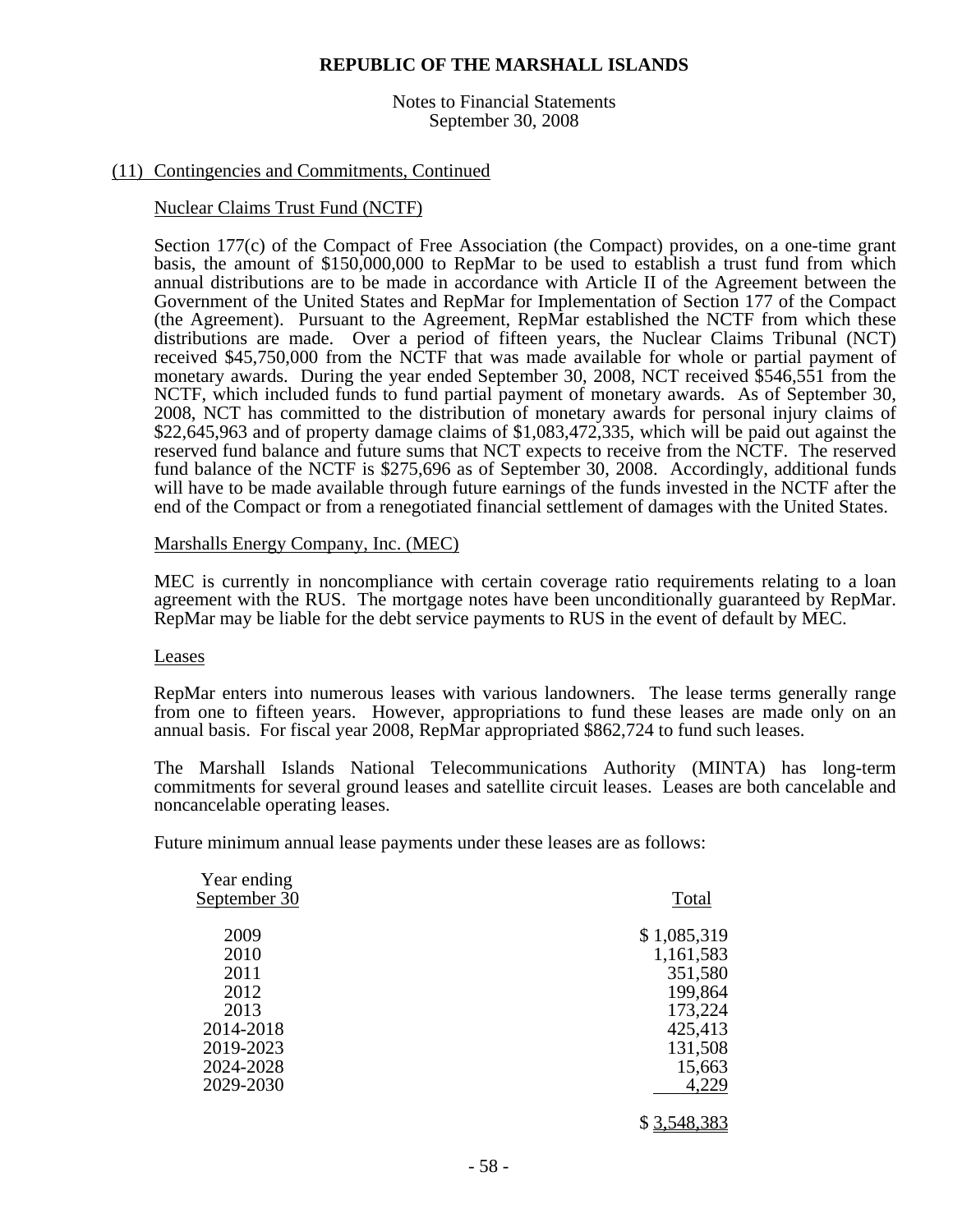Notes to Financial Statements September 30, 2008

#### (11) Contingencies and Commitments, Continued

Coin Issue<br>RepMar authorized the issuance of certain commemorative coins that are represented to be the legal tender of the Republic of the Marshall Islands. Under the terms of the contract, if an owner of the coins presents them in the Republic of the Marshall Islands, the Government must redeem them for the face value. On October 28, 1998, the Cabinet of RepMar directed the Minister of Finance to terminate the contract.

#### Trust Company of the Marshall Islands

Under the Joint Venture Agreement, as amended, between RepMar and the Trust Company of the Marshall Islands, Inc. (TCMI) dated September 14, 1990, and as amended August 18, 1995, after meeting certain contractual working capital requirements, annual gross revenues of the programs managed by TCMI are shared using a graduated schedule. On August 1, 2002, RepMar agreed to set aside the financial provisions of this Joint Venture Agreement in favor of an annual payment of \$1,000,000, payable in quarterly installments of \$250,000 through December 31, 2006. On December 6, 2006, RepMar agreed to again set aside the financial provisions of this Joint Venture Agreement in favor of an annual payment of \$2,000,000, payable in quarterly installments of \$500,000 through December 31, 2009. During the year ended September, 30, 2008, RepMar received \$2,000,000 under this Joint Venture Agreement.

#### Marshall Islands Social Security Administration (MISSA)

In September 2007, MISSA obtained an actuarial valuation of the Retirement Fund as of October 1, 2006. The valuation reported actuarial accrued liabilities for the Retirement Fund of \$207,653,000. As of September 30, 2008, MISSA recorded total fund equity of \$63,194,743 in the Retirement Fund, as funds available to fund future benefit obligations. These conditions indicate that MISSA may be unable to meet its future benefit obligations.

#### Other Commitments

Significant commitments of the primary government as of September 30, 2008, are as follows:

- a) Guaranteed a bank debt of Tobolar Copra Processing Plant, Inc. (TCPPI) with a letter of guarantee. At September 30, 2008, TCPPI had no recorded bank debt.
- b) Guaranteed a debt of Marshall Islands National Telecommunications Authority (MINTA) in respect of a loan from the United States Rural Utilities Service (RUS, formerly Rural Electrification Administration) with a letter of guarantee. At September 30, 2008, MINTA had guaranteed debt totaling \$13,249,015.
- c) Guaranteed a debt of Marshalls Energy Company, Inc. (MEC) in respect to a loan from the United States Rural Utilities Service (RUS) with a letter of guarantee. At September 30, 2008, MEC had guaranteed debt totaling \$7,623,991.
- d) RepMar has entered into lease agreements with certain landowners for the use of land situated at the Majuro international airport. The terms of the lease agreements are for a 25 year period commencing September 1, 1996. Annual lease rental commitments are \$305,613 per year.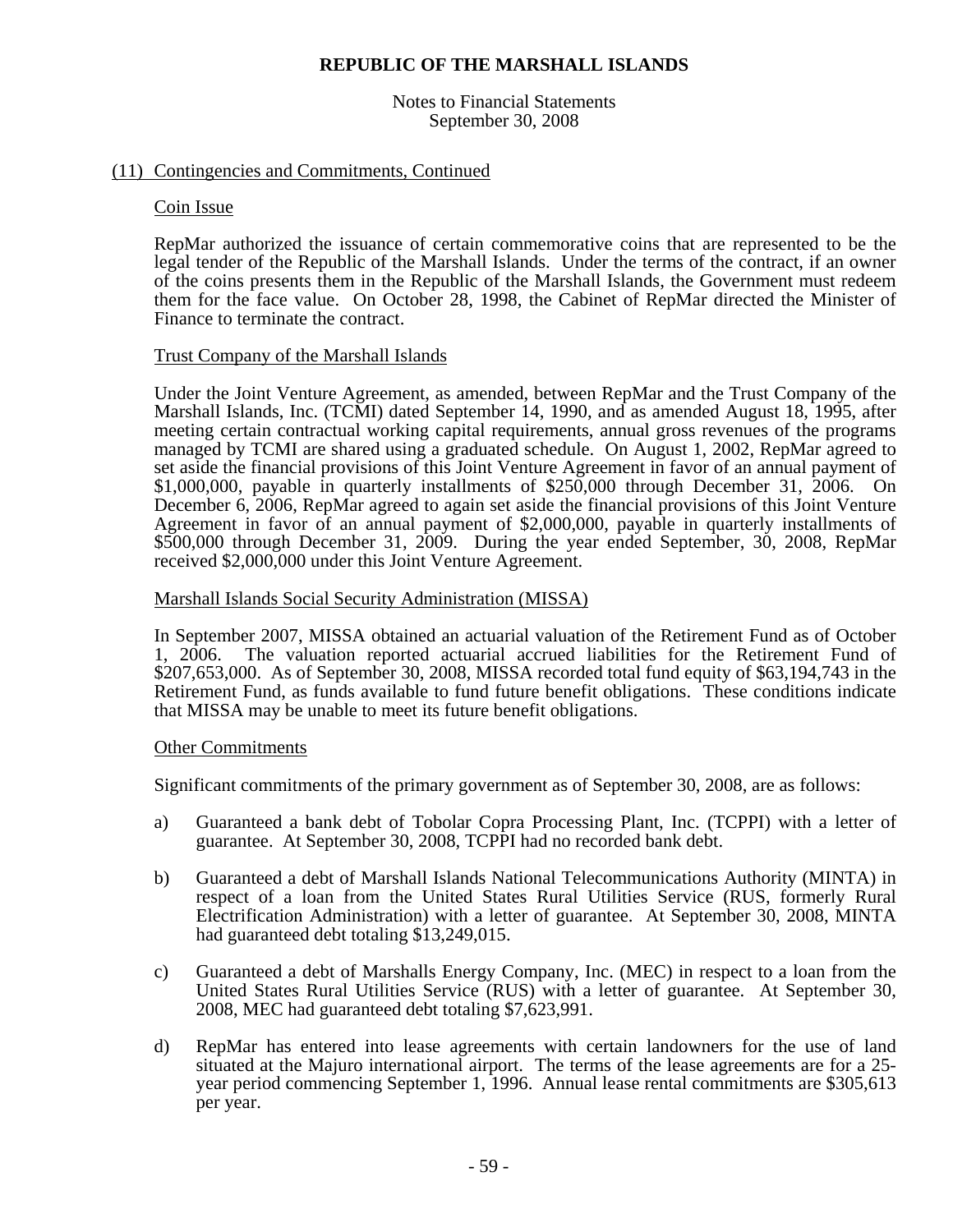Notes to Financial Statements September 30, 2008

#### (11) Contingencies and Commitments, Continued

Other Commitments, Continued

- e) RepMar has issued a letter of guarantee in the amount of \$178,000 plus interest for the benefit of the Delap Assembly of God Church for a loan issued by Marshall Islands Development Bank.
- f) In accordance with Cabinet Minute C.M. 121 (2003), the Cabinet of RepMar has issued a government guarantee in the amount of \$5,000,000 for a loan obtained by the Marshall Islands Development Bank. At September 30, 2008, MIDB had guaranteed debt totaling \$2,400,000.
- g) On February 19, 2004, the Cabinet of RepMar approved a joint venture Memorandum of Agreement with a local private corporation whereby RepMar granted and conveyed controlling ownership interest to the corporation of the hotel facility owned by Majuro Resort, Inc. On September 9, 2004, the Cabinet of RepMar approved the appointment of a Committee to re-visit the privatization of the hotel facility including obtaining an independent valuation of the property. As of September 30, 2008, no transfer in ownership has occurred.
- h) In accordance with Cabinet Minute C.M. 126 (2008), the Cabinet of RepMar has guaranteed a credit card facility with a time certificate of deposit totaling \$55,000.
- i) In accordance with Cabinet Minute C.M. 055 (2007), the Cabinet of RepMar has issued a government guarantee for and on behalf of MEC to a fuel supplier for amounts owing by MEC relating to the purchase of fuel products. At September 30, 2008, MEC had guaranteed debt to a fuel supplier totaling \$2,512,547.
- j) In accordance with Cabinet Minute C.M. 048 (2007), the Cabinet of RepMar has authorized the collateralization of General Fund tax revenues for a \$12,000,000 loan obtained by the Marshalls Energy Company, Inc. At September 30, 2008, MEC had guaranteed debt totaling \$10,718,339.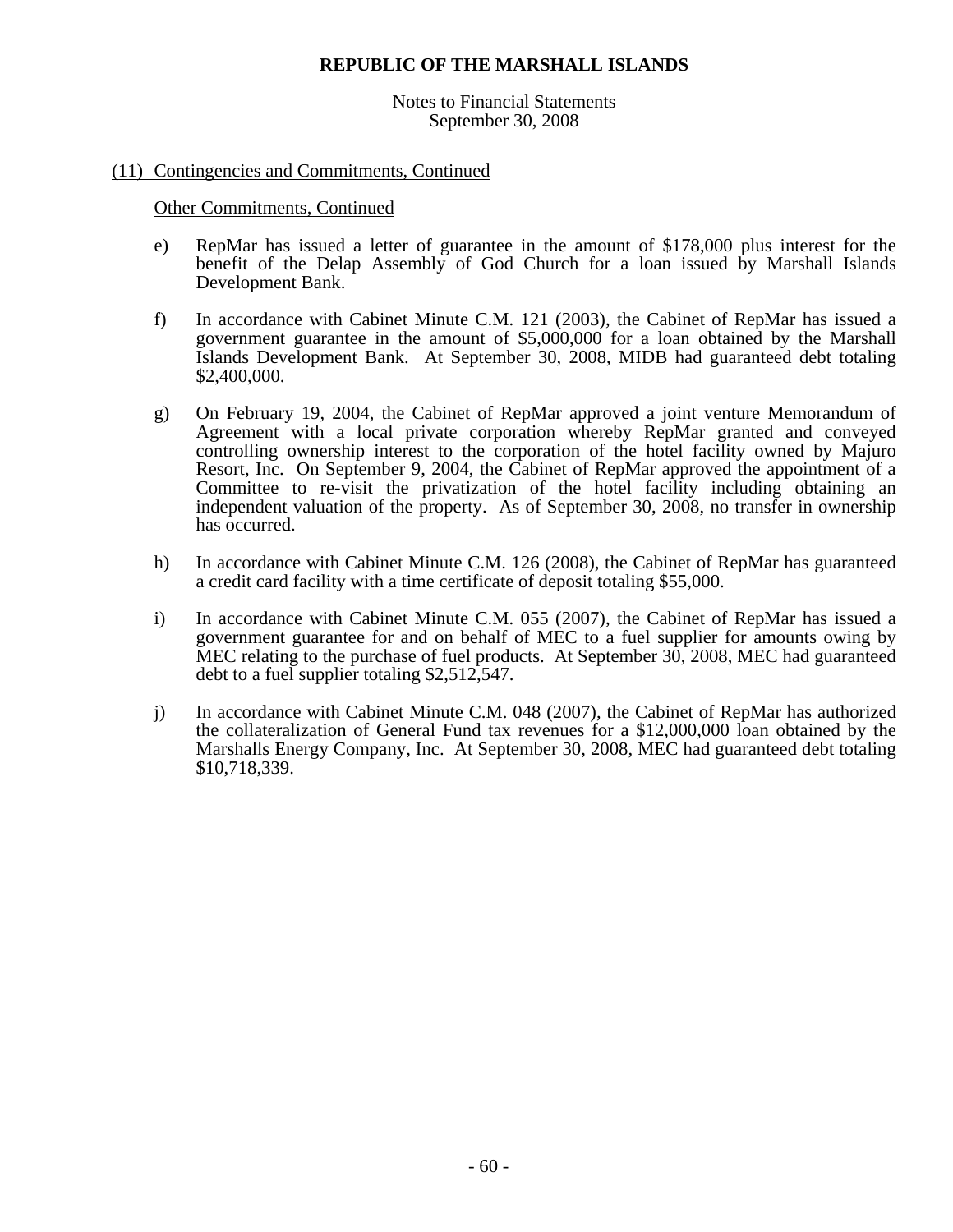#### Notes to Financial Statements September 30, 2008

#### (12) Restatement

Subsequent to the issuance of RepMar's 2007 basic financial statements, it was determined that certain assets and liabilities of the aggregate discretely presented component unit receivables were misstated. As a result of this determination, these account balances have been restated from the amounts previously reported as follows:

|                                                                 | As Previously<br>Reported                | As Restated                      |
|-----------------------------------------------------------------|------------------------------------------|----------------------------------|
| At September 30:                                                |                                          |                                  |
| Current assets:                                                 |                                          |                                  |
| Receivables, net of allowance for uncollectibles<br>Inventories | 25,458,244<br>\$<br>7,381,408            | \$ 25,063,933<br>\$<br>7,683,408 |
| Noncurrent assets:                                              |                                          |                                  |
| Investments                                                     |                                          | <u>4,411,357</u>                 |
| Capital assets, net of accumulated depreciation                 | $\frac{$}{5} \frac{538,596}{77,607,717}$ | \$75,587,145                     |
| <b>Current liabilities:</b>                                     |                                          |                                  |
| Other liabilities and accruals                                  | \$<br>$-7,586,451$                       | 7,682,137<br>\$                  |
| Noncurrent liabilities:                                         |                                          |                                  |
| Other noncurrent liabilities                                    | \$                                       | $$ -2,800,717$                   |
| Net assets:                                                     |                                          |                                  |
| Invested in capital assets, net of related debt                 | \$ 55,973,771                            | \$ 53,953,199                    |
| Unrestricted                                                    | 7,308,242<br>\$                          | \$<br>8,206,119                  |
| Year Ended September 30:                                        |                                          |                                  |
| Program expenses:                                               |                                          |                                  |
| Kwajalein Atoll Joint Utilities Resources, Inc.                 | $\frac{5,495,320}{2}$                    | $$ -6,208,103$                   |
| Other nonmajor component units                                  | $\sqrt{23,551,461}$                      | \$23,671,958                     |
| Program revenues:                                               |                                          |                                  |
| Kwajalein Atoll Joint Utilities Resources, Inc.:                |                                          |                                  |
| Charges for services                                            | $-2,674,531$                             | \$<br>$-2,885,729$               |
| Capital grants and contributions                                | 306,844                                  | \$<br>354,804                    |
| General revenues:                                               |                                          |                                  |
| Unrestricted investment earnings                                | 770,949                                  | \$<br>$-1,904,164$               |
| Contributions from primary government                           | 13,008,952                               | \$<br>12,932,972                 |
| Beginning net assets                                            | <u>55,432,754</u>                        | 53,826,946                       |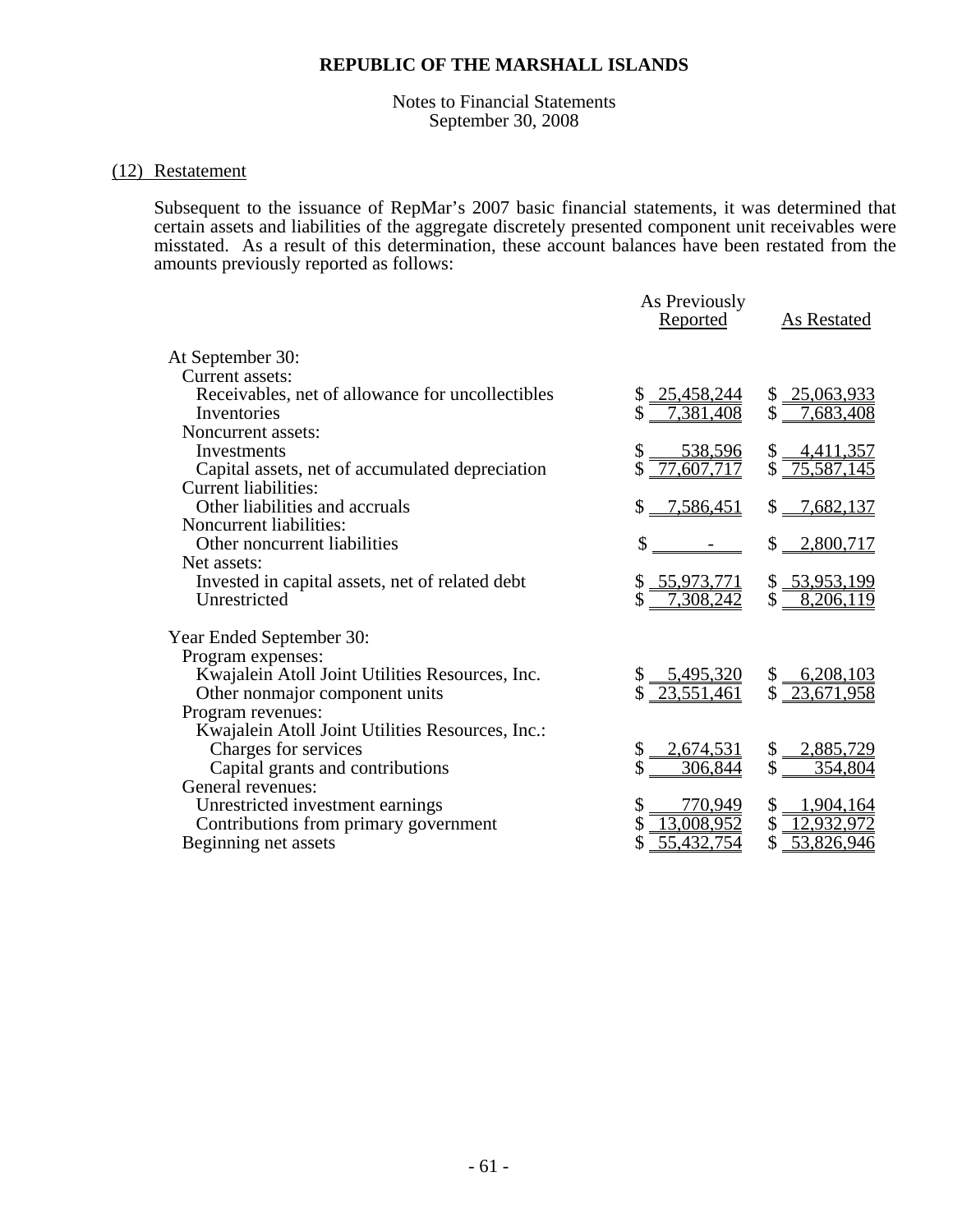# **REQUIRED SUPPLEMENTARY INFORMATION**

# **YEAR ENDED SEPTEMBER 30, 2008**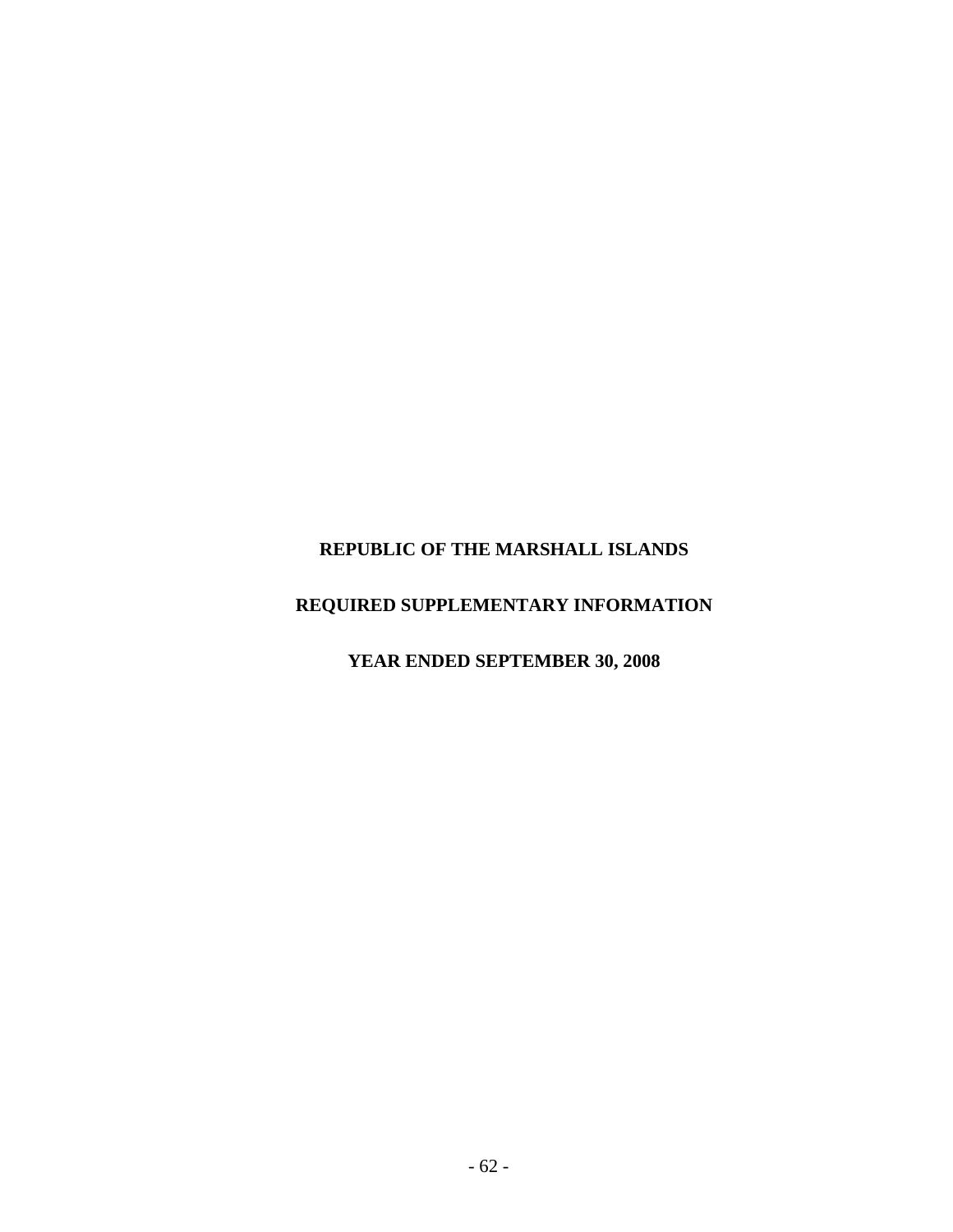# Schedule of Revenues, Expenditures and Changes in Deficit - Budget and Actual General Fund Year Ended September 30, 2008

|                                                                                     | <b>Budgeted Amounts</b> |                      |   |                      |    | Actual -<br>Budgetary<br><b>Basis</b> |            | Variance with<br>Final Budget -<br>Positive |  |
|-------------------------------------------------------------------------------------|-------------------------|----------------------|---|----------------------|----|---------------------------------------|------------|---------------------------------------------|--|
|                                                                                     |                         | Original             |   | Final                |    | (see Note 1)                          |            | (Negative)                                  |  |
| Revenues:<br>Taxes                                                                  | \$                      | 26,893,518           | S | 26,893,518           | S  | 26,159,223                            | $\sqrt{2}$ | (734, 295)                                  |  |
| Fishing rights                                                                      |                         | 1,500,000            |   | 1,500,000            |    | 1,500,000                             |            |                                             |  |
| Fees and charges                                                                    |                         | 370,079              |   | 370,079              |    | 49,820                                |            | (320, 259)                                  |  |
| Interest and dividends                                                              |                         | 129,205              |   | 129,205              |    | 405,302                               |            | 276,097                                     |  |
| Other                                                                               |                         | 6,107,089            |   | 6,820,111            |    | 6,544,767                             |            | (275, 344)                                  |  |
| Total revenues                                                                      |                         | 34,999,891           |   | 35,712,913           |    | 34,659,112                            |            | (1,053,801)                                 |  |
| Expenditures:<br>Current:                                                           |                         |                      |   |                      |    |                                       |            |                                             |  |
| General government:                                                                 |                         |                      |   |                      |    |                                       |            |                                             |  |
| President and Cabinet                                                               |                         | 1,875,122            |   | 1,873,877            |    | 1,853,962                             |            | 19,915                                      |  |
| Office of the Chief Secretary                                                       |                         | 671,841<br>5,426,610 |   | 701,298<br>6,373,025 |    | 649,267<br>8,066,393                  |            | 52,031<br>(1,693,368)                       |  |
| Special appropriations<br>Council of Iroij                                          |                         | 406,692              |   | 496,692              |    | 503,855                               |            | (7,163)                                     |  |
| Office of the Auditor-General                                                       |                         | 932,150              |   | 964,590              |    | 483,638                               |            | 480,952                                     |  |
| Public Service Commission                                                           |                         | 465,709              |   | 465,709              |    | 460,028                               |            | 5,681                                       |  |
| Office of the Attorney General                                                      |                         | 834,984              |   | 782,484              |    | 635,947                               |            | 146,537                                     |  |
| Ministries                                                                          |                         | 21,346,688           |   | 21,683,823           |    | 21,558,266                            |            | 125,557                                     |  |
| <b>Environmental Protection Authority</b>                                           |                         | 201,265              |   | 201,265              |    | 204,186                               |            | (2,921)                                     |  |
| Nitijela                                                                            |                         | 1,714,661            |   | 1,706,032            |    | 1,563,736                             |            | 142,296                                     |  |
| Total expenditures                                                                  |                         | 33,875,722           |   | 35,248,795           |    | 35,979,278                            |            | (730, 483)                                  |  |
| Excess (deficiency) of revenues over<br>(under) expenditures                        |                         | 1,124,169            |   | 464,118              |    | (1,320,166)                           |            | (1,784,284)                                 |  |
| Other financing sources:<br>Operating transfers in                                  |                         |                      |   | 660,051              |    | 4,990,872                             |            | 4,330,821                                   |  |
| Other financing uses:                                                               |                         |                      |   |                      |    |                                       |            |                                             |  |
| Operating transfers out                                                             |                         | (1,433,499)          |   | (1,433,499)          |    | (1, 395, 281)                         |            | 38,218                                      |  |
| Other changes in unreserved fund deficit:<br>Increase in reserve for related assets |                         |                      |   |                      |    | (3,380,493)                           |            | (3,380,493)                                 |  |
|                                                                                     |                         |                      |   |                      |    | (3,380,493)                           |            | (3,380,493)                                 |  |
| Net change in unreserved fund deficit                                               |                         | (309, 330)           |   | (309, 330)           |    | (1, 105, 068)                         |            | (795, 738)                                  |  |
| Unreserved fund deficit at the beginning of the year                                |                         | (2,536,681)          |   | (2, 536, 681)        |    | (2, 536, 681)                         |            |                                             |  |
| Unreserved fund deficit at the end of the year                                      | \$                      | $(2,846,011)$ \$     |   | (2,846,011)          | \$ | (3,641,749)                           | $\sqrt{3}$ | (795, 738)                                  |  |

See accompanying notes to required supplementary information - budgetary reporting.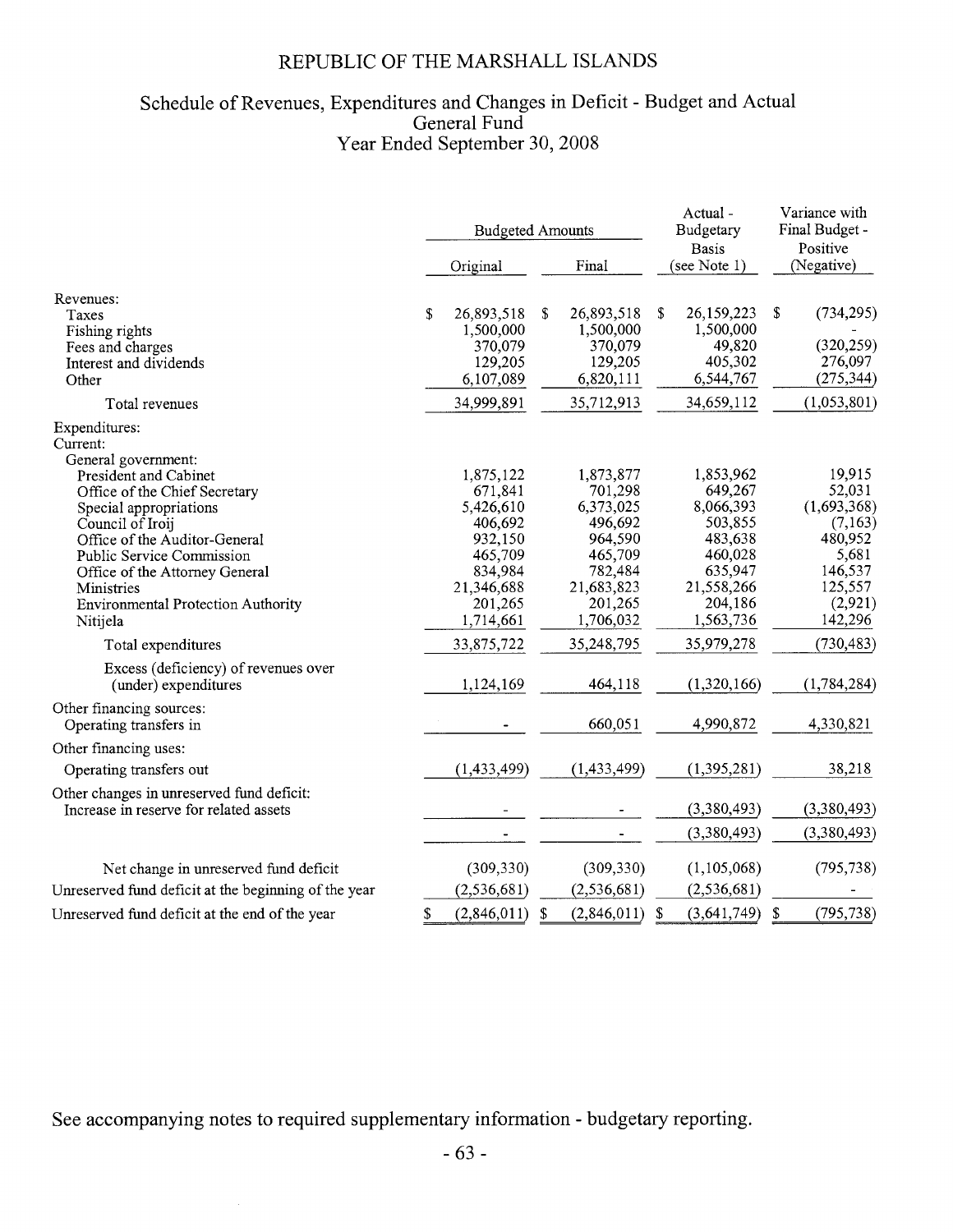#### Notes to Required Supplementary Information - Budgetary Reporting September 30, 2008

#### (1) Budgetary Information

The Secretary of Finance and the Chief Budget Officer present to the Cabinet, prior to September 30, proposed budget estimates for the fiscal year commencing October 1. The budget estimates include the overall and total proposed expenditures of RepMar and the means of financing those expenditures. The Cabinet reviews and approves these estimates making changes, as it deems appropriate. The Appropriation Committee of the Nitijela, during the second sitting of the regular session of the Nitijela, holds public hearings at which time Ministries and Offices are required to justify their budget estimates. During the second sitting of the Nitijela, an appropriation bill, as required by the Constitution, is introduced and budget estimates are then legally enacted by the Nitijela.

Formal budget integration is employed as a management control device during the year for all funds. The Cabinet has the authority to reprogram budgeted estimates in accordance with the Constitution. All annual appropriations lapse at fiscal year end unless otherwise specified by law. Supplemental appropriations may occur throughout the year. Unexpended encumbrances at each fiscal year end are carried forward until they are expended or canceled without further legislative action. RepMar does not establish budgets for the operations of its other governmental funds.

#### (2) Reconciliation - GAAP and Budgetary Bases of Accounting

Encumbrance accounting is employed in governmental funds. For budgetary purposes, the encumbrances (i.e., purchase orders, contracts) are considered expenditures when incurred. For GAAP reporting purposes, encumbrances outstanding at year end are reported as reservations of fund balances and do not constitute expenditures or liabilities because the commitments will be reappropriated and honored during the subsequent fiscal year.

Accounting principles used in developing data on a budgetary basis differ from those used in preparing the financial statements in conformity with GAAP. Amounts included on the Statement of Revenues, Expenditures, and Changes in Deficit - Budget and Actual - General Fund (which are presented on a non-GAAP budgetary basis) are reconciled to unreserved deficit of the Governmental Fund Balance Sheet within the other changes in unreserved deficit section of that statement. Furthermore, the net change in fund balance (deficit) to the net change in unreserved fund deficit for the General Fund is as follows:

| Net change in fund balance                                                      | \$3,025,098               |
|---------------------------------------------------------------------------------|---------------------------|
| Increase in fund balance reservations:<br><b>Related assets</b><br>Encumbrances | (3,380,493)<br>(749, 673) |
|                                                                                 | (4,130,166)               |
| Net change in unreserved fund deficit                                           | \$(1,105,068)             |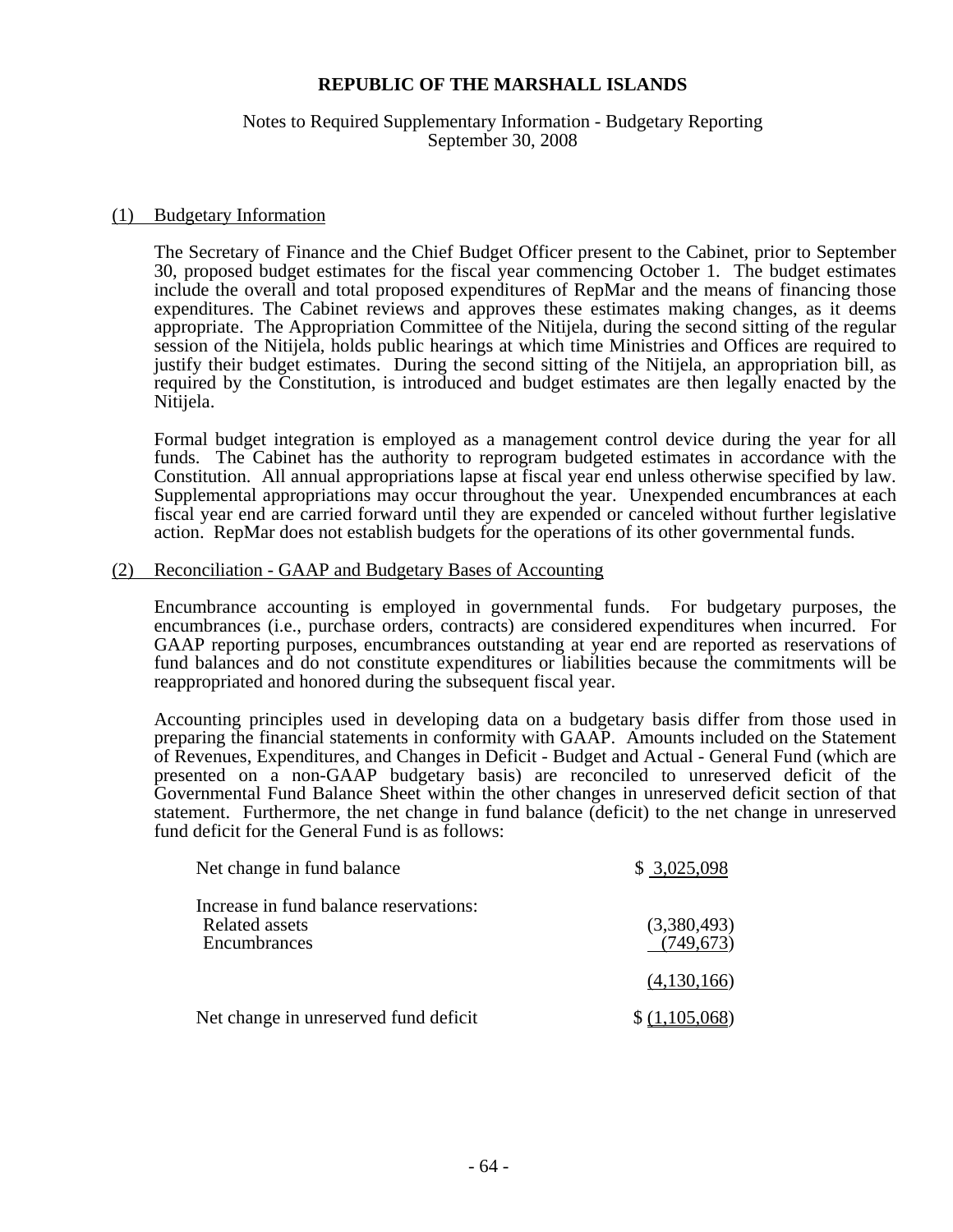# **OTHER SUPPLEMENTARY INFORMATION**

**YEAR ENDED SEPTEMBER 30, 2008**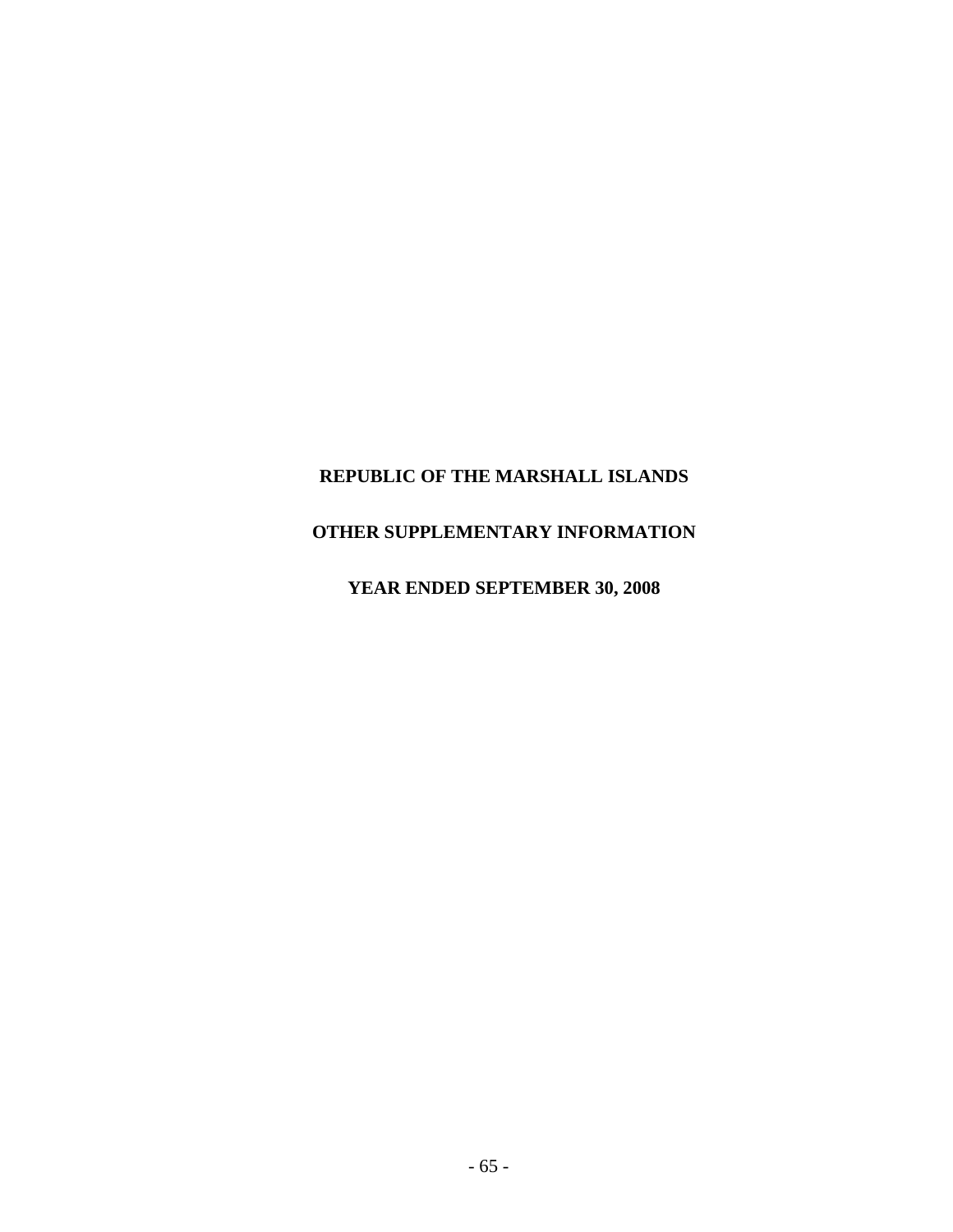# Combining Schedule of Expenditures by Account<br>Governmental Funds<br>Year Ended September 30, 2008<br>(with comparative totals for the year ended September 30, 2007)

|                           |                  |    | Special<br>Revenue   |    | Permanent        |    |                                |    |             |
|---------------------------|------------------|----|----------------------|----|------------------|----|--------------------------------|----|-------------|
|                           | General          |    | Grants<br>Assistance |    | Compact<br>Trust |    | Other<br>Governmental<br>Funds |    | Total       |
| Expenditures:             |                  |    |                      |    |                  |    |                                |    |             |
| Salaries and wages        | \$<br>15,402,216 | -S | 17,243,693           | S  |                  | S  | 1,955,005                      | -S | 34,600,914  |
| Capital outlay            | 471,812          |    | 7,899,071            |    |                  |    | 341,692                        |    | 8,712,575   |
| Grants and subsidies      | 6,366,073        |    | 11,355,840           |    |                  |    | 1,421,769                      |    | 19,143,682  |
| Medical supplies          |                  |    | 94,392               |    |                  |    | 5,966,956                      |    | 6,061,348   |
| Contractual services      | 101,315          |    | 4,027,462            |    |                  |    | 22,484                         |    | 4,151,261   |
| Travel                    | 1,135,305        |    | 1,364,979            |    |                  |    | 307,870                        |    | 2,808,154   |
| Utilities                 | 2,279,218        |    | 1,914,964            |    |                  |    | 108,484                        |    | 4,302,666   |
| Supplies and materials    | 420,593          |    | 2,730,581            |    |                  |    | 110,527                        |    | 3,261,701   |
| Leased housing            | 718,917          |    | 1,150,929            |    |                  |    | 88,806                         |    | 1,958,652   |
| POL                       | 484,405          |    | 3,126,922            |    |                  |    | 75,557                         |    | 3,686,884   |
| Rentals                   | 1,180,186        |    | 170,739              |    |                  |    | 112,281                        |    | 1,463,206   |
| Food stuffs               | 365,946          |    | 1,477,915            |    |                  |    | 7,654                          |    | 1,851,515   |
| Professional services     | 612,926          |    | 376,781              |    | 304,810          |    | 481,638                        |    | 1,776,155   |
| Interest                  | 1,318,809        |    |                      |    |                  |    |                                |    | 1,318,809   |
| Allowances                | 683,080          |    | 56,450               |    |                  |    |                                |    | 739,530     |
| Principal repayment       | 1,094,901        |    |                      |    |                  |    |                                |    | 1,094,901   |
| Communications            | 506,130          |    | 250,428              |    |                  |    | 132,062                        |    | 888,620     |
| Freight                   | 28,431           |    | 52,686               |    |                  |    | 123,027                        |    | 204,144     |
| Printing and reproduction | 44,779           |    | 74,469               |    |                  |    | 1,149                          |    | 120,397     |
| Insurance                 | 101,191          |    | 103,200              |    |                  |    | 33,760                         |    | 238,151     |
| Other                     | 1,913,372        |    | 2,263,981            |    |                  |    | 722,915                        |    | 4,900,268   |
|                           | \$<br>35,229,605 | S  | 55,735,482           | \$ | 304,810          | \$ | 12,013,636                     | S  | 103,283,533 |

See Accompanying Independent Auditors' Report.

 $\mathcal{A}^{\pm}$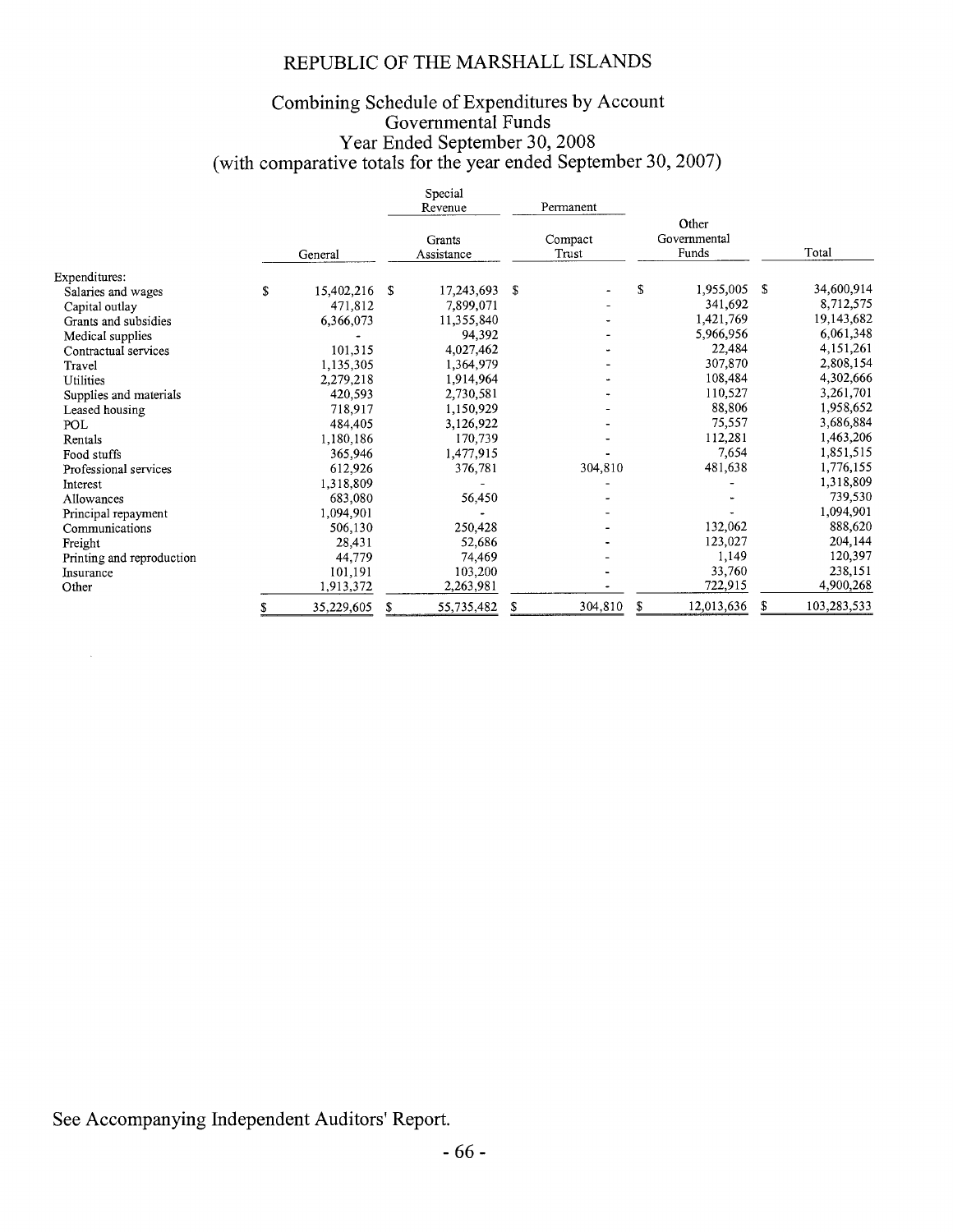### **REPUBLIC OF THE MARSHALL ISLANDS**  GENERAL FUND

September 30, 2008

The general fund is used to account for resources traditionally associated with government, which are not required legally or by sound financial management to be accounted for in another fund.

See Accompanying Independent Auditors' Report.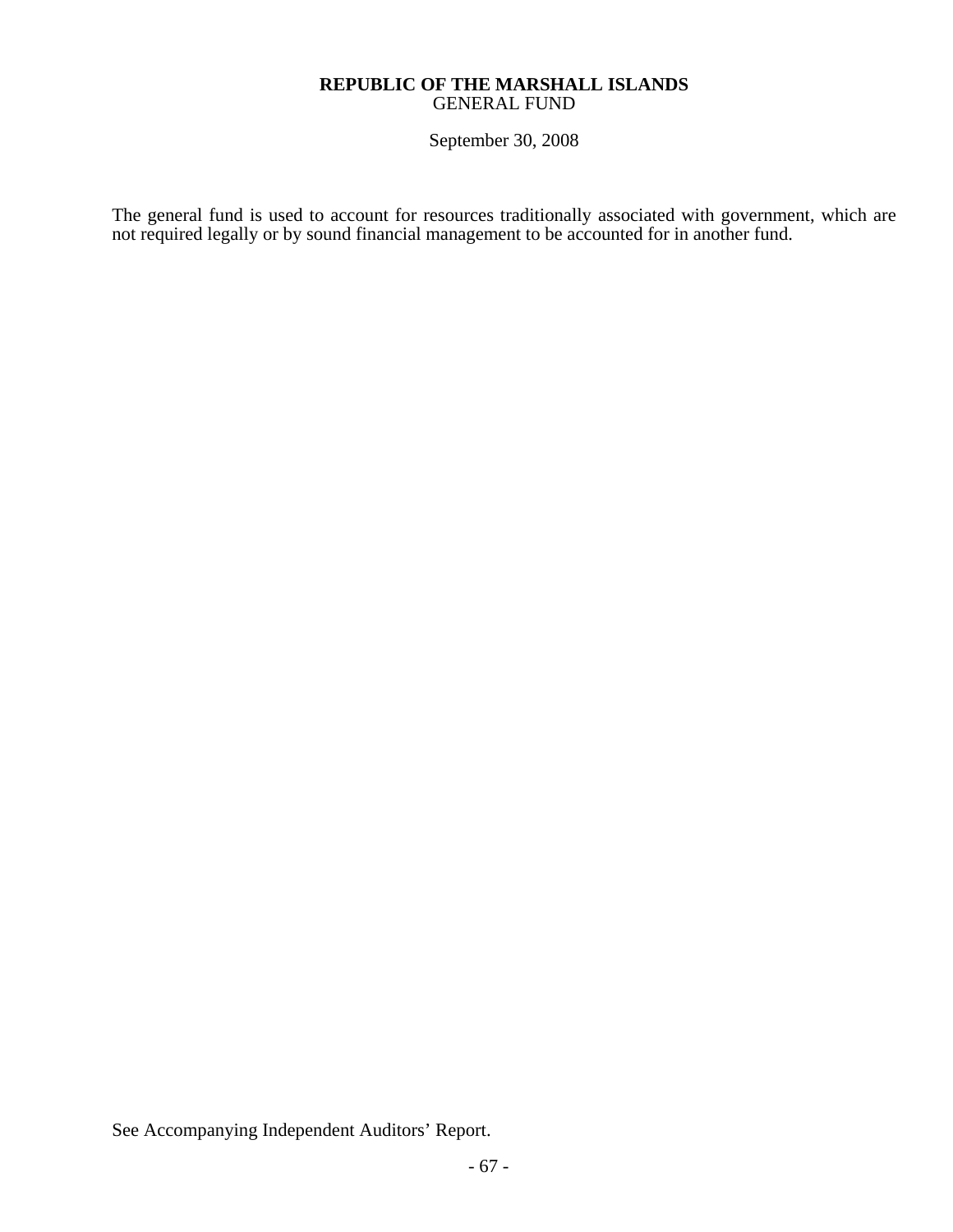# Schedule of Revenues, Expenditures by Function, and Changes in<br>Fund Balance (Deficit) - General Fund<br>Year Ended September 30, 2008<br>(with comparative totals for the year ended September 30, 2007)

|                                                             | 2008               | 2007               |
|-------------------------------------------------------------|--------------------|--------------------|
| Revenues:                                                   |                    |                    |
| Taxes:                                                      |                    |                    |
| Income                                                      | \$<br>10,979,040   | -S<br>11,244,334   |
| Import                                                      | 7,775,583          | 8,455,053          |
| Gross revenue                                               | 5,849,248          | 5,851,310          |
| Fuel                                                        | 896,766            | 899,228            |
| Penalties and interest                                      | 108,423            | 116,071            |
| Other                                                       | 550,163            | 512,661            |
|                                                             | 26,159,223         | 27,078,657         |
| Fishing rights                                              | 1,500,000          | 1,250,000          |
| Fees and charges                                            | 49,820             | 27,386             |
| Interest and dividends                                      | 405,302            | 232,796            |
|                                                             |                    |                    |
| Other:                                                      | 4,000,000          | 4,000,000          |
| Taiwan grant<br>Ship registry                               | 2,000,000          | 1,750,000          |
| Other grants                                                | 85,712             |                    |
| Other                                                       | 459,055            | 214,501            |
|                                                             | 6,544,767          | 5,964,501          |
|                                                             |                    | 34,553,340         |
| Total revenues                                              | 34,659,112         |                    |
| Expenditures:                                               |                    |                    |
| President and Cabinet:                                      |                    |                    |
| Office of the President                                     | 295,662            | 202,460            |
| President and Ministers                                     | 570,298            | 574,608            |
| <b>Cabinet Operations</b>                                   | 475,096<br>152,442 | 583,228<br>156,611 |
| Customary Law Commission                                    | 222,880            | 222,656            |
| RMI/USP Joint Secondary Education Project<br>National Band  | 74,189             | 123,594            |
|                                                             |                    |                    |
|                                                             | 1,790,567          | 1,863,157          |
| Office of the Chief Secretary:                              |                    |                    |
| Administration                                              | 229,929            | 170,636            |
| Deputy Chief Secretary - Ebeye                              | 97,836             | 97,820             |
| Economic Policy, Planning and Statistics Office             | 180,683            | 198,306            |
| Office of Environmental Planning and Policy Coordination    | 97,993             | 85,884             |
| Disaster Office                                             | 36,400             | 60,104             |
|                                                             | 642,841            | 612,750            |
| Special appropriations:                                     |                    |                    |
| Jaluit Power Plant subsidy                                  | 62,388             | 124,250            |
| Kwajalein Atoll Joint Utilities Resources subsidy - Ebeye   |                    | 215,000            |
| Land leases                                                 | 862,724            | 723,295            |
| Majuro Landowners electricity bills                         | 929,271            | 756,345            |
| Leased housing                                              | 210,680            | 258,862            |
| Marshall Islands Visitors Authority                         | 149,100            | 149,100            |
| MWSC water subsidy                                          | 99,400<br>241,963  | 99,404<br>275,836  |
| International subscriptions/membership fees                 |                    | 48,953             |
| Disaster matching<br>Salary adjustment - Public Law 2003-72 |                    | 132,699            |
| Nitijela Prior Year Obligation                              |                    | 20,000             |
| Copra price stabilization subsidy                           | 1,000,000          | 1,192,800          |
| ADB loan repayment                                          | 2,413,710          | 1,763,287          |
| General Election and Constitutional Convention              | 439,179            | 35,369             |
| Presidential summit                                         | 154,621            |                    |
| Air Marshall Islands                                        | 1,370,933          | 100,000            |
|                                                             | 7,933,969          | 5,895,200          |
| Council of Iroij:                                           |                    |                    |
| Administration                                              | 158,873            | 81,318             |
| Members                                                     | 325,906            | 344,007            |
|                                                             | 484,779            | 425,325            |
|                                                             |                    |                    |
| Nitijela:                                                   |                    |                    |
| Operations                                                  | 498,484            | 555,764            |
| General membership                                          | 899,235            | 1,108,426          |
| Speaker's contingency                                       | 71,618             | 94,322             |
| Committee                                                   | 8,488              | 15,075             |
| Legislative counsel                                         | 81,951             | 61,495             |
|                                                             | 1,559,776          | 1,835,082          |

See Accompanying Independent Auditors' Report.

 $\mathcal{I}$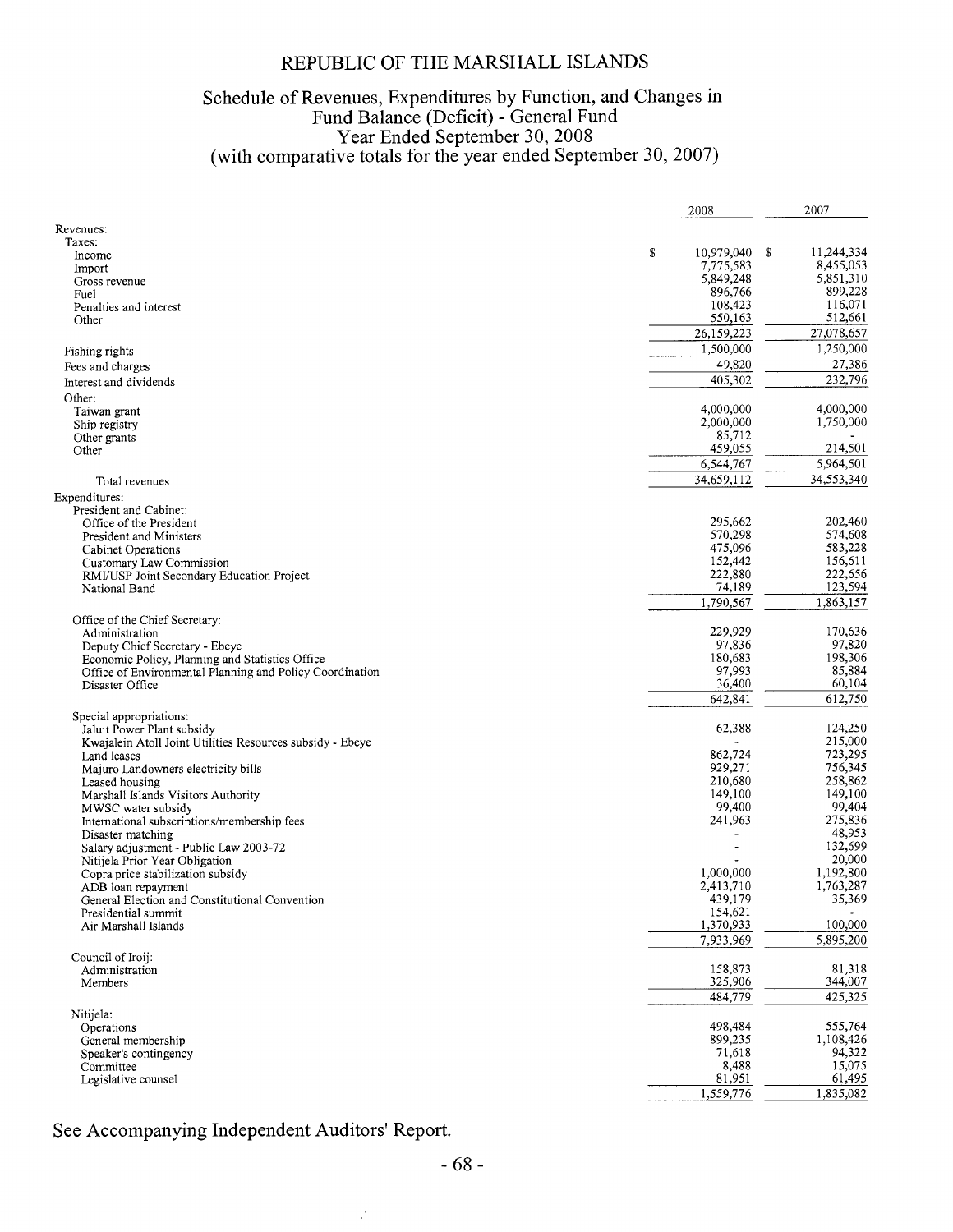# Schedule of Revenues, Expenditures by Function, and Changes in<br>Fund Balance (Deficit) - General Fund, Continued<br>Year Ended September 30, 2008<br>(with comparative totals for the year ended September 30, 2007)

|                                                                 | 2008            | 2007            |
|-----------------------------------------------------------------|-----------------|-----------------|
| Expenditures, continued:                                        |                 |                 |
| Office of the Auditor-General:                                  |                 |                 |
| Auditor-General salary                                          | 42,733          | 42,660          |
| Operations                                                      | 135,746         | 223,294         |
| Single audit - local match                                      | 328,470         | 174,758         |
|                                                                 | 506,949         | 440,712         |
| Public Service Commission:                                      |                 |                 |
| Members                                                         | 92,443          | 91,719          |
| Administration                                                  | 367,084         | 401,906         |
|                                                                 | 459,527         | 493,625         |
| Office of the Attorney General                                  | 582,463         | 577.817         |
| Ministries:                                                     |                 |                 |
| Ministry of Education                                           | 3,771,941       | 3,844,147       |
| Ministry of Health and Environment                              | 2,334,807       | 2,953,091       |
| Ministry of Transportation and Communication                    | 1,582,317       | 1,745,731       |
| Ministry of Resources and Development                           | 587,960         | 671,927         |
| Ministry of Internal Affairs                                    | 1,774,269       | 1,818,932       |
| Ministry of Justice                                             | 2,848,501       | 2,756,008       |
| Ministry of Finance                                             | 4,621,054       | 4,377,322       |
| Ministry of Foreign Affairs and Trade                           | 2,312,955       | 2,265,102       |
| Ministry of Public Works                                        | 1,230,744       | 1,267,373       |
|                                                                 | 21,064,548      | 21,699,633      |
| Environmental Protection Authority                              | 204,186         | 164,202         |
| Total expenditures                                              | 35,229,605      | 34,007,503      |
| Excess (deficiency) of revenues over (under) expenditures       | (570, 493)      | 545,837         |
| Other financing sources:                                        |                 |                 |
| Operating transfers in:                                         |                 |                 |
| Intergenerational Trust Fund                                    |                 | 5,925,460       |
| Section 177 Administration Fund                                 |                 | 68,828          |
| Section 111 Investment Development Fund                         |                 | 472,253         |
| National Environmental Protection Authority Fund                |                 | 92,736          |
| Resident Workers Training Account Fund                          |                 | 360,098         |
| Republic of China Fund                                          | 4.604.495       | 195,074         |
| Ministry of Justice Fund                                        | 386,377         | 650,589         |
| Total other financing sources                                   | 4,990,872       | 7,765,038       |
| Other financing uses:                                           |                 |                 |
| Operating transfers out:                                        |                 |                 |
|                                                                 | 845,314         | 218,323         |
| Judiciary Fund<br>Section 221(b) Education and Health Care Fund | 4,280           |                 |
|                                                                 | 51,447          | 66,916          |
| Postal Services Fund                                            | 100,000         | 70,353          |
| Marshall Islands Scholarship, Grant and Loan Board Fund         | 394,240         |                 |
| Local Government Fund                                           | 1,395,281       | 355,592         |
| Total other financing uses                                      |                 |                 |
| Net change in fund balance (deficit)                            | 3,025,098       | 7,955,283       |
| Fund balance (deficit) at the beginning of the year             | 2,044,268       | (5,911,015)     |
| Fund balance at the end of the year                             | 5,069,366<br>\$ | 2,044,268<br>\$ |

See Accompanying Independent Auditors' Report.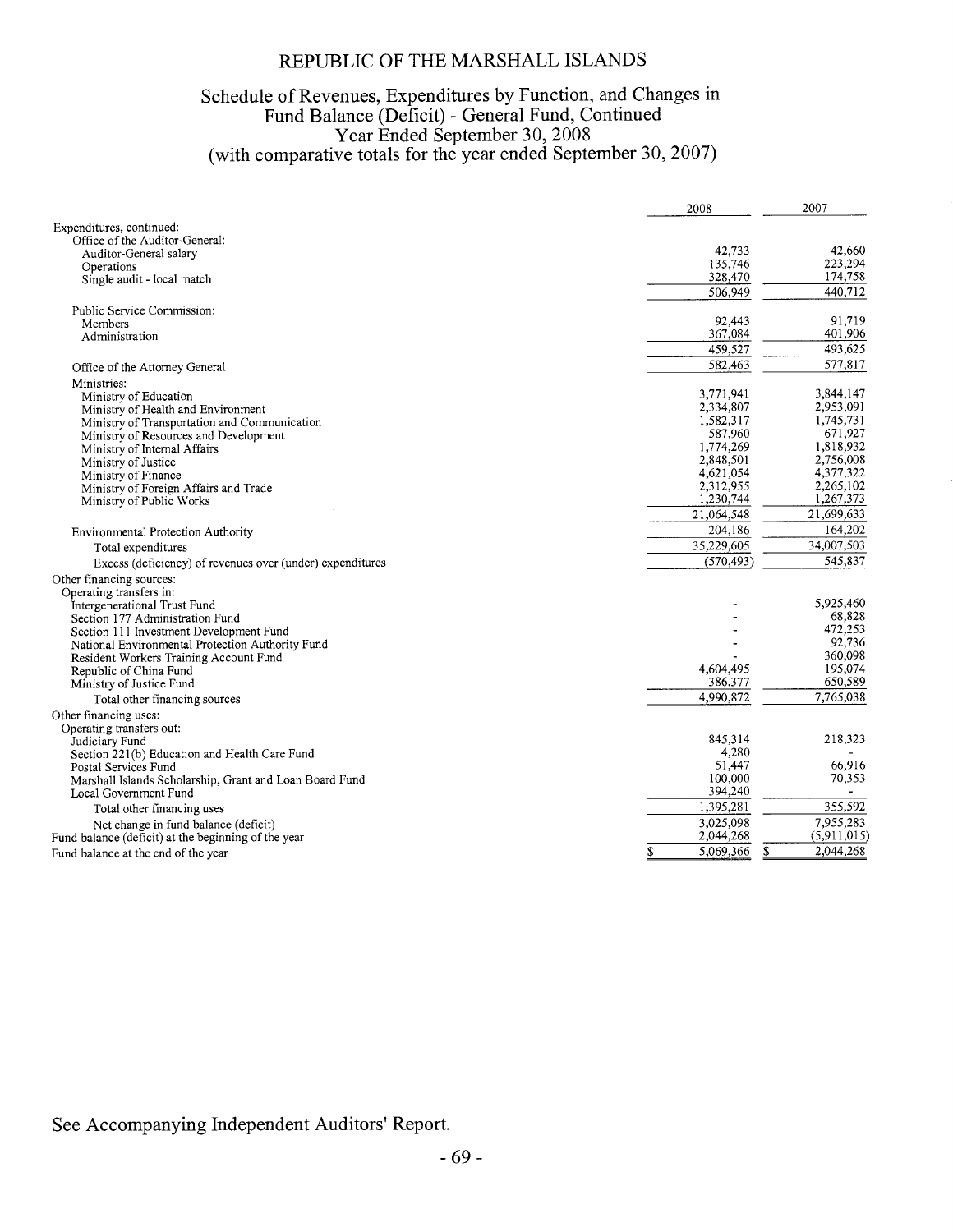#### REPUBLIC OF THE MARSHALL ISLANDS

# Schedule of Revenues, Expenditures and Changes in Deficit<br>Budget and Actual - General Fund<br>Year Ended September 30, 2008

|                                             |                  | <b>Budgeted Amounts</b> |                             |                  |
|---------------------------------------------|------------------|-------------------------|-----------------------------|------------------|
|                                             | Original         | Final                   | Actual -<br>Budgetary Basis | Variance         |
| Revenues:                                   |                  |                         |                             |                  |
| Taxes:                                      |                  |                         |                             |                  |
| Income                                      | \$<br>11,855,401 | \$<br>11,855,401        | 10,979,040<br>-S            | (876, 361)<br>\$ |
| <b>Import</b>                               | 8,455,409        | 8,455,409               | 7,775,583                   | (679, 826)       |
| Gross revenue                               | 5,020,182        | 5,020,182               | 5,849,248                   | 829,066          |
| Fuel                                        | 883,898          | 883,898                 | 896,766                     | 12,868           |
| Penalties and interest                      | 137,701          | 137,701                 | 108,423                     | (29, 278)        |
| Other                                       | 540,927          | 540,927                 | 550,163                     | 9,236            |
|                                             | 26,893,518       | 26,893,518              | 26,159,223                  | (734, 295)       |
| Fishing rights                              | 1,500,000        | 1,500,000               | 1,500,000                   |                  |
| Fees and charges                            | 370,079          | 370,079                 | 49,820                      | (320, 259)       |
| Interest and dividends                      | 129,205          | 129,205                 | 405,302                     | 276,097          |
|                                             |                  | 4,000,000               | 4.000.000                   |                  |
| Taiwan grant                                | 4,000,000        | 2,000,000               | 2,000,000                   |                  |
| Ship registry                               | 2,000,000        | 820,111                 | 544,767                     | (275, 344)       |
| Other                                       | 107,089          |                         |                             |                  |
|                                             | 6,107,089        | 6,820,111               | 6,544,767                   | (275, 344)       |
| Total revenues                              | 34,999,891       | 35,712,913              | 34,659,112                  | (1,053,801)      |
| Expenditures:                               |                  |                         |                             |                  |
| President and Cabinet:                      |                  |                         |                             |                  |
| Office of the President                     | 315,121          | 226,946                 | 308,364                     | (81, 418)        |
| President and Ministers                     | 586,445          | 593,845                 | 575,209                     | 18,636           |
| Cabinet Operations                          | 434,429          | 513,959                 | 515,241                     | (1,282)          |
| Customary Law Commission                    | 174,347          | 174,347                 | 157,357                     | 16,990           |
| RMI/USP Joint Secondary Education Project   | 222,656          | 222,656                 | 222,880                     | (224)            |
| National Band                               | 142,124          | 142,124                 | 74,911                      | 67,213           |
|                                             | 1,875,122        | 1,873,877               | 1.853.962                   | 19.915           |
| Office of the Chief Secretary:              |                  |                         |                             |                  |
| Administration                              | 209,558          | 237,825                 | 234,562                     | 3,263            |
| Deputy Chief Secretary - Ebeye              |                  | 98,530<br>94,530        | 98,441                      | 89               |
| <b>EPPSO</b>                                | 229,619          | 229,619                 | 180,759                     | 48,860           |
| <b>OEPPC</b>                                | 93,437           | 93,437                  | 97,993                      | (4, 556)         |
| Disaster Office                             | 44,697           | 41,887                  | 37,512                      | 4,375            |
|                                             | 671,841          | 701,298                 | 649,267                     | 52,031           |
| Special appropriations:                     |                  |                         |                             |                  |
| Jaluit Power Plant subsidy                  | 124,250          | 124,250                 | 62,388                      | 61,862           |
| Land leases                                 | 574,532          | 855,976                 | 862,724                     | (6,748)          |
| Majuro landowners electricity subsidy       | 725,620          | 725,620                 | 929,271                     | (203, 651)       |
| Leased housing                              | 231,602          | 231,602                 | 223,864                     | 7,738            |
| Marshall Islands Visitors Authority         | 149,100          | 149,100                 | 149,100                     |                  |
| MWSC water subsidy                          | 99,400           | 99,400                  | 99,400                      |                  |
| International subscriptions/membership fees | 272,853          | 272,853                 | 241,963                     | 30,890           |
| <b>RMI/USP MOU</b>                          |                  | 25,446<br>25,446        |                             | 25,446           |
| Copra price stabilization subsidy           | 1,085,632        | 1,085,632               | 1,092,185                   | (6, 553)         |
| ADB loan repayment                          | 1,509,617        | 2,169,668               | 2,413,710                   | (244, 042)       |
| General Election                            | 407,890          | 412,810                 | 448,462                     | (35, 652)        |
| Presidential summit                         | 170,968          | 170,968                 | 172,393                     | (1,425)          |
| RMI Consulate (Honolulu) Office Upgrade     | 49,700           | 49,700                  | $\bullet$                   | 49,700           |
| Air Marshall Islands                        |                  | ۰                       | 1,370,933                   | (1,370,933)      |
|                                             | 5,426,610        | 6,373,025               | 8,066,393                   | (1,693,368)      |
|                                             |                  |                         |                             |                  |
| Council of Iroij:<br>Administration         | 82,545           | 176,767                 | 175,449                     | 1,318            |
| Members                                     | 324,147          | 319,925                 | 328,406                     | (8, 481)         |
|                                             |                  | 496,692                 | 503,855                     | (7,163)          |
|                                             | 406,692          |                         |                             |                  |
| Office of the Auditor-General:              |                  |                         |                             |                  |
| Auditor-General salary                      | 41,977           | 41,977                  | 42,733                      | (756)            |
| Operations                                  | 312,892          | 345,332                 | 136,205                     | 209,127          |
| Single audit - local match                  | 577,281          | 577,281                 | 304,700                     | 272,581          |
|                                             | 932,150          | 964.590                 | 483,638                     | 480,952          |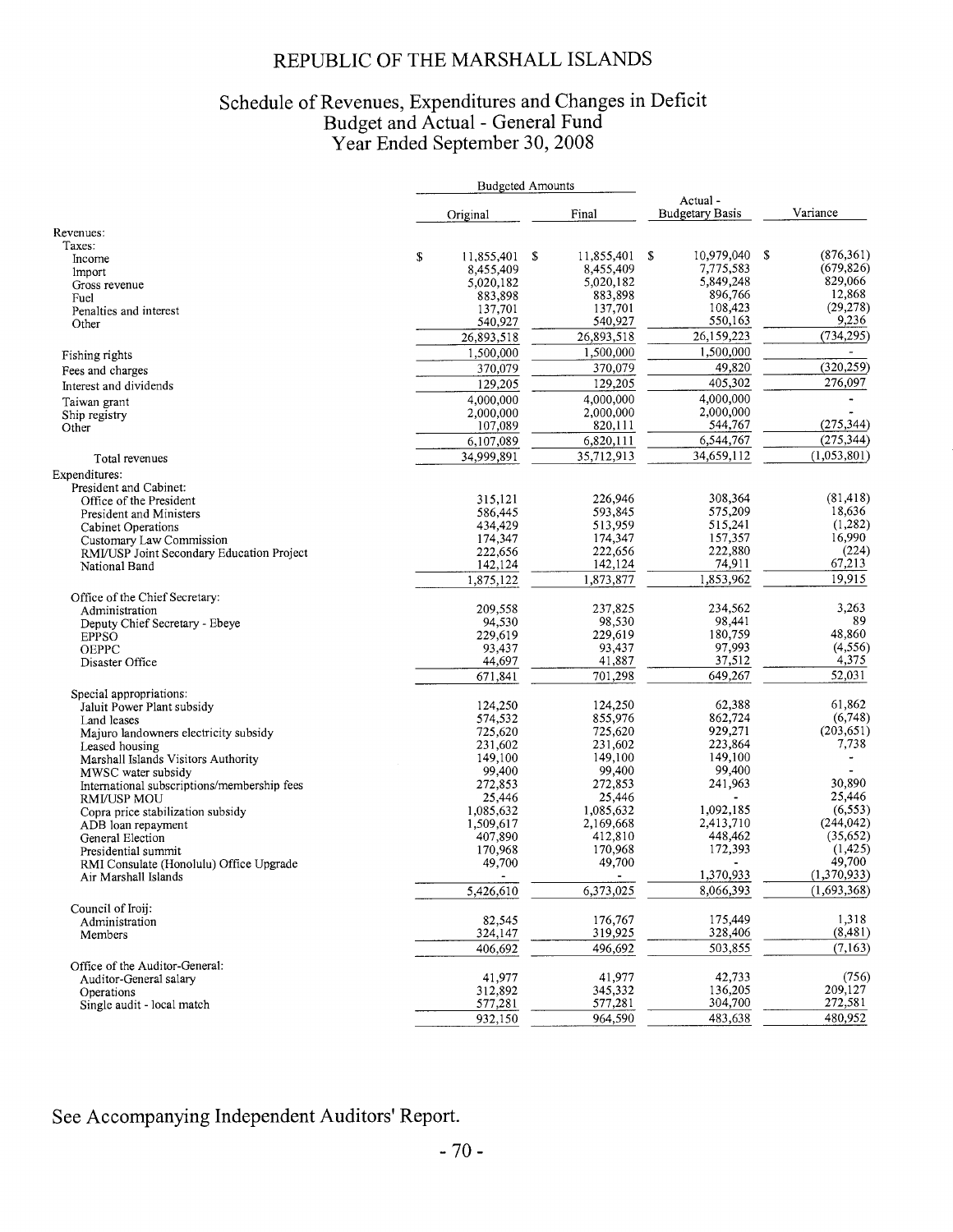#### REPUBLIC OF THE MARSHALL ISLANDS

## Schedule of Revenues, Expenditures and Changes in Deficit, Continued<br>Budget and Actual - General Fund<br>Year Ended September 30, 2008

|                                                           |                        | <b>Budgeted Amounts</b> |                                   |                   |
|-----------------------------------------------------------|------------------------|-------------------------|-----------------------------------|-------------------|
|                                                           | Original               | Final                   | Actual-<br><b>Budgetary Basis</b> | Variance          |
| Expenditures, continued:                                  |                        |                         |                                   |                   |
| Public Service Commission:                                |                        |                         |                                   |                   |
| Members                                                   | 93,250                 | 93,250                  | 92.443                            | 807               |
| Administration                                            | 372,459                | 372,459                 | 367,585                           | 4,874             |
|                                                           | 465,709                | 465,709                 | 460,028                           | 5,681             |
| Office of the Attorney General                            | 834,984                | 782,484                 | 635,947                           | 146,537           |
| Ministries:                                               |                        |                         |                                   |                   |
| Ministry of Education                                     | 4,039,277              | 4,039,837               | 3,887,014                         | 152,823           |
| Ministry of Health and Environment                        | 3,116,499              | 3,420,628               | 2,372,952                         | 1,047,676         |
| Ministry of Transportation and Communication              | 1,752,224              | 1,752,224               | 1,626,912                         | 125,312           |
| Ministry of Resources and Development                     | 719,897                | 719,897                 | 600,114                           | 119,783           |
| Ministry of Internal Affairs                              | 1,996,450              | 2,066,396               | 1,969,496                         | 96,900            |
| Ministry of Justice                                       | 2,926,501              | 2,926,501               | 2,857,205                         | 69,296            |
| Ministry of Finance                                       | 2,904,733              | 2,904,733               | 4,647,531                         | (1,742,798)       |
| Ministry of Foreign Affairs and Trade                     | 2,471,658              | 2,434,158               | 2,346,336                         | 87,822<br>168,743 |
| Ministry of Public Works                                  | 1,419,449              | 1,419,449               | 1,250,706                         |                   |
|                                                           | 21,346,688             | 21,683,823              | 21,558,266                        | 125,557           |
| Environmental Protection Authority                        | 201,265                | 201,265                 | 204,186                           | (2,921)           |
| Nitijela:                                                 |                        |                         |                                   |                   |
| Operations                                                | 561,753                | 555,529                 | 509.763                           | 45.766            |
| General Membership                                        | 977,659                | 1,003,667               | 888,175                           | 115,492           |
| Speaker's Contingency                                     | 60,514                 | 78,511                  | 71,884                            | 6,627             |
| Committee                                                 | 55,937                 | 9.527                   | 8,968                             | 559               |
| Legislative Counsel                                       | 58,798                 | 58,798                  | 84,946                            | (26, 148)         |
|                                                           | 1,714,661              | 1,706,032               | 1,563,736                         | 142,296           |
| Total expenditures                                        | 33,875,722             | 35,248,795              | 35,979,278                        | (730, 483)        |
| Excess (deficiency) of revenues over (under) expenditures | 1,124,169              | 464,118                 | (1,320,166)                       | (1, 784, 284)     |
| Other financing sources:                                  |                        |                         |                                   |                   |
| Operating transfers in:                                   |                        |                         |                                   |                   |
| Republic of China Fund                                    |                        | 660,051                 | 4,604,495                         | 3,944,444         |
| Ministry of Justice Fund                                  |                        |                         | 386,377                           | 386,377           |
|                                                           |                        | 660,051                 | 4,990,872                         | 4,330,821         |
| Other financing uses:                                     |                        |                         |                                   |                   |
| Operating transfers out:                                  |                        |                         |                                   |                   |
| Judiciary Fund                                            | 908,992                | 908,992                 | 845,314                           | 63,678            |
| Section 221(b) Education and Health Care Fund             |                        |                         | 4,280                             | (4,280)           |
| Postal Services Fund                                      | 30,267                 | 30,267                  | 51,447                            | (21, 180)         |
| Marshall Islands Scholarship, Grant and Loan Board Fund   | 100,000                | 100,000<br>394,240      | 100,000<br>394,240                |                   |
| Local Government Fund                                     | 394,240                |                         |                                   |                   |
|                                                           | 1,433,499              | 1,433,499               | 1,395,281                         | 38,218            |
| Other changes to unreserved fund deficit:                 |                        |                         |                                   |                   |
| Increase in reserve for related assets                    |                        |                         | (3,380,493)                       | (3,380,493)       |
|                                                           |                        |                         | (3,380,493)                       | (3,380,493)       |
| Net change in unreserved fund deficit                     | (309, 330)             | (309, 330)              | (1,105,068)                       | (795, 738)        |
| Unreserved fund deficit at the beginning of the year      | (2, 536, 681)          | (2, 536, 681)           | (2, 536, 681)                     |                   |
| Unreserved fund deficit at the end of the year            | \$<br>$(2,846,011)$ \$ | $(2,846,011)$ \$        | $(3,641,749)$ \$                  | (795, 738)        |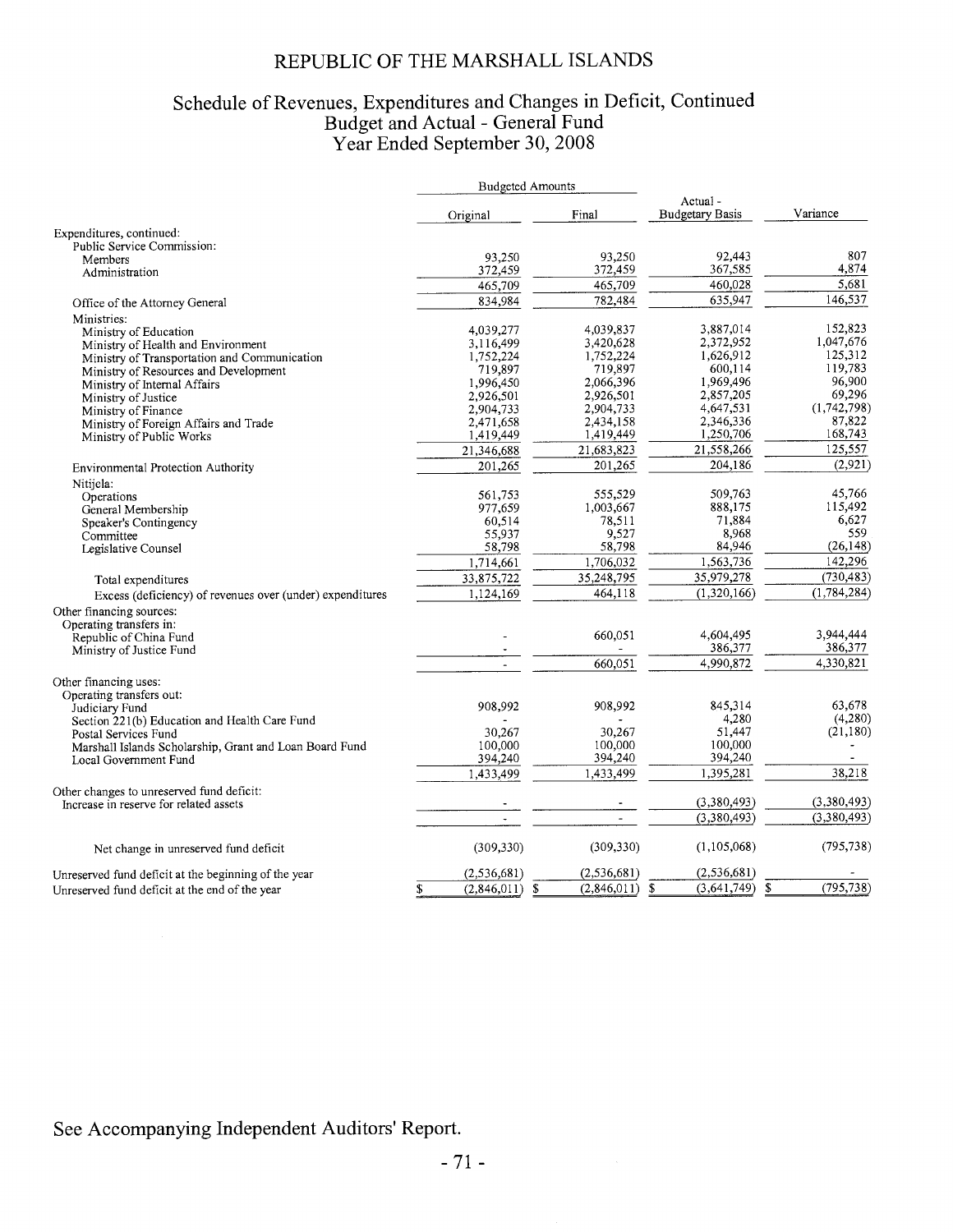#### September 30, 2008

Special revenue funds are used to account for specific revenues that are legally restricted for particular purposes. A brief discussion of RepMar's Nonmajor Governmental Funds - Special Revenue Funds as of September 30, 2008, follows:

#### Reimbursable Fund

This fund accounts for the operations of the Majuro Weather Station that is funded by the United States Department of Commerce National Weather Service and overtime charges for Customs and Immigration personnel whose attendance is required at the various ports of entry into the Marshall Islands.

#### Public Works Fund

This fund was established under Public Law No. 2003-24 and accounts for all charges, fees and other monies collected or generated by the Ministry of Public Works.

#### Land Registration Authority Fund

This fund accounts for the operations of the Marshall Islands Land Registration Authority. This Authority was established under Public Law No. 2001-26 to provide a legal framework for registration of land in the Marshall Islands in order to encourage investment and to protect land interest holders.

#### Changed Circumstances Fund

This fund accounts for the expenditures related to the Changed Circumstances Study using excess annual proceeds from the Section 177 Nuclear Claims Trust Fund.

#### Labor (General) Fund

This fund accounts for the collection of all fees and charges levied under the Labor (Non-Resident Workers) Act of 2006 (Public Law No. 2006-60) as administered by the Ministry of Foreign Affairs and Trade.

#### Labor (Bond) Fund

This fund accounts for the collection of all bonds paid or forfeited by employers under the Labor (Non-Resident Workers) Act of 2006 (Public Law No. 2006-60) as administered by the Ministry of Foreign Affairs and Trade.

#### Judiciary Fund

This fund accounts for all financial transactions related to RepMar's judicial system as required under Public Law No. 1989-69.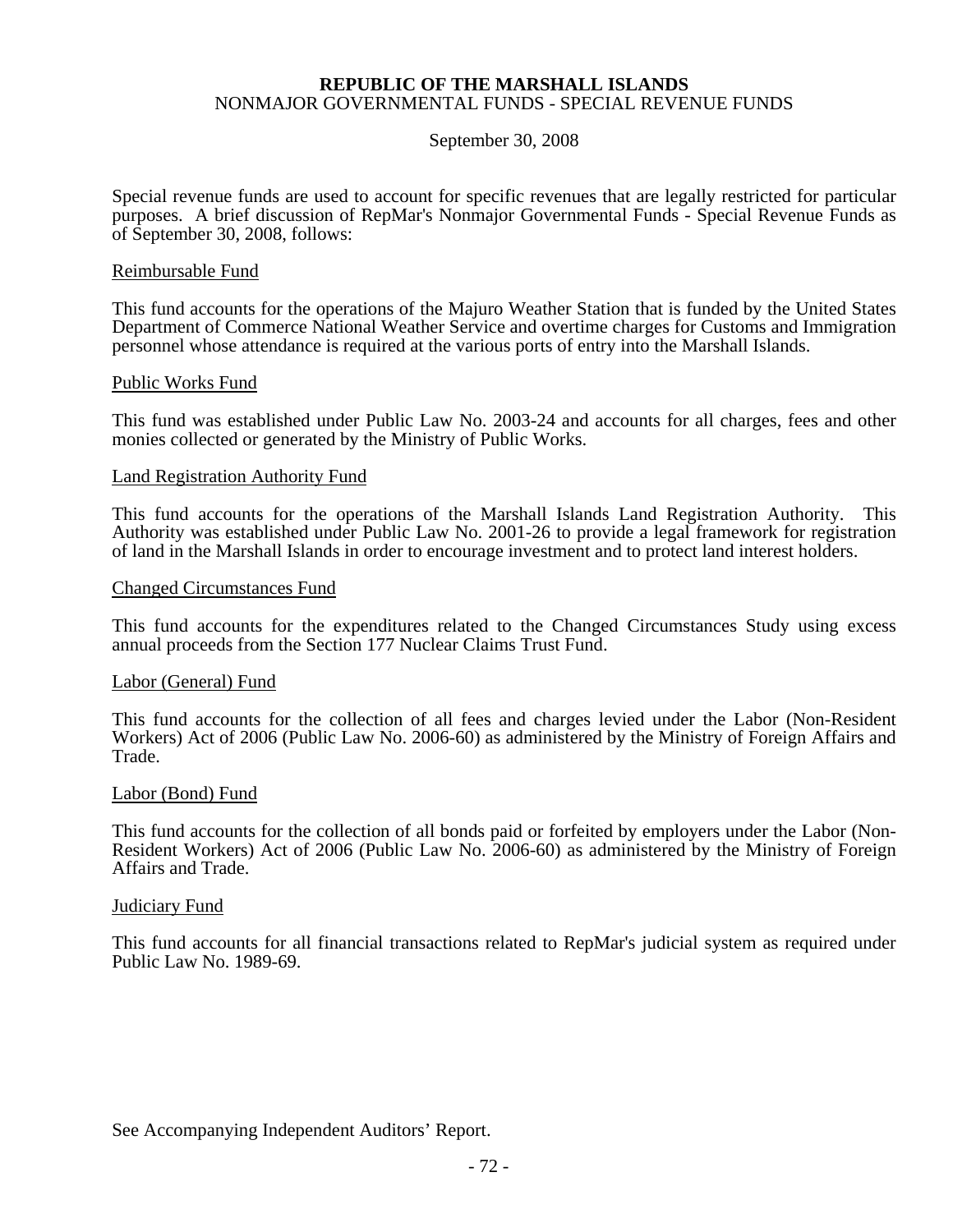#### September 30, 2008

#### Ministry of Justice Fund

This fund accounts for specific operations of both the Department of Public Safety and Ministry of Justice. This fund was established under Public Law No. 1989-70 and administers fees and fines, as collected by the courts with respect to violation of National Government laws, and any appropriations made by the Nitijela for related purposes.

#### Marshall Islands Revised Code Fund

This fund accounts for the maintenance of the Marshall Islands Revised Code.. This fund was established under Public Law No. 2006-61 to administer revenue received with respect to the sale and distribution of the Marshall Islands Revised code, and any appropriations made by the Nitijela for related purposes.

#### Alternative Energy Fund

This fund accounts for the development, marketing, and operation of alternative energy systems. This fund was established under Public Law No. 1989-63 to administer revenue received with respect to alternative energy systems, and any appropriations made by the Nitijela for related purposes.

#### National Environmental Protection Authority Fund

This fund accounts for the operations of the National Environmental Protection Authority. This fund was established under Public Law No. 1984-31, as amended by Public Law No. 1987-2, for the protection and management of the environment.

#### Resident Workers Training Account Fund

This fund was established under Public Law No. 1987-6 and accounts for all monies collected under the provisions of the Nonresident Workers Act 1983 from employers who employ non-resident workers, and accounts for all financial transactions of the National Training Council.

#### Postal Service Fund

This fund was established under Public Law No. 1985-4 to account for and administer monies collected and paid under the provisions of the Postal Service Act 1983 and any appropriations made by the Nitijela for related purposes.

#### Sea Patrol Fund

This fund was established under Public Law No. 1991-143 and accounts for all charges, fees and fines generated and received by the Sea Patrol Division through the use of the patrol boat M.V. Lomor.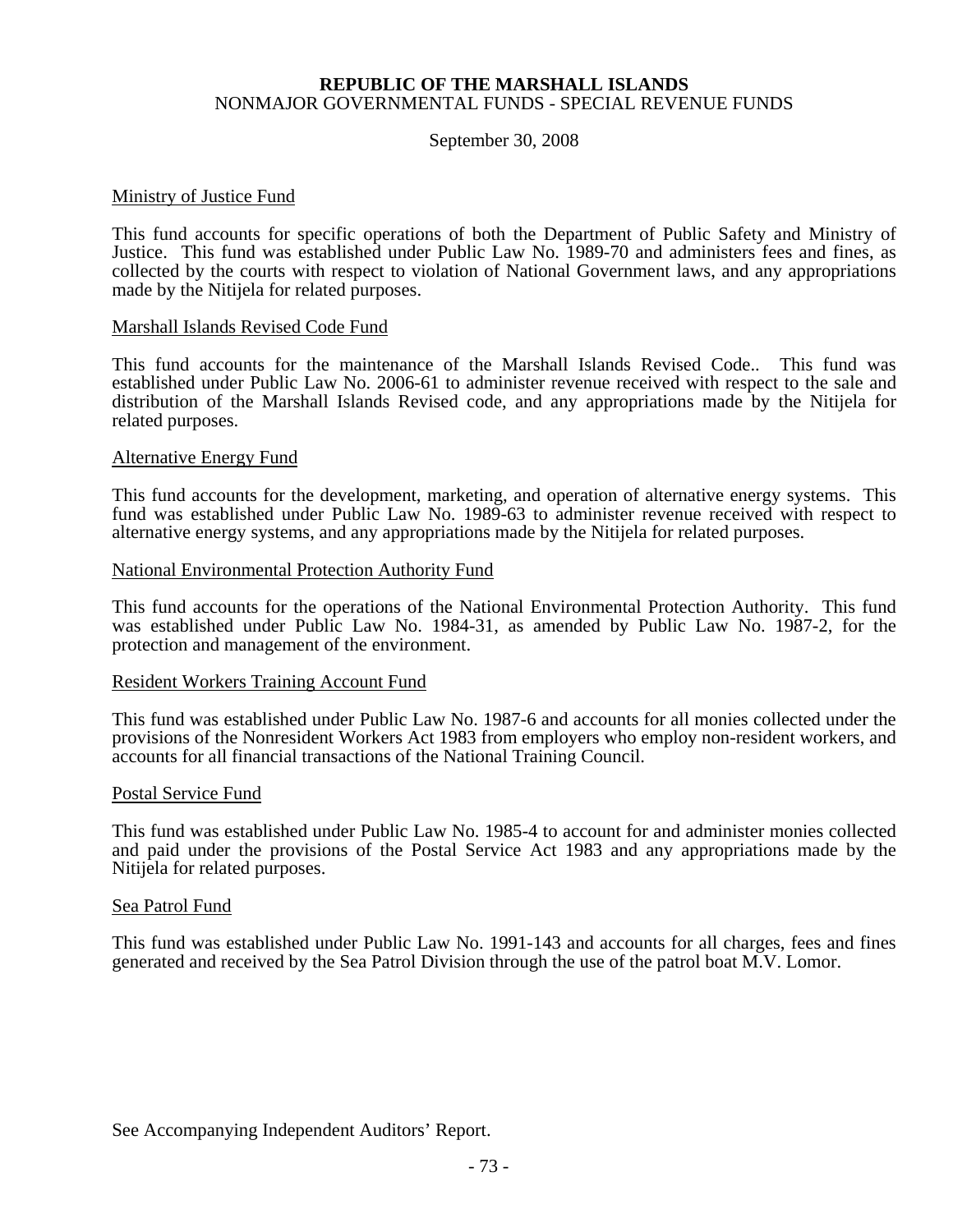#### September 30, 2008

#### Transportation Services Fund

This fund was established under Public Law No. 2001-38 and accounts for all charges, fees and other monies collected or generated by the Ministry of Transportation and Communications through the use of their shipping vessels.

#### Registrar General Fund

This fund was established under Public Law No. 1992-4 and accounts for all charges, fees and monies collected or generated by the Ministry of Internal Affairs Registrar-General of Births, Deaths and Marriages.

#### Ministry of Internal Affairs Fund

This fund was established under Public Law No. 2003-84 and accounts for all charges, fees and monies collected or generated by Ministry of Internal Affairs through Radio V7AB, the Lands and Survey Division, the ID Card Section, the Sports and Recreation Division, and any other funds generated by the Ministry for a specific purpose.

#### Marshall Islands Development Authority (MIDA) Fund

This fund accounts for capital projects specified under Public Law No. 1988-14, Section 12 and Schedule 3, appropriated to MIDA from Capital Account funds provided under Section 211 of the Compact of Free Association. Those appropriations do not lapse at the end of the fiscal year, but continue until either the purpose of the appropriation is complete, or the funds are expended, whichever occurs first.

#### Local Government Fund

This fund accounts for the disbursement of funds to Local Governments. The fund was established under Public Law No. 1981-2 to channel monies appropriated by the Nitijela and granted by RepMar to local governments.

#### Asian Development Bank (ADB) Development Projects

This fund accounts for capital projects funded by Asian Development Bank loans. These projects include the fisheries development (ADB Loan Number 1102 MAR (SF)), typhoon emergency rehabilitation program (ADB Loan Number 1218 MAR (SF)), improvement of basic education (ADB Loan Number 1249 MAR (SF)), Majuro water supply project (ADB Loan Numbers 1250 MAR (SF) and 1389 RMI (SF)), improvement of health care (ADB Loan Number 1316 RMI (SF)), the Ebeye health and infrastructure project (ADB Loan Number 1694 RMI (SF)), and the skills training and vocational education project (ADB Loan Number 1791 RMI (SF)).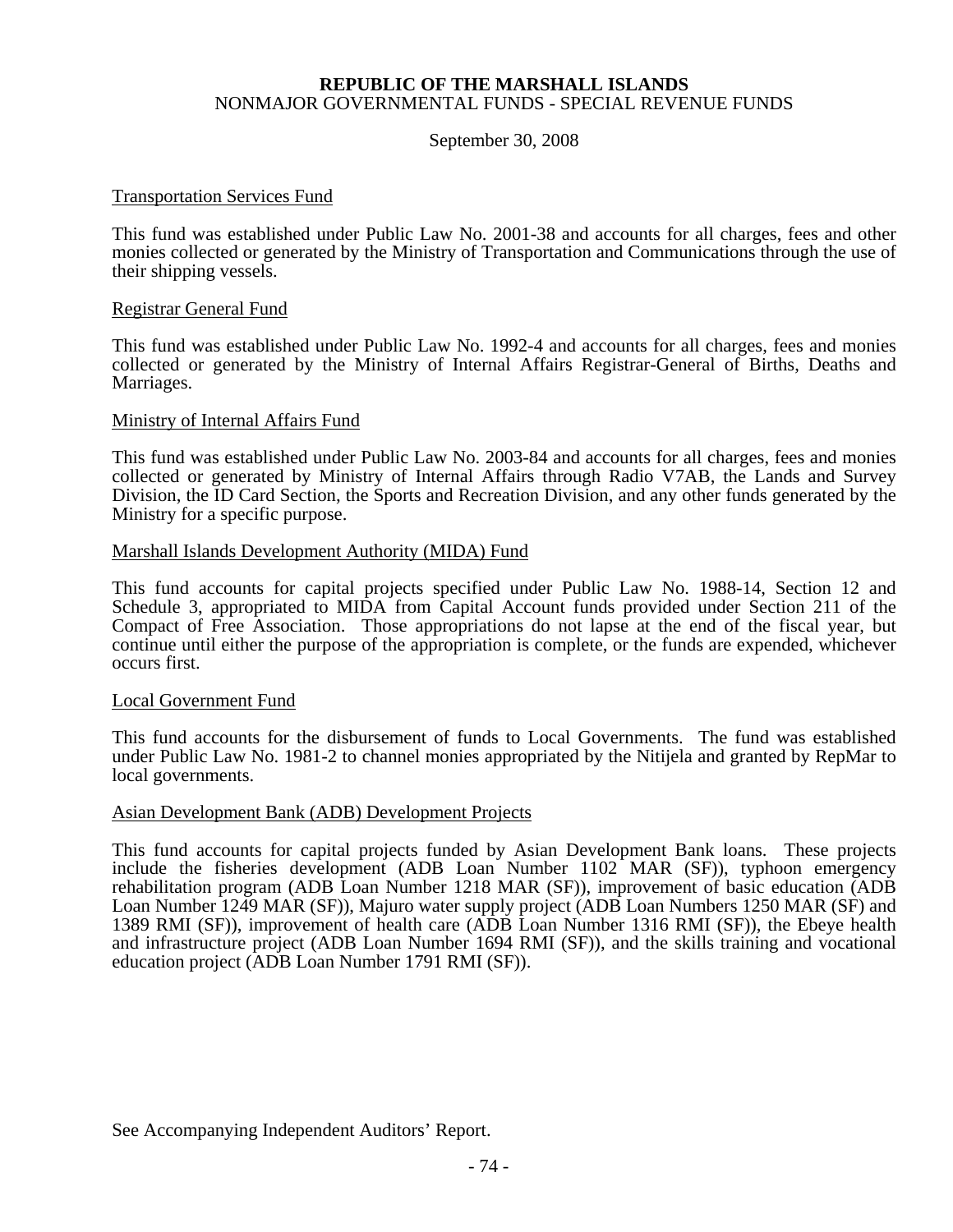#### September 30, 2008

#### Four-Atoll Medical Fund

This fund accounts for transactions from the distribution of annual proceeds from the Nuclear Claims Trust Fund in accordance with Article II, Section 1(a) of the agreement between the Government of the United States and RepMar for the implementation of Section 177 of the Compact of Free Association.

#### Marshall Islands Scholarship Grant and Loan Board

This fund was established under Public Law No. 1979-19 and accounts for all disbursements of scholarship funds.

#### Health Care Revenue Fund

This fund was established under Public Law No. 1989-59 within the Ministry of Health and Environment to control the expenditure of funds for health care related services.

#### Marshall Islands Health Fund

This fund was established under Public Law No. 1990-75, as amended by Public Law Nos. 2001-31 and 2001-35, to account for the operations of the Basic and Supplemental Health Funds delivering comprehensive medical care to the residents of the Marshall Islands.

#### Nuclear Claims Tribunal

This fund accounts for all financial transactions arising from distributions made under the (Compact of Free Association) Section 177 Agreement as a result of the Nuclear Testing Program.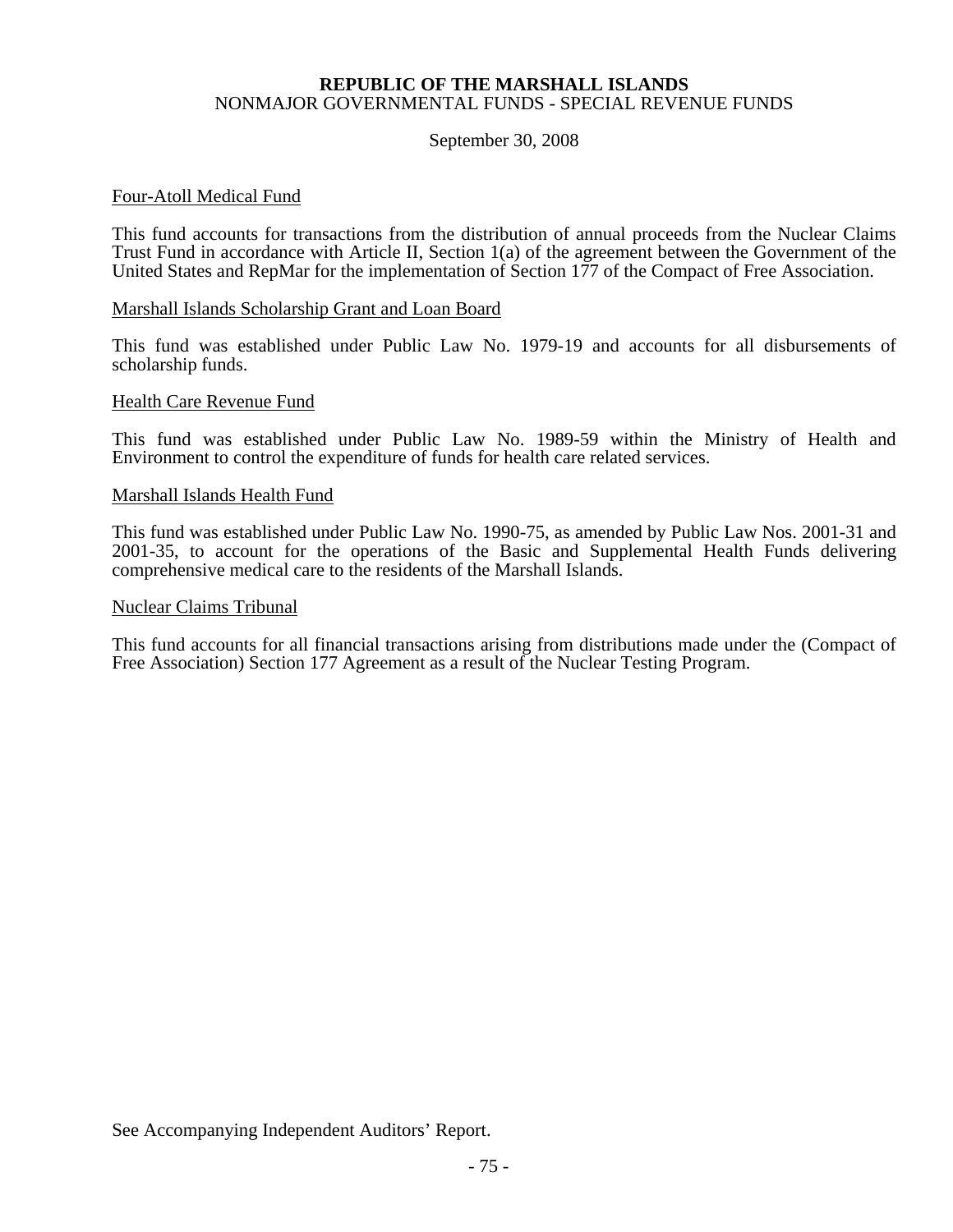### Combining Balance Sheet<br>September 30, 2008

|                                      |    | 200090                   |     | 200105          |               | 200224                            |     | 200317                   |    | 200318                   |               | 200319              |      | 200330     |    | 200332                 |      | 200333                              |     | 200335                |          | 200337                                               |     | 200340                                     |      | 200515            |
|--------------------------------------|----|--------------------------|-----|-----------------|---------------|-----------------------------------|-----|--------------------------|----|--------------------------|---------------|---------------------|------|------------|----|------------------------|------|-------------------------------------|-----|-----------------------|----------|------------------------------------------------------|-----|--------------------------------------------|------|-------------------|
| <b>ASSETS</b>                        |    | Reimbursable             |     | Public<br>Works |               | Land<br>Distribution<br>Authority |     | Changed<br>Circumstances |    | Labor<br>(General)       |               | Labor<br>(Bond)     |      | Judiciary  |    | Ministry<br>of Justice |      | Marshall<br>Islands<br>Revised Code |     | Alternative<br>Energy |          | National<br>Environmental<br>Protection<br>Authority |     | Resident<br>Workers<br>Training<br>Account |      | Postal<br>Service |
| Cash and cash equivalents            | s. |                          | S   |                 | -S            |                                   | -5  |                          | s. | $\blacksquare$           | <sup>\$</sup> |                     | -\$  |            | S  |                        |      |                                     |     |                       |          |                                                      |     |                                            |      |                   |
| Time certificates of deposit         |    |                          |     |                 |               |                                   |     |                          |    |                          |               |                     |      |            |    |                        | -S   |                                     | -8  |                       | <b>S</b> |                                                      | S   |                                            | s    |                   |
| Investments                          |    |                          |     |                 |               |                                   |     |                          |    |                          |               |                     |      |            |    |                        |      |                                     |     |                       |          |                                                      |     |                                            |      |                   |
| Receivables, net:                    |    |                          |     |                 |               |                                   |     |                          |    |                          |               |                     |      |            |    |                        |      |                                     |     |                       |          |                                                      |     |                                            |      |                   |
| Taxes                                |    | $\overline{\phantom{a}}$ |     |                 |               |                                   |     |                          |    |                          |               |                     |      |            |    |                        |      |                                     |     |                       |          |                                                      |     | 42,672                                     |      |                   |
| Federal                              |    | 275,807                  |     |                 |               |                                   |     |                          |    |                          |               |                     |      |            |    |                        |      |                                     |     |                       |          |                                                      |     |                                            |      |                   |
| General                              |    | ٠                        |     |                 |               |                                   |     |                          |    |                          |               |                     |      |            |    |                        |      |                                     |     |                       |          |                                                      |     | $\blacksquare$                             |      |                   |
| Other<br>Due from other funds        |    | $\overline{\phantom{a}}$ |     |                 |               |                                   |     |                          |    |                          |               |                     |      |            |    |                        |      | ٠                                   |     | $\hat{\phantom{a}}$   |          |                                                      |     | 810                                        |      |                   |
|                                      |    | $\overline{\phantom{a}}$ |     | 49,986          |               | 18,118                            |     | 54,458                   |    | 68,850                   |               | 54,760              |      | 19,576     |    | 31,119                 |      | 4,000                               |     | 416                   |          |                                                      |     | 450,295                                    |      | 6,449             |
| Advances                             |    | (341)                    |     |                 |               |                                   |     |                          |    | $\overline{\phantom{a}}$ |               |                     |      | (302)      |    | (614)                  |      | $\overline{\phantom{a}}$            |     | ٠                     |          |                                                      |     | (320)                                      |      | (710)             |
| Total assets                         |    | 275,466                  |     | 49,986          | Æ             | 18,118                            | £   | 54,458                   |    | 68,850                   |               | 54,760              | -9   | 19,274     | -S | 30,505                 | - 5  | 4,000                               |     | 416                   | - \$     |                                                      | - 3 | 493,457                                    | - \$ | 5,739             |
| <b>LIABILITIES AND FUND BALANCES</b> |    |                          |     |                 |               |                                   |     |                          |    |                          |               |                     |      |            |    |                        |      |                                     |     |                       |          |                                                      |     |                                            |      |                   |
| (DEFICITS)                           |    |                          |     |                 |               |                                   |     |                          |    |                          |               |                     |      |            |    |                        |      |                                     |     |                       |          |                                                      |     |                                            |      |                   |
| Liabilities:                         |    |                          |     |                 |               |                                   |     |                          |    |                          |               |                     |      |            |    |                        |      |                                     |     |                       |          |                                                      |     |                                            |      |                   |
| Accounts payable                     | s. | 1.011 S                  |     |                 | <sup>\$</sup> |                                   | -8  |                          | -S | ÷.                       | S.            | $\hat{\phantom{a}}$ | - \$ | $(145)$ \$ |    | 30,505 \$              |      | $\overline{a}$                      | -5  |                       | -S       |                                                      | £.  | 142,816 \$                                 |      | 5,739             |
| Other liabilities and accruals       |    | 2,540                    |     |                 |               |                                   |     |                          |    |                          |               | 54,760              |      | 3,237      |    |                        |      |                                     |     |                       |          |                                                      |     | 752                                        |      | $\overline{a}$    |
| Due to other funds                   |    | 241,447                  |     |                 |               |                                   |     |                          |    |                          |               |                     |      |            |    |                        |      |                                     |     |                       |          |                                                      |     |                                            |      |                   |
| <b>Total liabilities</b>             |    | 244,998                  |     |                 |               |                                   |     |                          |    |                          |               | 54,760              |      | 3,092      |    | 30,505                 |      |                                     |     |                       |          |                                                      |     | 143,568                                    |      | 5,739             |
| Fund balances:                       |    |                          |     |                 |               |                                   |     |                          |    |                          |               |                     |      |            |    |                        |      |                                     |     |                       |          |                                                      |     |                                            |      |                   |
| Reserved for:                        |    |                          |     |                 |               |                                   |     |                          |    |                          |               |                     |      |            |    |                        |      |                                     |     |                       |          |                                                      |     |                                            |      |                   |
| Related assets                       |    |                          |     |                 |               |                                   |     |                          |    |                          |               |                     |      |            |    |                        |      |                                     |     |                       |          |                                                      |     |                                            |      |                   |
| Encumbrances                         |    | 2,058                    |     | 3,910           |               |                                   |     |                          |    |                          |               |                     |      | 17,259     |    | 6,028                  |      |                                     |     |                       |          |                                                      |     | 6,352                                      |      | 12,613            |
| Unreserved (deficit)                 |    | 28,410                   |     | 46,076          |               | 18,118                            |     | 54,458                   |    | 68,850                   |               | $\sim$              |      | (1,077)    |    | (6,028)                |      | 4,000                               |     | 416                   |          | $\sim$                                               |     | 343,537                                    |      | (12, 613)         |
| Total fund balances                  |    | 30,468                   |     | 49,986          |               | 18,118                            |     | 54,458                   |    | 68,850                   |               |                     |      | 16,182     |    | $\sim$                 |      | 4,000                               |     | 416                   |          | $\sim$                                               |     | 349,889                                    |      |                   |
| Total liabilities and fund           |    |                          |     |                 |               |                                   |     |                          |    |                          |               |                     |      |            |    |                        |      |                                     |     |                       |          |                                                      |     |                                            |      |                   |
| balances                             |    | 275,466                  | - 5 | 49,986          | -S            | 18,118                            | - 5 | 54,458                   |    | 68,850                   | - 5           | 54,760              | -S   | 19,274     | S  | 30,505                 | - \$ | 4,000                               | - 1 | 416                   | - S      |                                                      |     | 493,457                                    | S    | 5,739             |

See Accompanying Independent Auditors' Report.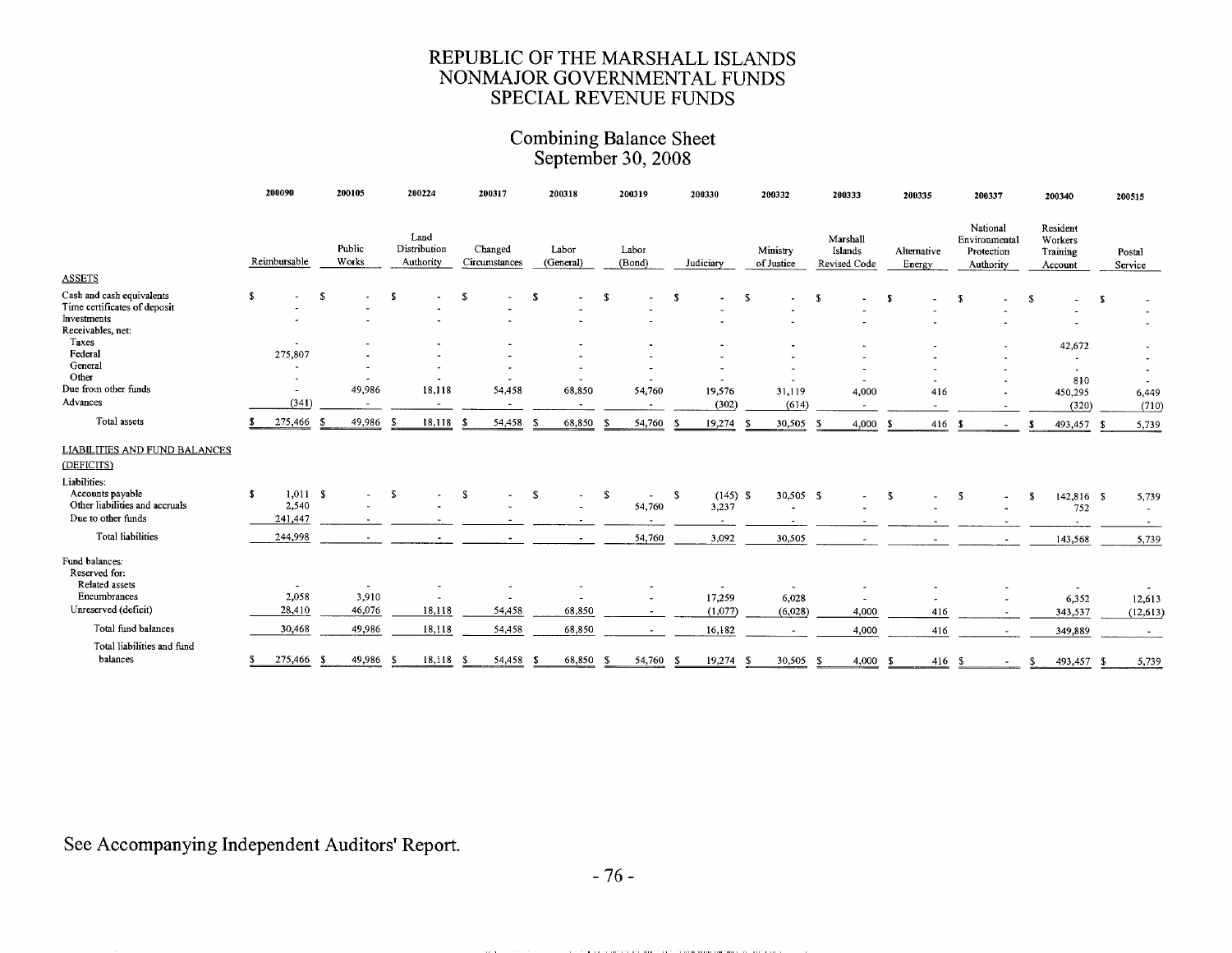### Combining Balance Sheet, Continued<br>September 30, 2008

|                                                                                               |    | 200520         |      | 200525                     |     | 200527                   |      | 200528                             |      | 300400      |      | 300600                   |   | 300612                             |     | 800405                         |      |                                                                |    |                           |     |                                                   |    |                                               |      |                                 |
|-----------------------------------------------------------------------------------------------|----|----------------|------|----------------------------|-----|--------------------------|------|------------------------------------|------|-------------|------|--------------------------|---|------------------------------------|-----|--------------------------------|------|----------------------------------------------------------------|----|---------------------------|-----|---------------------------------------------------|----|-----------------------------------------------|------|---------------------------------|
|                                                                                               |    | Sea Patrol     |      | Transportation<br>Services |     | Registrar<br>General     |      | Ministry of<br>Internal<br>Affairs |      | <b>MIDA</b> |      | Local<br>Government      |   | Four-Atoll<br>Medical              |     | ADB<br>Development<br>Projects |      | Marshall<br>Islands<br>Scholarship.<br>Grant and<br>Loan Board |    | Health<br>Care<br>Revenue |     | Marshall<br>Islands<br>Health                     |    | Nuclear<br>Claims<br>Tribunal                 |      | Total                           |
| <b>ASSETS</b>                                                                                 |    |                |      |                            |     |                          |      |                                    |      |             |      |                          |   |                                    |     |                                |      |                                                                |    |                           |     |                                                   |    |                                               |      |                                 |
| Cash and cash equivalents<br>Time certificates of deposit<br>Investments<br>Receivables, net: | s  |                | -8   |                            | £.  | $\tilde{\phantom{a}}$    | s    | $\ddot{\phantom{1}}$               | - \$ | 318,630     | - \$ |                          | S | $\overline{\phantom{a}}$           | s   | 22,268<br>٠                    | - \$ | 284,193 \$<br>100,000<br>$\tilde{\phantom{a}}$                 |    | 847,751 \$                |     | 285,957 \$<br>552,522<br>$\overline{\phantom{a}}$ |    | 163,227<br>13,052<br>$\overline{\phantom{a}}$ | - \$ | 1,603,396<br>665,574<br>318,630 |
| Taxes                                                                                         |    |                |      |                            |     |                          |      |                                    |      |             |      |                          |   | $\bullet$                          |     |                                |      |                                                                |    |                           |     |                                                   |    |                                               |      | 42,672                          |
| Federal<br>General<br>Other                                                                   |    | $\sim$         |      |                            |     | $\overline{\phantom{a}}$ |      |                                    |      |             |      | $\overline{\phantom{a}}$ |   | $\blacksquare$<br>88,624<br>$\sim$ |     |                                |      | $\sim$<br>$\overline{\phantom{a}}$                             |    | 11,199<br>$\sim$          |     | 1.171.694<br>709,527                              |    | $\overline{\phantom{a}}$<br>14,000            |      | 275,807<br>1,271,517<br>724,337 |
| Due from other funds                                                                          |    | 5,793          |      | 17,997                     |     | 391                      |      | 59,704                             |      |             |      | 117,398                  |   | 97,635                             |     |                                |      |                                                                |    | 852,794                   |     |                                                   |    | $\sim$                                        |      | 1,909,739                       |
| Advances                                                                                      |    | $\blacksquare$ |      | $\overline{\phantom{a}}$   |     | $\overline{\phantom{a}}$ |      | $\overline{\phantom{a}}$           |      |             |      | $\sim$                   |   | $\blacksquare$                     |     |                                |      |                                                                |    | 50,453                    |     | $\overline{\phantom{a}}$                          |    |                                               |      | 48,166                          |
| Total assets                                                                                  | S. | 5,793          | - S  | 17,997                     | - 5 | 391                      | - 5  | 59,704                             | - 5  | 318,630     | -S   | 117,398                  |   | 186,259                            | -9  | 22,268                         | -5   | 384,193                                                        | -S | 1,762,197                 |     | \$ 2,719,700                                      |    | 190,279                                       | -S   | 6,859,838                       |
| <b>LIABILITIES AND FUND BALANCES</b><br>(DEFICITS)                                            |    |                |      |                            |     |                          |      |                                    |      |             |      |                          |   |                                    |     |                                |      |                                                                |    |                           |     |                                                   |    |                                               |      |                                 |
| Liabilities:                                                                                  |    |                |      |                            |     |                          |      |                                    |      |             |      |                          |   |                                    |     |                                |      |                                                                |    |                           |     |                                                   |    |                                               |      |                                 |
| Accounts payable<br>Other liabilities and accruals                                            | s  |                | S    |                            | -S  | $\overline{a}$           | -8   | 7,879 \$                           |      |             | S    | 16,711 S                 |   | ٠                                  | S   |                                | S    |                                                                | -S | 663,986 \$<br>345,963     |     | 346,470 \$                                        |    | $19,102$ \$<br>75,913                         |      | 1,234,074<br>483,165            |
| Due to other funds                                                                            |    |                |      |                            |     |                          |      | $\overline{\phantom{0}}$           |      |             |      | $\overline{\phantom{a}}$ |   |                                    |     |                                |      |                                                                |    | $\overline{\phantom{a}}$  |     | 852,794                                           |    | $\sim$                                        |      | 1,094,241                       |
| <b>Total liabilities</b>                                                                      |    |                |      |                            |     | $\blacksquare$           |      | 7,879                              |      | $\sim$      |      | 16,711                   |   |                                    |     |                                |      | $\sim$                                                         |    | 1,009,949                 |     | 1,199,264                                         |    | 95,015                                        |      | 2,811,480                       |
| Fund balances:<br>Reserved for:                                                               |    |                |      |                            |     |                          |      |                                    |      |             |      |                          |   |                                    |     |                                |      |                                                                |    |                           |     |                                                   |    |                                               |      |                                 |
| Related assets                                                                                |    |                |      |                            |     |                          |      | $\sim$                             |      | 318,630     |      | $\overline{\phantom{a}}$ |   |                                    |     | 22,268                         |      |                                                                |    |                           |     |                                                   |    |                                               |      | 340,898                         |
| Encumbrances                                                                                  |    | $\sim$         |      | 4,070                      |     |                          |      | 4,529                              |      |             |      | 24,618                   |   | $\blacksquare$                     |     | $\blacksquare$                 |      | 417,225                                                        |    |                           |     |                                                   |    | 49,331                                        |      | 547,993                         |
| Unreserved (deficit)                                                                          |    | 5,793          |      | 13,927                     |     | 391                      |      | 47,296                             |      |             |      | 76,069                   |   | 186,259                            |     | $\overline{\phantom{a}}$       |      | (33,032)                                                       |    | 752,248                   |     | 1,520,436                                         |    | 45,933                                        |      | 3,159,467                       |
| Total fund balances                                                                           |    | 5,793          |      | 17,997                     |     | 391                      |      | 51,825                             |      | 318,630     |      | 100,687                  |   | 186,259                            |     | 22,268                         |      | 384,193                                                        |    | 752,248                   |     | 1,520,436                                         |    | 95,264                                        |      | 4,048,358                       |
| Total liabilities and fund<br>balances                                                        | s  | 5,793          | - 56 | 17,997                     | -S  | 391                      | - \$ | 59,704                             | - \$ | 318,630     | -S.  | 117,398                  |   | 186,259                            | - 5 | 22,268                         | -S   | 384,193                                                        | s. | 1,762,197                 | -SI | 2,719,700                                         | -S | 190,279                                       | -S   | 6,859,838                       |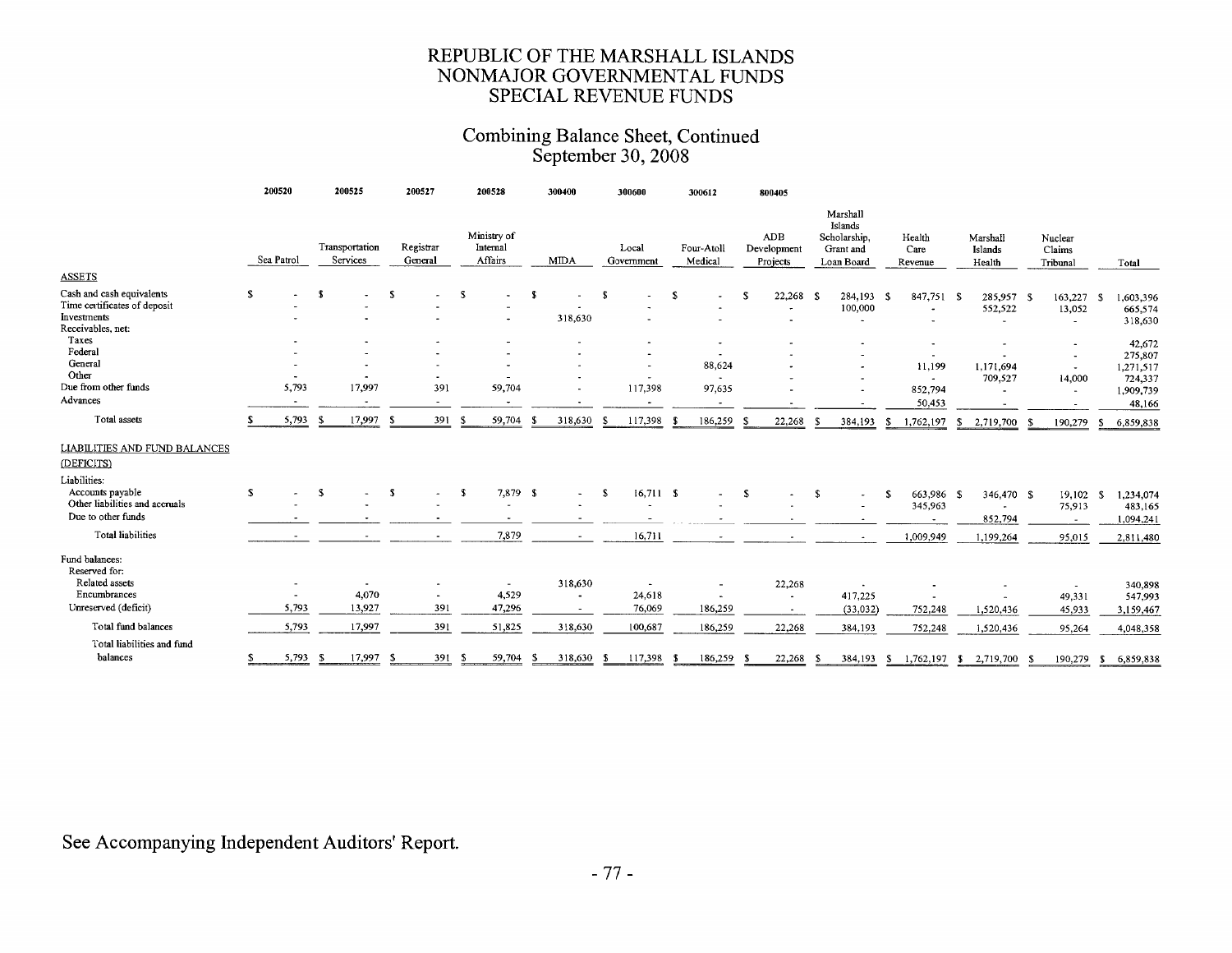## Combining Schedule of Revenues, Expenditures By Function,<br>and Changes in Fund Balances<br>Year Ended September 30, 2008

|                                                                           | 200090                             | 200105                | 200224                            | 200317                   | 200318             | 200319                | 200330                   | 200332                          | 200333                              | 200335                | 200337                                               | 200340                                     | 200515                   |
|---------------------------------------------------------------------------|------------------------------------|-----------------------|-----------------------------------|--------------------------|--------------------|-----------------------|--------------------------|---------------------------------|-------------------------------------|-----------------------|------------------------------------------------------|--------------------------------------------|--------------------------|
|                                                                           | Reimbursable                       | Public<br>Works       | Land<br>Distribution<br>Authority | Changed<br>Circumstances | Labor<br>(General) | Labor<br>(Bond)       | Judiciary                | Ministry<br>of Justice          | Marshall<br>Islands<br>Revised Code | Alternative<br>Energy | National<br>Environmental<br>Protection<br>Authority | Resident<br>Workers<br>Training<br>Account | Postal<br>Service        |
| Revenues:<br>Federal and other grants<br>Fees and charges                 | 351,970 \$<br>101,088              | 18,600                |                                   |                          | £.<br>46,060       | -S                    | -8<br>226                | -S<br>$\blacksquare$<br>536,196 | S<br>$\tilde{\phantom{a}}$<br>600   | -S                    | ፍ                                                    | £.<br>182,212                              | S<br>193,194             |
| Sales                                                                     | $\rightarrow$                      | 10                    |                                   |                          |                    |                       | $\tilde{\phantom{a}}$    | 20,255                          | $\tilde{\phantom{a}}$               |                       |                                                      | $\sim$                                     | 109,894                  |
| Total revenues                                                            | 453,058                            | 18,610                |                                   | $\bullet$                | 46,060             | $\overline{a}$        | 226                      | 556,451                         | 600                                 |                       |                                                      | 182,212                                    | 303,088                  |
| Expenditures by Function:<br>Current:<br>General government:<br>Judiciary | $\sim$                             |                       |                                   |                          |                    |                       | 829,358                  |                                 |                                     |                       |                                                      |                                            |                          |
| Attorney-General                                                          | 16,532                             |                       |                                   |                          |                    |                       |                          |                                 |                                     |                       |                                                      |                                            |                          |
| Ministry of Education                                                     | $\tilde{\phantom{a}}$              |                       |                                   |                          |                    |                       | ٠                        |                                 |                                     |                       |                                                      | 114,867                                    |                          |
| Ministry of Health and Environment                                        | $\blacksquare$                     |                       |                                   |                          |                    |                       | $\overline{\phantom{a}}$ |                                 |                                     |                       |                                                      | $\sim$                                     |                          |
| Ministry of Resources and<br>Development<br>Ministry of Internal Affairs  | 2,912                              |                       |                                   |                          |                    |                       |                          |                                 |                                     |                       |                                                      |                                            |                          |
| Ministry of Justice                                                       | $\overline{\phantom{a}}$<br>$\sim$ |                       |                                   |                          |                    |                       |                          | 170,074                         |                                     |                       |                                                      |                                            |                          |
| Ministry of Finance<br>Ministry of Public Works                           | 422,005<br>$\sim$                  | 14,494                |                                   |                          |                    |                       |                          | $\overline{\phantom{a}}$        |                                     |                       |                                                      |                                            | 354,535                  |
| Nuclear claims related                                                    | $\overline{\phantom{a}}$           | $\tilde{\phantom{a}}$ |                                   |                          |                    |                       |                          |                                 |                                     |                       |                                                      |                                            |                          |
| Total expenditures                                                        | 441,449                            | 14,494                |                                   |                          |                    | $\blacksquare$        | 829,358                  | 170,074                         | $\sim$                              |                       | $\overline{\phantom{a}}$                             | 114,867                                    | 354,535                  |
| Excess (deficiency) of revenues<br>over (under) expenditures              | 11,609                             | 4,116                 |                                   |                          | 46,060             | $\tilde{\phantom{a}}$ | (829, 132)               | 386,377                         | 600                                 |                       | ٠                                                    | 67,345                                     | (51, 447)                |
| Other financing sources (uses):<br>Operating transfers in                 |                                    |                       |                                   |                          |                    |                       | 845,314                  |                                 |                                     |                       |                                                      |                                            | 51,447                   |
| Operating transfers out                                                   |                                    |                       |                                   |                          |                    |                       | ۰                        | (386, 377)                      |                                     |                       |                                                      |                                            | $\sim$                   |
| Total other financing sources<br>(uses), net                              |                                    |                       |                                   |                          |                    | $\sim$                | 845,314                  | (386, 377)                      | $\sim$                              |                       |                                                      |                                            | 51,447                   |
| Net change in fund balances                                               | 11,609                             | 4,116                 |                                   | $\blacksquare$           | 46,060             |                       | 16,182                   |                                 | 600                                 |                       |                                                      | 67,345                                     | $\overline{\phantom{a}}$ |
| Fund balances at the beginning                                            |                                    |                       |                                   |                          |                    |                       |                          |                                 |                                     |                       |                                                      |                                            |                          |
| of the year                                                               | 18,859                             | 45,870                | 18,118                            | 54,458                   | 22,790             |                       |                          |                                 | 3,400                               | 416                   |                                                      | 282,544                                    |                          |
| Fund balances at the end                                                  |                                    |                       |                                   |                          |                    |                       |                          |                                 |                                     |                       |                                                      |                                            |                          |
| of the year                                                               | 30,468                             | 49,986<br>-8          | 18,118                            | 54,458<br>- 5            | 68,850             | - \$                  | 16,182                   | Я                               | 4,000                               | -S                    | 416S                                                 | 349,889                                    | -S                       |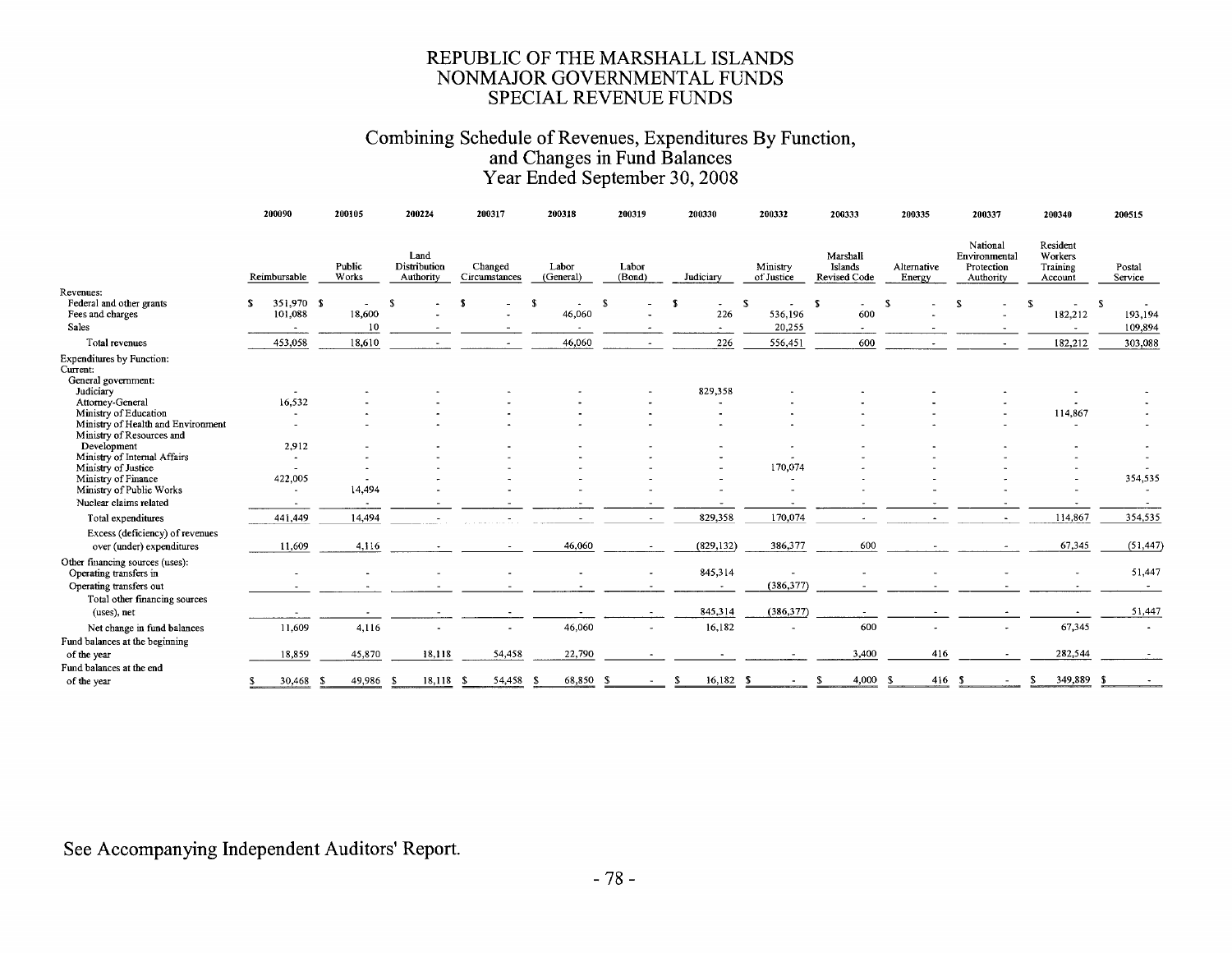## Combining Schedule of Revenues, Expenditures By Function,<br>and Changes in Fund Balances, Continued<br>Year Ended September 30, 2008

|                                                              | 200520     |    | 200525                     | 200527               |     | 200528                                    |    | 300400      | 300600              | 300612                |    | 800405                         |                                                                |                           |                               |   |                               |    |                      |
|--------------------------------------------------------------|------------|----|----------------------------|----------------------|-----|-------------------------------------------|----|-------------|---------------------|-----------------------|----|--------------------------------|----------------------------------------------------------------|---------------------------|-------------------------------|---|-------------------------------|----|----------------------|
|                                                              | Sea Patrol |    | Transportation<br>Services | Registrar<br>General |     | Ministry of<br>Internal<br><b>Affairs</b> |    | <b>MIDA</b> | Local<br>Government | Four-Atoll<br>Medical |    | ADB<br>Development<br>Projects | Marshall<br>Islands<br>Scholarship,<br>Grant and<br>Loan Board | Health<br>Care<br>Revenue | Marshall<br>Islands<br>Health |   | Nuclear<br>Claims<br>Tribunal |    | Total                |
| Revenues:<br>Federal and other grants<br>Fees and charges    |            | -8 | $\blacksquare$<br>495      | S                    | S   | ۰<br>33,971                               | -S |             |                     |                       | Я. |                                | ٠                                                              | 154,234 \$<br>307,611     | 6,888,243                     | S | 2,959                         |    | 506,204<br>8,311,455 |
| Sales                                                        |            |    | 7,680                      |                      |     | 19,481                                    |    |             |                     |                       |    |                                | 185                                                            | 39,731                    | 14,365                        |   | $\sim$                        |    | 211,601              |
| Total revenues                                               |            |    | 8,175                      |                      |     | 53,452                                    |    |             |                     |                       |    |                                | 185                                                            | 501,576                   | 6,902,608                     |   | 2,959                         |    | 9,029,260            |
| <b>Expenditures</b> by Function:                             |            |    |                            |                      |     |                                           |    |             |                     |                       |    |                                |                                                                |                           |                               |   |                               |    |                      |
| Current:<br>General government:<br>Judiciary                 |            |    |                            |                      |     |                                           |    |             |                     |                       |    |                                |                                                                |                           |                               |   |                               |    |                      |
| Attorney-General                                             |            |    |                            |                      |     |                                           |    |             |                     |                       |    |                                |                                                                |                           |                               |   |                               |    | 829,358              |
| Ministry of Education                                        |            |    |                            |                      |     |                                           |    |             |                     |                       |    |                                | 1,129,134                                                      |                           |                               |   |                               |    | 16,532<br>1,244,001  |
| Ministry of Health and Environment                           |            |    |                            |                      |     |                                           |    |             |                     |                       |    |                                | $\overline{\phantom{a}}$                                       | 3,579,086                 | 3,537,909                     |   |                               |    | 7,116,995            |
| Ministry of Resources and                                    |            |    |                            |                      |     |                                           |    |             |                     |                       |    |                                |                                                                |                           |                               |   |                               |    |                      |
| Development                                                  |            |    |                            |                      |     | $\hat{\phantom{a}}$                       |    |             |                     |                       |    |                                |                                                                |                           |                               |   |                               |    | 2,912                |
| Ministry of Internal Affairs<br>Ministry of Justice          |            |    |                            |                      |     | 43,708                                    |    |             | 333,375             |                       |    |                                |                                                                |                           |                               |   |                               |    | 377,083              |
| Ministry of Finance                                          |            |    |                            |                      |     |                                           |    |             |                     |                       |    |                                |                                                                |                           |                               |   |                               |    | 170,074              |
| Ministry of Public Works                                     |            |    |                            |                      |     |                                           |    |             |                     |                       |    |                                |                                                                |                           |                               |   |                               |    | 776,540<br>14,494    |
| Nuclear claims related                                       |            |    |                            |                      |     |                                           |    |             |                     | 944,665               |    |                                |                                                                |                           |                               |   | 520,982                       |    | 1,465,647            |
| Total expenditures                                           |            |    |                            |                      |     | 43,708                                    |    |             | 333,375             | 944,665               |    | ٠                              | 1,129,134                                                      | 3,579,086                 | 3,537,909                     |   | 520,982                       |    | 12,013,636           |
|                                                              |            |    |                            |                      |     |                                           |    |             |                     |                       |    |                                |                                                                |                           |                               |   |                               |    |                      |
| Excess (deficiency) of revenues<br>over (under) expenditures |            |    | 8,175                      |                      |     | 9,744                                     |    |             | (333, 375)          | (944, 665)            |    |                                | (1, 128, 949)                                                  | (3,077,510)               | 3,364,699                     |   | (518,023)                     |    | (2,984,376)          |
| Other financing sources (uses):<br>Operating transfers in    |            |    |                            |                      |     |                                           |    |             | 394,240             | 985,000               |    |                                | 1,266,428                                                      | 2,987,240                 |                               |   | 546,551                       |    | 7,076,220            |
| Operating transfers out                                      |            |    |                            |                      |     |                                           |    |             |                     |                       |    |                                |                                                                |                           | (2,987,240)                   |   |                               |    | (3, 373, 617)        |
| Total other financing sources<br>(uses), net                 |            |    |                            |                      |     |                                           |    |             |                     |                       |    |                                |                                                                |                           |                               |   |                               |    |                      |
|                                                              |            |    |                            |                      |     | $\overline{\phantom{a}}$                  |    |             | 394,240             | 985,000               |    |                                | 1,266,428                                                      | 2,987,240                 | (2,987,240)                   |   | 546,551                       |    | 3,702,603            |
| Net change in fund balances                                  |            |    | 8,175                      |                      |     | 9,744                                     |    |             | 60,865              | 40,335                |    |                                | 137,479                                                        | (90, 270)                 | 377,459                       |   | 28,528                        |    | 718,227              |
| Fund balances at the beginning                               |            |    |                            |                      |     |                                           |    |             |                     |                       |    |                                |                                                                |                           |                               |   |                               |    |                      |
| of the year                                                  | 5,793      |    | 9,822                      | 391                  |     | 42,081                                    |    | 318,630     | 39,822              | 145,924               |    | 22,268                         | 246,714                                                        | 842,518                   | 1,142,977                     |   | 66,736                        |    | 3,330,131            |
| Fund balances at the end                                     |            |    |                            |                      |     |                                           |    |             |                     |                       |    |                                |                                                                |                           |                               |   |                               |    |                      |
| of the year                                                  | 5,793      |    | 17,997                     | 391<br>- S           | - 5 | 51,825                                    |    | 318,630     | 100,687             | 186,259               |    | 22,268                         | 384,193<br>-5                                                  | 752,248                   | 1,520,436<br>S.               |   | 95,264                        | -S | 4,048,358            |

See Accompanying Independent Auditors' Report.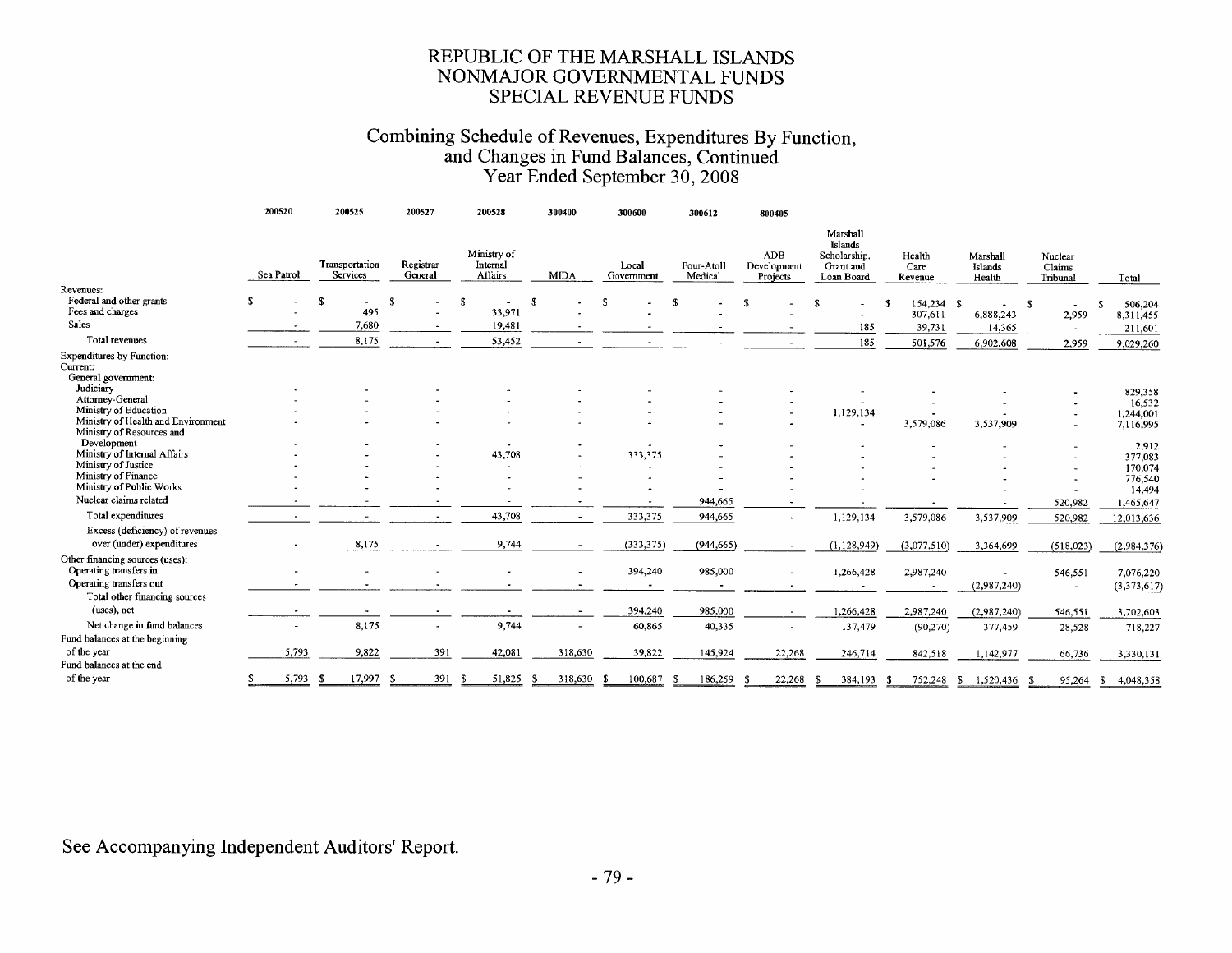#### Combining Schedule of Revenues, Expenditures By Account, and Changes in Fund Balances Year Ended September 30, 2008

200210

200220

300223

 $\ldots$ 

 $\sum_{n=1}^{n} a_n = a_n$ 

 $0.00227$ 

200240

300515

200318

200317

|                                       |                          |                   |                                   |                          |                    |                          |                       |                          |                                     | 20033-                |                                                      | 400J4U                                     | <b>TCONT</b>      |
|---------------------------------------|--------------------------|-------------------|-----------------------------------|--------------------------|--------------------|--------------------------|-----------------------|--------------------------|-------------------------------------|-----------------------|------------------------------------------------------|--------------------------------------------|-------------------|
|                                       | Reimbursable             | Public<br>Works   | Land<br>Distribution<br>Authority | Changed<br>Circumstances | Labor<br>(General) | Labor<br>(Bond)          | Judiciary             | Ministry<br>of Justice   | Marshall<br>Islands<br>Revised Code | Alternative<br>Energy | National<br>Environmental<br>Protection<br>Authority | Resident<br>Workers<br>Training<br>Account | Postal<br>Service |
| Revenues:<br>Federal and other grants | 351,970 \$               |                   |                                   |                          |                    |                          |                       |                          |                                     |                       |                                                      |                                            |                   |
| Fees and charges                      | s.<br>101,088            | 18,600            | S.                                |                          | S                  | -S                       | <b>S</b>              | S                        | £.                                  | $\mathcal{F}$         |                                                      | S                                          | S                 |
| Sales                                 |                          |                   |                                   |                          | 46,060             |                          | 226                   | 536,196                  | 600                                 |                       |                                                      | 182,212                                    | 193,194           |
|                                       |                          | 10                |                                   |                          | $\overline{a}$     |                          | $\blacksquare$        | 20,255                   | $\blacksquare$                      |                       |                                                      |                                            | 109,894           |
| Total revenues                        | 453,058                  | 18,610            |                                   |                          | 46,060             | $\tilde{\phantom{a}}$    | 226                   | 556,451                  | 600                                 |                       | $\blacksquare$                                       | 182,212                                    | 303,088           |
| Expenditures by Account:              |                          |                   |                                   |                          |                    |                          |                       |                          |                                     |                       |                                                      |                                            |                   |
| Grants and subsidies                  | $\tilde{\phantom{a}}$    |                   |                                   |                          |                    |                          |                       |                          |                                     |                       |                                                      |                                            |                   |
| Salaries and wages                    | 362,829                  |                   |                                   |                          |                    |                          | 633,148               |                          |                                     |                       |                                                      | 52,630                                     | 258,511           |
| Medical supplies                      |                          |                   |                                   |                          |                    |                          | $\tilde{\phantom{a}}$ |                          |                                     |                       |                                                      | $\overline{\phantom{a}}$                   |                   |
| Contractual services                  | $\overline{a}$           |                   |                                   |                          |                    |                          | $\tilde{\phantom{a}}$ |                          |                                     |                       |                                                      | $\overline{\phantom{a}}$                   |                   |
| Capital outlay                        | 2,800                    | 5,840             |                                   |                          |                    |                          | 5,157                 | 24,728                   |                                     |                       |                                                      | 1,055                                      | 8,500             |
| Travel                                | 15,740                   | $\sim$            |                                   |                          |                    |                          | 37,233                | 33,573                   |                                     |                       |                                                      | 11,455                                     | 12,229            |
| Food stuffs                           | $\overline{\phantom{a}}$ |                   |                                   |                          |                    |                          | 1,367                 | 5,395                    |                                     |                       |                                                      | $\sim$                                     |                   |
| Supplies and materials                | 2,133                    | 8,654             |                                   |                          |                    |                          | 7,527                 | 17,808                   |                                     |                       |                                                      | 15,895                                     | 5,025             |
| POL                                   | 5,225                    |                   |                                   |                          |                    |                          | 20,857                | 34,958                   |                                     |                       |                                                      | 3,385                                      | 3,731             |
| Rentals                               | 4,321                    |                   |                                   |                          |                    |                          | 954                   | 1,000                    |                                     |                       |                                                      | 21,066                                     | 13,702            |
| Communications                        | 10,639                   |                   |                                   |                          |                    |                          | 16,000                |                          |                                     |                       |                                                      | 13,123                                     | 5,403             |
| Insurance                             | $\sim$                   |                   |                                   |                          |                    |                          | 479                   |                          |                                     |                       |                                                      |                                            | 4,626             |
| <b>Utilities</b>                      | 34,424                   |                   |                                   |                          |                    |                          | 17,026                | 1,275                    |                                     |                       |                                                      |                                            | 18,686            |
| Leased housing                        | ٠                        |                   |                                   |                          |                    |                          | 71,063                | 4,943                    |                                     |                       |                                                      |                                            | 12,800            |
| Freight                               | $\blacksquare$           |                   |                                   |                          |                    |                          | 456                   |                          |                                     |                       |                                                      |                                            | $\sim$            |
| Professional services                 | 950                      |                   |                                   |                          |                    |                          | 4,001                 | $\overline{\phantom{a}}$ |                                     |                       |                                                      |                                            |                   |
| Printing and reproduction             |                          |                   |                                   |                          |                    |                          | 579                   |                          |                                     |                       |                                                      | 426                                        | 144               |
| Other                                 | 2,388                    |                   |                                   |                          |                    |                          | 13,511                | 46,394                   |                                     |                       |                                                      | (4,168)                                    | 11,178            |
| Total expenditures                    | 441,449                  | 14,494            |                                   | $\tilde{\phantom{a}}$    |                    |                          | 829,358               | 170,074                  |                                     |                       |                                                      | 114,867                                    | 354,535           |
| Excess (deficiency) of revenues       |                          |                   |                                   |                          |                    |                          |                       |                          |                                     |                       |                                                      |                                            |                   |
| over (under) expenditures             | 11,609                   | 4,116             |                                   |                          | 46,060             |                          | (829, 132)            | 386,377                  | 600                                 |                       |                                                      | 67,345                                     | (51, 447)         |
| Other financing sources (uses):       |                          |                   |                                   |                          |                    |                          |                       |                          |                                     |                       |                                                      |                                            |                   |
| Operating transfers in                |                          |                   |                                   |                          |                    |                          | 845,314               |                          |                                     |                       |                                                      |                                            | 51,447            |
| Operating transfers out               |                          |                   |                                   |                          |                    |                          |                       | (386, 377)               |                                     |                       |                                                      |                                            | $\sim$            |
|                                       |                          |                   |                                   |                          |                    |                          |                       |                          |                                     |                       |                                                      |                                            |                   |
| Total other financing sources         |                          |                   |                                   |                          |                    |                          |                       |                          |                                     |                       |                                                      |                                            |                   |
| (uses), net                           |                          | $\sim$            |                                   | $\overline{\phantom{a}}$ |                    | $\overline{\phantom{a}}$ | 845,314               | (386, 377)               | ٠                                   |                       |                                                      | $\blacksquare$                             | 51,447            |
| Net change in fund balances           | 11,609                   | 4,116             |                                   | ۰                        | 46,060             |                          | 16,182                |                          | 600                                 |                       |                                                      | 67,345                                     |                   |
|                                       |                          |                   |                                   |                          |                    |                          |                       |                          |                                     |                       |                                                      |                                            |                   |
| Fund balances at the beginning        |                          |                   |                                   |                          |                    |                          |                       |                          |                                     |                       |                                                      |                                            |                   |
| of the year                           | 18,859                   | 45,870            | 18,118                            | 54,458                   | 22,790             |                          |                       | $\overline{\phantom{a}}$ | 3,400                               | 416                   | $\overline{\phantom{a}}$                             | 282,544                                    | $\sim$            |
| Fund balances at the end              |                          |                   |                                   |                          |                    |                          |                       |                          |                                     |                       |                                                      |                                            |                   |
| of the year                           | 30,468<br>s.             | 49,986 \$<br>- \$ | 18,118                            | 54,458<br>-S             | 68,850 \$<br>- \$  |                          | $16,182$ \$<br>-S     | $\overline{\phantom{a}}$ | 4,000S<br>S                         |                       | 416 \$                                               | 349,889 \$<br>S                            |                   |

See Accompanying Independent Auditors' Report.

200090

200105

200224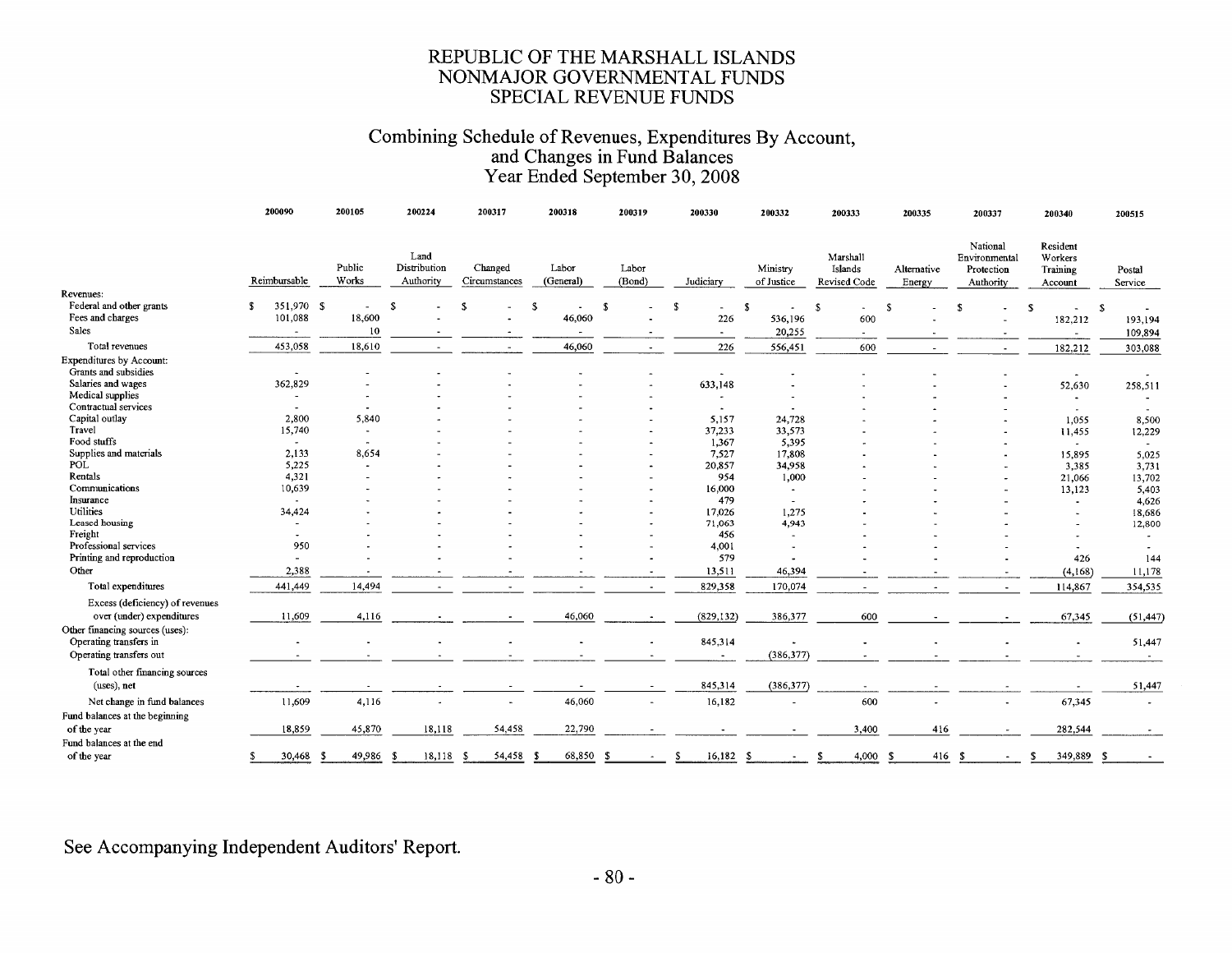## Combining Schedule of Revenues, Expenditures By Account,<br>and Changes in Fund Balances, Continued<br>Year Ended September 30, 2008

 $\frac{1}{2}$ 

|                                                              | 200520      |    | 200525                     | 200527               | 200528                             | 300400                | 300600              | 300612                   | 800405                         |                                                                |                           |                               |                               |                         |
|--------------------------------------------------------------|-------------|----|----------------------------|----------------------|------------------------------------|-----------------------|---------------------|--------------------------|--------------------------------|----------------------------------------------------------------|---------------------------|-------------------------------|-------------------------------|-------------------------|
| Revenues:                                                    | Sea Patrol  |    | Transportation<br>Services | Registrar<br>General | Ministry of<br>Internal<br>Affairs | <b>MDA</b>            | Local<br>Government | Four-Atoll<br>Medical    | ADB<br>Development<br>Projects | Marshall<br>Islands<br>Scholarship,<br>Grant and<br>Loan Board | Health<br>Care<br>Revenue | Marshall<br>Islands<br>Health | Nuclear<br>Claims<br>Tribunal | Total                   |
| Federal and other grants                                     | s.          | £. | L.                         | £.                   | \$.                                | $\mathbf{f}$          | -S                  |                          | £.                             | s                                                              | 154,234 \$<br>£.          |                               | s                             | $\mathbf{s}$<br>506,204 |
| Fees and charges                                             |             |    | 495                        |                      | 33,971                             |                       |                     |                          |                                |                                                                | 307,611                   | 6,888,243                     | 2,959                         | 8,311,455               |
| Sales                                                        |             |    | 7,680                      |                      | 19,481                             |                       |                     |                          |                                | 185                                                            | 39,731                    | 14,365                        | $\sim$                        | 211,601                 |
| Total revenues                                               |             |    | 8,175                      |                      | 53,452                             |                       |                     |                          |                                | 185                                                            | 501,576                   | 6,902,608                     | 2,959                         | 9,029,260               |
| <b>Expenditures by Account:</b>                              |             |    |                            |                      |                                    |                       |                     |                          |                                |                                                                |                           |                               |                               |                         |
| Grants and subsidies                                         |             |    |                            |                      |                                    |                       | 333,375             |                          |                                | 1,088,394                                                      |                           | $\ddot{\phantom{1}}$          |                               | 1,421,769               |
| Salaries and wages                                           |             |    |                            |                      |                                    |                       |                     |                          |                                |                                                                | 31,558                    | 343,886                       | 272,443                       | 1,955,005               |
| Medical supplies                                             |             |    |                            |                      |                                    |                       |                     | 731,788                  |                                | $\sim$                                                         | 2,604,629                 | 2,630,539                     | ٠                             | 5,966,956               |
| Contractual services                                         |             |    |                            |                      |                                    |                       |                     |                          |                                |                                                                |                           | $\tilde{\phantom{a}}$         | 22,484                        | 22,484                  |
| Capital outlay                                               |             |    |                            |                      | 6,332                              |                       |                     |                          |                                | 6,388                                                          | 280,892                   | $\blacksquare$                | $\sim$                        | 341,692                 |
| Travel                                                       |             |    |                            |                      | 1,195                              |                       |                     |                          |                                | 4,051                                                          | 92,708                    | 77,025                        | 22,661                        | 307,870                 |
| Food stuffs                                                  |             |    |                            |                      | 892                                |                       |                     |                          |                                |                                                                | $\tilde{\phantom{a}}$     |                               | $\sim$                        | 7,654                   |
| Supplies and materials                                       |             |    |                            |                      | 23,036                             |                       |                     |                          |                                | 404                                                            | 28,727                    | $\cdot$                       | 1,318                         | 110,527                 |
| POL                                                          |             |    |                            |                      | 7,401                              |                       |                     |                          |                                |                                                                |                           |                               | $\sim$                        | 75,557                  |
| Rentals                                                      |             |    |                            |                      | 720                                |                       |                     |                          |                                | 12,000                                                         | $\sim$                    | $\overline{a}$                | 58,518                        | 112,281                 |
| Communications                                               |             |    |                            |                      |                                    |                       |                     |                          |                                | 3,811                                                          | 43,094                    | 26,202                        | 13,790                        | 132,062                 |
| Insurance                                                    |             |    |                            |                      | $\sim$                             |                       |                     |                          |                                |                                                                | $\ddot{\phantom{1}}$      | 28,655                        | $\sim$                        | 33,760                  |
| <b>Utilities</b>                                             |             |    |                            |                      | 273                                |                       |                     |                          |                                |                                                                | $\overline{\phantom{a}}$  | 36,800                        | $\sim$                        | 108,484                 |
| Leased housing                                               |             |    |                            |                      |                                    |                       |                     |                          |                                |                                                                |                           | $\tilde{\phantom{a}}$         |                               | 88,806                  |
| Freight                                                      |             |    |                            |                      |                                    |                       |                     |                          |                                |                                                                | 122,571                   | $\sim$                        | $\sim$                        | 123,027                 |
| Professional services                                        |             |    |                            |                      |                                    |                       |                     |                          |                                |                                                                | 144,993                   | 328,694                       | 3,000                         | 481,638                 |
| Printing and reproduction                                    |             |    |                            |                      |                                    |                       |                     |                          |                                |                                                                | $\blacksquare$            | ٠                             | $\sim$                        | 1,149                   |
| Other                                                        |             |    |                            |                      | 3,859                              |                       | $\blacksquare$      | 212,877                  |                                | 14,086                                                         | 229,914                   | 66,108                        | 126,768                       | 722,915                 |
| Total expenditures                                           |             |    |                            |                      | 43,708                             |                       | 333,375             | 944,665                  |                                | 1,129,134                                                      | 3,579,086                 | 3,537,909                     | 520,982                       | 12,013,636              |
| Excess (deficiency) of revenues<br>over (under) expenditures |             |    | 8,175                      |                      | 9,744                              |                       | (333, 375)          | (944, 665)               |                                | (1, 128, 949)                                                  | (3,077,510)               | 3,364,699                     | (518,023)                     | (2,984,376)             |
| Other financing sources (uses):<br>Operating transfers in    |             |    |                            |                      |                                    |                       |                     |                          |                                |                                                                |                           |                               |                               |                         |
| Operating transfers out                                      |             |    |                            |                      |                                    |                       | 394,240             | 985,000                  |                                | 1,266,428                                                      | 2,987,240                 |                               | 546,551                       | 7,076,220               |
|                                                              |             |    |                            |                      |                                    |                       | $\sim$              | $\overline{\phantom{a}}$ | $\overline{\phantom{a}}$       | $\sim$                                                         |                           | (2,987,240)                   | $\sim$                        | (3,373,617)             |
| Total other financing sources<br>(uses), net                 |             |    |                            | $\sim$               | $\overline{\phantom{a}}$           | $\tilde{\phantom{a}}$ | 394,240             | 985,000                  | $\sim$                         | 1,266,428                                                      | 2,987,240                 | (2,987,240)                   | 546,551                       | 3,702,603               |
| Net change in fund balances                                  |             |    | 8,175                      |                      | 9,744                              |                       | 60,865              | 40,335                   |                                | 137,479                                                        | (90, 270)                 | 377,459                       | 28,528                        | 718,227                 |
| Fund balances at the beginning                               |             |    |                            |                      |                                    |                       |                     |                          |                                |                                                                |                           |                               |                               |                         |
| of the year                                                  | 5,793       |    | 9,822                      | 391                  | 42,081                             | 318,630               | 39,822              | 145,924                  | 22,268                         | 246,714                                                        | 842,518                   | 1,142,977                     | 66,736                        | 3,330,131               |
| Fund balances at the end                                     |             |    |                            |                      |                                    |                       |                     |                          |                                |                                                                |                           |                               |                               |                         |
| of the year                                                  | 5,793<br>£. | -S | 17,997                     | 391<br>- 5           | 51,825<br>- \$                     | 318,630<br>- \$       | 100,687<br>- S      | 186,259<br>- 5           | 22,268<br>- \$                 | 384,193<br>-8                                                  | 752,248<br>- 56           | -S<br>1,520,436 \$            | 95,264                        | 4,048,358<br>-\$        |

See Accompanying Independent Auditors' Report.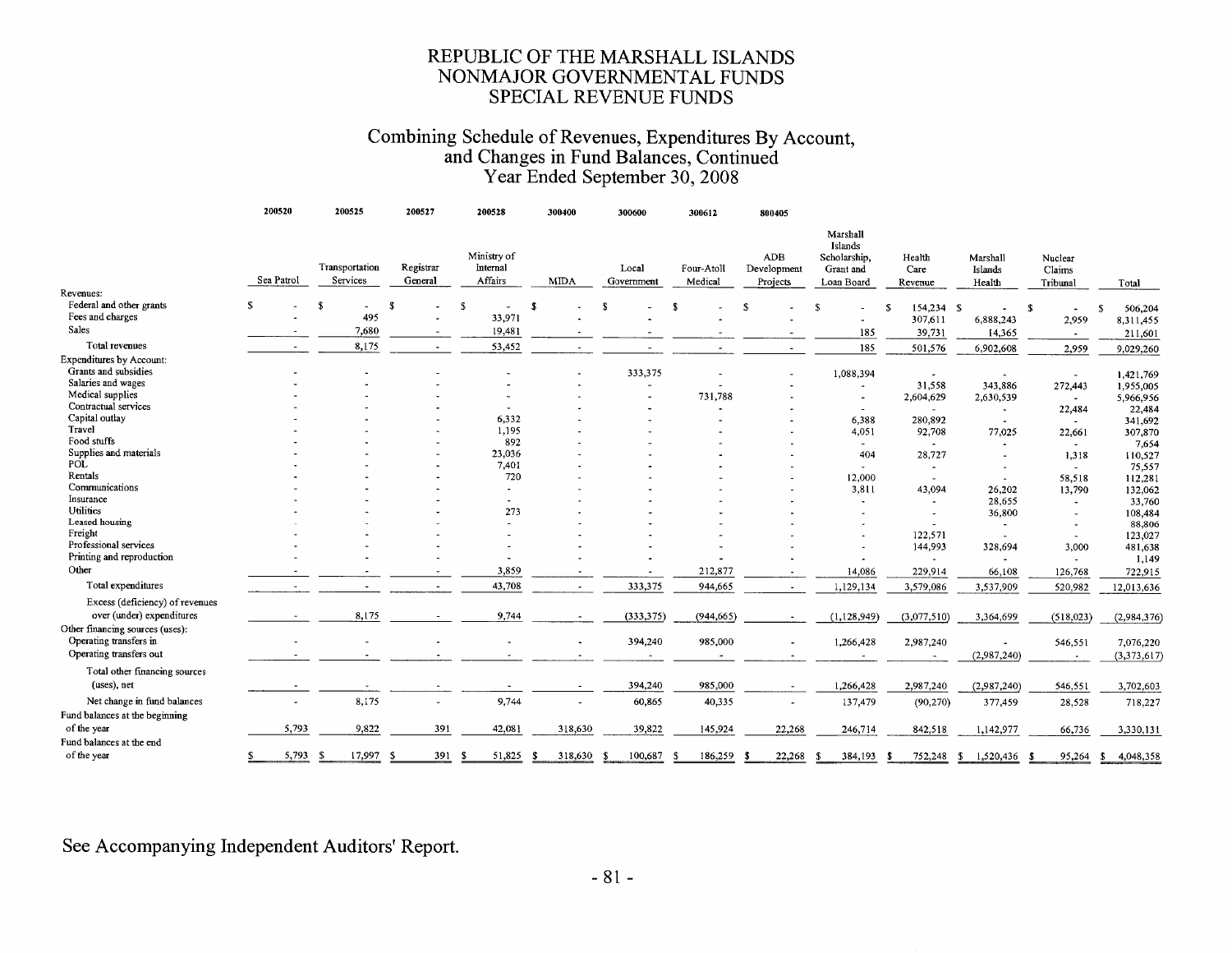#### **REPUBLIC OF THE MARSHALL ISLANDS**  FIDUCIARY FUNDS - PRIVATE PURPOSE TRUSTS

September 30, 2008

Private purpose trusts are used to report any trust arrangement not properly reported in a pension trust fund or an investment trust fund "under which principal and income benefit individuals, private organizations, or other governments." A brief discussion of RepMar's Private Purpose Trusts as of September 30, 2008, follows:

#### Marshall Islands Social Security Administration (MISSA)

This fund established MISSA under Public Law No. 1990-75, which administers the Marshall Islands Social Security Retirement Fund, to provide a financially sound social security system with pension benefits and early retirement.

#### Kwajalein Atoll Trust Fund

This fund accounts for funds received under the Interim Use Agreement, to be disbursed to various Kwajalein landowners.

#### Section 212 Kwajalein Landowners Fund

This fund accounts for United States Congress appropriations under United States Public Law 99-239, as amended, Title II, Article I, Section 212 and approved by Nitijela resolution 123 in accordance with the Military Use and Operating Rights Agreement.

#### Nuclear Claims Trust Fund

This fund accounts for United States Congress appropriations under United States Public Law 99-239, Compact of Free Association, Section 177(c) which were paid and distributed in accordance with an agreement between the Government of the United States and RepMar for the implementation of Section 177 of the Compact of Free Association.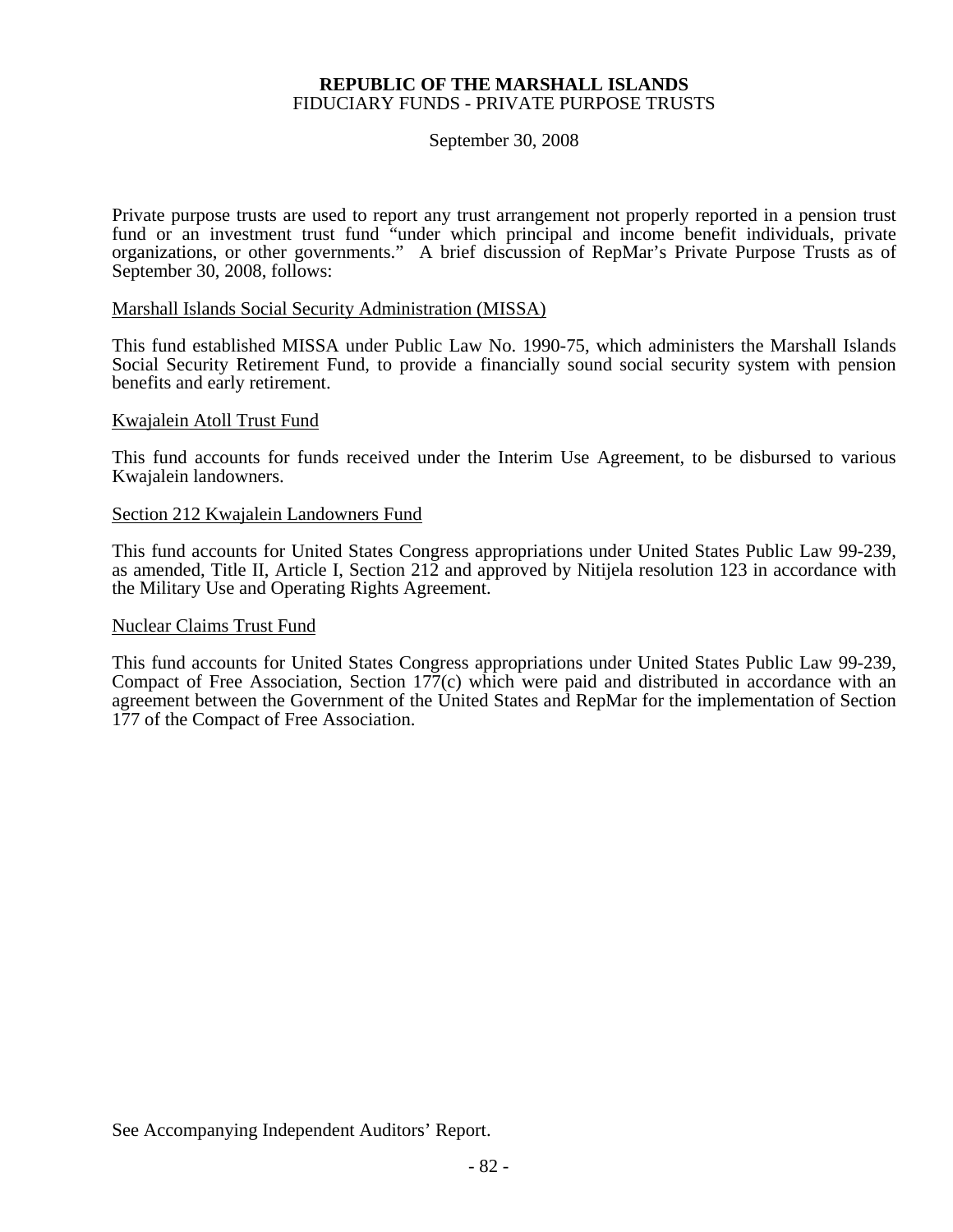#### REPUBLIC OF THE MARSHALL ISLANDS

# Combining Schedule of Fiduciary Net Assets<br>Fiduciary Funds - Private Purpose Trusts<br>September 30, 2008

|                                                   | Marshall         |    |                    |   |            |    |              |    |            |
|---------------------------------------------------|------------------|----|--------------------|---|------------|----|--------------|----|------------|
|                                                   | Islands          |    |                    |   | Section    |    |              |    |            |
|                                                   | Social           |    |                    |   | 212        |    |              |    |            |
|                                                   | Security         |    | Kwajalein          |   | Kwajalein  |    | Nuclear      |    |            |
|                                                   | Admin.           |    | <b>Atoll Trust</b> |   | Landowners |    | Claims Trust |    | Total      |
| <b>ASSETS</b>                                     |                  |    |                    |   |            |    |              |    |            |
| Cash and cash equivalents                         | \$<br>1,452,587  | S  |                    | S |            | \$ |              | S  | 1,452,587  |
| Time certificates of deposit<br>Receivables, net: | 4,546,005        |    |                    |   |            |    |              |    | 4,546,005  |
| Contributions                                     | 2,094,879        |    |                    |   |            |    |              |    | 2,094,879  |
| Other                                             | 1,915,390        |    |                    |   |            |    |              |    | 1,915,390  |
| Investments                                       | 54,016,732       |    |                    |   |            |    | 275,696      |    | 54,292,428 |
| Due from other funds                              |                  |    | 421,658            |   | 19,600,696 |    |              |    | 20,022,354 |
| Capital assets, net of accumulated                |                  |    |                    |   |            |    |              |    |            |
| depreciation                                      | 80,197           |    |                    |   |            |    |              |    | 80,197     |
| Total assets                                      | 64,105,790       |    | 421,658            |   | 19,600,696 |    | 275,696      |    | 84,403,840 |
| <b>LIABILITIES</b>                                |                  |    |                    |   |            |    |              |    |            |
| Accounts payable                                  | 100,500          |    |                    |   |            |    |              |    | 100,500    |
| Other liabilities and accruals                    | 818,629          |    |                    |   |            |    |              |    | 818,629    |
| Total liabilities                                 | 919,129          |    |                    |   |            |    |              |    | 919,129    |
| <b>NET ASSETS</b>                                 |                  |    |                    |   |            |    |              |    |            |
| Held in trust for:                                |                  |    |                    |   |            |    |              |    |            |
| Social security benefits                          | 63,186,661       |    |                    |   |            |    |              |    | 63,186,661 |
| Nuclear claims                                    |                  |    |                    |   |            |    | 275,696      |    | 275,696    |
| Land use distributions                            |                  |    | 421,658            |   | 19,600,696 |    |              |    | 20,022,354 |
| Total net assets                                  | \$<br>63,186,661 | \$ | 421,658            | S | 19,600,696 | S  | 275,696      | \$ | 83,484,711 |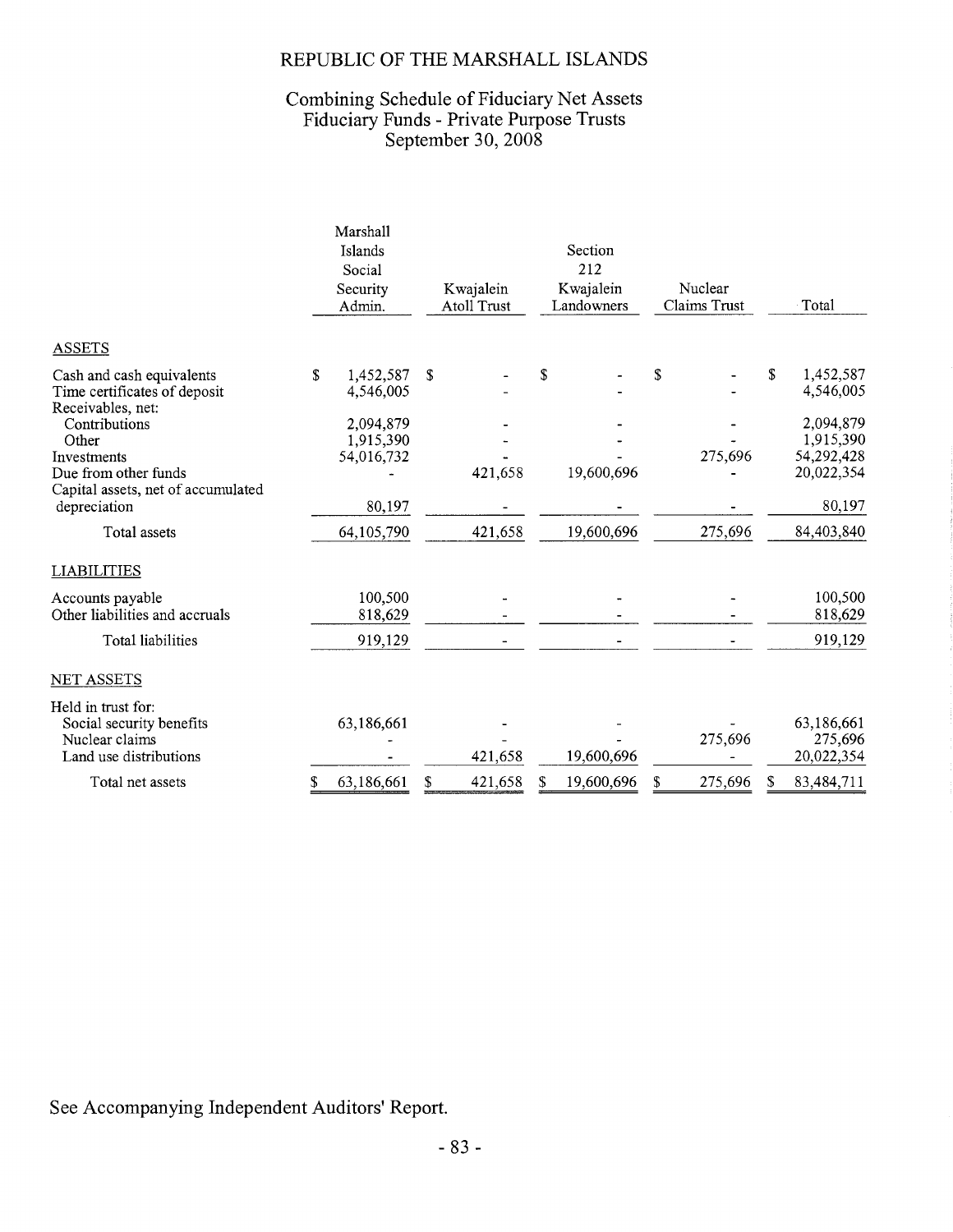#### REPUBLIC OF THE MARSHALL ISLANDS

# Combining Schedule of Changes in Fiduciary Net Assets<br>Fiduciary Funds - Private Purpose Trusts<br>Year Ended September 30, 2008

|                                                                                                           | Marshall<br>Islands<br>Social<br>Security<br>Admin. | Kwajalein<br>Atoll Trust | Section<br>212<br>Kwajalein<br>Landowners | Nuclear<br>Claims Trust | Total                                            |
|-----------------------------------------------------------------------------------------------------------|-----------------------------------------------------|--------------------------|-------------------------------------------|-------------------------|--------------------------------------------------|
| Additions:<br>Contributions:<br>Private employees<br>Government employees<br>Penalties and interest       | 8,729,978<br>S<br>3,824,273<br>916,781              | \$                       | \$                                        | \$                      | S<br>8,729,978<br>3,824,273<br>916,781           |
| Total contributions                                                                                       | 13,471,032                                          |                          |                                           |                         | 13,471,032                                       |
| Investment earnings (loss):<br>Net decrease in the fair value of<br>investments<br>Interest and dividends | (8,503,259)<br>2,022,226                            |                          | 68,460                                    | (40, 491)<br>20,402     | (8, 543, 750)<br>2,111,088                       |
| Total investment earnings (loss)<br>Less investment expense                                               | (6,481,033)<br>125,497                              |                          | 68,460                                    | (20,089)<br>14,557      | (6,432,662)<br>140,054                           |
| Net investment earnings (loss)                                                                            | (6,606,530)                                         |                          | 68,460                                    | (34, 646)               | (6, 572, 716)                                    |
| Other:<br>Compact funding<br>Other                                                                        | 859,042                                             |                          | 16,189,500                                |                         | 16,189,500<br>859,042                            |
|                                                                                                           | 859,042                                             |                          | 16,189,500                                |                         | 17,048,542                                       |
| Total additions                                                                                           | 7,723,544                                           |                          | 16,257,960                                | (34, 646)               | 23,946,858                                       |
| Deductions:<br>Land use distributions<br>Benefits<br>Administrative expenses<br>Transfers out             | 12,548,715<br>1,016,370                             |                          | 11,981,095                                | 546,551                 | 11,981,095<br>12,548,715<br>1,016,370<br>546,551 |
| Total deductions                                                                                          | 13,565,085                                          |                          | 11,981,095                                | 546,551                 | 26,092,731                                       |
| Change in net assets                                                                                      | (5,841,541)                                         |                          | 4,276,865                                 | (581, 197)              | (2, 145, 873)                                    |
| Net assets at the beginning of<br>the year                                                                | 69,028,202                                          | 421,658                  | 15,323,831                                | 856,893                 | 85,630,584                                       |
| Net assets at the end of the year                                                                         | 63,186,661<br>\$                                    | 421,658<br>\$            | 19,600,696<br>\$                          | 275,696<br>\$           | 83,484,711                                       |
|                                                                                                           |                                                     |                          |                                           |                         |                                                  |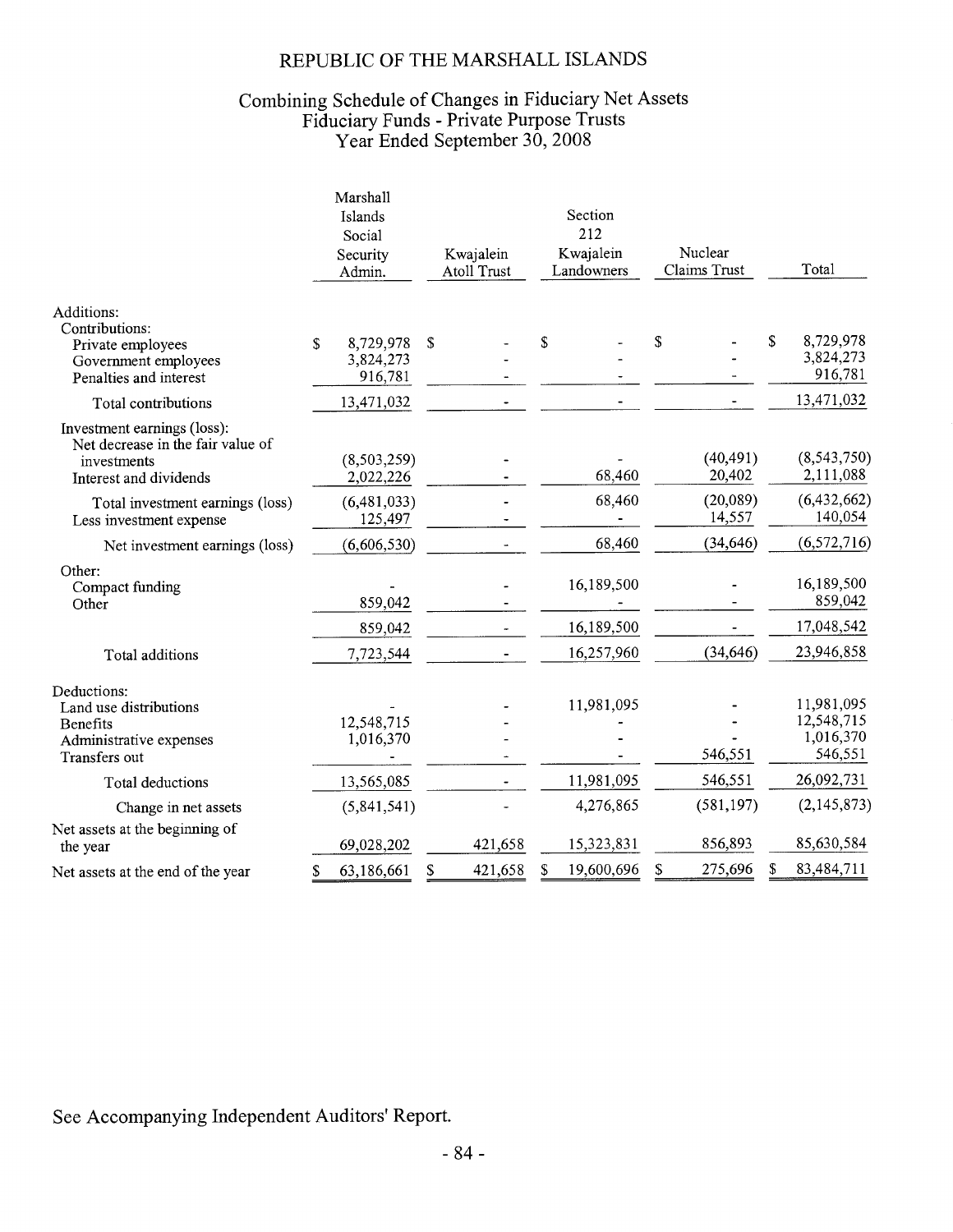#### **REPUBLIC OF THE MARSHALL ISLANDS**  NONMAJOR COMPONENT UNITS

September 30, 2008

Component units are legally separate organizations for which the elected officials of RepMar are financially accountable. A brief discussion of RepMar's Nonmajor Component Units as of September 30, 2008, follows:

#### Air Marshall Islands, Inc. (AMI)

AMI was granted a corporate charter by the Cabinet of RepMar on October 12, 1989 to provide domestic and international carrier service within and from the Marshall Islands. AMI is governed by a seven-member Board of Directors appointed by the President upon approval of the Cabinet of RepMar.

#### College of the Marshall Islands (CMI)

CMI was established as an independent institution pursuant to the College of the Marshall Islands Act of 1992 (Public Law No. 1992-13) to provide post-secondary education services to meet the needs of the Marshall Islands. CMI is governed by a nine-member Board of Regents appointed by the President upon approval of the Cabinet of RepMar.

#### Majuro Resort, Inc. (MRI)

MRI was granted a corporate charter by the Cabinet of RepMar on November 8, 1995 to engage in the operation of a 150-room hotel on the atoll of Majuro. MRI is governed by a seven-member Board of Directors appointed by the President upon approval of the Cabinet of RepMar.

#### Majuro Water and Sewer Company, Inc. (MWSC)

MWSC was granted a corporate charter by the Cabinet of RepMar on January 26, 1989 to engage in the business of collecting and distributing fresh water, waste water and maintaining the sewer system. MWSC is governed by a seven-member Board of Directors appointed by the President upon approval of the Cabinet of RepMar.

#### Marshall Islands Marine Resources Authority (MIMRA)

MIMRA was established as a body corporate pursuant to the Marshall Islands Marine Resources Authority Act of 1997 (Public Law No. 1997-60) to facilitate the sustainable and responsible use of the marine resources in the Marshall Islands. MIMRA is governed by a seven-member Board of Directors, including the Minister of Resources and Development, the Minister of Foreign Affairs, the Minister of Internal Affairs, and four members appointed by the President.

#### Marshall Islands Shipping Corporation (MISC)

MISC was established as a body corporate pursuant to the Marshall Islands Shipping Corporation Act of 2004 (Public Law No. 2005-41) to operate services for the transportation of goods, mails and passengers by sea and to carry on business as ship owners, charterers of ships and vessels, ship brokers, and shipping agents, and to make provision for purposes connected with the aforesaid matters. MISC is governed by a five-member Board of Directors appointed by the President upon approval of the Cabinet of RepMar.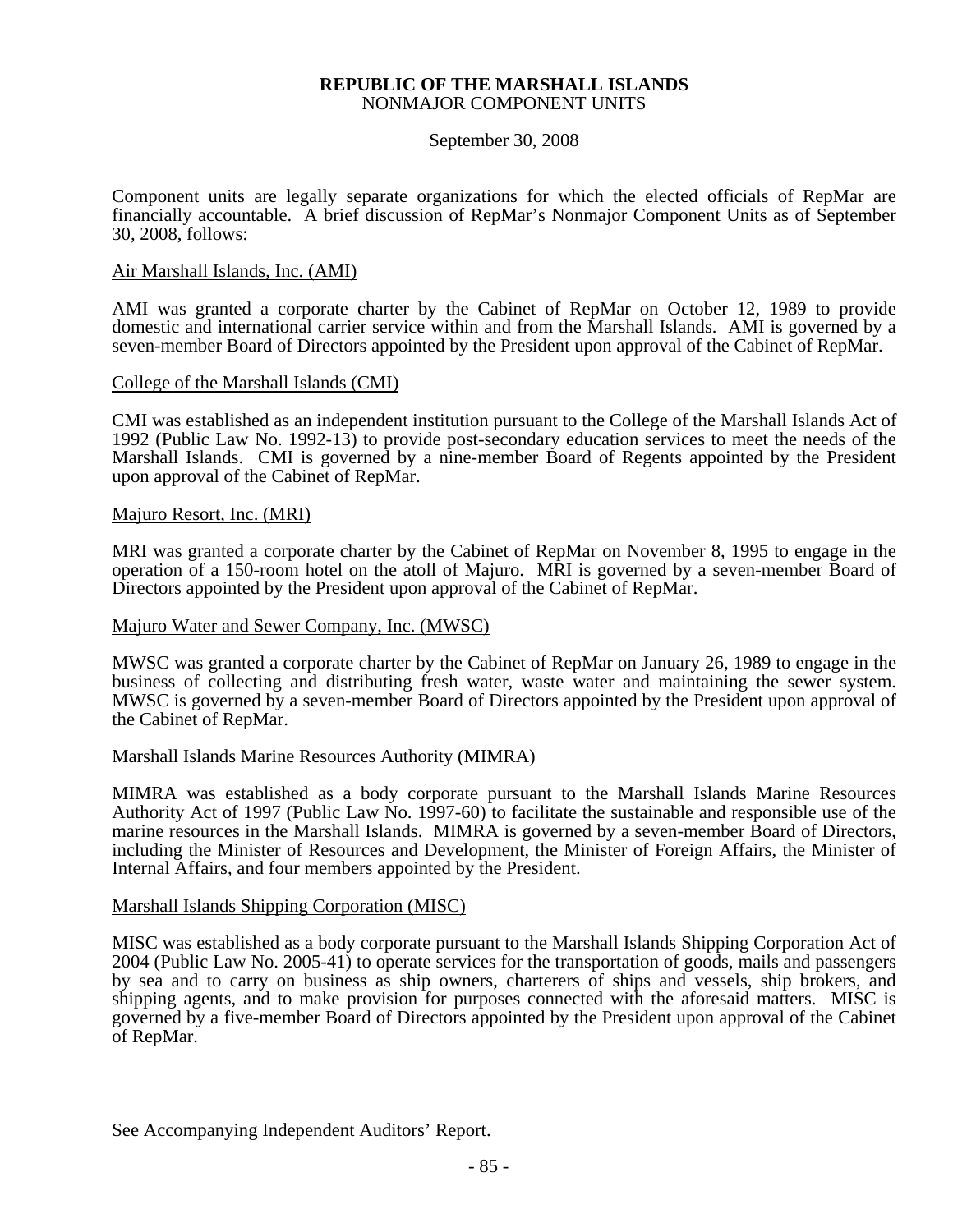#### **REPUBLIC OF THE MARSHALL ISLANDS**  NONMAJOR COMPONENT UNITS

September 30, 2008

#### Marshall Islands Visitors Authority (MIVA)

MIVA was established as a body corporate pursuant to the Tourism Act of 1991 (Public Law No. 1991- 109) to develop and promote the natural, scenic, cultural, historical and recreation attractions of the Marshall Islands. MIVA is governed by a six-member Board of Directors (with the General Manager serving ex officio and without vote), including the Secretary of Resources and Development, the Secretary of Internal Affairs (or designee), three members from the private sector appointed by the Minister of Resources and Development upon approval of the Cabinet of RepMar.

#### RMI Environmental Protection Authority (EPA)

EPA was established for the protection and management of the environment. EPA is governed by a five-member Board of Directors appointed by the President in consultation with the Minister of Resources and Development.

#### Tobolar Copra Processing Plant, Inc. (TCPPI)

TCPPI was granted a corporate charter by the Cabinet of RepMar on August 13, 1977 for the primary purpose of engaging in the production, processing, and marketing of copra products. TCPPI is governed by a six-member Board of Directors (with the President serving ex officio and without vote) appointed by the President upon approval by the Cabinet of RepMar.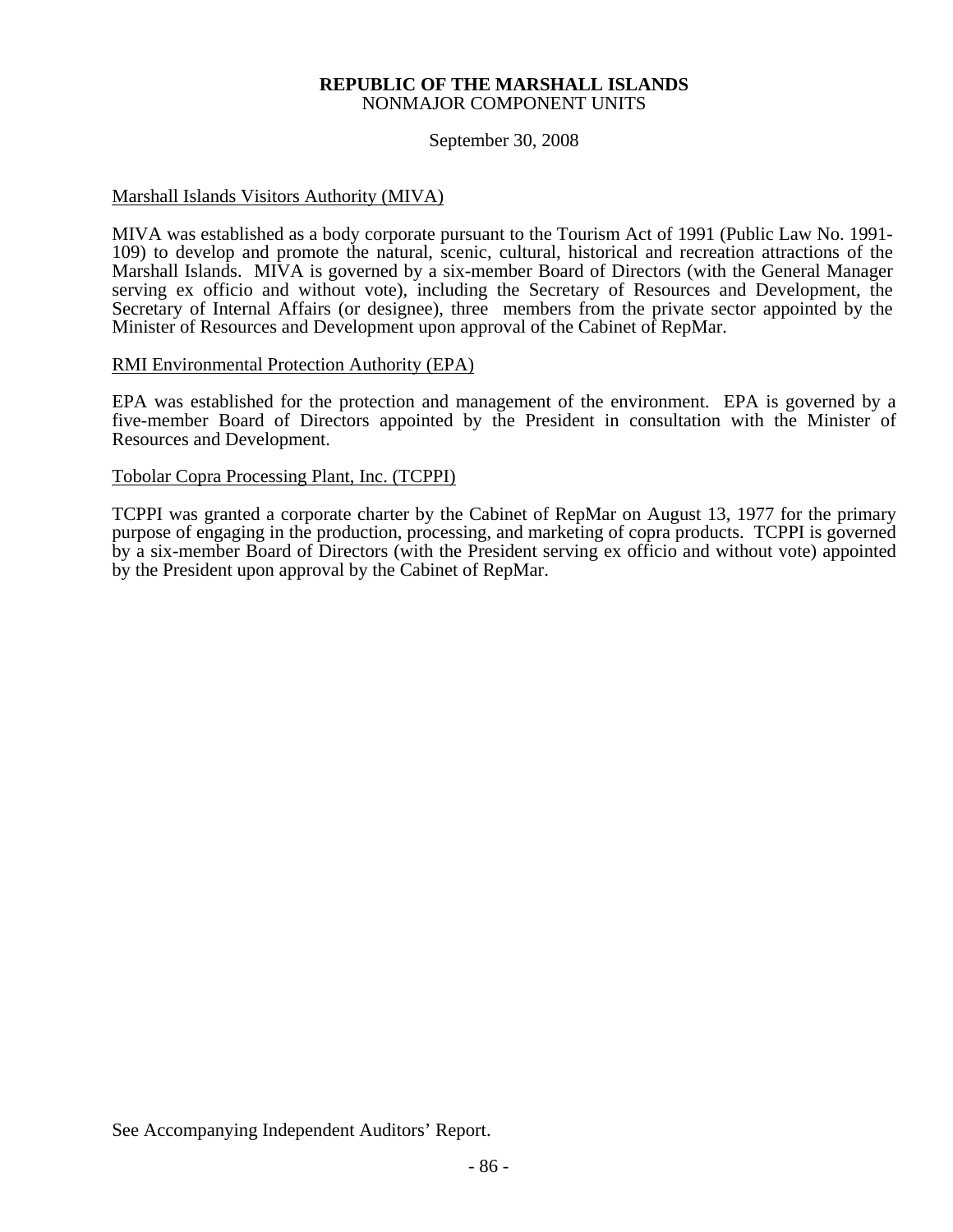### REPUBLIC OF THE MARSHALL ISLANDS<br>NONMAJOR COMPONENT UNITS

### Combining Schedule of Net Assets<br>September 30, 2008

|                                                                         |    | Air Marshall<br>Islands, Inc. |   | College of the<br>Marshall<br>Islands | Majuro<br>Resort.<br>Inc. |              | Maiuro Water<br>and Sewer<br>Company, Inc. |   | Marshall Islands<br>Marine<br>Resources<br>Authority |    | Marshall<br>Islands<br>Shipping<br>Corporation |    | Marshall<br>Islands<br>Visitors<br>Authority |      | RMI<br>Environmental<br>Protection<br>Authority |      | Tobolar<br>Copra<br>Processing<br>Plant, Inc. |      | Total      |
|-------------------------------------------------------------------------|----|-------------------------------|---|---------------------------------------|---------------------------|--------------|--------------------------------------------|---|------------------------------------------------------|----|------------------------------------------------|----|----------------------------------------------|------|-------------------------------------------------|------|-----------------------------------------------|------|------------|
| <b>ASSETS</b>                                                           |    |                               |   |                                       |                           |              |                                            |   |                                                      |    |                                                |    |                                              |      |                                                 |      |                                               |      |            |
| Current assets:                                                         |    |                               |   |                                       |                           |              |                                            |   |                                                      |    |                                                |    |                                              |      |                                                 |      |                                               |      |            |
| Cash and cash equivalents                                               | s. | 77,594 \$                     |   | 1,808,805 \$                          | 55,147 \$                 |              | 55,272 \$                                  |   | 376,057 \$                                           |    | 190,543 \$                                     |    | 220,968 \$                                   |      | 49,207 \$                                       |      | 831,248 \$                                    |      | 3,664,841  |
| Time certificates of deposit                                            |    |                               |   |                                       |                           |              |                                            |   | 1,163,457                                            |    |                                                |    |                                              |      |                                                 |      |                                               |      | 1,163,457  |
| Receivables, net:                                                       |    |                               |   |                                       |                           |              |                                            |   |                                                      |    |                                                |    |                                              |      |                                                 |      |                                               |      |            |
| General<br>Federal agencies                                             |    | 107,974                       |   | 744.978                               | 291,625                   |              | 173,027                                    |   | 87,480                                               |    | 91,235                                         |    | 14,269                                       |      | 84,194                                          |      | 237,652                                       |      | 1,832,434  |
| Other                                                                   |    |                               |   | 865,317                               |                           |              |                                            |   |                                                      |    |                                                |    |                                              |      |                                                 |      |                                               |      | 865,317    |
| Inventories                                                             |    | 572,723                       |   | 262,709                               | 25,583<br>16,982          |              | 3,238<br>125,006                           |   | 85,372                                               |    | 6,042                                          |    |                                              |      |                                                 |      | 41,712                                        |      | 161,947    |
| Due from primary government                                             |    | 132,078                       |   |                                       |                           |              |                                            |   |                                                      |    | 2,171                                          |    |                                              |      |                                                 |      | 911,744                                       |      | 1,891,335  |
| Other current assets                                                    |    | 176,693                       |   | 305,396                               | 12,751                    |              | $\overline{\phantom{a}}$                   |   | 1,474                                                |    |                                                |    | 1,352                                        |      | 1,054                                           |      |                                               |      | 132,078    |
| Total current assets                                                    |    | 1,067,062                     |   |                                       |                           |              |                                            |   |                                                      |    |                                                |    |                                              |      |                                                 |      | 30,301                                        |      | 529,021    |
|                                                                         |    |                               |   | 3,987,205                             | 402,088                   |              | 356,543                                    |   | 1,713,840                                            |    | 289,991                                        |    | 236,589                                      |      | 134,455                                         |      | 2,052,657                                     |      | 10,240,430 |
| Noncurrent assets:<br>Investments<br>Capital assets, net of accumulated |    |                               |   | 71,400                                |                           |              |                                            |   | 4,192,609                                            |    |                                                |    |                                              |      |                                                 |      |                                               |      | 4,264,009  |
| depreciation                                                            |    | 3,965,137                     |   | 11,794,464                            | 1,826,921                 |              | 44,880                                     |   | 175,471                                              |    | 298,020                                        |    | 28,806                                       |      | 17,207                                          |      | 769,506                                       |      | 18,920,412 |
| Total noncurrent assets                                                 |    | 3,965,137                     |   | 11,865,864                            | 1,826,921                 |              | 44,880                                     |   | 4,368,080                                            |    | 298,020                                        |    | 28,806                                       |      | 17,207                                          |      | 769,506                                       |      | 23,184,421 |
| Total assets                                                            |    | 5,032,199                     |   | 15,853,069                            | 2,229,009                 | $\mathbf{S}$ | 401,423                                    |   | 6,081,920                                            |    | 588,011                                        | -S | 265,395                                      |      | 151,662                                         | -8   | 2,822,163                                     |      | 33,424,851 |
| <b>LIABILITIES</b>                                                      |    |                               |   |                                       |                           |              |                                            |   |                                                      |    |                                                |    |                                              |      |                                                 |      |                                               |      |            |
| Current liabilities:                                                    |    |                               |   |                                       |                           |              |                                            |   |                                                      |    |                                                |    |                                              |      |                                                 |      |                                               |      |            |
| Accounts payable                                                        | s. | 1,280,878 \$                  |   | 395,311 \$                            | 618,234 \$                |              | 49,916 \$                                  |   | 201.011 \$                                           |    | 119,283 \$                                     |    | 8,307 \$                                     |      | $\overline{\phantom{a}}$                        | -S   | 176,668 \$                                    |      | 2,849,608  |
| Other liabilities and accruals                                          |    | 47,080                        |   | 512,570                               | 354,756                   |              | 137,176                                    |   | 137,659                                              |    | 99,410                                         |    | 9,765                                        |      | 5,216                                           |      | 20,591                                        |      | 1,324,223  |
| Retention payable                                                       |    |                               |   | 430,944                               |                           |              |                                            |   |                                                      |    |                                                |    |                                              |      |                                                 |      |                                               |      | 430,944    |
| Contracts payable                                                       |    |                               |   | 308,307                               |                           |              |                                            |   |                                                      |    |                                                |    |                                              |      |                                                 |      |                                               |      | 308,307    |
| Due to component units                                                  |    |                               |   |                                       | 268,614                   |              |                                            |   |                                                      |    |                                                |    |                                              |      |                                                 |      |                                               |      | 268,614    |
| Deferred revenues                                                       |    | 179,402                       |   | 735,090                               |                           |              |                                            |   |                                                      |    |                                                |    |                                              |      |                                                 |      |                                               |      | 914,492    |
| Total current liabilities                                               |    | 1,507,360                     |   | 2,382,222                             | 1,241,604                 |              | 187,092                                    |   | 338,670                                              |    | 218,693                                        |    | 18,072                                       |      | 5,216                                           |      | 197,259                                       |      | 6,096,188  |
| Noncurrent liabilities:                                                 |    |                               |   |                                       |                           |              |                                            |   |                                                      |    |                                                |    |                                              |      |                                                 |      |                                               |      |            |
| Due to primary government                                               |    | 3,116,890                     |   |                                       |                           |              |                                            |   | $\overline{\phantom{a}}$                             |    |                                                |    |                                              |      |                                                 |      |                                               |      | 3,116,890  |
| Other noncurrent liabilities                                            |    |                               |   | $\sim$                                | $\sim$                    |              | $\sim$                                     |   | 2,526,813                                            |    | $\overline{\phantom{a}}$                       |    | $\blacksquare$                               |      | $\cdot$                                         |      | $\sim$                                        |      | 2,526,813  |
|                                                                         |    | 3,116,890                     |   | $\sim$                                | $\overline{\phantom{a}}$  |              | $\overline{\phantom{a}}$                   |   | 2,526,813                                            |    | $\overline{a}$                                 |    | $\sim$                                       |      | $\sim$                                          |      | $\sim$                                        |      | 5,643,703  |
| <b>Total liabilities</b>                                                |    | 4,624,250                     |   | 2,382,222                             | 1,241,604                 |              | 187,092                                    |   | 2,865,483                                            |    | 218,693                                        |    | 18,072                                       |      | 5,216                                           |      | 197,259                                       |      | 11,739,891 |
| <b>NET ASSETS</b>                                                       |    |                               |   |                                       |                           |              |                                            |   |                                                      |    |                                                |    |                                              |      |                                                 |      |                                               |      |            |
| Invested in capital assets, net of related debt                         |    | 3,965,137                     |   | 11,794,464                            | 1,826,921                 |              | 44,880                                     |   | 175,471                                              |    | 298,020                                        |    | 28,806                                       |      | 17,207                                          |      | 769,506                                       |      | 18,920,412 |
| Restricted                                                              |    |                               |   | 71,400                                |                           |              |                                            |   |                                                      |    |                                                |    |                                              |      |                                                 |      |                                               |      | 71,400     |
| Unrestricted                                                            |    | (3, 557, 188)                 |   | 1,604,983                             | (839, 516)                |              | 169,451                                    |   | 3,040,966                                            |    | 71,298                                         |    | 218,517                                      |      | 129,239                                         |      | 1,855,398                                     |      | 2,693,148  |
| Total net assets                                                        |    | 407,949                       |   | 13,470,847                            | 987,405                   |              | 214,331                                    |   | 3,216,437                                            |    | 369,318                                        |    | 247,323                                      |      | 146,446                                         |      | 2,624,904                                     |      | 21,684,960 |
|                                                                         |    | 5,032,199                     | S | 15,853,069                            | 2.229,009                 | -S           | 401,423                                    | S | 6,081,920                                            | -S | 588,011                                        | -S | 265,395                                      | - \$ | 151,662                                         | - \$ | 2,822,163                                     | - 50 | 33,424,851 |

See Accompanying Independent Auditors' Report.

 $\sim$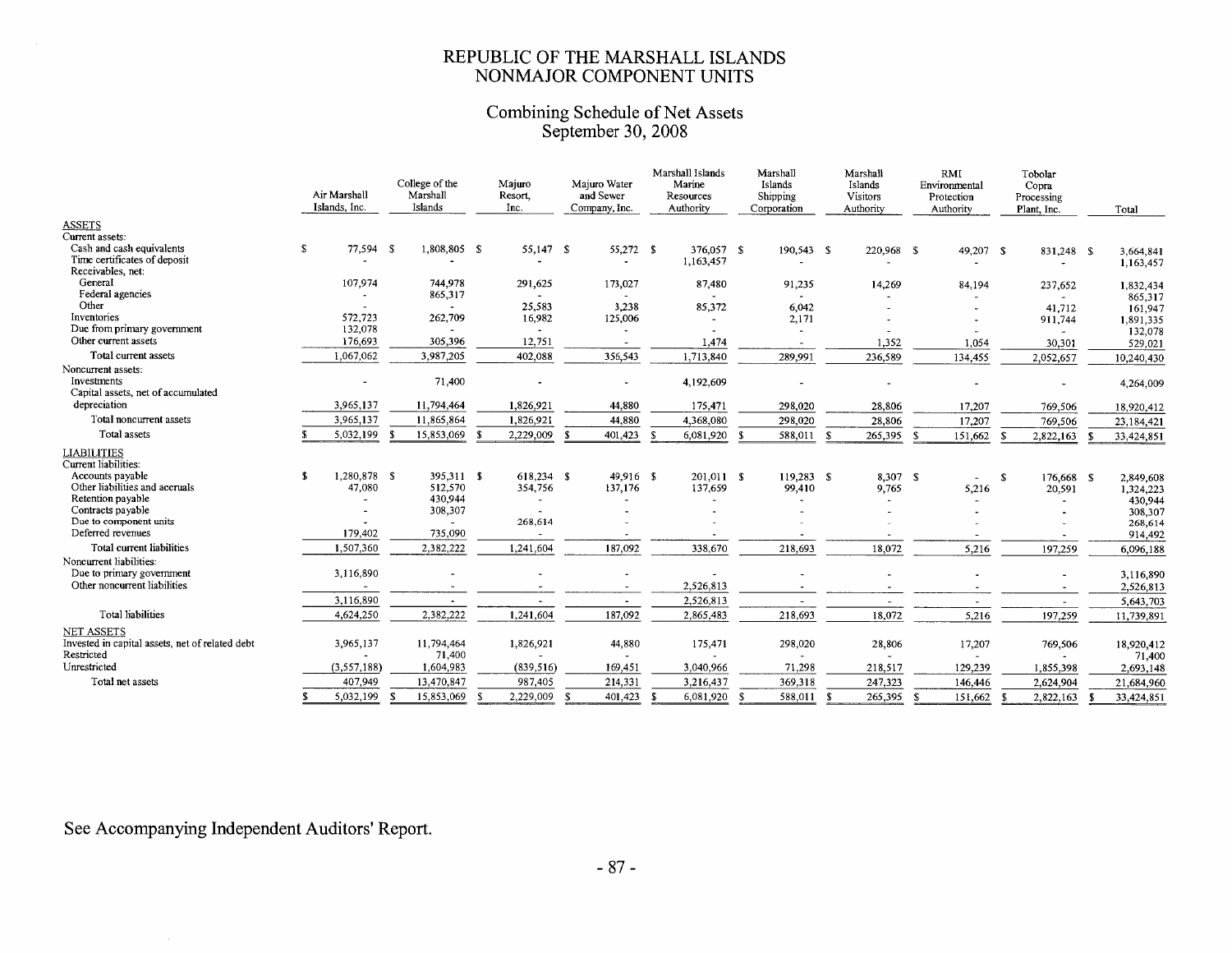#### REPUBLIC OF THE MARSHALL ISLANDS NONMAJOR COMPONENT UNITS

## Combining Schedule of Revenues, Expenses,<br>and Changes in Net Assets<br>Year Ended September 30, 2008

|                                                                                                                                                                                                                      | Air Marshall<br>Islands, Inc.   | College of the<br>Marshall<br>Islands | Majuro<br>Resort<br>Inc.          | Majuro Water<br>and Sewer<br>Company, Inc. | Marshall Islands<br>Marine<br>Resources<br>Authority   | Marshall<br>Islands<br>Shipping<br>Corporation | Marshall<br>Islands<br>Visitors<br>Authority | RMI<br>Environmental<br>Protection<br>Authority | Tobolar<br>Copra<br>Processing<br>Plant, Inc. | Total                                                                     |
|----------------------------------------------------------------------------------------------------------------------------------------------------------------------------------------------------------------------|---------------------------------|---------------------------------------|-----------------------------------|--------------------------------------------|--------------------------------------------------------|------------------------------------------------|----------------------------------------------|-------------------------------------------------|-----------------------------------------------|---------------------------------------------------------------------------|
| Operating revenues:<br>Charges for services<br><b>Sales</b><br>Other                                                                                                                                                 | 887,133 \$<br>142,721           | 270,692 \$<br>311,809<br>3,296,275    | 2,290,054 \$                      | $1,062,278$ \$<br>25,765                   | 1,958,462 \$<br>56,566                                 | 1,487,619 \$<br>83,783                         | 14.660                                       | 39,344 \$<br>65,290                             | 4,845,932                                     | 7,995,582<br>5,157,741<br>3,685,060                                       |
| Total operating revenues                                                                                                                                                                                             | 1,029,854                       | 3,878,776                             | 2,290,054                         | 1,088,043                                  | 2,015,028                                              | 1,571,402                                      | 14,660                                       | 104,634                                         | 4,845,932                                     | 16,838,383                                                                |
| Operating expenses:<br>Cost of services<br>Administration costs<br>Depreciation and amortization                                                                                                                     | 2,396,252<br>507,835<br>634,151 | 7,751,071<br>632,380                  | 1,382,112<br>1,193,985<br>202,246 | 1,389,411<br>32,850                        | 1,411,948<br>74,877                                    | 2,636,171<br>60,253                            | 250,832                                      | 207,878<br>15,670                               | 4,412,145<br>317,658<br>95,632                | 21,379,110<br>2,478,188<br>1,748,059                                      |
| Total operating expenses                                                                                                                                                                                             | 3,538,238                       | 8,383,451                             | 2,778,343                         | 1,422,261                                  | 1,486,825                                              | 2,696,424                                      | 250,832                                      | 223,548                                         | 4,825,435                                     | 25,605,357                                                                |
| Operating income (loss)                                                                                                                                                                                              | (2,508,384)                     | (4, 504, 675)                         | (488, 289)                        | (334, 218)                                 | 528,203                                                | (1, 125, 022)                                  | (236, 172)                                   | (118,914)                                       | 20,497                                        | (8,766,974)                                                               |
| Nonoperating revenues (expenses):<br>Contributions from the primary government<br>Contributions to the primary government<br>Equity in net earnings of joint venture<br>Interest income<br>Interest expense<br>Other | 2,740,000<br>716<br>(89, 509)   | 3,092,687<br>(26, 616)<br>(508, 963)  | (32, 561)                         | 1,258,763<br>(8,506)                       | (450,000)<br>1,122,853<br>53,832<br>(73, 744)<br>6,238 | 1,008,150<br>277,475                           | 249,100                                      | 60,301                                          | 1,092,185<br>(37,719)<br>(45, 471)            | 9,440,885<br>(450,000)<br>1,122,853<br>27,932<br>(111, 463)<br>(340, 996) |
| Total nonoperating revenues<br>(expenses), net                                                                                                                                                                       | 2,651,207                       | 2,557,108                             | (32, 561)                         | 1,250,257                                  | 659,179                                                | 1,285,625                                      | 249,100                                      | 60,301                                          | 1,008,995                                     | 9,689,211                                                                 |
| Capital contributions                                                                                                                                                                                                | $\sim$                          | 4,848,301                             | $\overline{\phantom{a}}$          |                                            |                                                        |                                                |                                              |                                                 |                                               | 4,848,301                                                                 |
| Net income (loss)                                                                                                                                                                                                    | 142,823                         | 2,900,734                             | (520, 850)                        | 916,039                                    | 1,187,382                                              | 160,603                                        | 12,928                                       | (58, 613)                                       | 1,029,492                                     | 5,770,538                                                                 |
| Net assets at the beginning of the year                                                                                                                                                                              | 265,126                         | 10,570,113                            | 1,508,255                         | (701, 708)                                 | 2,029,055                                              | 208,715                                        | 234,395                                      | 205,059                                         | 1,595,412                                     | 15,914,422                                                                |
| Net assets at the end of the year                                                                                                                                                                                    | 407,949                         | 13,470,847                            | 987,405                           | 214,331                                    | 3,216,437                                              | 369,318                                        | 247,323                                      | 146,446 \$                                      | 2,624,904                                     | 21,684,960                                                                |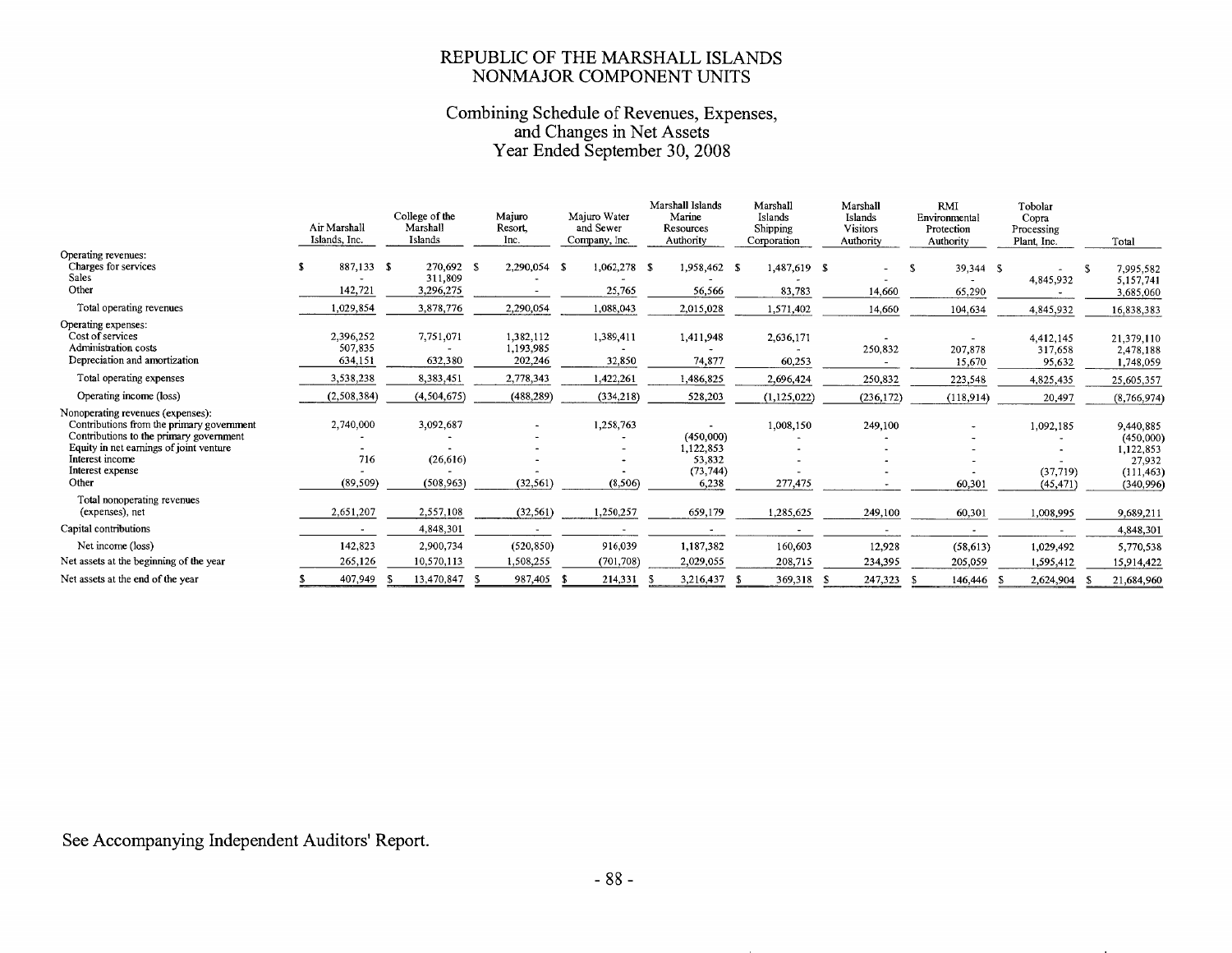#### **REPUBLIC OF THE MARSHALL ISLANDS**  GRANTS ASSISTANCE FUND

#### September 30, 2008

The Grants Assistance Fund accounts for all financial transactions that are subgranted to RepMar. A brief discussion of the funds that comprise the Grants Assistance Fund as of September 30, 2008, follows:

#### Section 215(a)(1) Communications Fund

This fund accounts for United States Congress appropriations under United States Public Law 99-239, Title II, Article I, Section 215(a)(1) and approved by Nitijela resolution 62.

#### Section 211 Compact Capital Account

This fund accounts for United States Congress appropriations under United States Public Law 99-239, Title II, Article I, Section 211(a)(1) and approved by Nitijela resolution 62. The aforementioned section requires no less than 40% of the total amounts appropriated by the United States Congress to be applied to the capital account.

#### Section 216(a)(1) Surveillance and Enforcement Fund

This fund accounts for United States Congress appropriations under United States Public Law 99-239, Title II, Article I, Section 216(a)(1) and approved by Nitijela resolution 62.

#### Section 216(a)(3) Scholarship Fund

This fund accounts for United States Congress appropriations under United States Public Law 99-239, Title II, Article I, Section 216(a)(3) and approved by Nitijela resolution 62.

#### Section 221(b) Education and Health Care Fund

This fund accounts for United States Congress appropriations under United States Public Law 99-239, Title II, Article I, Section 221(b) and approved by Nitijela resolution 62.

#### Section 213 Audit Fund

This fund accounts for United States Congress appropriations under United States Public Law 99-239, as amended, Title II, Article I, Section 213 and approved by Nitijela resolution 123.

#### U.S. Federal Grants Fund

This fund accounts for all financial transactions that are subgranted to RepMar, as well as other direct federal grants that RepMar received from the United States government.

#### European Union Grants Fund

This fund accounts for all financial transactions that are subgranted to RepMar, as well as other direct federal grants that RepMar received from the European Union.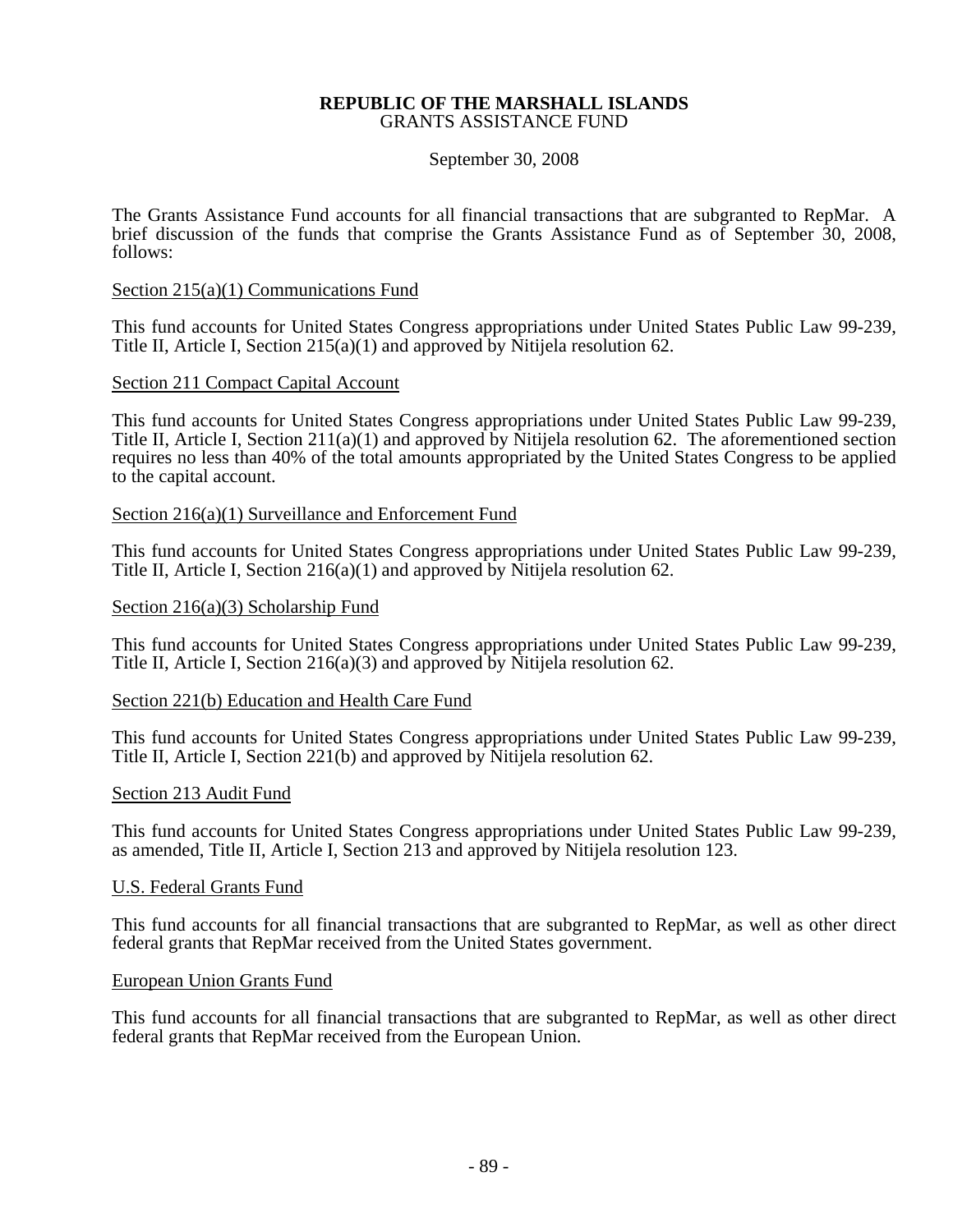#### **REPUBLIC OF THE MARSHALL ISLANDS**  GRANTS ASSISTANCE FUND

September 30, 2008

#### Other Direct Assistance Fund

This fund accounts for all financial transactions related to direct grants received from non-U.S. agencies, which have historically been accounted for herein, and also includes grants from other world organizations.

#### Republic of China Projects Fund

This fund accounts for all financial transactions related to direct grants received from the Republic of China relating to designated projects.

#### Compact Sector Grants Fund

This fund accounts for United States Congress appropriations under United States Public Law 99-239, as amended, Title II, Article I, Section 211(a) and approved by Nitijela resolution 123 to promote economic advancement and budgetary self-reliance. These appropriations are to be used for assistance in education, health care, the environment, public sector capacity building, and private sector development, or for other areas as mutually agreed, with priorities in the education and health care sectors.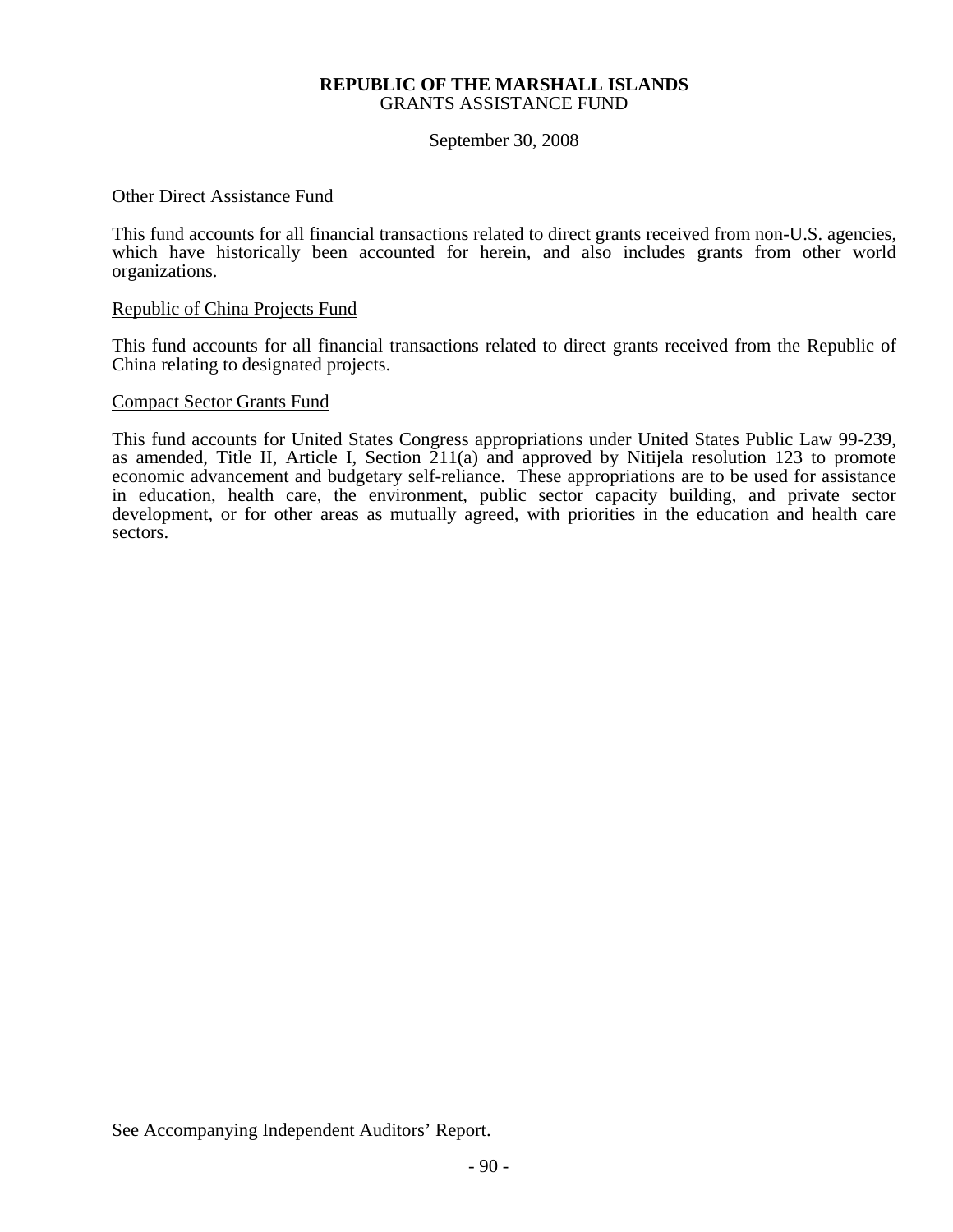### REPUBLIC OF THE MARSHALL ISLANDS<br>GRANTS ASSISTANCE FUND

### Combining Balance Sheet<br>September 30, 2008

|                                                                                                                                                                               | 350200                                           |      | 350210                                       |      | 350305                                                     | 350315                              |       |      | 350320                                                   |      | 510130                                                       |     | 600350                                                                   |      | 700100                                                                                 |    | 700360                                                                                        |   | 700370                                      |    |                                                                              |                                                                                 |
|-------------------------------------------------------------------------------------------------------------------------------------------------------------------------------|--------------------------------------------------|------|----------------------------------------------|------|------------------------------------------------------------|-------------------------------------|-------|------|----------------------------------------------------------|------|--------------------------------------------------------------|-----|--------------------------------------------------------------------------|------|----------------------------------------------------------------------------------------|----|-----------------------------------------------------------------------------------------------|---|---------------------------------------------|----|------------------------------------------------------------------------------|---------------------------------------------------------------------------------|
|                                                                                                                                                                               | Section<br>215(a)(1)<br>Commu-<br>nications      |      | Section<br>211<br>Capital<br>Account         |      | Section<br>216(a)(1)<br>Surveillance<br>and<br>Enforcement | Section<br>216(a)(3)<br>Scholarship |       |      | Section<br>221(b)<br><b>Education</b> and<br>Health Care |      | Section<br>213<br>Audit                                      |     | U.S.<br>Federal<br>Grants                                                |      | European<br>Union<br>Grants                                                            |    | Other Direct<br>Assistance                                                                    |   | Republic of<br>China<br>Projects            |    | Compact<br>Sector                                                            | Total                                                                           |
| <b>ASSETS</b>                                                                                                                                                                 |                                                  |      |                                              |      |                                                            |                                     |       |      |                                                          |      |                                                              |     |                                                                          |      |                                                                                        |    |                                                                                               |   |                                             |    |                                                                              |                                                                                 |
| Receivables:<br>Federal agencies<br>General<br>Due from other funds<br>Advances                                                                                               | \$<br>$\blacksquare$<br>40,380<br>$\blacksquare$ | - \$ | $\sim$                                       | - \$ | $\sim$<br>690                                              | $\mathbf{s}$                        | 1.593 | -S   | $\sim$                                                   | - 93 | 273.870 \$                                                   |     | $\sim$<br>965,218                                                        | - \$ | $\blacksquare$<br>279,897                                                              | -S | $\overline{\phantom{a}}$                                                                      | S | 720,000                                     | s. | 1,309,454 \$<br>$\sim$<br>5,044,444                                          | 1,583,324<br>720,000<br>6,332,222                                               |
| Total assets                                                                                                                                                                  | 40,380                                           | - S  |                                              | s.   | 690                                                        | - \$                                | 1,593 | - \$ |                                                          |      | 273,870                                                      | - 5 | 44,840<br>1,010,058                                                      |      | $\overline{\phantom{a}}$<br>279,897                                                    | -5 | (1,772)<br>(1,772)                                                                            |   | 720,000                                     |    | 3,531<br>6,357,429                                                           | 46,599<br>8,682,145                                                             |
| <b>LIABILITIES AND FUND BALANCES</b>                                                                                                                                          |                                                  |      |                                              |      |                                                            |                                     |       |      |                                                          |      |                                                              |     |                                                                          |      |                                                                                        |    |                                                                                               |   |                                             |    |                                                                              |                                                                                 |
| Liabilities:                                                                                                                                                                  |                                                  |      |                                              |      |                                                            |                                     |       |      |                                                          |      |                                                              |     |                                                                          |      |                                                                                        |    |                                                                                               |   |                                             |    |                                                                              |                                                                                 |
| Accounts payable<br>Other liabilities and accruals<br>Payable to federal agencies<br>Retention payable<br>Contracts payable<br>Due to other funds<br><b>Total liabilities</b> | \$                                               | -S   |                                              | -S   |                                                            | - 1                                 |       | - 1  | $\overline{\phantom{0}}$                                 | - S  | 120.998 \$<br>$\overline{\phantom{a}}$<br>152,872<br>273,870 |     | 449,542 \$<br>18,382<br>544,406<br>$\overline{\phantom{a}}$<br>1,012,330 |      | 609 \$<br>222<br>$\sim$<br>$\overline{\phantom{a}}$<br>$\overline{\phantom{a}}$<br>831 |    | $1,142$ \$<br>665<br>$\overline{\phantom{a}}$<br>$\overline{\phantom{a}}$<br>76,435<br>78,242 |   | $266,125$ \$<br>2,657<br>451,218<br>720,000 |    | 553,957 \$<br>111,756<br>978,587<br>943,616<br>519,944<br>5,027<br>3,112,887 | 1.392,373<br>133,682<br>1,522,993<br>943,616<br>519,944<br>685,552<br>5,198.160 |
| Fund balances (deficits):<br>Reserved for:                                                                                                                                    |                                                  |      |                                              |      |                                                            |                                     |       |      |                                                          |      |                                                              |     |                                                                          |      |                                                                                        |    |                                                                                               |   |                                             |    |                                                                              |                                                                                 |
| Encumbrances<br>Continuing appropriations<br>Unreserved (deficit)                                                                                                             | 40,380<br>$\overline{\phantom{a}}$               |      | 2,692<br>$\overline{\phantom{a}}$<br>(2,692) |      | $\overline{\phantom{a}}$<br>690                            |                                     | 1,593 |      | $\bullet$                                                |      | 503,854<br>$\overline{\phantom{a}}$<br>(503, 854)            |     | 985,482<br>(987, 754)                                                    |      | 102,779<br>$\overline{\phantom{a}}$<br>176,287                                         |    | 29,869<br>$\hat{\phantom{a}}$<br>(109, 883)                                                   |   | 838,195<br>$\sim$<br>(838, 195)             |    | 10,144,779<br>4,642,837<br>(11, 543, 074)                                    | 12,648,030<br>4,642,837<br>(13,806,882)                                         |
| Total fund balances (deficits)                                                                                                                                                | 40,380                                           |      | $\sim$                                       |      | 690                                                        |                                     | 1,593 |      |                                                          |      |                                                              |     | (2, 272)                                                                 |      | 279,066                                                                                |    | (80, 014)                                                                                     |   |                                             |    | 3,244,542                                                                    | 3,483,985                                                                       |
| Total liabilities and fund balances                                                                                                                                           | 40,380                                           | -5   | $\sim$                                       | S    | 690                                                        | - \$                                | 1,593 | - 5  |                                                          |      | 273,870                                                      | - S | 1,010,058                                                                |      | 279,897                                                                                |    | (1,772)                                                                                       |   | 720,000                                     | -S | 6,357,429                                                                    | 8,682,145                                                                       |

### See Accompanying Independent Auditors' Report.

 $\sim$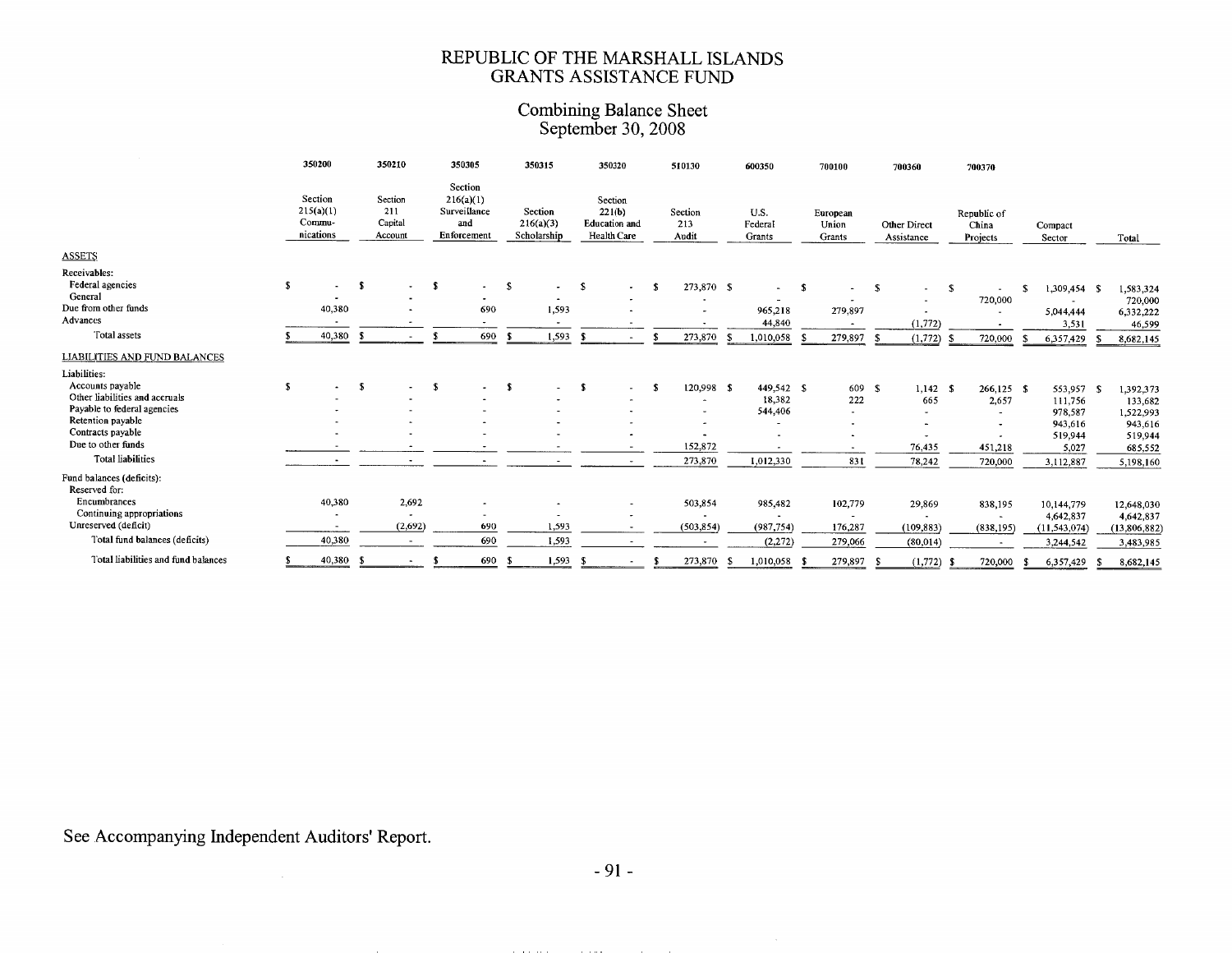#### REPUBLIC OF THE MARSHALL ISLANDS **GRANTS ASSISTANCE FUND**

## Combining Schedule of Revenues, Expenditures by Function,<br>and Changes in Fund Balances (Deficits)<br>Year Ended September 30, 2008

| Section<br>Section<br>Section<br>216(a)(1)<br>Section<br>215(a)(1)<br>211<br>Surveillance<br>221(b)<br>Section<br>Section<br>U.S.<br>European<br>Republic of<br>Commu-<br>Capital<br>and<br>216(a)(3)<br>Education and<br>213<br>Federal<br>Union<br>Other Direct<br>China<br>Compact<br>nications<br>Scholarship<br>Enforcement<br>Health Care<br>Account<br>Audit<br>Grants<br>Grants<br>Assistance<br>Projects<br>Sector<br>Total<br>Revenues:<br>Federal and other grants<br>335,270<br>8,340,564<br>-S<br>734,250<br>- 3<br>- \$<br>341,148<br>12,332,637<br>-S<br>41,282,647<br>-S<br>63,366,516<br>-S<br><b>Expenditures by Function:</b><br>Current:<br>General government:<br>President and Cabinet<br>49,640<br>49,640<br>Office of the Chief Secretary<br>10,558<br>141,330<br>151,888<br>Special appropriations<br>886,007<br>886,007<br>$\sim$<br>$\sim$<br>Nitijela<br>60,384<br>42,192<br>102,576<br>$\overline{\phantom{a}}$<br>Office of the Auditor-General<br>335,270<br>104,300<br>439,570<br>$\bullet$<br>Public Service Commission<br>1,200<br>1,200<br>$\overline{a}$<br>$\overline{\phantom{a}}$<br>Ministry of Education<br>2,852,710<br>17,929,053<br>20,781,763<br>$\sim$<br>Ministry of Health and Environment<br>3,620,566<br>8,062,177<br>11,682,743<br>$\ddot{\phantom{1}}$<br>$\sim$<br>Ministry of Transportation and Communications<br>331,365<br>434,578<br>765,943<br>$\overline{\phantom{a}}$<br>Ministry of Resources and Development<br>19,403<br>114,405<br>279,150<br>412,958<br>Ministry of Internal Affairs<br>220,237<br>346,327<br>566,564<br>$\sim$<br>Ministry of Justice<br>308,478<br>308,478<br>$\overline{\phantom{a}}$<br>$\overline{\phantom{a}}$<br>Ministry of Finance<br>524,186<br>455,184<br>2,747,097<br>1,931,861<br>5,658,328<br>$\blacksquare$<br>Ministry of Foreign Affairs<br>207<br>171,109<br>171,316<br>$\sim$<br>Ministry of Public Works<br>1,732,605<br>1,732,605<br>$\sim$<br>$\tilde{\phantom{a}}$<br>$\sim$<br><b>Environmental Protection Authority</b><br>3,604<br>209,466<br>213,070<br>$\overline{\phantom{a}}$<br>Capital outlay<br>470,503<br>11,340,330<br>11,810,833<br>$\overline{\phantom{a}}$<br>$\overline{\phantom{a}}$<br>Total expenditures<br>335,270<br>7,355,564<br>455,184<br>316,326<br>$\sim$<br>7,194,564<br>$\tilde{\phantom{a}}$<br>$\sim$<br>$\blacksquare$<br>40,078,574<br>55,735,482<br>Excess (deficiency) of revenues over<br>(under) expenditures<br>985,000<br>279,066<br>24,822<br>5,138,073<br>1,204,073<br>7,631,034<br>Other financing sources (uses):<br>Operating transfers in<br>4,280<br>592,761<br>597,041<br>Operating transfers out<br>(985,000)<br>(5, 197, 256)<br>(1, 166, 428)<br>(7,348,684)<br>$\sim$<br>Total other financing sources (uses), net<br>4,280<br>(985,000)<br>(5,197,256)<br>(573, 667)<br>(6,751,643)<br>$\sim$<br>$\hat{\phantom{a}}$<br>$\sim$<br>Net change in fund balances (deficits)<br>4,280<br>279,066<br>24,822<br>(59, 183)<br>630,406<br>879,391<br>Fund balances (deficits) at the beginning<br>of the year<br>40,380<br>690<br>1,593<br>(4,280)<br>(2, 272)<br>(104, 836)<br>59,183<br>2,614,136<br>2,604,594<br>Fund balances (deficits) at the end of the year<br>40,380<br>-S<br>690<br>1,593<br>-S<br>S<br>(2,272)<br>279,066<br>$(80,014)$ \$<br>$\tilde{\phantom{a}}$<br>S<br>-S<br>- \$<br>3,244,542<br>$\tilde{\phantom{a}}$<br>- 5<br>S<br>3,483,985<br>- \$ | 350200 | 350210 | 350305 | 350315 | 350320 | 510130 | 600350 | 700100 | 700360 | 700370 |  |
|------------------------------------------------------------------------------------------------------------------------------------------------------------------------------------------------------------------------------------------------------------------------------------------------------------------------------------------------------------------------------------------------------------------------------------------------------------------------------------------------------------------------------------------------------------------------------------------------------------------------------------------------------------------------------------------------------------------------------------------------------------------------------------------------------------------------------------------------------------------------------------------------------------------------------------------------------------------------------------------------------------------------------------------------------------------------------------------------------------------------------------------------------------------------------------------------------------------------------------------------------------------------------------------------------------------------------------------------------------------------------------------------------------------------------------------------------------------------------------------------------------------------------------------------------------------------------------------------------------------------------------------------------------------------------------------------------------------------------------------------------------------------------------------------------------------------------------------------------------------------------------------------------------------------------------------------------------------------------------------------------------------------------------------------------------------------------------------------------------------------------------------------------------------------------------------------------------------------------------------------------------------------------------------------------------------------------------------------------------------------------------------------------------------------------------------------------------------------------------------------------------------------------------------------------------------------------------------------------------------------------------------------------------------------------------------------------------------------------------------------------------------------------------------------------------------------------------------------------------------------------------------------------------------------------------------------------------------------------------------------------------------------------------------------------------------------------------------------------------------------------------------------------------------------------------------------------------------------------------------------------------------------------------------------------------------------------------------------------------------------------------------------------------------------------|--------|--------|--------|--------|--------|--------|--------|--------|--------|--------|--|
|                                                                                                                                                                                                                                                                                                                                                                                                                                                                                                                                                                                                                                                                                                                                                                                                                                                                                                                                                                                                                                                                                                                                                                                                                                                                                                                                                                                                                                                                                                                                                                                                                                                                                                                                                                                                                                                                                                                                                                                                                                                                                                                                                                                                                                                                                                                                                                                                                                                                                                                                                                                                                                                                                                                                                                                                                                                                                                                                                                                                                                                                                                                                                                                                                                                                                                                                                                                                                              |        |        |        |        |        |        |        |        |        |        |  |
|                                                                                                                                                                                                                                                                                                                                                                                                                                                                                                                                                                                                                                                                                                                                                                                                                                                                                                                                                                                                                                                                                                                                                                                                                                                                                                                                                                                                                                                                                                                                                                                                                                                                                                                                                                                                                                                                                                                                                                                                                                                                                                                                                                                                                                                                                                                                                                                                                                                                                                                                                                                                                                                                                                                                                                                                                                                                                                                                                                                                                                                                                                                                                                                                                                                                                                                                                                                                                              |        |        |        |        |        |        |        |        |        |        |  |
|                                                                                                                                                                                                                                                                                                                                                                                                                                                                                                                                                                                                                                                                                                                                                                                                                                                                                                                                                                                                                                                                                                                                                                                                                                                                                                                                                                                                                                                                                                                                                                                                                                                                                                                                                                                                                                                                                                                                                                                                                                                                                                                                                                                                                                                                                                                                                                                                                                                                                                                                                                                                                                                                                                                                                                                                                                                                                                                                                                                                                                                                                                                                                                                                                                                                                                                                                                                                                              |        |        |        |        |        |        |        |        |        |        |  |
|                                                                                                                                                                                                                                                                                                                                                                                                                                                                                                                                                                                                                                                                                                                                                                                                                                                                                                                                                                                                                                                                                                                                                                                                                                                                                                                                                                                                                                                                                                                                                                                                                                                                                                                                                                                                                                                                                                                                                                                                                                                                                                                                                                                                                                                                                                                                                                                                                                                                                                                                                                                                                                                                                                                                                                                                                                                                                                                                                                                                                                                                                                                                                                                                                                                                                                                                                                                                                              |        |        |        |        |        |        |        |        |        |        |  |
|                                                                                                                                                                                                                                                                                                                                                                                                                                                                                                                                                                                                                                                                                                                                                                                                                                                                                                                                                                                                                                                                                                                                                                                                                                                                                                                                                                                                                                                                                                                                                                                                                                                                                                                                                                                                                                                                                                                                                                                                                                                                                                                                                                                                                                                                                                                                                                                                                                                                                                                                                                                                                                                                                                                                                                                                                                                                                                                                                                                                                                                                                                                                                                                                                                                                                                                                                                                                                              |        |        |        |        |        |        |        |        |        |        |  |
|                                                                                                                                                                                                                                                                                                                                                                                                                                                                                                                                                                                                                                                                                                                                                                                                                                                                                                                                                                                                                                                                                                                                                                                                                                                                                                                                                                                                                                                                                                                                                                                                                                                                                                                                                                                                                                                                                                                                                                                                                                                                                                                                                                                                                                                                                                                                                                                                                                                                                                                                                                                                                                                                                                                                                                                                                                                                                                                                                                                                                                                                                                                                                                                                                                                                                                                                                                                                                              |        |        |        |        |        |        |        |        |        |        |  |
|                                                                                                                                                                                                                                                                                                                                                                                                                                                                                                                                                                                                                                                                                                                                                                                                                                                                                                                                                                                                                                                                                                                                                                                                                                                                                                                                                                                                                                                                                                                                                                                                                                                                                                                                                                                                                                                                                                                                                                                                                                                                                                                                                                                                                                                                                                                                                                                                                                                                                                                                                                                                                                                                                                                                                                                                                                                                                                                                                                                                                                                                                                                                                                                                                                                                                                                                                                                                                              |        |        |        |        |        |        |        |        |        |        |  |
|                                                                                                                                                                                                                                                                                                                                                                                                                                                                                                                                                                                                                                                                                                                                                                                                                                                                                                                                                                                                                                                                                                                                                                                                                                                                                                                                                                                                                                                                                                                                                                                                                                                                                                                                                                                                                                                                                                                                                                                                                                                                                                                                                                                                                                                                                                                                                                                                                                                                                                                                                                                                                                                                                                                                                                                                                                                                                                                                                                                                                                                                                                                                                                                                                                                                                                                                                                                                                              |        |        |        |        |        |        |        |        |        |        |  |
|                                                                                                                                                                                                                                                                                                                                                                                                                                                                                                                                                                                                                                                                                                                                                                                                                                                                                                                                                                                                                                                                                                                                                                                                                                                                                                                                                                                                                                                                                                                                                                                                                                                                                                                                                                                                                                                                                                                                                                                                                                                                                                                                                                                                                                                                                                                                                                                                                                                                                                                                                                                                                                                                                                                                                                                                                                                                                                                                                                                                                                                                                                                                                                                                                                                                                                                                                                                                                              |        |        |        |        |        |        |        |        |        |        |  |
|                                                                                                                                                                                                                                                                                                                                                                                                                                                                                                                                                                                                                                                                                                                                                                                                                                                                                                                                                                                                                                                                                                                                                                                                                                                                                                                                                                                                                                                                                                                                                                                                                                                                                                                                                                                                                                                                                                                                                                                                                                                                                                                                                                                                                                                                                                                                                                                                                                                                                                                                                                                                                                                                                                                                                                                                                                                                                                                                                                                                                                                                                                                                                                                                                                                                                                                                                                                                                              |        |        |        |        |        |        |        |        |        |        |  |
|                                                                                                                                                                                                                                                                                                                                                                                                                                                                                                                                                                                                                                                                                                                                                                                                                                                                                                                                                                                                                                                                                                                                                                                                                                                                                                                                                                                                                                                                                                                                                                                                                                                                                                                                                                                                                                                                                                                                                                                                                                                                                                                                                                                                                                                                                                                                                                                                                                                                                                                                                                                                                                                                                                                                                                                                                                                                                                                                                                                                                                                                                                                                                                                                                                                                                                                                                                                                                              |        |        |        |        |        |        |        |        |        |        |  |
|                                                                                                                                                                                                                                                                                                                                                                                                                                                                                                                                                                                                                                                                                                                                                                                                                                                                                                                                                                                                                                                                                                                                                                                                                                                                                                                                                                                                                                                                                                                                                                                                                                                                                                                                                                                                                                                                                                                                                                                                                                                                                                                                                                                                                                                                                                                                                                                                                                                                                                                                                                                                                                                                                                                                                                                                                                                                                                                                                                                                                                                                                                                                                                                                                                                                                                                                                                                                                              |        |        |        |        |        |        |        |        |        |        |  |
|                                                                                                                                                                                                                                                                                                                                                                                                                                                                                                                                                                                                                                                                                                                                                                                                                                                                                                                                                                                                                                                                                                                                                                                                                                                                                                                                                                                                                                                                                                                                                                                                                                                                                                                                                                                                                                                                                                                                                                                                                                                                                                                                                                                                                                                                                                                                                                                                                                                                                                                                                                                                                                                                                                                                                                                                                                                                                                                                                                                                                                                                                                                                                                                                                                                                                                                                                                                                                              |        |        |        |        |        |        |        |        |        |        |  |
|                                                                                                                                                                                                                                                                                                                                                                                                                                                                                                                                                                                                                                                                                                                                                                                                                                                                                                                                                                                                                                                                                                                                                                                                                                                                                                                                                                                                                                                                                                                                                                                                                                                                                                                                                                                                                                                                                                                                                                                                                                                                                                                                                                                                                                                                                                                                                                                                                                                                                                                                                                                                                                                                                                                                                                                                                                                                                                                                                                                                                                                                                                                                                                                                                                                                                                                                                                                                                              |        |        |        |        |        |        |        |        |        |        |  |
|                                                                                                                                                                                                                                                                                                                                                                                                                                                                                                                                                                                                                                                                                                                                                                                                                                                                                                                                                                                                                                                                                                                                                                                                                                                                                                                                                                                                                                                                                                                                                                                                                                                                                                                                                                                                                                                                                                                                                                                                                                                                                                                                                                                                                                                                                                                                                                                                                                                                                                                                                                                                                                                                                                                                                                                                                                                                                                                                                                                                                                                                                                                                                                                                                                                                                                                                                                                                                              |        |        |        |        |        |        |        |        |        |        |  |
|                                                                                                                                                                                                                                                                                                                                                                                                                                                                                                                                                                                                                                                                                                                                                                                                                                                                                                                                                                                                                                                                                                                                                                                                                                                                                                                                                                                                                                                                                                                                                                                                                                                                                                                                                                                                                                                                                                                                                                                                                                                                                                                                                                                                                                                                                                                                                                                                                                                                                                                                                                                                                                                                                                                                                                                                                                                                                                                                                                                                                                                                                                                                                                                                                                                                                                                                                                                                                              |        |        |        |        |        |        |        |        |        |        |  |
|                                                                                                                                                                                                                                                                                                                                                                                                                                                                                                                                                                                                                                                                                                                                                                                                                                                                                                                                                                                                                                                                                                                                                                                                                                                                                                                                                                                                                                                                                                                                                                                                                                                                                                                                                                                                                                                                                                                                                                                                                                                                                                                                                                                                                                                                                                                                                                                                                                                                                                                                                                                                                                                                                                                                                                                                                                                                                                                                                                                                                                                                                                                                                                                                                                                                                                                                                                                                                              |        |        |        |        |        |        |        |        |        |        |  |
|                                                                                                                                                                                                                                                                                                                                                                                                                                                                                                                                                                                                                                                                                                                                                                                                                                                                                                                                                                                                                                                                                                                                                                                                                                                                                                                                                                                                                                                                                                                                                                                                                                                                                                                                                                                                                                                                                                                                                                                                                                                                                                                                                                                                                                                                                                                                                                                                                                                                                                                                                                                                                                                                                                                                                                                                                                                                                                                                                                                                                                                                                                                                                                                                                                                                                                                                                                                                                              |        |        |        |        |        |        |        |        |        |        |  |
|                                                                                                                                                                                                                                                                                                                                                                                                                                                                                                                                                                                                                                                                                                                                                                                                                                                                                                                                                                                                                                                                                                                                                                                                                                                                                                                                                                                                                                                                                                                                                                                                                                                                                                                                                                                                                                                                                                                                                                                                                                                                                                                                                                                                                                                                                                                                                                                                                                                                                                                                                                                                                                                                                                                                                                                                                                                                                                                                                                                                                                                                                                                                                                                                                                                                                                                                                                                                                              |        |        |        |        |        |        |        |        |        |        |  |
|                                                                                                                                                                                                                                                                                                                                                                                                                                                                                                                                                                                                                                                                                                                                                                                                                                                                                                                                                                                                                                                                                                                                                                                                                                                                                                                                                                                                                                                                                                                                                                                                                                                                                                                                                                                                                                                                                                                                                                                                                                                                                                                                                                                                                                                                                                                                                                                                                                                                                                                                                                                                                                                                                                                                                                                                                                                                                                                                                                                                                                                                                                                                                                                                                                                                                                                                                                                                                              |        |        |        |        |        |        |        |        |        |        |  |
|                                                                                                                                                                                                                                                                                                                                                                                                                                                                                                                                                                                                                                                                                                                                                                                                                                                                                                                                                                                                                                                                                                                                                                                                                                                                                                                                                                                                                                                                                                                                                                                                                                                                                                                                                                                                                                                                                                                                                                                                                                                                                                                                                                                                                                                                                                                                                                                                                                                                                                                                                                                                                                                                                                                                                                                                                                                                                                                                                                                                                                                                                                                                                                                                                                                                                                                                                                                                                              |        |        |        |        |        |        |        |        |        |        |  |
|                                                                                                                                                                                                                                                                                                                                                                                                                                                                                                                                                                                                                                                                                                                                                                                                                                                                                                                                                                                                                                                                                                                                                                                                                                                                                                                                                                                                                                                                                                                                                                                                                                                                                                                                                                                                                                                                                                                                                                                                                                                                                                                                                                                                                                                                                                                                                                                                                                                                                                                                                                                                                                                                                                                                                                                                                                                                                                                                                                                                                                                                                                                                                                                                                                                                                                                                                                                                                              |        |        |        |        |        |        |        |        |        |        |  |
|                                                                                                                                                                                                                                                                                                                                                                                                                                                                                                                                                                                                                                                                                                                                                                                                                                                                                                                                                                                                                                                                                                                                                                                                                                                                                                                                                                                                                                                                                                                                                                                                                                                                                                                                                                                                                                                                                                                                                                                                                                                                                                                                                                                                                                                                                                                                                                                                                                                                                                                                                                                                                                                                                                                                                                                                                                                                                                                                                                                                                                                                                                                                                                                                                                                                                                                                                                                                                              |        |        |        |        |        |        |        |        |        |        |  |
|                                                                                                                                                                                                                                                                                                                                                                                                                                                                                                                                                                                                                                                                                                                                                                                                                                                                                                                                                                                                                                                                                                                                                                                                                                                                                                                                                                                                                                                                                                                                                                                                                                                                                                                                                                                                                                                                                                                                                                                                                                                                                                                                                                                                                                                                                                                                                                                                                                                                                                                                                                                                                                                                                                                                                                                                                                                                                                                                                                                                                                                                                                                                                                                                                                                                                                                                                                                                                              |        |        |        |        |        |        |        |        |        |        |  |
|                                                                                                                                                                                                                                                                                                                                                                                                                                                                                                                                                                                                                                                                                                                                                                                                                                                                                                                                                                                                                                                                                                                                                                                                                                                                                                                                                                                                                                                                                                                                                                                                                                                                                                                                                                                                                                                                                                                                                                                                                                                                                                                                                                                                                                                                                                                                                                                                                                                                                                                                                                                                                                                                                                                                                                                                                                                                                                                                                                                                                                                                                                                                                                                                                                                                                                                                                                                                                              |        |        |        |        |        |        |        |        |        |        |  |
|                                                                                                                                                                                                                                                                                                                                                                                                                                                                                                                                                                                                                                                                                                                                                                                                                                                                                                                                                                                                                                                                                                                                                                                                                                                                                                                                                                                                                                                                                                                                                                                                                                                                                                                                                                                                                                                                                                                                                                                                                                                                                                                                                                                                                                                                                                                                                                                                                                                                                                                                                                                                                                                                                                                                                                                                                                                                                                                                                                                                                                                                                                                                                                                                                                                                                                                                                                                                                              |        |        |        |        |        |        |        |        |        |        |  |
|                                                                                                                                                                                                                                                                                                                                                                                                                                                                                                                                                                                                                                                                                                                                                                                                                                                                                                                                                                                                                                                                                                                                                                                                                                                                                                                                                                                                                                                                                                                                                                                                                                                                                                                                                                                                                                                                                                                                                                                                                                                                                                                                                                                                                                                                                                                                                                                                                                                                                                                                                                                                                                                                                                                                                                                                                                                                                                                                                                                                                                                                                                                                                                                                                                                                                                                                                                                                                              |        |        |        |        |        |        |        |        |        |        |  |
|                                                                                                                                                                                                                                                                                                                                                                                                                                                                                                                                                                                                                                                                                                                                                                                                                                                                                                                                                                                                                                                                                                                                                                                                                                                                                                                                                                                                                                                                                                                                                                                                                                                                                                                                                                                                                                                                                                                                                                                                                                                                                                                                                                                                                                                                                                                                                                                                                                                                                                                                                                                                                                                                                                                                                                                                                                                                                                                                                                                                                                                                                                                                                                                                                                                                                                                                                                                                                              |        |        |        |        |        |        |        |        |        |        |  |
|                                                                                                                                                                                                                                                                                                                                                                                                                                                                                                                                                                                                                                                                                                                                                                                                                                                                                                                                                                                                                                                                                                                                                                                                                                                                                                                                                                                                                                                                                                                                                                                                                                                                                                                                                                                                                                                                                                                                                                                                                                                                                                                                                                                                                                                                                                                                                                                                                                                                                                                                                                                                                                                                                                                                                                                                                                                                                                                                                                                                                                                                                                                                                                                                                                                                                                                                                                                                                              |        |        |        |        |        |        |        |        |        |        |  |
|                                                                                                                                                                                                                                                                                                                                                                                                                                                                                                                                                                                                                                                                                                                                                                                                                                                                                                                                                                                                                                                                                                                                                                                                                                                                                                                                                                                                                                                                                                                                                                                                                                                                                                                                                                                                                                                                                                                                                                                                                                                                                                                                                                                                                                                                                                                                                                                                                                                                                                                                                                                                                                                                                                                                                                                                                                                                                                                                                                                                                                                                                                                                                                                                                                                                                                                                                                                                                              |        |        |        |        |        |        |        |        |        |        |  |
|                                                                                                                                                                                                                                                                                                                                                                                                                                                                                                                                                                                                                                                                                                                                                                                                                                                                                                                                                                                                                                                                                                                                                                                                                                                                                                                                                                                                                                                                                                                                                                                                                                                                                                                                                                                                                                                                                                                                                                                                                                                                                                                                                                                                                                                                                                                                                                                                                                                                                                                                                                                                                                                                                                                                                                                                                                                                                                                                                                                                                                                                                                                                                                                                                                                                                                                                                                                                                              |        |        |        |        |        |        |        |        |        |        |  |
|                                                                                                                                                                                                                                                                                                                                                                                                                                                                                                                                                                                                                                                                                                                                                                                                                                                                                                                                                                                                                                                                                                                                                                                                                                                                                                                                                                                                                                                                                                                                                                                                                                                                                                                                                                                                                                                                                                                                                                                                                                                                                                                                                                                                                                                                                                                                                                                                                                                                                                                                                                                                                                                                                                                                                                                                                                                                                                                                                                                                                                                                                                                                                                                                                                                                                                                                                                                                                              |        |        |        |        |        |        |        |        |        |        |  |
|                                                                                                                                                                                                                                                                                                                                                                                                                                                                                                                                                                                                                                                                                                                                                                                                                                                                                                                                                                                                                                                                                                                                                                                                                                                                                                                                                                                                                                                                                                                                                                                                                                                                                                                                                                                                                                                                                                                                                                                                                                                                                                                                                                                                                                                                                                                                                                                                                                                                                                                                                                                                                                                                                                                                                                                                                                                                                                                                                                                                                                                                                                                                                                                                                                                                                                                                                                                                                              |        |        |        |        |        |        |        |        |        |        |  |
|                                                                                                                                                                                                                                                                                                                                                                                                                                                                                                                                                                                                                                                                                                                                                                                                                                                                                                                                                                                                                                                                                                                                                                                                                                                                                                                                                                                                                                                                                                                                                                                                                                                                                                                                                                                                                                                                                                                                                                                                                                                                                                                                                                                                                                                                                                                                                                                                                                                                                                                                                                                                                                                                                                                                                                                                                                                                                                                                                                                                                                                                                                                                                                                                                                                                                                                                                                                                                              |        |        |        |        |        |        |        |        |        |        |  |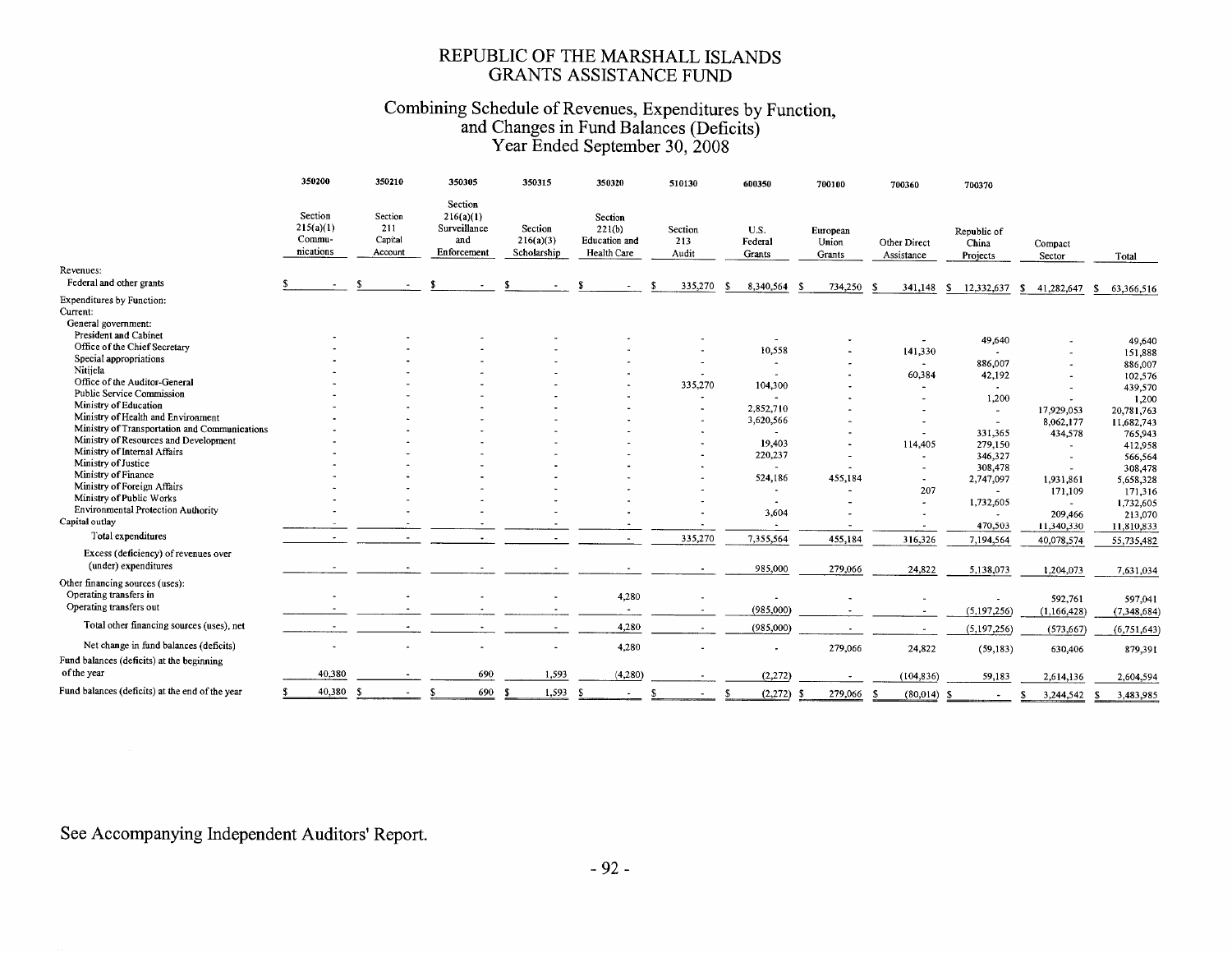#### REPUBLIC OF THE MARSHALL ISLANDS GRANTS ASSISTANCE FUND

## Combining Schedule of Revenues, Expenditures by Account,<br>and Changes in Fund Balances (Deficits)<br>Year Ended September 30, 2008

|                                                                                                                                                                 | 350200                                      | 350210                               | 350305                                                     | 350315                              | 350320                                            | 510130                  | 600350                                             | 700100                                                    | 700360                                             | 700370                                             |                                                                             |                                                                              |
|-----------------------------------------------------------------------------------------------------------------------------------------------------------------|---------------------------------------------|--------------------------------------|------------------------------------------------------------|-------------------------------------|---------------------------------------------------|-------------------------|----------------------------------------------------|-----------------------------------------------------------|----------------------------------------------------|----------------------------------------------------|-----------------------------------------------------------------------------|------------------------------------------------------------------------------|
| Revenues:<br>Federal and other grants                                                                                                                           | Section<br>215(a)(1)<br>Commu-<br>nications | Section<br>211<br>Capital<br>Account | Section<br>216(a)(1)<br>Surveillance<br>and<br>Enforcement | Section<br>216(a)(3)<br>Scholarship | Section<br>221(b)<br>Education and<br>Health Care | Section<br>213<br>Audit | U.S.<br>Federal<br>Grants                          | European<br>Union<br>Grants                               | <b>Other Direct</b><br>Assistance                  | Republic of<br>China<br>Projects                   | Compact<br>Sector                                                           | Total                                                                        |
|                                                                                                                                                                 |                                             |                                      |                                                            |                                     |                                                   | 335,270                 | 8,340,564<br>-S                                    | 734,250                                                   | 341,148<br>- \$                                    | 12,332,637<br>s.                                   | 41,282,647<br>-S                                                            | 63,366,516<br>-S                                                             |
| <b>Expenditures by Account:</b><br>Salaries and wages<br>Capital outlay<br>Grants and subsidies<br><b>Utilities</b><br>Leased housing<br>Supplies and materials |                                             |                                      |                                                            |                                     |                                                   |                         | 2,639,724<br>728,731<br>43,000<br>7,722<br>333,738 | 222<br>$\blacksquare$<br>435,352<br>$\tilde{\phantom{a}}$ | 80,610<br>3,952<br>$\sim$<br>40<br>1,467<br>13,960 | 339,863<br>762,281<br>4,048,281<br>5,063<br>61,597 | 14,183,274<br>6,404,107<br>6,829,207<br>1,902,139<br>1,149,462<br>2,321,286 | 17,243,693<br>7,899,071<br>11,355,840<br>1,914,964<br>1,150,929<br>2,730,581 |
| Contractual services<br>Travel<br>Food stuffs                                                                                                                   |                                             |                                      |                                                            |                                     |                                                   |                         | 1,225,211<br>972,375<br>501,645                    | $\overline{\phantom{a}}$<br>7,829<br>2,310                | 120,935<br>6.532<br>21,975                         | 1,313,709<br>46,615<br>12,015                      | 1,367,607<br>331,628<br>939,970                                             | 4,027,462<br>1,364,979<br>1,477,915                                          |
| Allowances<br>Professional services<br>Medical supplies                                                                                                         |                                             |                                      |                                                            |                                     |                                                   | 335,270                 | $\blacksquare$<br>12,911                           | $\sim$                                                    | $\sim$<br>31,611<br>$\sim$                         | $\sim$<br>9,900                                    | 56,450<br>81,481                                                            | 56,450<br>376,781<br>94,392                                                  |
| Communications<br><b>POL</b><br>Rentals                                                                                                                         |                                             |                                      |                                                            |                                     |                                                   |                         | 57,385<br>81,755<br>13,871                         | $\blacksquare$<br>475                                     | 7,951<br>1,632<br>6,563                            | 19,224<br>68,354<br>9,737                          | 165,868<br>2,975,181<br>140,093                                             | 250,428<br>3,126,922<br>170,739                                              |
| Freight<br>Printing and reproduction<br>Insurance                                                                                                               |                                             |                                      |                                                            |                                     |                                                   |                         | 16,940<br>35,539                                   | $\overline{\phantom{a}}$<br>843                           | 48<br>221                                          | 378<br>99,140                                      | 35,746<br>37.661<br>3,839                                                   | 52,686<br>74,469<br>103,200                                                  |
| Other                                                                                                                                                           |                                             |                                      |                                                            |                                     |                                                   |                         | 685,017                                            | 8,153                                                     | 18,829                                             | 398,407                                            | 1,153,575                                                                   | 2,263,981                                                                    |
| Total expenditures                                                                                                                                              |                                             |                                      |                                                            |                                     | $\tilde{\phantom{a}}$                             | 335,270                 | 7,355,564                                          | 455,184                                                   | 316,326                                            | 7,194,564                                          | 40,078,574                                                                  | 55,735,482                                                                   |
| Excess (deficiency) of revenues over<br>(under) expenditures                                                                                                    |                                             |                                      |                                                            |                                     |                                                   |                         | 985,000                                            | 279,066                                                   | 24,822                                             | 5,138,073                                          | 1,204,073                                                                   | 7,631,034                                                                    |
| Other financing sources (uses):<br>Operating transfers in<br>Operating transfers out                                                                            |                                             |                                      |                                                            |                                     | 4,280                                             |                         | (985,000)                                          |                                                           |                                                    | (5,197,256)                                        | 592,761<br>(1,166,428)                                                      | 597,041<br>(7,348,684)                                                       |
| Total other financing sources (uses), net                                                                                                                       |                                             |                                      |                                                            |                                     | 4,280                                             | $\sim$                  | (985,000)                                          |                                                           | $\sim$                                             | (5, 197, 256)                                      | (573, 667)                                                                  | (6,751,643)                                                                  |
| Net change in fund balances (deficits)<br>Fund balances (deficits) at the beginning                                                                             |                                             |                                      |                                                            |                                     | 4,280                                             |                         |                                                    | 279,066                                                   | 24,822                                             | (59, 183)                                          | 630,406                                                                     | 879,391                                                                      |
| of the year                                                                                                                                                     | 40,380                                      |                                      | 690                                                        | 1,593                               | (4,280)                                           |                         | (2,272)                                            |                                                           | (104, 836)                                         | 59,183                                             | 2,614,136                                                                   | 2,604,594                                                                    |
| Fund balances (deficits) at the end of the year                                                                                                                 | 40,380<br>£                                 | - \$                                 | 690<br>S                                                   | 1,593<br>-S                         | -S                                                | s                       | (2,272)<br>s                                       | 279,066<br>s.                                             | $(80,014)$ \$                                      |                                                    | 3,244,542<br>-S                                                             | 3,483,985                                                                    |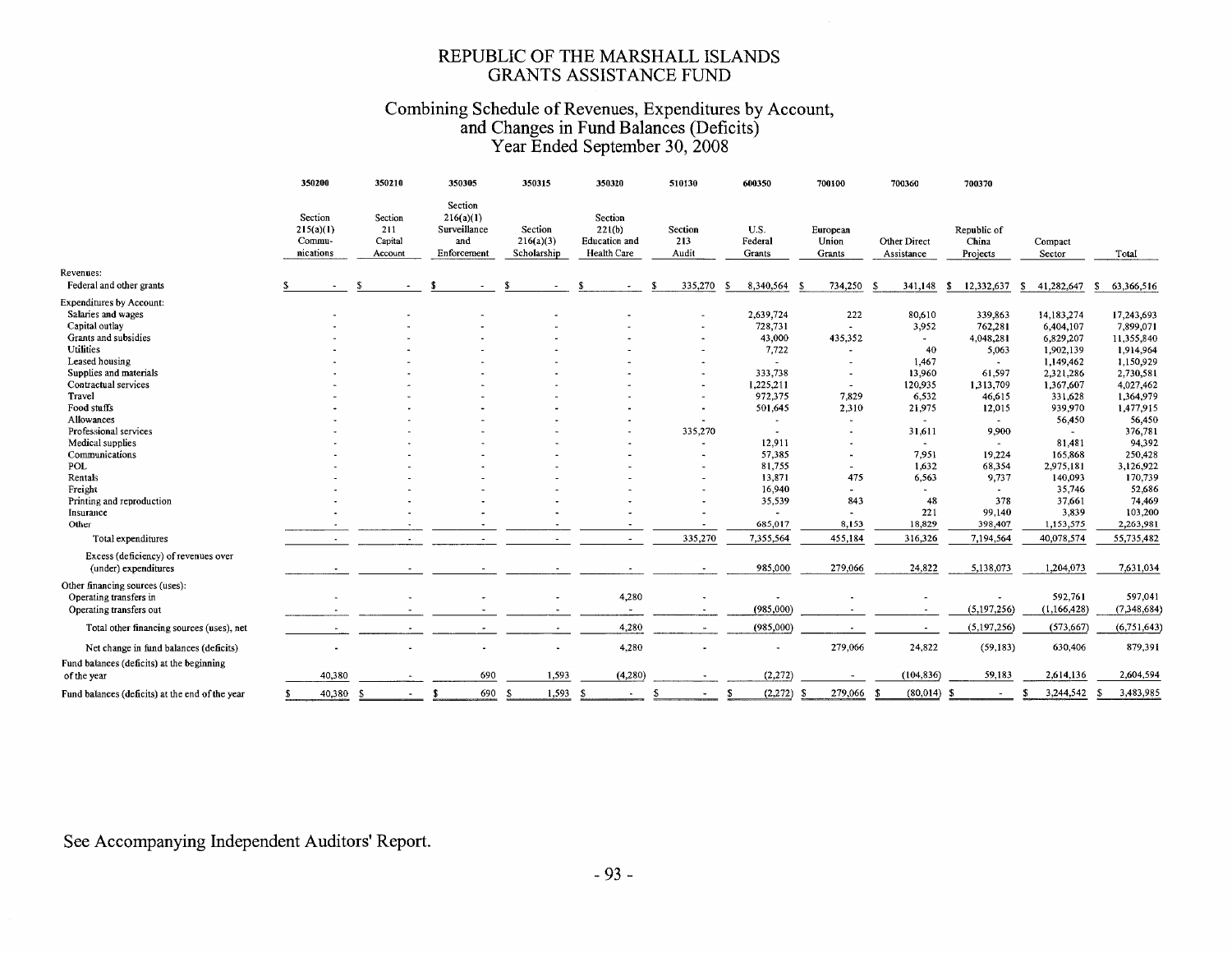#### **REPUBLIC OF THE MARSHALL ISLANDS**  COMPACT SECTOR GRANTS FUND

#### September 30, 2008

#### Section 211(a)(1) Education Sector Grant Fund

This fund accounts for United States Congress appropriations under United States Public Law 99-239, as amended, Title II, Article I, Section 211(a)(1) and approved by Nitijela resolution 123 to support and improve the educational system of the Republic of the Marshall Islands.

#### Supplemental Education Fund

This fund accounts for United States Congress appropriations under United States Public Law 99-239, as amended, which takes the place of certain domestic grants once offered through the U.S. Department of Education, the U.S. Department of Health and Human Services and the U.S. Department of Labor.

#### Section 211(a)(2) Health Sector Grant Fund

This fund accounts for United States Congress appropriations under United States Public Law 99-239, as amended, Title II, Article I, Section 211(a)(2) and approved by Nitijela resolution 123 to support and improve the delivery of preventive, curative, and environmental healthcare services in the Republic of the Marshall Islands.

#### Section 211(a)(4) Capacity Building Fund

This fund accounts for United States Congress appropriations under United States Public Law 99-239, as amended, Title II, Article I, Section  $21\bar{1}(a)(4)$  and approved by Nitijela resolution 123 to support the efforts in building an effective, accountable and transparent national and local government and other public sector institutions and systems in the Republic of the Marshall Islands.

#### Section 211(a)(3) Private Sector Development Fund

This fund accounts for United States Congress appropriations under United States Public Law 99-239, as amended, Title II, Article I, Section  $211(a)(3)$  and approved by Nitijela resolution 123 to support the efforts to attract foreign investment and increase indigenous business activity in the Republic of the Marshall Islands.

#### Section 211(a)(5) Environment Sector Fund

This fund accounts for United States Congress appropriations under United States Public Law 99-239, as amended, Title II, Article I, Section  $211(a)(5)$  and approved by Nitijela resolution 123 to increase environmental protection; establish and manage conservation areas; engage in environmental infrastructure planning, design construction and operation; and to involve the citizens of the Marshall Islands in the process of conserving their country's natural resources.

#### Section 211(b)(1) Ebeye Special Needs Fund

This fund accounts for United States Congress appropriations under United States Public Law 99-239, as amended, Title II, Article I, Section  $21\bar{1}$ (b)(1) and approved by Nitijela resolution 123 to support the special needs of the community at Ebeye, Kwajalein Atoll and other Marshallese communities within Kwajalein Atoll.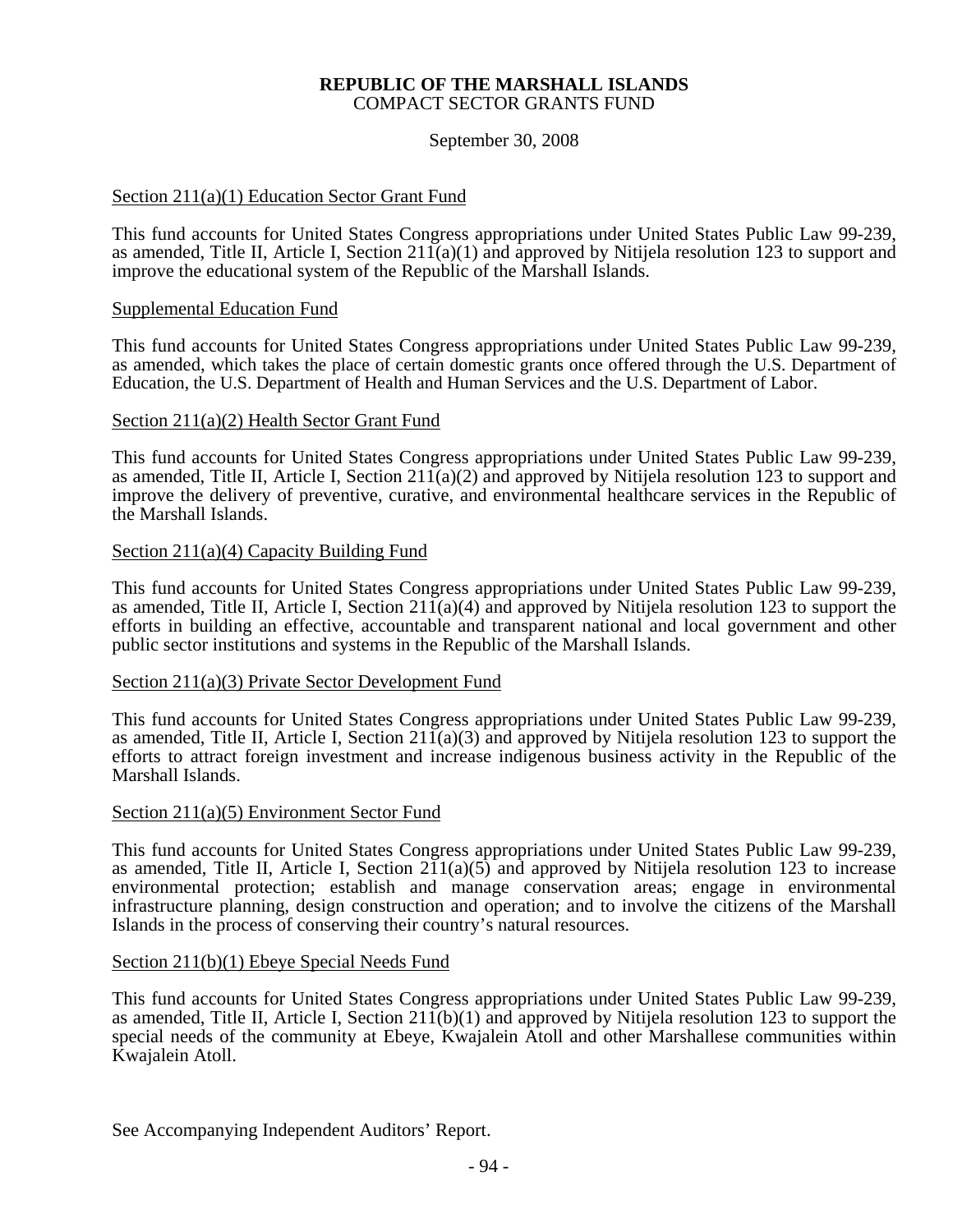#### **REPUBLIC OF THE MARSHALL ISLANDS**  COMPACT SECTOR GRANTS FUND

#### September 30, 2008

#### Section 211(b)(2) Landowners Special Needs Fund

This fund accounts for United States Congress appropriations under United States Public Law 99-239, as amended, Title II, Article I, Section 211(b)(1) and approved by Nitijela resolution 123 to support the special needs of the community at Ebeye, Kwajalein Atoll and other Marshallese communities within Kwajalein Atoll with emphasis on the Kwajalein Landowners.

#### Section 211(b)(1) Kwajalein Environment Fund

This fund accounts for United States Congress appropriations under United States Public Law 99-239, as amended, Title II, Article I, Section 211(b)(1) and approved by Nitijela resolution 123 to address the special needs of the community at Ebeye, Kwajalein Atoll, with respect to environmental protection issues.

#### Section 211(d)(1) Public Infrastructure Sector Grant Fund

This fund accounts for United States Congress appropriations under United States Public Law 99-239, as amended, Title II, Article I, Section 211(d)(1) and approved by Nitijela resolution 123. The aforementioned section requires no less than 30% and no more than 50% of the total amounts appropriated by the United States Congress under Section 211 to be made available in accordance with a list of specific projects included in the infrastructure improvement and maintenance plan prepared by RepMar.

#### Section 211(d)(2) Infrastructure Maintenance Fund

This fund accounts for United States Congress appropriations under United States Public Law 99-239, as amended, Title II, Article I, Section 211(d)(2) and approved by Nitijela resolution 123. The aforementioned section requires 5% of the total amounts appropriated by the United States Congress under Section  $211(d)(1)$  to be set aside and made available, with an equal contribution from RepMar, as a contribution to an Infrastructure Maintenance Fund.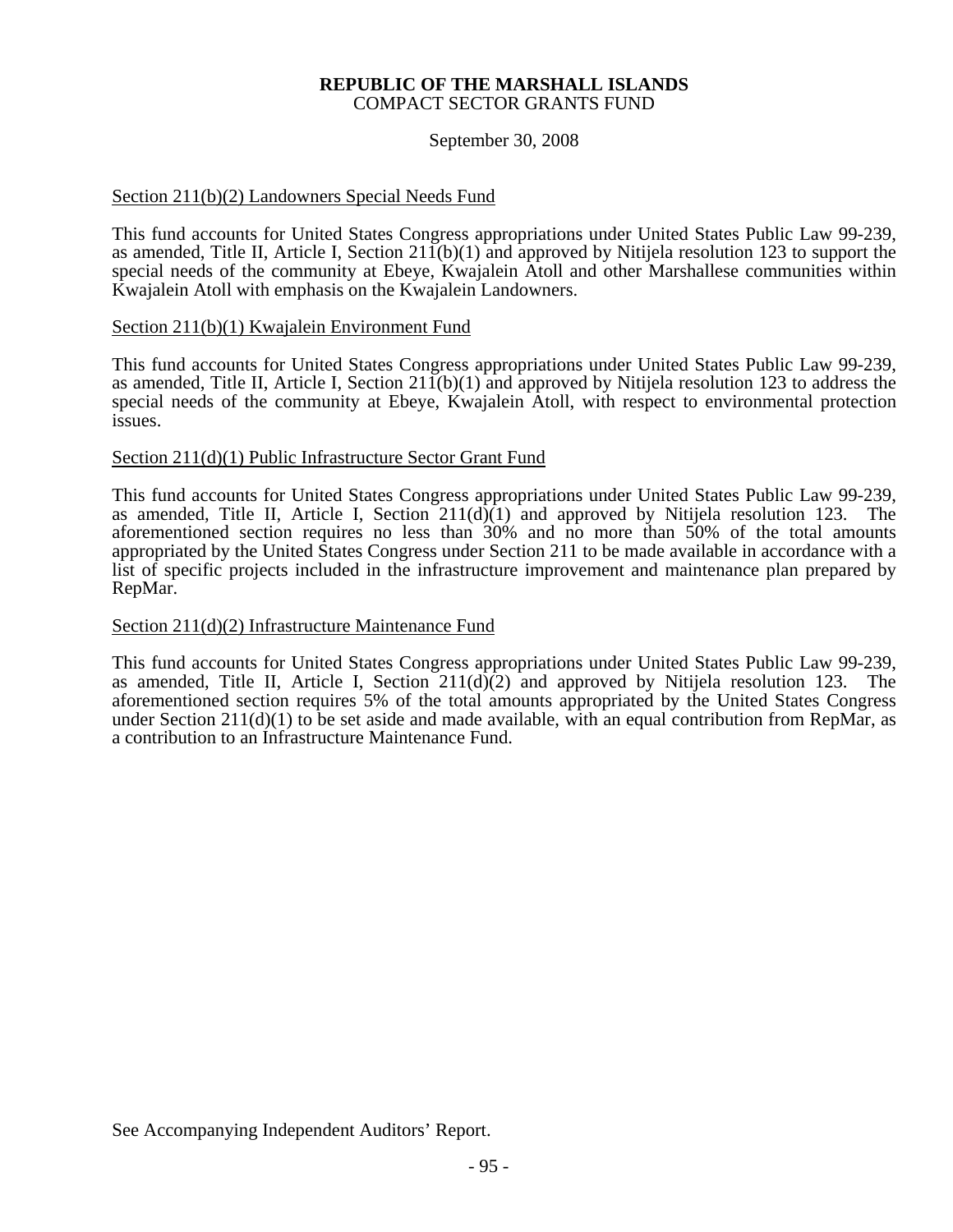### REPUBLIC OF THE MARSHALL ISLANDS<br>COMPACT OF FREE ASSOCIATION SECTOR GRANTS

### Combining Balance Sheet<br>September 30, 2008

|                                                                                                        |    | 410100                            | 410102                                       |      | 410110                                                      |      | 410120                                              |     | 410130                                                       |     | 410140                              |    | 410150                                         |     | 410160                                                     |      | 410170                                           |     | 510100                                           |     | 510110                                                |      |                                          |
|--------------------------------------------------------------------------------------------------------|----|-----------------------------------|----------------------------------------------|------|-------------------------------------------------------------|------|-----------------------------------------------------|-----|--------------------------------------------------------------|-----|-------------------------------------|----|------------------------------------------------|-----|------------------------------------------------------------|------|--------------------------------------------------|-----|--------------------------------------------------|-----|-------------------------------------------------------|------|------------------------------------------|
|                                                                                                        |    | Section<br>211(a)(1)<br>Education | Supplemental<br>Education                    |      | Section<br>211(a)(2)<br>Health                              |      | Section<br>211(a)(4)<br>Capacity<br><b>Building</b> |     | <b>Section</b><br>211(a)(3)<br>Private Sector<br>Development |     | Section<br>211(a)(5)<br>Environment |    | Section<br>211(b)(1)<br>Ebeye<br>Special Needs |     | Section<br>211(b)(2)<br>Landowners<br><b>Special Needs</b> |      | Section<br>211(b)(3)<br>Kwajalein<br>Environment |     | Section<br>211(d)(1)<br>Public<br>Infrastructure |     | Section<br>211(d)(2)<br>Infrastructure<br>Maintenance |      | Total                                    |
| <b>ASSETS</b>                                                                                          |    |                                   |                                              |      |                                                             |      |                                                     |     |                                                              |     |                                     |    |                                                |     |                                                            |      |                                                  |     |                                                  |     |                                                       |      |                                          |
| Receivables:<br>Federal agencies<br>Due from other funds<br>Advances                                   | £. | 281,316 \$<br>387,973             | 73,976 \$<br>884,219                         |      | 236,009 \$<br>120,255                                       |      | 250,000 \$                                          |     | $\sim 100$                                                   | - 5 | $\hat{\phantom{a}}$<br>10,487       | -S | 130,868 \$<br>346,545                          |     | 143,156                                                    | -S   | $\sim$<br>12,134                                 | -S  | 337,285 \$<br>800,109                            |     | 2,339,566                                             |      | 1,309,454<br>5,044,444                   |
| Total assets                                                                                           |    |                                   | 2,691                                        |      |                                                             |      |                                                     |     |                                                              |     |                                     |    | 840                                            |     |                                                            |      |                                                  |     |                                                  |     |                                                       |      | 3,531                                    |
|                                                                                                        |    | 669,289                           | 960,886                                      | - 55 | 356,264                                                     |      | 250,000                                             |     |                                                              |     | 10,487                              |    | 478,253                                        | -S  | 143,156 \$                                                 |      | 12,134                                           | - 5 | 1,137,394                                        |     | 2,339,566                                             |      | 6,357,429                                |
| <b>LIABILITIES AND FUND BALANCES</b>                                                                   |    |                                   |                                              |      |                                                             |      |                                                     |     |                                                              |     |                                     |    |                                                |     |                                                            |      |                                                  |     |                                                  |     |                                                       |      |                                          |
| Liabilities:                                                                                           |    |                                   |                                              |      |                                                             |      |                                                     |     |                                                              |     |                                     |    |                                                |     |                                                            |      |                                                  |     |                                                  |     |                                                       |      |                                          |
| Accounts payable<br>Other liabilities and accruals<br>Payable to federal agencies<br>Retention payable | -S | 236,342 \$<br>59,850<br>85,482    | 92,587<br>12,959<br>$\overline{\phantom{a}}$ | - S  | 208,535 \$<br>35,977<br>296,178<br>$\overline{\phantom{a}}$ |      | 211S<br>152,425<br>٠                                |     | $\sim$                                                       | -S  | $\sim$                              | -S | $13,240$ \$<br>676<br>435,428<br>$\sim$        |     | $\sim$                                                     | -S   | $3,042$ \$<br>1,160<br>9,074                     |     | 1,134<br>874,377                                 | -S  | $\sim$<br>69,239                                      | s    | 553,957<br>111,756<br>978,587<br>943,616 |
| Contracts payable                                                                                      |    |                                   |                                              |      | $\overline{\phantom{0}}$                                    |      |                                                     |     |                                                              |     |                                     |    |                                                |     |                                                            |      |                                                  |     | 261,883                                          |     | 258,061                                               |      | 519,944                                  |
| Due to other funds                                                                                     |    | ٠                                 |                                              |      |                                                             |      | 5,027                                               |     | $\overline{\phantom{a}}$                                     |     |                                     |    |                                                |     |                                                            |      |                                                  |     |                                                  |     |                                                       |      | 5,027                                    |
| <b>Total liabilities</b>                                                                               |    | 381,674                           | 105,546                                      |      | 540,690                                                     |      | 157,663                                             |     |                                                              |     | $\overline{\phantom{a}}$            |    | 449,344                                        |     |                                                            |      | 13,276                                           |     | 1,137,394                                        |     | 327,300                                               |      | 3,112,887                                |
| Fund balances (deficits):<br>Reserved for:                                                             |    |                                   |                                              |      |                                                             |      |                                                     |     |                                                              |     |                                     |    |                                                |     |                                                            |      |                                                  |     |                                                  |     |                                                       |      |                                          |
| Encumbrances                                                                                           |    | ۰                                 | 494,077                                      |      | $\ddot{\phantom{0}}$                                        |      |                                                     |     |                                                              |     |                                     |    | $\overline{\phantom{a}}$                       |     | 73,449                                                     |      | $\overline{\phantom{a}}$                         |     | 9,007,003                                        |     | 570,250                                               |      | 10,144,779                               |
| Continuing appropriations                                                                              |    |                                   |                                              |      |                                                             |      |                                                     |     |                                                              |     |                                     |    |                                                |     |                                                            |      |                                                  |     | 4,642,837                                        |     | $\overline{\phantom{0}}$                              |      | 4,642,837                                |
| Unreserved (deficit)                                                                                   |    | 287,615                           | 361,263                                      |      | (184, 426)                                                  |      | 92,337                                              |     |                                                              |     | 10,487                              |    | 28,909                                         |     | 69,707                                                     |      | (1, 142)                                         |     | (13, 649, 840)                                   |     | 1,442,016                                             |      | (11, 543, 074)                           |
| Total fund balances (deficits)                                                                         |    | 287,615                           | 855,340                                      |      | (184, 426)                                                  |      | 92,337                                              |     |                                                              |     | 10,487                              |    | 28,909                                         |     | 143,156                                                    |      | (1, 142)                                         |     | $\overline{\phantom{a}}$                         |     | 2,012,266                                             |      | 3,244,542                                |
| Total liabilities and fund balances                                                                    |    | 669,289                           | 960,886                                      | -5   | 356,264                                                     | - 53 | 250,000                                             | - 5 |                                                              |     | 10,487                              |    | 478,253                                        | - 9 | 143.156                                                    | - \$ | 12.134                                           | -S  | 1.137.394                                        | - 5 | 2.339.566                                             | - \$ | 6.357.429                                |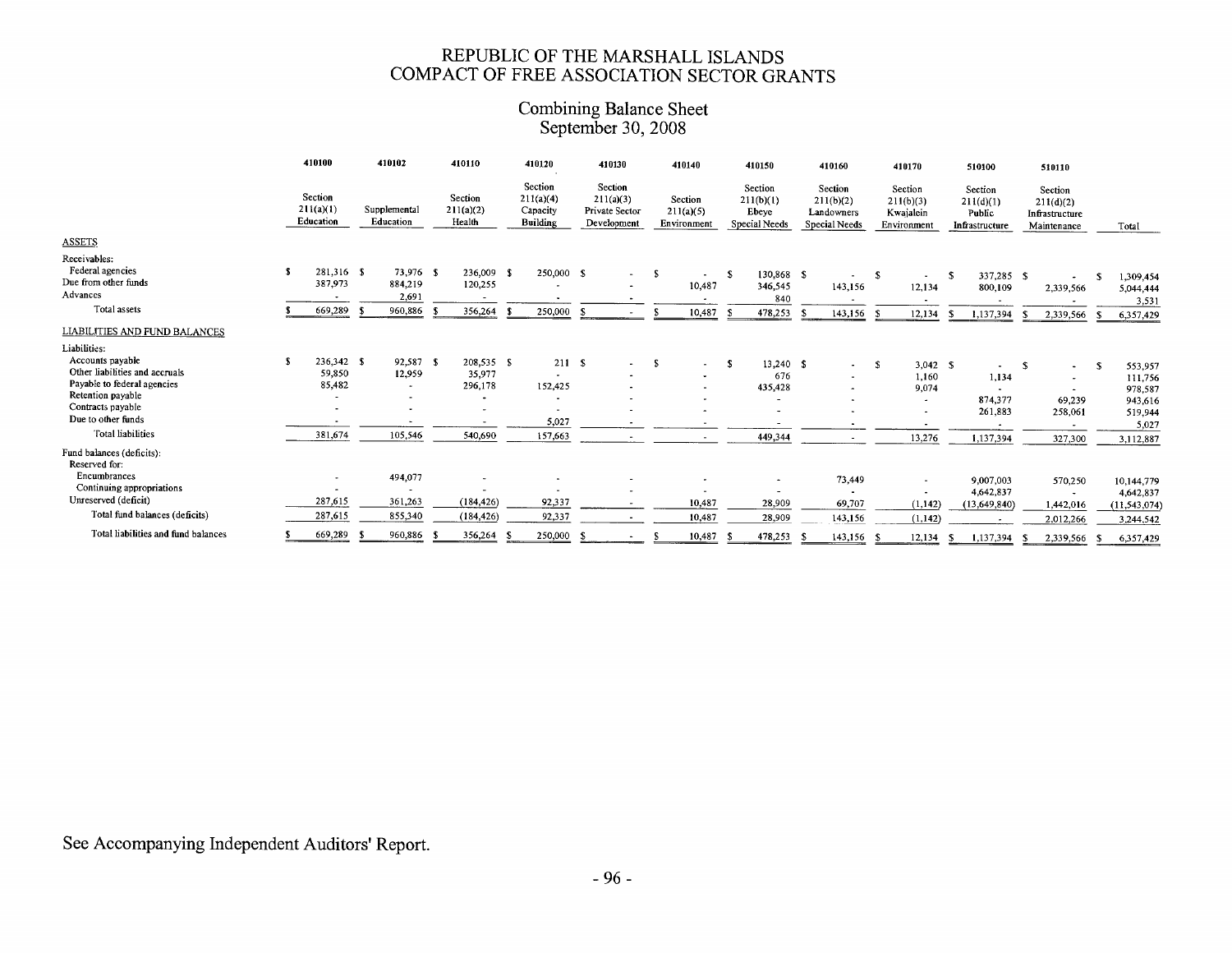### REPUBLIC OF THE MARSHALL ISLANDS<br>COMPACT OF FREE ASSOCIATION SECTOR GRANTS

## Combining Schedule of Revenues, Expenditures by Function,<br>and Changes in Fund Balances (Deficits)<br>Year Ended September 30, 2008

|                                                                     | 410100                            | 410102                    | 410110                         | 410120                                              | 410130                   | 410140                              | 410150                                         | 410160                                              | 410170                                           | 510100                                           | 510110                                                |                  |
|---------------------------------------------------------------------|-----------------------------------|---------------------------|--------------------------------|-----------------------------------------------------|--------------------------|-------------------------------------|------------------------------------------------|-----------------------------------------------------|--------------------------------------------------|--------------------------------------------------|-------------------------------------------------------|------------------|
| Revenues:                                                           | Section<br>211(a)(1)<br>Education | Supplemental<br>Education | Section<br>211(a)(2)<br>Health | Section<br>211(a)(4)<br>Capacity<br><b>Building</b> |                          | Section<br>211(a)(5)<br>Environment | Section<br>211(b)(1)<br>Ebeye<br>Special Needs | Section<br>211(b)(2)<br>Landowners<br>Special Needs | Section<br>211(b)(3)<br>Kwajalein<br>Environment | Section<br>211(d)(1)<br>Public<br>Infrastructure | Section<br>211(d)(2)<br>Infrastructure<br>Maintenance | Total            |
| Compact funding                                                     | 11,402,211<br>S.                  | 6,128,366                 | 6,402,125<br>-S                | 350,963                                             | - 5                      | 10,487                              | 2,910,401<br>-SI                               | 1,987,500 \$<br>-S.                                 | 208,307                                          | 11,289,527<br>s.                                 | 592,760<br>- S                                        | 41,282,647<br>s. |
| <b>Expenditures by Function:</b><br>Current:<br>General government: |                                   |                           |                                |                                                     |                          |                                     |                                                |                                                     |                                                  |                                                  |                                                       |                  |
| Ministry of Education                                               | 11,244,682                        | 5,298,064                 |                                |                                                     |                          |                                     | 1,386,307                                      |                                                     |                                                  |                                                  |                                                       | 17,929,053       |
| Ministry of Health and Environment                                  | 365                               |                           | 6,639,106                      |                                                     |                          |                                     | 1,422,706                                      |                                                     |                                                  |                                                  |                                                       | 8,062,177        |
| Ministry of Transportation and Communications                       |                                   |                           |                                |                                                     |                          |                                     |                                                |                                                     |                                                  | 434,578                                          |                                                       | 434,578          |
| Ministry of Finance                                                 |                                   |                           |                                | 87,517                                              |                          |                                     |                                                | 1,844,344                                           |                                                  |                                                  |                                                       | 1,931,861        |
| Ministry of Foreign Affairs                                         |                                   |                           |                                | 171,109                                             |                          |                                     |                                                |                                                     |                                                  |                                                  |                                                       | 171,109          |
| Environmental Protection Authority                                  |                                   |                           |                                |                                                     |                          |                                     |                                                |                                                     | 209,466                                          |                                                  |                                                       | 209,466          |
| Capital outlay                                                      |                                   |                           |                                |                                                     |                          |                                     |                                                |                                                     |                                                  | 10,854,949                                       | 485,381                                               | 11,340,330       |
| Total expenditures                                                  | 11,245,047                        | 5,298,064                 | 6,639,106                      | 258,626                                             |                          |                                     | 2,809,013                                      | 1,844,344                                           | 209,466                                          | 11,289,527                                       | 485,381                                               | 40,078,574       |
| Excess (deficiency) of revenues over<br>(under) expenditures        | 157,164                           | 830,302                   | (236,981)                      | 92,337                                              |                          | 10,487                              | 101,388                                        | 143,156                                             | (1,159)                                          |                                                  | 107,379                                               | 1,204,073        |
| Other financing sources (uses):<br>Operating transfers in           |                                   |                           |                                |                                                     |                          |                                     |                                                |                                                     |                                                  |                                                  | 592,761                                               | 592,761          |
| Operating transfers out                                             | (716, 428)                        | (350,000)                 |                                |                                                     |                          | $\sim$                              | (100,000)                                      |                                                     |                                                  |                                                  |                                                       | (1, 166, 428)    |
| Total other financing sources (uses), net                           | (716, 428)                        | (350,000)                 |                                |                                                     |                          |                                     | (100,000)                                      |                                                     |                                                  |                                                  | 592,761                                               | (573, 667)       |
| Net change in fund balances (deficits)                              | (559, 264)                        | 480,302                   | (236,981)                      | 92,337                                              | $\overline{\phantom{a}}$ | 10,487                              | 1,388                                          | 143,156                                             | (1,159)                                          | ۰                                                | 700,140                                               | 630,406          |
| Fund balances (deficits) at the beginning<br>of the year            | 846,879                           | 375,038                   | 52,555                         |                                                     |                          |                                     | 27,521                                         |                                                     | 17                                               |                                                  | 1,312,126                                             | 2,614,136        |
| Fund balances (deficits) at the end of the year                     | 287,615                           | 855,340                   | (184, 426)                     | 92,337                                              |                          | 10,487                              | 28,909                                         | 143,156 \$                                          | (1,142)                                          |                                                  | 2,012,266                                             | 3,244,542        |